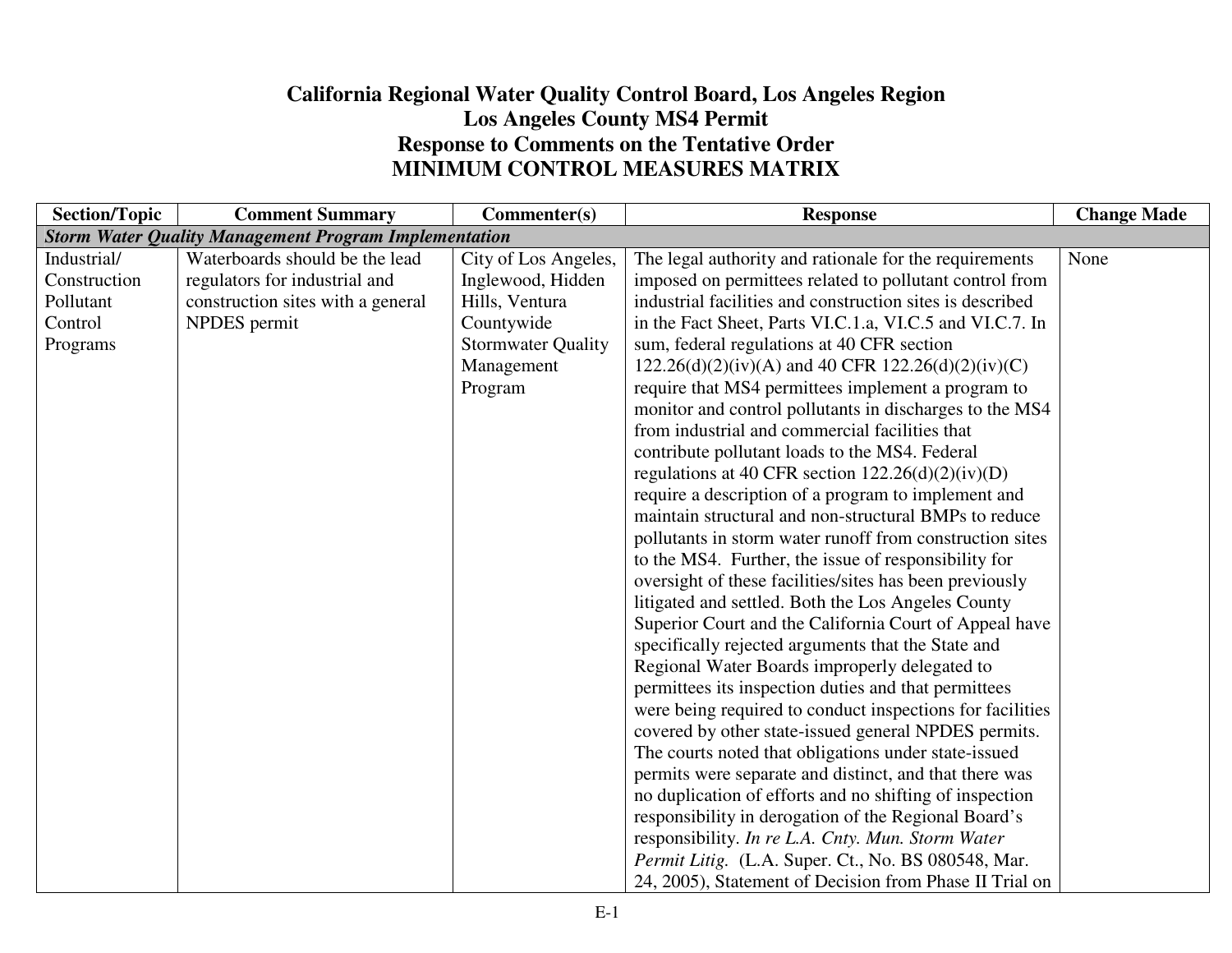|                                                |                                                                                                                                                                                                                                                                 |                                                                                                                    | Petitions for Writ of Mandate, pp. at 17-18<br>["[r]equiring permittees to inspect commercial and<br>industrial facilities and construction sites is authorized<br>under the Clean Water Act, and both the Regional<br>Board and the municipal permittees or the local<br>government entities have concurrent roles in enforcing                                                                                                                                                                                                                                                                                                                                             |                              |
|------------------------------------------------|-----------------------------------------------------------------------------------------------------------------------------------------------------------------------------------------------------------------------------------------------------------------|--------------------------------------------------------------------------------------------------------------------|------------------------------------------------------------------------------------------------------------------------------------------------------------------------------------------------------------------------------------------------------------------------------------------------------------------------------------------------------------------------------------------------------------------------------------------------------------------------------------------------------------------------------------------------------------------------------------------------------------------------------------------------------------------------------|------------------------------|
|                                                |                                                                                                                                                                                                                                                                 |                                                                                                                    | the industrial, construction and municipal permits. The<br>Court finds that the Regional Board did not shift its<br>inspection responsibilities to Petitioners"]; City of                                                                                                                                                                                                                                                                                                                                                                                                                                                                                                    |                              |
|                                                |                                                                                                                                                                                                                                                                 |                                                                                                                    | Rancho Cucamonga v. Regional Water Quality Control<br>Board- Santa Ana Region (2006) 135 Cal.App.4th<br>1377, 1389-1390.)                                                                                                                                                                                                                                                                                                                                                                                                                                                                                                                                                    |                              |
|                                                |                                                                                                                                                                                                                                                                 |                                                                                                                    | It is also noteworthy that in the ROWD application for<br>the 2001 LA County MS4 Permit, inspections of                                                                                                                                                                                                                                                                                                                                                                                                                                                                                                                                                                      |                              |
|                                                |                                                                                                                                                                                                                                                                 |                                                                                                                    | construction sites by MS4 permittees were<br>recommended by the Principal Permittee.                                                                                                                                                                                                                                                                                                                                                                                                                                                                                                                                                                                         |                              |
| Customization<br>of MCMs                       | The Permit should ultimately<br>establish criteria that will be used<br>to support any customization of<br>MCMs.                                                                                                                                                | LA Permit Group                                                                                                    | The Order specifies that at a minimum, Permittees'<br>programs shall be consistent with 40 CFR section<br>$122.26(d)(2)(iv)(A)$ -(D). In response to comments that<br>the Order is overly prescriptive, specifying criteria<br>could restrict customization within these categories of<br>minimum control measures. The criterion to allow<br>customization is based on showing equivalent<br>effectiveness, for example, a municipality who has<br>identified a group of facilities within their jurisdiction<br>as the largest source of pollutants could be allowed to<br>focus their inspection efforts on controlling the<br>pollutants from this subset of facilities. | None                         |
| Time frame for<br><b>MCM</b><br>implementation | The LARWQCB should develop a<br>timeline for implementation and<br>phasing in of the Minimum<br>Control Measures requirements.<br>A 12 month time schedule is<br>recommended in order to<br>transition from the current efforts<br>to the new MCM requirements. | Inglewood,<br>Monterey Park,<br>Peninsula Cities,<br>Pomona, South Bay<br>Cities, Temple City,<br>Torrance, Vernon | For permittees that do not elect to develop Watershed<br>Management Programs, the Board has extended the<br>time period to commence implementation of new or<br>enhanced measures in Part VI.D. from 30 days after the<br>effective date of the permit to six months. For<br>permittees that elect to develop Watershed<br>Management Programs, between 12-18 months<br>provided to submit a draft WMP; permittees must<br>begin implementation of new, enhanced and                                                                                                                                                                                                         | Revisions to time<br>frames. |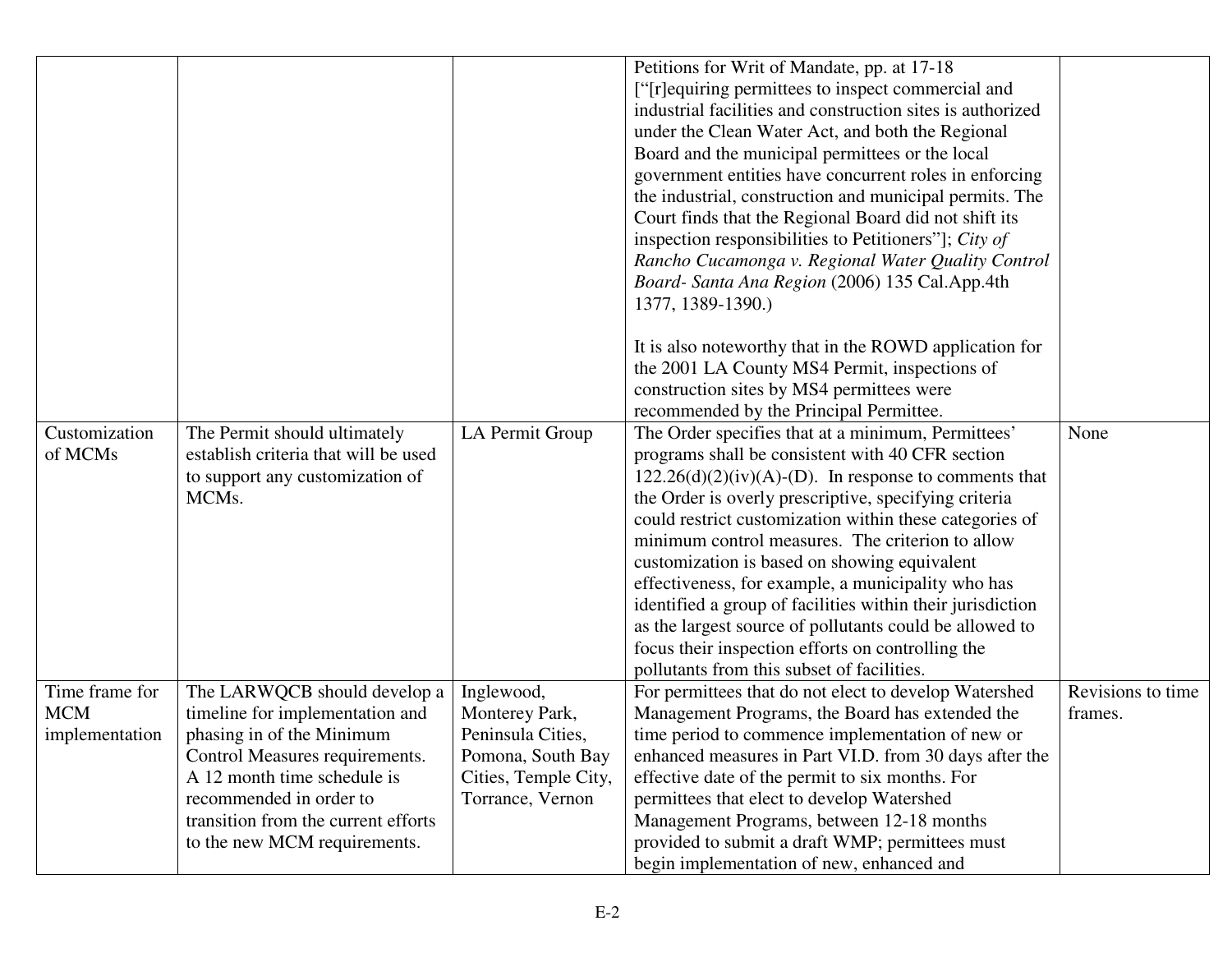|                |                                      |                   | customized programs identified in a WMP upon              |       |
|----------------|--------------------------------------|-------------------|-----------------------------------------------------------|-------|
|                |                                      |                   | approval of the WMP. In both cases, permittees must       |       |
|                |                                      |                   | continue to implement their existing storm water          |       |
|                |                                      |                   | management programs, including programs in all six        |       |
|                |                                      |                   | minimum control measure categories.                       |       |
| Industrial and | The Permit requires the permittees   | LA Permit Group,  | The legal authority and rationale for the requirements    | None  |
| Construction   | to conduct additional enforcement    | La Verne, City of | imposed on permittees related to pollutant control from   |       |
| Control        | action prior to referral to Regional | Los Angeles       | industrial facilities and construction sites is described |       |
| Programs       | Board. The Bureau recommends         |                   | in the Fact Sheet, Parts VI.C.1.a, VI.C.5 and VI.C.7.     |       |
|                | that violations of the Industrial    |                   | Federal regulations at 40 CFR section                     |       |
|                | and Construction General Permits     |                   | $122.26(d)(2)(iv)(A)$ and 40 CFR $122.26(d)(2)(iv)(C)$    |       |
|                | can be immediate and there           |                   | require that MS4 permittees implement a program to        |       |
|                | should not have to be inspected      |                   | monitor and control pollutants in discharges to the MS4   |       |
|                | and sited by the permittees prior    |                   | from industrial and commercial facilities that            |       |
|                | to the referral. Again these         |                   | contribute pollutant loads to the MS4. The regulations    |       |
|                | facilities are under the purview of  |                   | require that permittees establish priorities and          |       |
|                | the State. This Permit can be used   |                   | procedures for inspection of industrial facilities and    |       |
|                | as an opportunity to streamline      |                   | commercial establishments. Federal regulations at 40      |       |
|                | the oversight of these facilities    |                   | CFR section $122.26(d)(2)(iv)(D)$ require a description   |       |
|                | and improve the efficiency of        |                   | of a program to implement and maintain structural and     |       |
|                | both municipal and State             |                   | non-structural BMPs to reduce pollutants in storm         |       |
|                | inspection units.                    |                   | water runoff from construction sites to the MS4. It is    |       |
|                |                                      |                   | noteworthy that in the ROWD application for the 2001      |       |
|                |                                      |                   | LA County MS4 Permit, inspections of construction         |       |
|                |                                      |                   | sites by MS4 permittees were recommended by the           |       |
|                |                                      |                   | Principal Permittee. The Permit does have a different     |       |
|                |                                      |                   | system of tiering for sites covered under a State         |       |
|                |                                      |                   | General NPDES Permit. For sites permitted under a         |       |
|                |                                      |                   | statewide general permit, a permittee can refer sites to  |       |
|                |                                      |                   | the Regional Board after one inspection and one           |       |
|                |                                      |                   | written notice. For sites not regulated by a statewide    |       |
|                |                                      |                   | NPDES permit, the threshold is two inspections and        |       |
|                |                                      |                   | two written notices.                                      |       |
|                |                                      |                   |                                                           |       |
| General        | Generally, MCMs should not be        | Baldwin Park,     | The current Storm Water Quality Management Plan or        | None. |
|                | detailed in the tentative order.     | Carson, Covina,   | Model Program maintained by LA County is nearly           |       |
|                | Instead, specific BMPs and other     | Duarte, Lawndale, | identical to the current LA County MS4 Permit and         |       |
|                | information should be placed in      | Pico Rivera, San  | many sections of it just make reference to the current    |       |
|                | the Stormwater Quality               | Gabriel, West     | Permit. Since there is no longer a Principal Permittee,   |       |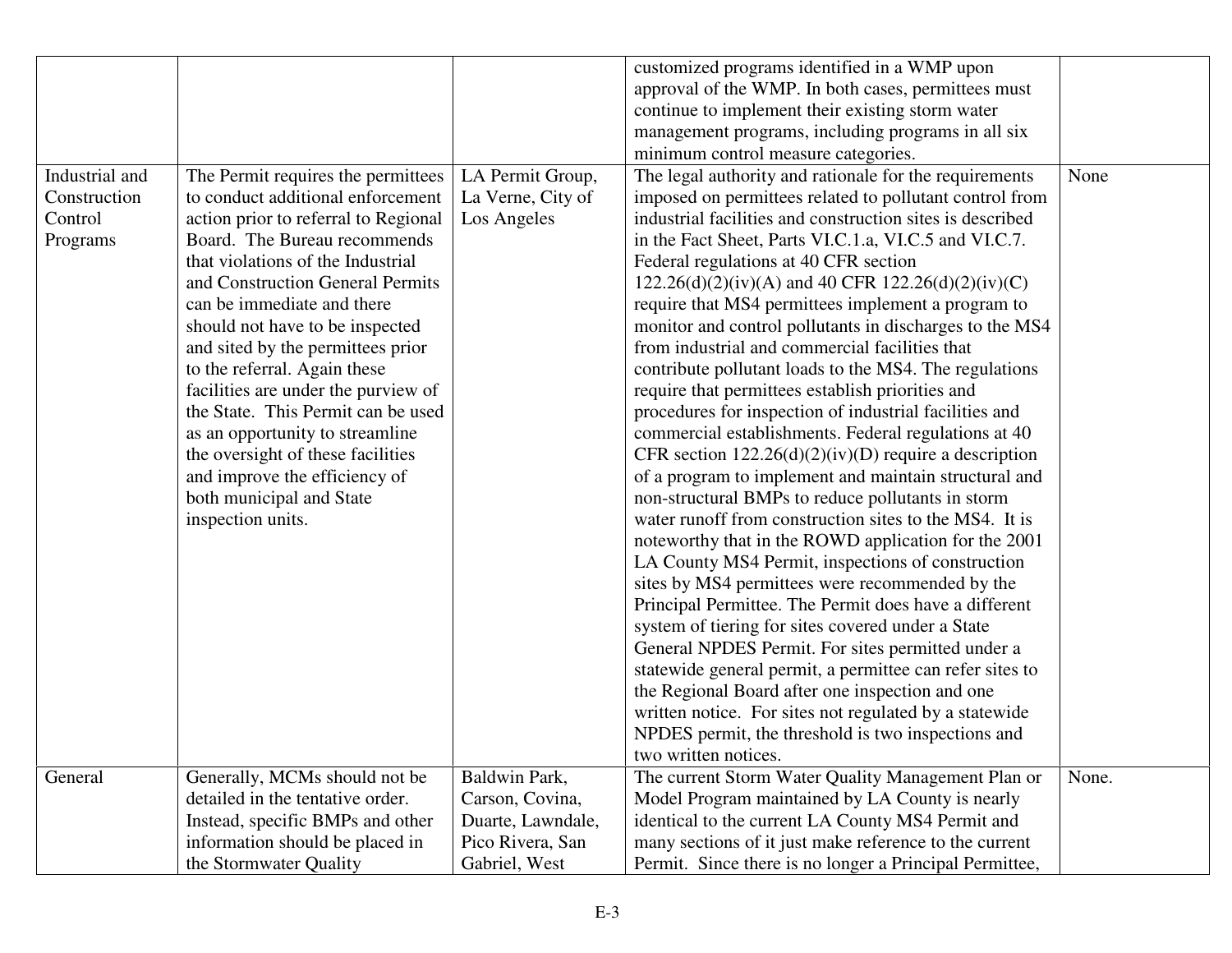|                 | Management Plan (SQMP), which<br>is the case under the current MS4<br>permit. | Covina        | which is responsible for the current SWMP, it is best to<br>make the Permit a stand-alone mechanism for<br>compliance. The addition of Watershed Management             |                  |
|-----------------|-------------------------------------------------------------------------------|---------------|-------------------------------------------------------------------------------------------------------------------------------------------------------------------------|------------------|
|                 |                                                                               |               | Programs allows greater flexibility and customization<br>of Permit provisions to protect water quality and would<br>be similar in a number of ways to the current SWMP. |                  |
| Progressive     | Section VI.D.2.a.iii: This                                                    | Malibu; Santa | The permit includes standard provisions in Attachment                                                                                                                   | Language revised |
| Enforcement     | condition does not state a                                                    | Clarita       | D. Provisions related to records retention are found in                                                                                                                 | for clarity.     |
| and Interagency | retention policy for records, just                                            |               | Part III of Attachment D. Permittees are required to                                                                                                                    |                  |
| Coordination    | that a permittee shall retain                                                 |               | retain records for a period of at least three years. So                                                                                                                 |                  |
|                 | records. How long does the                                                    |               | long as permittees' existing records retention policies                                                                                                                 |                  |
|                 | Regional Board intend for a                                                   |               | are consistent or exceed this requirement, it is not the                                                                                                                |                  |
|                 | permittee to retain such records to                                           |               | Board's intention to require permittees to alter their                                                                                                                  |                  |
|                 | comply with this requirement?                                                 |               | records retention policies.                                                                                                                                             |                  |
|                 | Please clarify if there is a certain                                          |               |                                                                                                                                                                         |                  |
|                 | time frame or if it just needs to be                                          |               |                                                                                                                                                                         |                  |
|                 | consistent with permittees'                                                   |               |                                                                                                                                                                         |                  |
|                 | existing policies. Permittees have                                            |               |                                                                                                                                                                         |                  |
|                 | formal records retention policies                                             |               |                                                                                                                                                                         |                  |
|                 | and must be put on notice to                                                  |               |                                                                                                                                                                         |                  |
|                 | modify those policies if necessary                                            |               |                                                                                                                                                                         |                  |
|                 | to comply with the Permit.                                                    |               |                                                                                                                                                                         |                  |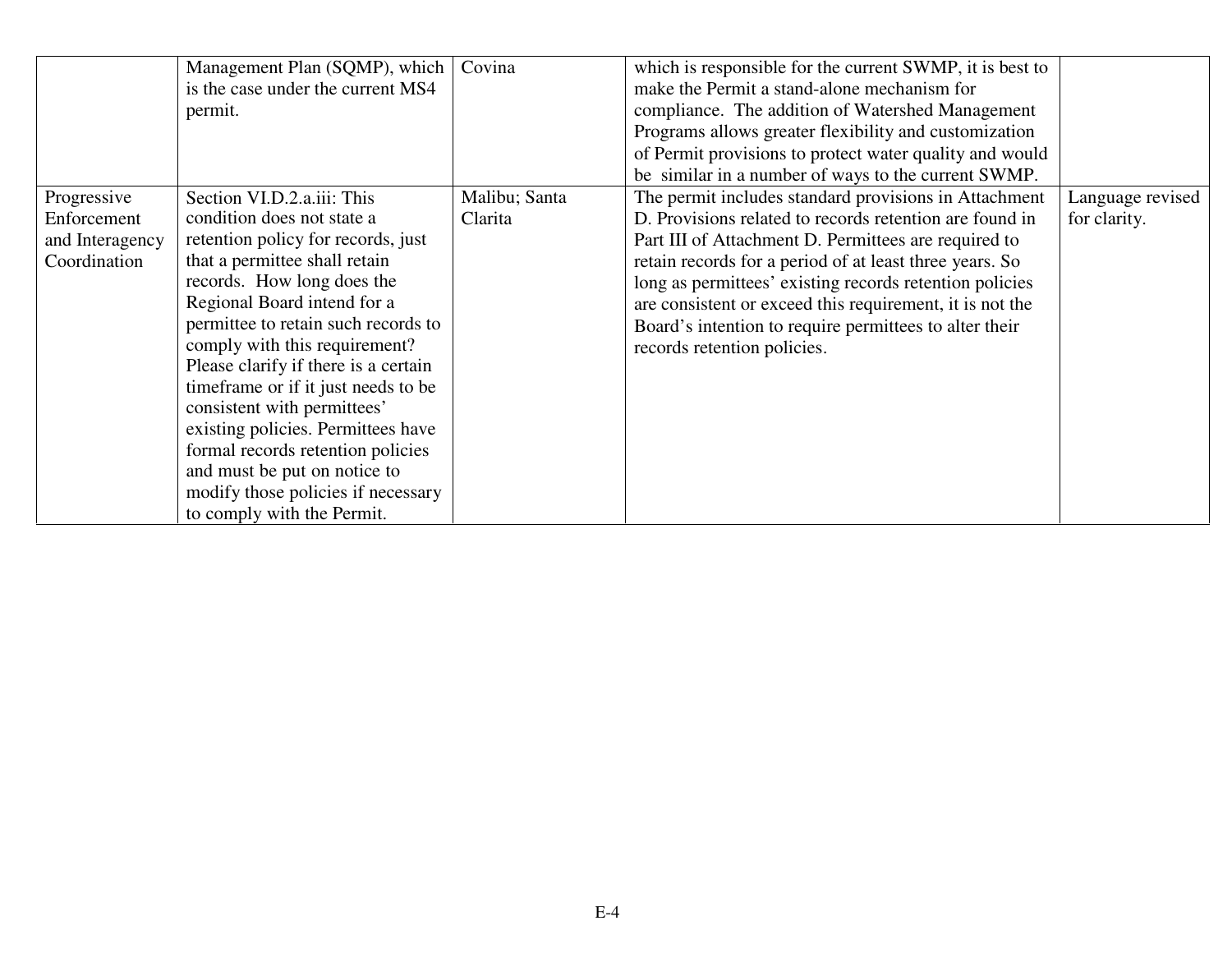| Documentation<br>and Reporting | The minimum control measures<br>overall will require an inordinate<br>amount of tracking and<br>documentation, much of which<br>may not lead to a demonstration<br>that water quality is being<br>protected. While an electronic<br>system is ideal, it is not always<br>available to a permittee, is a<br>costly endeavor and should be an<br>optional method of maintaining<br>records, not mandatory. | Malibu        | An electronic format may take many forms from a very<br>simple spreadsheet, to a relational database, to a<br>geographical information system (GIS). A permittee<br>may select the type of electronic format based on its<br>availability to the permittee.                                                                                                        | None                                          |
|--------------------------------|----------------------------------------------------------------------------------------------------------------------------------------------------------------------------------------------------------------------------------------------------------------------------------------------------------------------------------------------------------------------------------------------------------|---------------|--------------------------------------------------------------------------------------------------------------------------------------------------------------------------------------------------------------------------------------------------------------------------------------------------------------------------------------------------------------------|-----------------------------------------------|
| Contractor<br>Certification    | Please allow for contractors to<br>self-certify if they are under<br>contract obligation to understand<br>all these requirements. It's an<br>additional cost to the City to have<br>to pay a contractor to sit in a<br>class to learn something they are<br>already under contract to<br>understand.                                                                                                     | Santa Clarita | The permit has been revised to allow contractors to<br>self-certify as long as the certification includes all<br>applicable training required in the permit, and the<br>contractor provides documentation that they have<br>received the requisite training.                                                                                                       | Revisions made<br>to MCMs where<br>applicable |
| Enforcement                    | What are formal enforcement and<br>formal records? How is this<br>different from progressive<br>enforcement?                                                                                                                                                                                                                                                                                             | Santa Clarita | Formal enforcement and formal records refer to written<br>enforcement actions.                                                                                                                                                                                                                                                                                     | None                                          |
| General                        | Please remove the cause or<br>contribute language from<br>inventory language to allow for<br>dealing with overall<br>implementation                                                                                                                                                                                                                                                                      | Santa Clarita | The provision cited by the commenter is a statement of<br>the goal of the existing development retrofitting<br>inventory. Further, a main objective of the permit as a<br>whole is to ensure that discharges from the MS4 do not<br>cause or contribute to exceedances of Receiving Water<br>Limitations. Therefore, the Board finds this language<br>appropriate. | None                                          |
| General                        | Please remove the partnering<br>information. It is unclear who the<br>partners are and what the<br>requirement is. Also, please<br>clarify what "verifiably<br>implement" means. Is this beyond                                                                                                                                                                                                          | Santa Clarita | The intent of the inclusion of the partnering language is<br>to have Permittees establish a relationship with entities<br>who they feel could facilitate compliance with the<br>Permit. The "partners" could be different depending on<br>a municipality's needs. Information included in the<br>Annual Report is a verification of implementation.                | None                                          |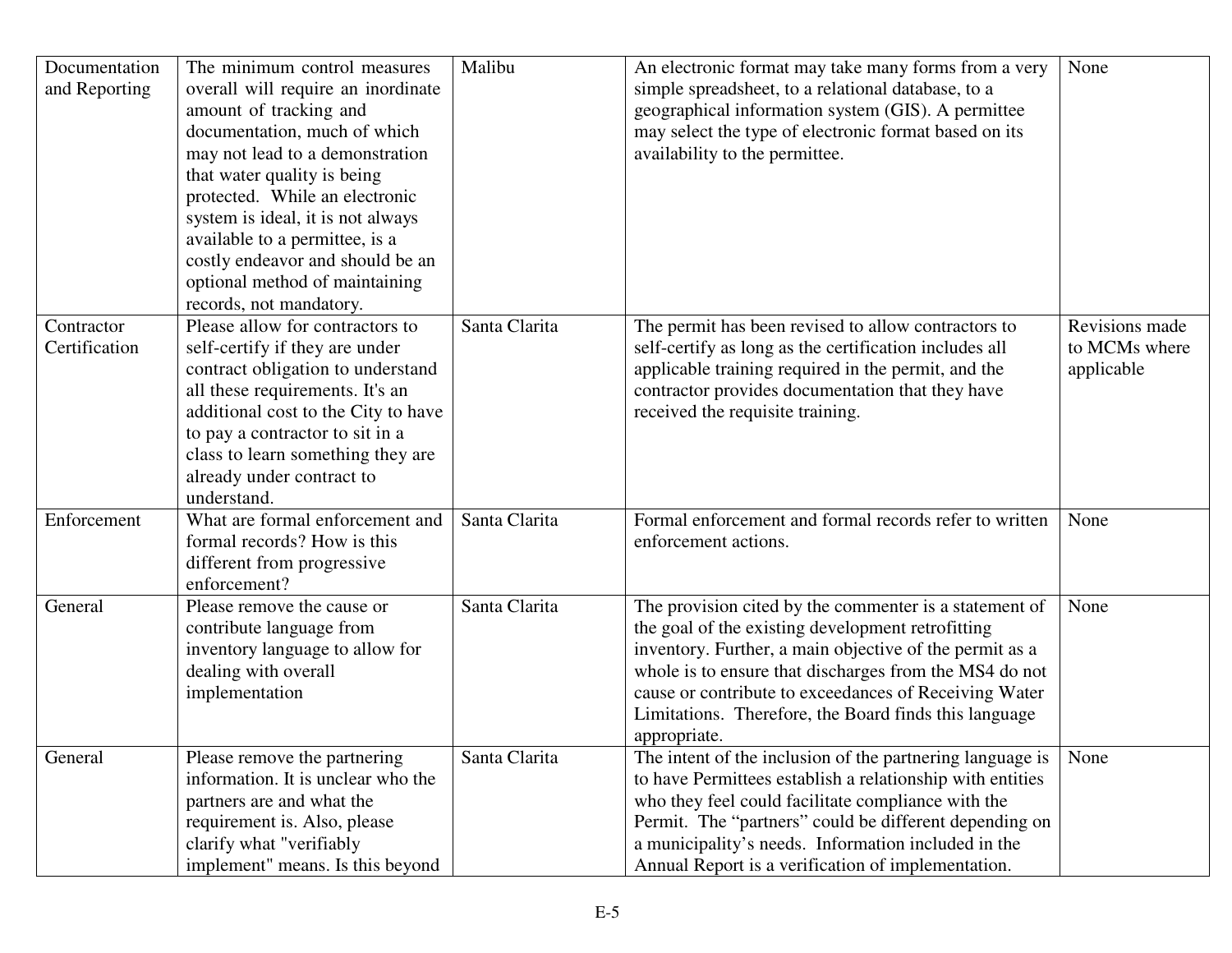|                                                                                      | what is in annual report?                                                                                                                                                                                                                                                                                                                                                                                                                                                                                                                                                                        |                                                                              |                                                                                                                                                                                                                                                                                                                                                                                                                                                                                                                                                                                                                                                                       |      |
|--------------------------------------------------------------------------------------|--------------------------------------------------------------------------------------------------------------------------------------------------------------------------------------------------------------------------------------------------------------------------------------------------------------------------------------------------------------------------------------------------------------------------------------------------------------------------------------------------------------------------------------------------------------------------------------------------|------------------------------------------------------------------------------|-----------------------------------------------------------------------------------------------------------------------------------------------------------------------------------------------------------------------------------------------------------------------------------------------------------------------------------------------------------------------------------------------------------------------------------------------------------------------------------------------------------------------------------------------------------------------------------------------------------------------------------------------------------------------|------|
|                                                                                      | <b>Development Construction Program</b>                                                                                                                                                                                                                                                                                                                                                                                                                                                                                                                                                          |                                                                              |                                                                                                                                                                                                                                                                                                                                                                                                                                                                                                                                                                                                                                                                       |      |
| General<br>Construction<br>Permit                                                    | Much of the proposed Permit<br>language is taken from the<br><b>General Construction Permit.</b><br>However as a way of reducing the<br>length of the text and prevent<br>conflicting requirements please<br>consider referring to the GCP and<br>its SWPPP requirements.                                                                                                                                                                                                                                                                                                                        | City of Los Angeles                                                          | The permit has been written to be a complete document<br>and as such, to contain all the requirements within the<br>body of the document. The Board has resolved all<br>conflicting requirements between the Tentative Order<br>and the General Construction Permits noted by<br>commenters.                                                                                                                                                                                                                                                                                                                                                                          | None |
| General<br>Construction<br>Permit sites are<br>under the<br>purview of the<br>State. | All these provisions refer to the<br>construction sites than are greater<br>than one acre. As such these sites<br>are subject to the General<br><b>Construction Permit provisions</b><br>and within the authority of the<br>State agencies. Towards ensuring<br>compliance with these<br>regulations, the State is collecting<br>a significant fee that covers<br>inspection and tracking of these<br>facilities. We are disputing the<br>need to establish an unnecessary<br>parallel enforcement scheme for<br>these sites. Please consider<br>maintaining these sites under<br>State purview. | Downey, LA Permit<br>Group, City of Los<br>Angeles, Monterey<br>Park, Pomona | The legal authority and rationale for the requirements<br>imposed on permittees related to pollutant control from<br>construction sites is described in detail in the Fact<br>Sheet, Parts VI.C.1.a and VI.C.7. Federal regulations<br>at 40 CFR section $122.26(d)(2)(iv)(D)$ require a<br>description of a program to implement and maintain<br>structural and non-structural BMPs to reduce pollutants<br>in storm water runoff from construction sites to the<br>MS4. It is also noteworthy that in the ROWD<br>application for the 2001 LA County MS4 Permit,<br>inspections of construction sites by permittees were<br>recommended by the Principal Permittee. | None |
| Checklist                                                                            | Part VI.D.7.h.ii(9) requires<br>permittees to develop and<br>implement a checklist to be<br>used to conduct and document<br>review of each ESCP or SWPPP<br>within thirty $(30)$ days of the<br>Permit's adoption. Currently<br>there is no accepted standardized<br>SWPPP review checklist for the<br><b>State Construction General</b><br>The burden of<br>Permit.                                                                                                                                                                                                                             | Hidden Hills,<br>Pomona                                                      | The legal authority and rationale for the requirements<br>imposed on permittees related to pollutant control from<br>construction sites is described in the Fact Sheet, Parts<br>VI.C.1.a and VI.C.7. Federal regulations at 40 CFR<br>section $122.26(d)(2)(iv)(D)$ require a description of a<br>program to implement and maintain structural and non-<br>structural BMPs to reduce pollutants in storm water<br>runoff from construction sites to the MS4. It is also<br>noteworthy that in the ROWD application for the 2001<br>LA County MS4 Permit, inspections of construction<br>sites by permittees were recommended by the Principal                        | None |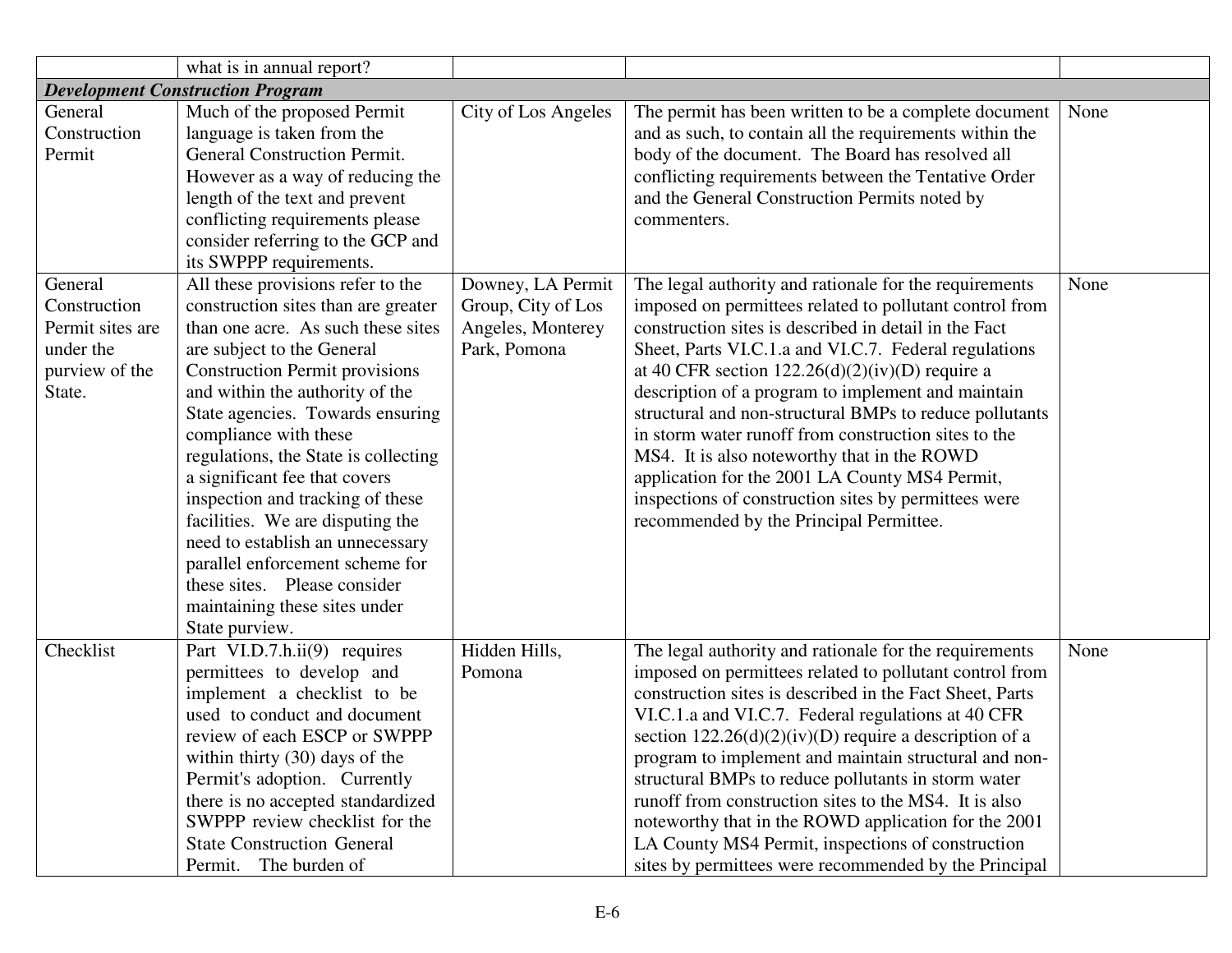|              | developing such a checklist             |                      | Permittee.                                            |                    |
|--------------|-----------------------------------------|----------------------|-------------------------------------------------------|--------------------|
|              | falls solely to the permittees.         |                      |                                                       |                    |
|              | In addition, the City will be           |                      | The ESCP is a document only required under the MS4    |                    |
|              | required to allocate already            |                      | permit and the Permittees can opt to use the State    |                    |
|              | limited resources to perform the        |                      | SWPPP in its place. Since this is a discrete MS4      |                    |
|              | mandatory construction site             |                      | checklist, it should be developed by MS4 Permittees.  |                    |
|              | inspections, which represent a          |                      |                                                       |                    |
|              | two hundred percent (200%)              |                      |                                                       |                    |
|              | increase in the number of               |                      |                                                       |                    |
|              | inspections required for sites          |                      |                                                       |                    |
|              | greater than one (1) acre.              |                      |                                                       |                    |
| Erosion and  | The term Erosion and Sediment           | LA Permit Group,     | A Permittee may choose to require an Erosion and      | None               |
| Sediment     | Control Plan is introduced in the       | City of Los Angeles  | Sediment Control Plan for sites less than an acre. In |                    |
| Control Plan | Permit. There is no need to             |                      | that case, the term provides distinction from a State |                    |
|              | introduce a new document for            |                      | SWPPP. In addition, for sites 1 acre and greater,     |                    |
|              | construction sites that are subject     |                      | though Permittees can use the State SWPPP to satisfy  |                    |
|              | to GCP's SWPPP requirements.            |                      | MS4 requirements, they can also require their own     |                    |
|              |                                         |                      | discrete document, which is easily distinguished from |                    |
|              |                                         |                      | the State SWPPP using the term Erosion and Sediment   |                    |
|              |                                         |                      | Control Plan.                                         |                    |
| Table 12     | The draft Permit requires an            | County of Los        | Table 12 serves as the "minimum BMPs" for all         | Table 12           |
| Minimum      | effective combination of erosion        | Angeles; City of Los | construction sites. As noted in your comment,         | relabeled to read, |
| <b>BMPs</b>  | and sediment control BMPs from          | Angeles, Malibu      | Permittees are required to implement an effective     | "Applicable Set    |
|              | Table 12. However, the title of         |                      | combination of BMPs from Table 12 for sites less than | of BMPs for        |
|              | the table, "Minimum Set of              |                      | an acre. For clarity the Board has revised the table  | Construction       |
|              | <b>BMPs for All Construction Sites"</b> |                      | title.                                                | Sites"             |
|              | implies that all the listed BMPs        |                      |                                                       |                    |
|              | would be required on all                |                      |                                                       |                    |
|              | construction sites. Not all of          |                      |                                                       |                    |
|              | those BMPs such as a silt fence         |                      |                                                       |                    |
|              | are applicable for all construction     |                      |                                                       |                    |
|              | sites disturbing less than one acre     |                      |                                                       |                    |
|              | of soil. Please consider replacing      |                      |                                                       |                    |
|              | the title of the Table 12 to            |                      |                                                       |                    |
|              | "Applicable Set of BMPs for             |                      |                                                       |                    |
|              | <b>Construction Sites"</b>              |                      |                                                       |                    |
| General      | It is unclear what "activities that     | County of Los        | The language in the Tentative Order reads:            | None               |
|              | require a permit" means. Does           | Angeles              | "Each Permittee shall use an electronic system to     |                    |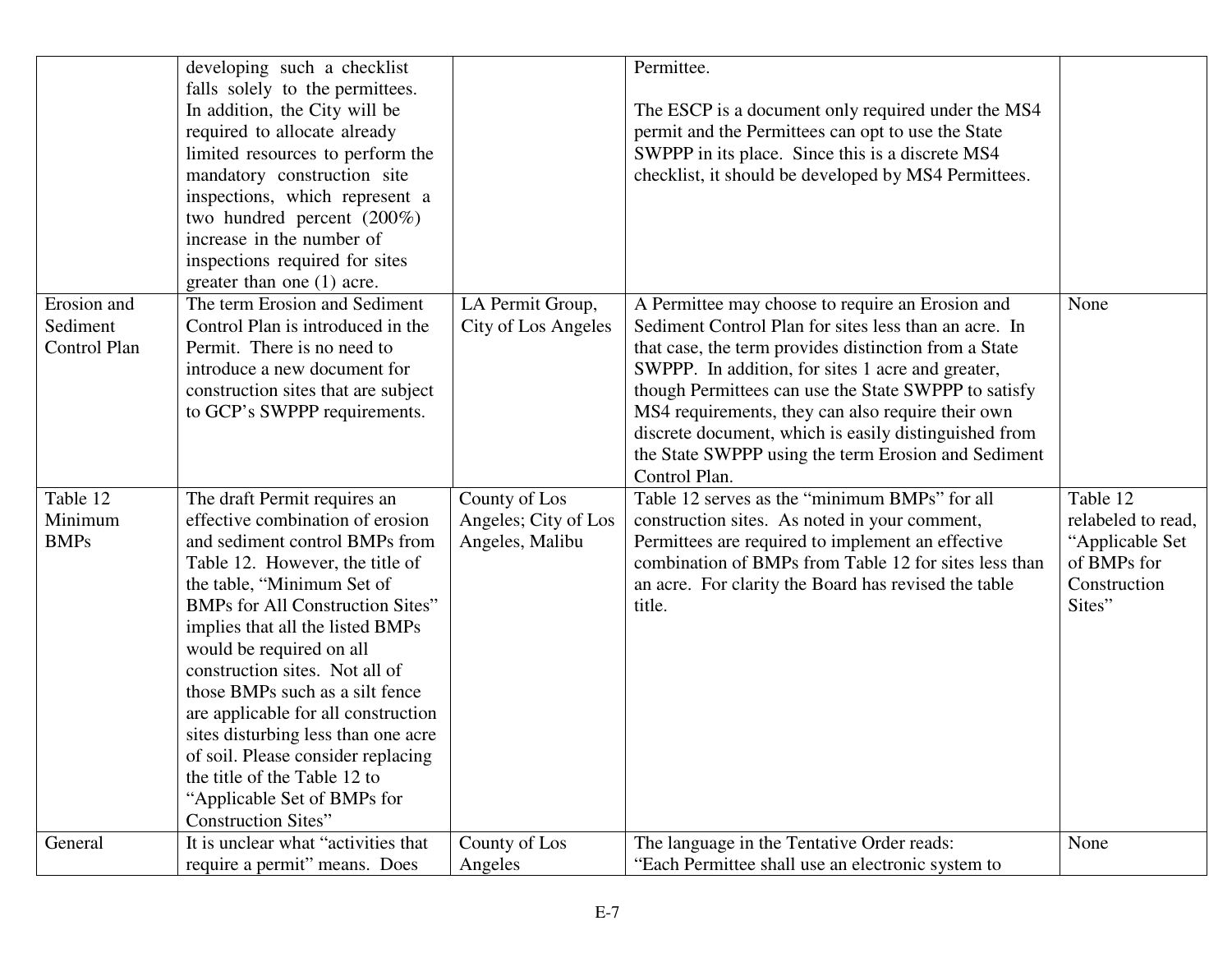|                  | this refer to Building and Grading |               | inventory grading permits, encroachment permits,                |                   |
|------------------|------------------------------------|---------------|-----------------------------------------------------------------|-------------------|
|                  | Permits issued by the Permittee or |               | demolition permits, building permits, or construction           |                   |
|                  | is the database required to track  |               | permits (and any other municipal authorization to move          |                   |
|                  | permits issued by outside          |               | soil and/ or construct or destruct that involves land           |                   |
|                  | agencies, such as California       |               | disturbance) issued by the Permittee."                          |                   |
|                  | Department of Fish and Game,       |               | The language is specific in defining the permits, <i>issued</i> |                   |
|                  | RWQCB, etc.                        |               | by the permittee, that are required to be inventoried.          |                   |
| General          | Please remove the requirement      | Santa Clarita | While verification to ensure other state or federal             | Revisions made,   |
|                  | for permittees to verify Fish and  |               | permits is recommended, the requirement to verify that          | deleting          |
|                  | Game permits and other permits     |               | permits have been obtained from DFG and ACOE is                 | references to     |
|                  | issued by state agencies. This is  |               | not directly tied into implementation of the Tentative          | permits issued    |
|                  | only appropriate for planning      |               | Order.                                                          | by DFG and        |
|                  | approvals or grading permits, not  |               |                                                                 | ACOE.             |
|                  | building permits.                  |               |                                                                 |                   |
| Section          | The Permit requires that: "[e]ach  | Malibu        | The Board agrees that continuous tracking of all phases         | Section           |
| VI.D.7.g.ii.5    | Permittee shall complete an        |               | of construction projects can be challenging given the           | VI.D.7.g.ii.5 was |
| Construction     | inventory and continuously         |               | uncertainty in construction schedules. The order has            | revised to read   |
| Site Inventory / | update as new sites are permitted  |               | been revised to indicate that the phase of construction         | "where feasible"  |
| Electronic       | and sites are completed," and it   |               | should be included where feasible.                              | for the current   |
| Tracking         | specifies that the current         |               |                                                                 | stage of          |
| System           | construction phase shall be        |               |                                                                 | construction.     |
|                  | included in the tracking database. |               |                                                                 |                   |
|                  | It is unrealistic to require       |               |                                                                 |                   |
|                  | permittees to continuously update  |               |                                                                 |                   |
|                  | and be completely current, given   |               |                                                                 |                   |
|                  | the uncertain nature of            |               |                                                                 |                   |
|                  | construction schedules, delays in  |               |                                                                 |                   |
|                  | construction due to financing and  |               |                                                                 |                   |
|                  | other problems, etc. At best, a    |               |                                                                 |                   |
|                  | permittee may only be able to      |               |                                                                 |                   |
|                  | say a project is active or closed. |               |                                                                 |                   |
|                  | Please either delete VI.D.7.g.ii.5 |               |                                                                 |                   |
|                  | or revise it to say "where         |               |                                                                 |                   |
|                  | feasible."                         |               |                                                                 |                   |
| Section          | Requiring a Qualified SWPPP        | Malibu        | An ESCP is not required for sites under one acre.               | None              |
| VI.D.7.h.ii.5    | Developer (QSD) to prepare an      |               |                                                                 |                   |
| Construction     | ESCP is excessive, especially if   |               |                                                                 |                   |
| Plan Review      | the project is less than one acre. |               |                                                                 |                   |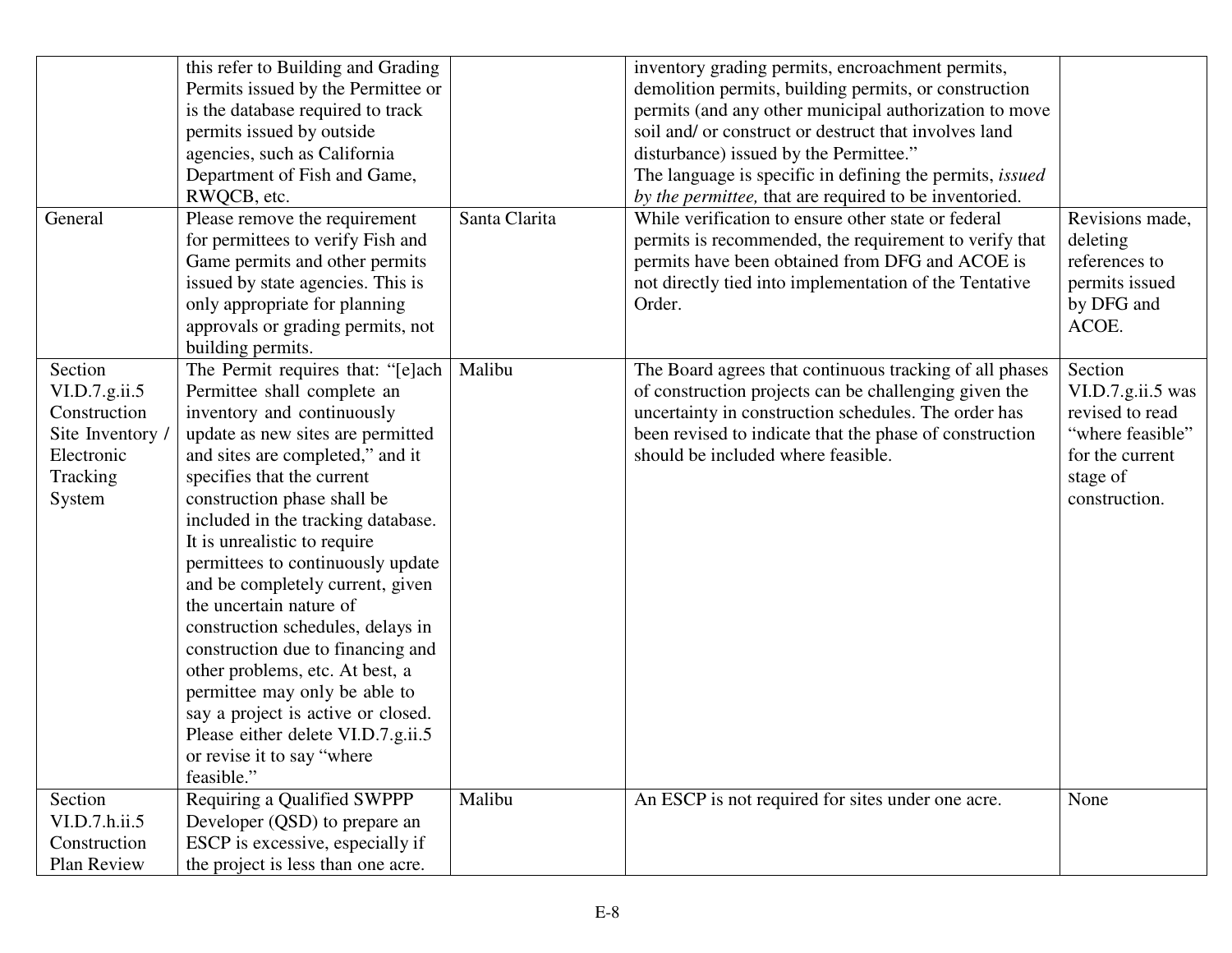| and Approval<br>Procedures on<br>Pg. 86 | The City suggests removing the<br>requirement of a QSD to develop<br>an ESCP.                                                                                                                                                                                               |                                                          |                                                                                                                                                                                                                                                                                                                                                                                                                                                                                                                                                                                                                                                               |      |
|-----------------------------------------|-----------------------------------------------------------------------------------------------------------------------------------------------------------------------------------------------------------------------------------------------------------------------------|----------------------------------------------------------|---------------------------------------------------------------------------------------------------------------------------------------------------------------------------------------------------------------------------------------------------------------------------------------------------------------------------------------------------------------------------------------------------------------------------------------------------------------------------------------------------------------------------------------------------------------------------------------------------------------------------------------------------------------|------|
| Development<br>Construction<br>Program  | It is unclear if specific BMPs<br>listed in Table 14 are intended to<br>be minimum requirements of if<br>they are suggested options. It is<br>not always applicable to use these<br>BMPs in concert with each other.                                                        | County of Los<br>Angeles                                 | The Order reads:<br>Permittees are encouraged to adopt respective BMPs<br>from latest versions of either the California BMP<br>Handbook, Construction, or Caltrans Stormwater<br>Quality Handbooks, Construction Site Best<br>Management Practices (BMPs) Manual and addenda.<br>Alternatively, Permittees are authorized to develop or<br>adopt equivalent BMP standards consistent for<br>Southern California and for the range of activities<br>presented below in Tables 13 through 16.<br>BMPs listed in the Table are examples of specific<br>BMPs for various activities. Permittees can use these<br>or other equivalent BMPs per the Order language. | None |
| Inspection<br>Frequencies               | The inspection frequencies<br>identified in Table 17 are in direct<br>contradiction to the Construction<br>General Permit (2009-0009-<br>DWQ).                                                                                                                              | County of Los<br>Angeles                                 | The Board has reviewed the inspection frequencies<br>from earlier working proposals to make them consistent<br>with those in the Construction General Permit (2009-<br>0009-DWQ).                                                                                                                                                                                                                                                                                                                                                                                                                                                                             | None |
| Request for<br>threshold                | Consider introducing a minimum<br>threshold for construction sites<br>such as those for grading permits.<br>As proposed, minor repair works<br>or trivial projects will be<br>considered construction projects<br>and will unnecessarily be subject<br>to these provisions. | LA Permit Group,<br>Torrance, South Bay<br><b>Cities</b> | For sites less than an acre, the Permit requires require<br>the implementation of an effective combination of<br>erosion and sediment control BMPs from Table 12 to<br>prevent erosion and sediment loss, and the discharge of<br>construction wastes. If a project is trivial, the required<br>BMP implementation will be minimal.                                                                                                                                                                                                                                                                                                                           | None |
| <b>MEP</b>                              | In the Development Construction<br>section of the Permit, MEP<br>should be changed to BAT and<br>BCT for consistency with the<br><b>State's General Construction</b><br>Permit (GCASP).                                                                                     | LA Permit Group                                          | Permits for storm water discharges associated with<br>construction activity are subject to a different<br>technology based standard than MS4 permits. The<br>standard for MS4 permits is MEP not BAT/BCT,<br>which is the standard for the General Construction<br>Permit. Section $301(b)(1)(A)$ of the CWA and 40 CFR<br>section 122.44(a) require that NPDES permits include<br>technology based effluent limitations. In 1987, the                                                                                                                                                                                                                        | None |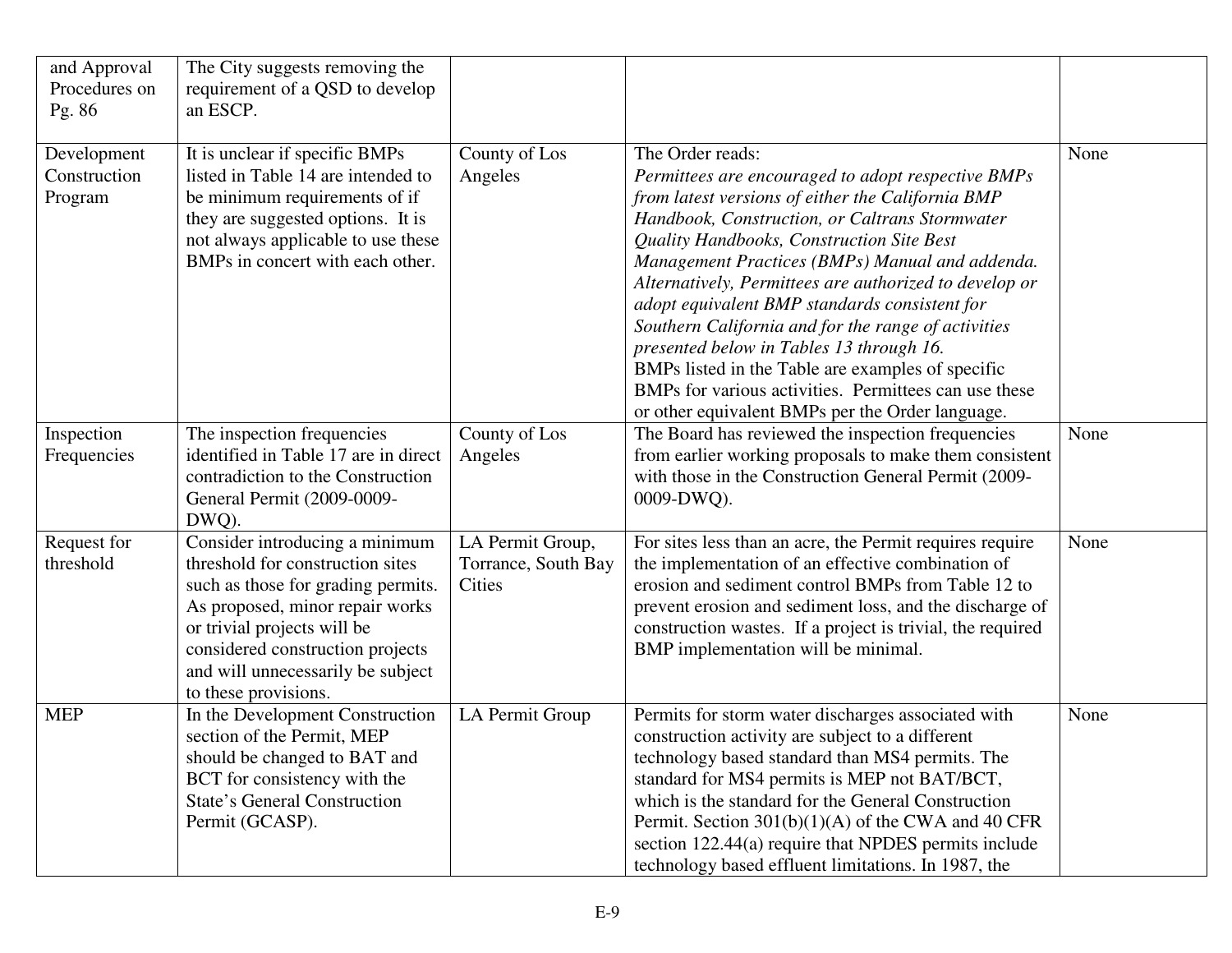|                                                           |                                                                                                                                                                                                                                                                                                                                                                                                                                 |                                       | CWA was amended to require that municipal storm<br>water discharges "reduce the discharge of pollutants to<br>the maximum extent practicable." (CWA §<br>$402(p)(3)(B)(iii)$ .) The "maximum extent"<br>practicable" (MEP) standard is the applicable federal<br>technology based standard that MS4 owners and<br>operators must attain to comply with their NPDES<br>permits. Thus, to comply with CWA sections 301 and<br>402 for MS4 discharges, MS4 permits must, at a<br>minimum, include effluent limitations to meet the<br>technology-based MEP standards. A technology based<br>effluent limitation is based on the capability of a model<br>treatment method to reduce a pollutant to a certain<br>concentration (NPDES Permit Writer's Manual,<br>Appendix A). T states |                 |
|-----------------------------------------------------------|---------------------------------------------------------------------------------------------------------------------------------------------------------------------------------------------------------------------------------------------------------------------------------------------------------------------------------------------------------------------------------------------------------------------------------|---------------------------------------|------------------------------------------------------------------------------------------------------------------------------------------------------------------------------------------------------------------------------------------------------------------------------------------------------------------------------------------------------------------------------------------------------------------------------------------------------------------------------------------------------------------------------------------------------------------------------------------------------------------------------------------------------------------------------------------------------------------------------------------------------------------------------------|-----------------|
| VI.D.7.j.ii.2.a<br>Development<br>Construction<br>Program | Consider deleting this<br>requirement as being<br>unnecessary. The placement of<br>BMPs may not be needed based<br>on the season of construction and<br>the planned construction phases.<br>A better requirement would be to<br>inspect sites at the beginning of<br>the rain season such as the<br>months of September and<br>October.                                                                                         | County of Los<br>Angeles              | The Order does not require "placement" of BMPs prior<br>to construction. The pre-construction inspection is to<br>ensure that BMPs are available prior to land<br>disturbance activities. Inspections are necessary<br>throughout all stages of construction and during both<br>wet and dry weather to protect water quality.                                                                                                                                                                                                                                                                                                                                                                                                                                                      | None            |
| State permits                                             | Under Section D.7.h.ii.(8), the<br>verification that contractors have<br>obtained various State permits<br>(401, 404, 1600, etc.) should not<br>be the responsibility of the City.<br>As owner/operator of the flood<br>control channels where the actual<br>connections will be made,<br>verification of these permits<br>should be the responsibility the<br>Army Corps of Engineers or the<br>County Flood Control District. | Downey, Monterey<br>Park, Temple City | This requirement is appropriately placed on the<br>permittees, as they have ultimate authority and<br>responsibility to prohibit, prevent, or otherwise control<br>the discharges that enter and exit the portions of the<br>MS4 for which they are owners and/or operators. This<br>includes ensuring that, prior to issuing a grading or<br>building permit, the construction site operators have the<br>requisite permits s that discharge that reach receiving<br>waters are regulated and/or monitored.<br>While verification to ensure other state or federal<br>permits have been obtained is recommended, the                                                                                                                                                              | Revisions made. |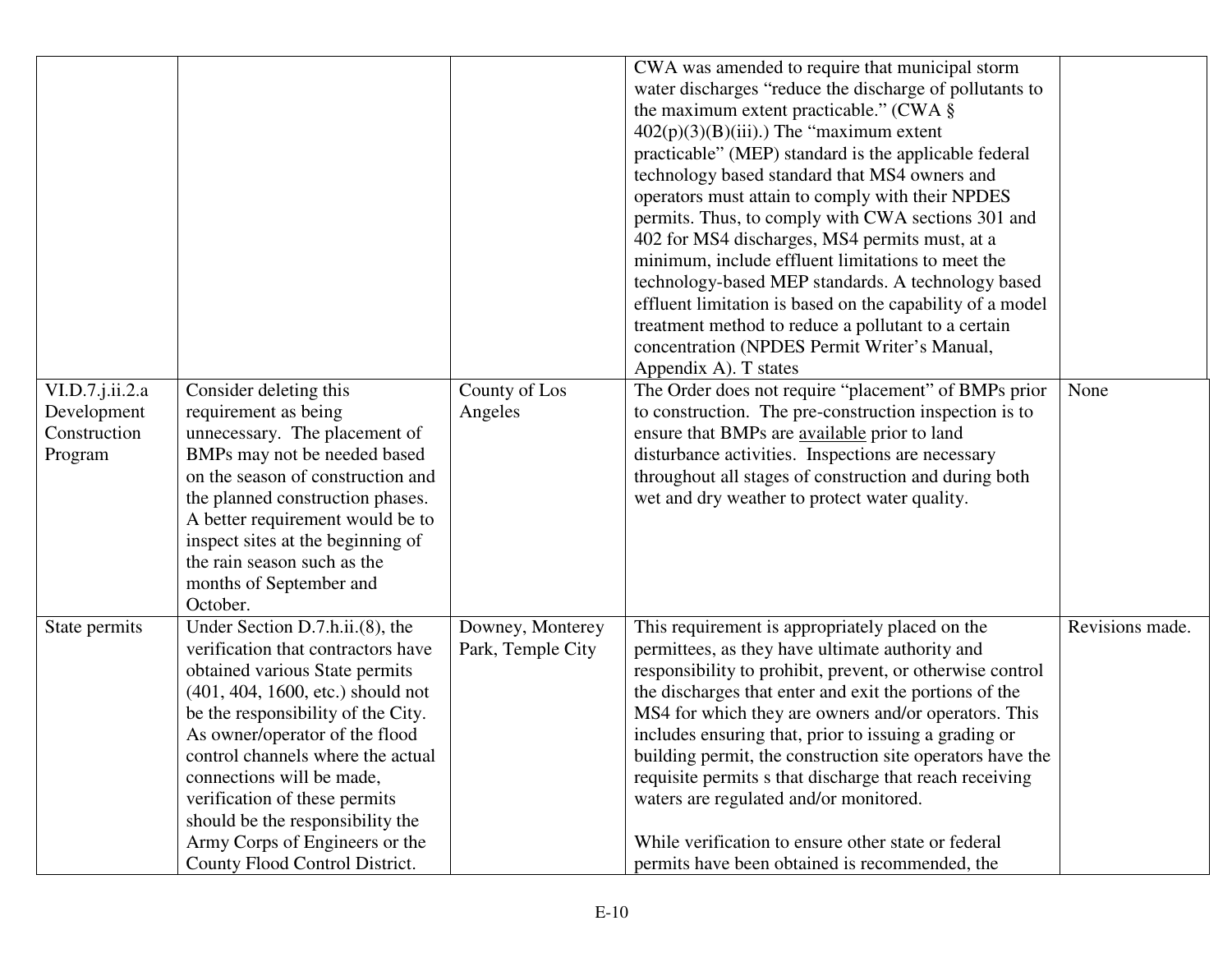|                                                                                |                                                                                                                                                                                                                                                                                                                                                                                                                                     |                                                            | requirement to verify that permits from the DFG and<br>ACOE have been obtained have been removed.                                                                                                                                                                                                                                                      |                      |
|--------------------------------------------------------------------------------|-------------------------------------------------------------------------------------------------------------------------------------------------------------------------------------------------------------------------------------------------------------------------------------------------------------------------------------------------------------------------------------------------------------------------------------|------------------------------------------------------------|--------------------------------------------------------------------------------------------------------------------------------------------------------------------------------------------------------------------------------------------------------------------------------------------------------------------------------------------------------|----------------------|
| Fire protection                                                                | Section VI. D.7.f (page 84): land<br>clearing for fire protection should<br>not be considered a construction<br>activity.                                                                                                                                                                                                                                                                                                           | Downey, Monterey<br>Park, Peninsula<br>Cities, Temple City | The Board finds it is possible to comply with land<br>clearing for fire protection without triggering land<br>disturbance thresholds. However, if land clearing for<br>fire protection is being conducted such that sediment<br>generation is an issue, appropriate measures should be<br>in place to prevent the discharge of sediment to the<br>MS4. | None                 |
| Erosion and<br>Sediment<br>Control Plan                                        | The Permit will require projects<br>of one $(1)$ acre or greater to<br>prepare an Erosion and Sediment<br>Control Plan ("ESCP"). It is our<br>understanding that the ESCP must<br>include the same elements of a<br><b>Stormwater Pollution Prevention</b><br>Plan ("SWPPP").                                                                                                                                                       | Hidden Hills                                               | This provision was written with the intent to have<br>Permittees avoid approving the State SWPPP if they<br>choose not to. An ESCP while similar to the State<br>SWPPP does not have to be the same document and as<br>such is a requirement unique to the MS4 Permittees.                                                                             | None                 |
| Section<br>$VI.D.7.$ j.ii. $2$<br>Construction<br>Site Inspection<br>on Pg. 90 | The Permit requires that<br>permittees "inspect all phases of<br>construction." Please clarify that<br>this condition applies only to sites<br>greater than or equal to one acre,<br>perhaps by renaming the section<br>to Construction Site Inspection<br>for Sites Equal to or Greater than<br>One Acre or a similar title.                                                                                                       | Malibu                                                     | The Board agrees and will relabel the table on page 90<br>as inspection frequencies for sites 1 acre and greater.                                                                                                                                                                                                                                      | Language<br>revised. |
| Section VI.D.7<br>e-j Construction<br>Site<br>Requirements                     | Despite C. Applicability stating,<br>"[t]he provisions contained in<br>Part VI.D.7.d below apply<br>exclusively to construction sites<br>less than 1 acre. Provisions<br>contained in Part VI.D.7.e – j,<br>apply exclusively to construction<br>sites 1 acre or greater," it is not<br>clear in each individual condition,<br>e through j, that this threshold<br>applies. Please add language to<br>these conditions that is more | Malibu                                                     | The Order specifies a size threshold for requirements<br>based on project size. The tables are organized and<br>clearly specify which conditions apply based on project<br>size                                                                                                                                                                        | None                 |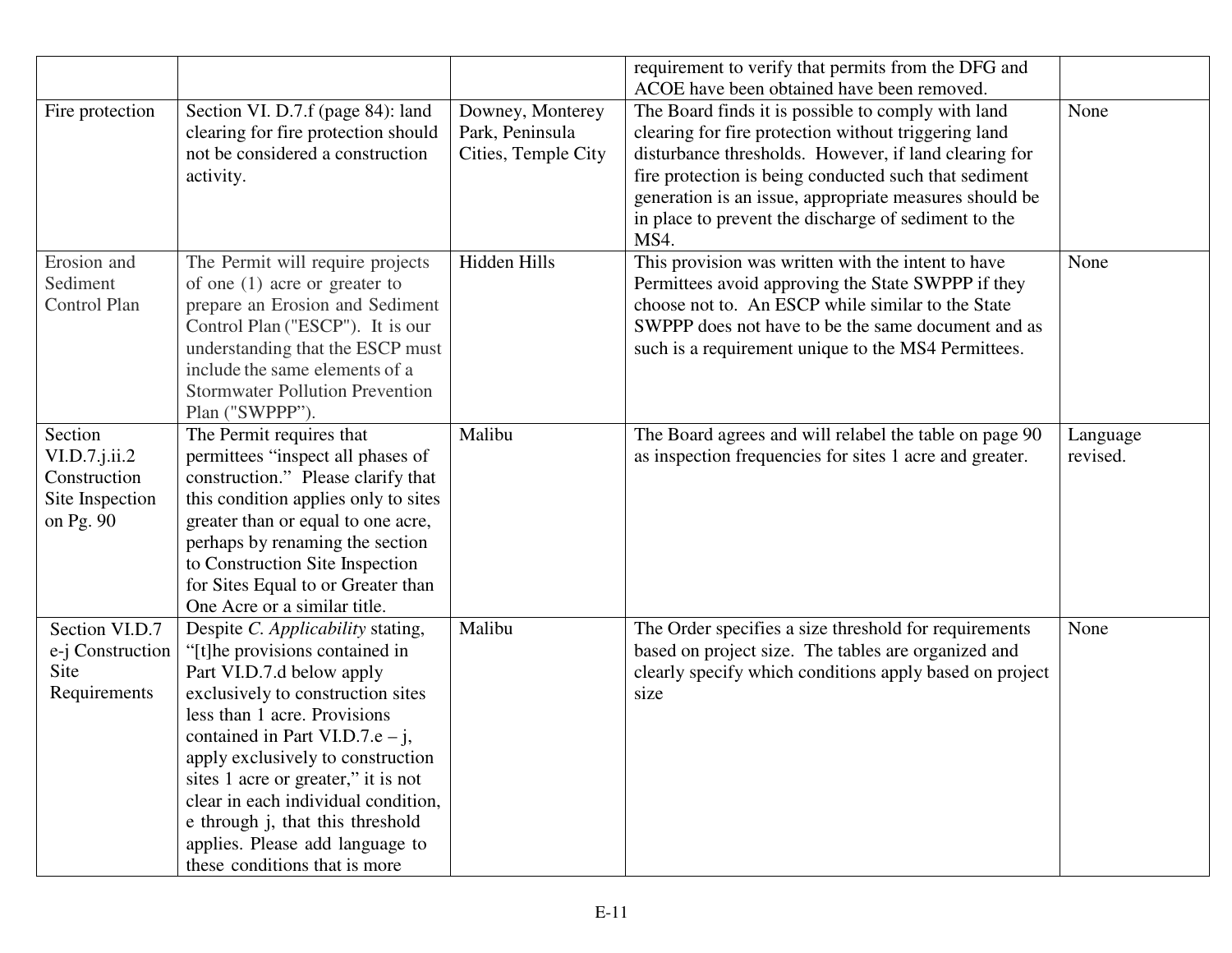|         | explicit in clarifying that it only                                                                                                                                                                                                                                                                                                                                                                                                 |                               |                                                                                                                                                                                                                                                                                                                                                                                                                                                      |                 |
|---------|-------------------------------------------------------------------------------------------------------------------------------------------------------------------------------------------------------------------------------------------------------------------------------------------------------------------------------------------------------------------------------------------------------------------------------------|-------------------------------|------------------------------------------------------------------------------------------------------------------------------------------------------------------------------------------------------------------------------------------------------------------------------------------------------------------------------------------------------------------------------------------------------------------------------------------------------|-----------------|
|         | applies to sites greater than one<br>acre.                                                                                                                                                                                                                                                                                                                                                                                          |                               |                                                                                                                                                                                                                                                                                                                                                                                                                                                      |                 |
|         | Need to exclude landscaping and<br>gardening activities from the<br>definition of construction.<br>Because there is no size limit for<br>construction sites in the draft<br>permit and based on the<br>description of construction<br>activity in Part VI.D.7.f, a<br>homeowner who is gardening or<br>conducting landscape activities<br>that do not require a building<br>permit would be subject to the<br>provisions of VI.D.7. | Peninsula Cities              | For sites less than 1 acre appropriate implementation of<br>sediment and erosion BMPs to prevent the discharge of<br>sediment to the MS4 is the requirement. Typically,<br>gardening and landscaping activities do not pose a<br>threat and would not require any attention. If<br>landscaping or gardening is being conducted where it<br>poses a sediment and erosion threat BMPs should be in<br>place to prevent sediment from being discharged. | None            |
| General | The narrative in VI.D.7.f should<br>be moved to the Applicability<br>section at VI.D.7.c so that the<br>applicability subsection actually<br>discusses what types of activity<br>constitute construction and are<br>subject to the provisions of<br>VI.D.7.                                                                                                                                                                         | Peninsula Cities,<br>Torrance | The Board agrees. The language has been revised to<br>include the activities to which the Development<br>Construction Program requirements apply in Part<br>VI.D.8.c. "Applicability".                                                                                                                                                                                                                                                               | Revisions made. |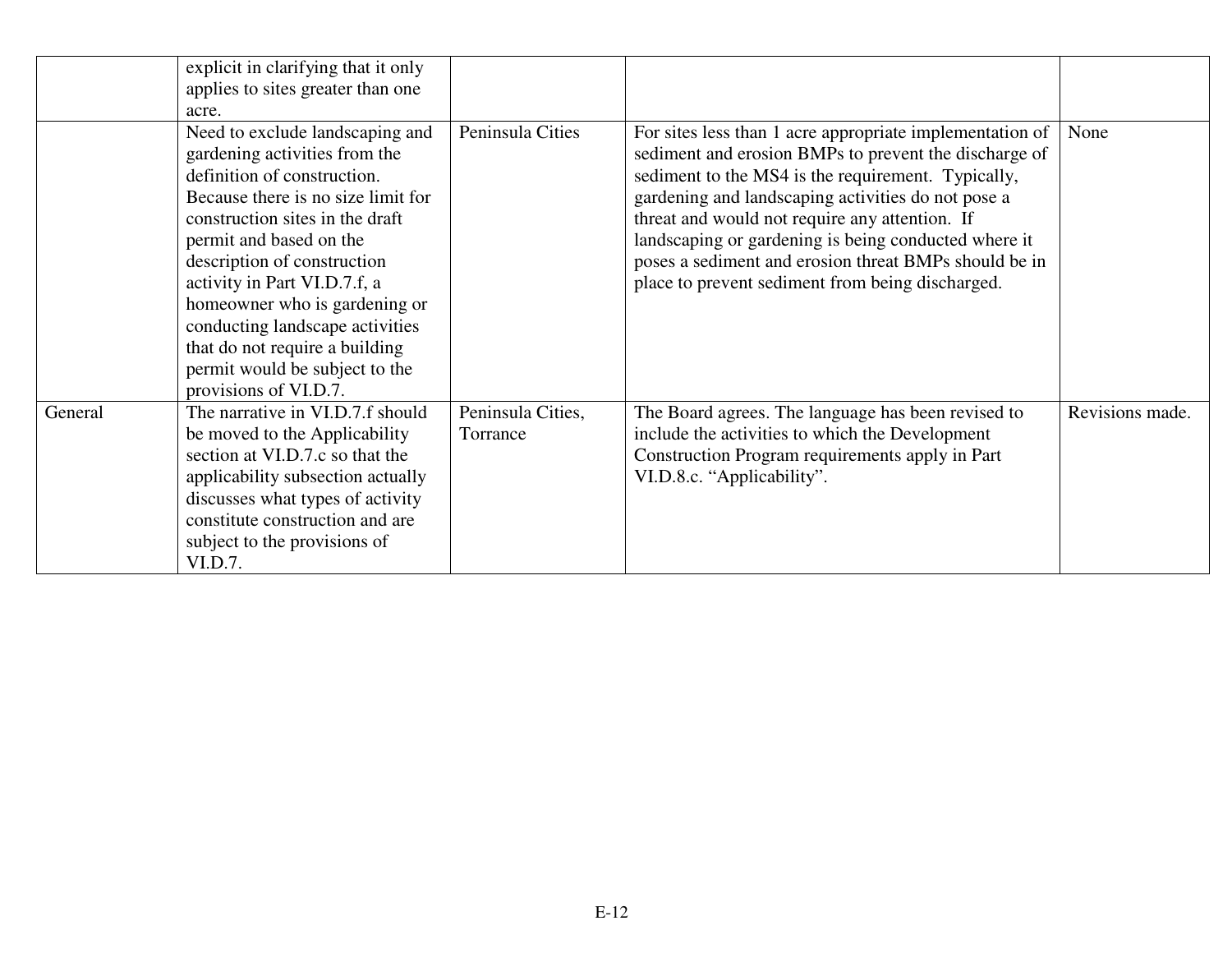| Document    | The requirement for Permittees                                     | Peninsula Cities, | The Tentative Order states,                                                      | None |
|-------------|--------------------------------------------------------------------|-------------------|----------------------------------------------------------------------------------|------|
|             |                                                                    |                   |                                                                                  |      |
| Retention   | to create an electronic tracking                                   | South Bay Cities, | "Each Permittee shall use an electronic system to                                |      |
|             | system for construction sites one<br>acre and greater is redundant | Torrance          | <i>inventory grading permits, encroachment permits,</i>                          |      |
|             | with the State Water Resources                                     |                   | demolition permits, building permits, or construction                            |      |
|             | <b>Control Board SMARTS</b>                                        |                   | permits (and any other municipal authorization to<br>move soil and/ or construct |      |
|             |                                                                    |                   |                                                                                  |      |
|             | tracking system under the                                          |                   | or destruct that involves land disturbance) issued by                            |      |
|             | General Construction permit. It<br>is a waste of public funds to   |                   | the Permittee."                                                                  |      |
|             | create a redundant database                                        |                   |                                                                                  |      |
|             |                                                                    |                   | For construction sites over an acre, The Board finds                             |      |
|             | requirement, especially for                                        |                   | that it is appropriate to "use" the SMARTS system.                               |      |
|             | largely built-out communities                                      |                   |                                                                                  |      |
|             | where very few construction                                        |                   |                                                                                  |      |
|             | projects are large enough to                                       |                   |                                                                                  |      |
|             | trigger this requirement—since                                     |                   |                                                                                  |      |
|             | the Permittees are already<br>required by Part VI.D.7. h.(8) to    |                   |                                                                                  |      |
|             | ensure that coverage is obtained                                   |                   |                                                                                  |      |
|             | under the General Construction                                     |                   |                                                                                  |      |
|             | Permit so all such projects would                                  |                   |                                                                                  |      |
|             | be required to upload their                                        |                   |                                                                                  |      |
|             | information to the SMARTS                                          |                   |                                                                                  |      |
|             | system and that information is                                     |                   |                                                                                  |      |
|             | also readily accessible to                                         |                   |                                                                                  |      |
|             | Regional Board staff as well.                                      |                   |                                                                                  |      |
|             |                                                                    |                   |                                                                                  |      |
|             | Provide the option for permittees                                  |                   |                                                                                  |      |
|             | to meet this requirement by                                        |                   |                                                                                  |      |
|             | regularly accessing and using the                                  |                   |                                                                                  |      |
|             | Statewide SMARTS system to                                         |                   |                                                                                  |      |
|             | monitor the status of                                              |                   |                                                                                  |      |
|             | construction sites within their                                    |                   |                                                                                  |      |
|             | jurisdictions.                                                     |                   |                                                                                  |      |
| Erosion and | Each Permittee shall establish for                                 | Vernon            | The control of sediment from a construction site is a                            | None |
| sediment    | its jurisdiction an enforceable                                    |                   | core requirement of the Statewide General                                        |      |
| control     | erosion and sediment control                                       |                   | Construction Permit and of the current and past LA                               |      |
| ordinance   | ordinance for all construction                                     |                   | County MS4 Permits. Overall objectives of the permit                             |      |
|             | sites that disturb soil.                                           |                   |                                                                                  |      |
|             |                                                                    |                   | include controlling MS4 discharges so they do not                                |      |
|             |                                                                    |                   | cause or contribute to exceedances of water quality                              |      |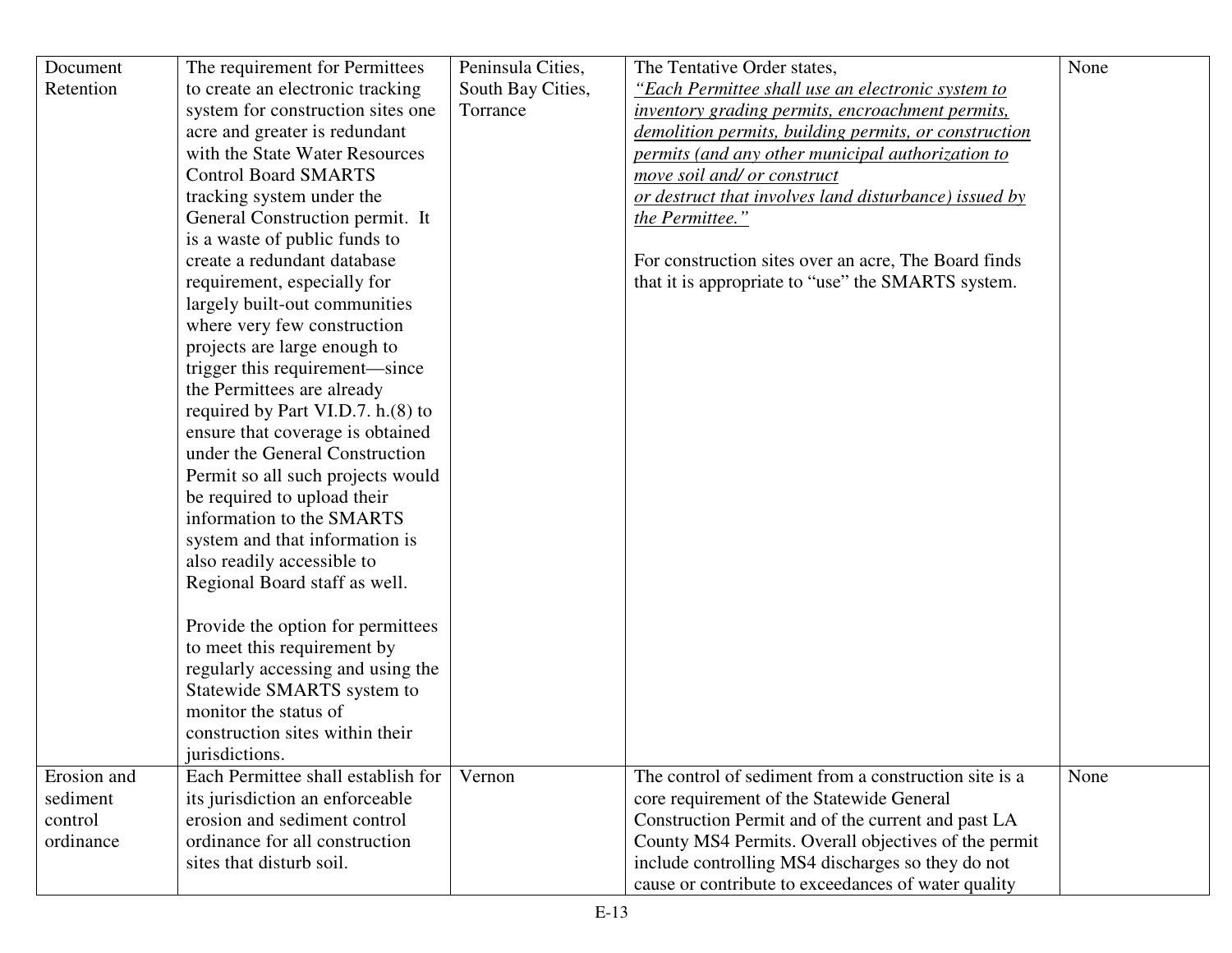|                   | Concern-The receiving water for         |                     | standards that have been established to protect             |      |
|-------------------|-----------------------------------------|---------------------|-------------------------------------------------------------|------|
|                   | the City of Vernon is not               |                     | beneficial uses and prevent degradation of water            |      |
|                   | impacted by, nor has a TMDL             |                     | quality. Therefore it is important to control discharges    |      |
|                   | listed for sediment. This appears       |                     | to both remedy water quality impairments as well as         |      |
|                   | to be a superfluous provision for       |                     | protect against future water quality impairments.           |      |
|                   | Permittees not impacted by              |                     | Further, sediment is both a pollutant in and of itself that |      |
|                   | sediment in their respective            |                     | must be controlled and a substance to which other           |      |
|                   | receiving water.                        |                     | pollutants adsorb – making it a vehicle by which other      |      |
|                   |                                         |                     | pollutants are transported to receiving waters. The         |      |
|                   |                                         |                     | development of an ordinance facilitating the control of     |      |
|                   |                                         |                     | sediment is crucial to achieving the control of sediment    |      |
|                   |                                         |                     | and other pollutants that adsorb to sediment to the         |      |
|                   |                                         |                     | MS4.                                                        |      |
| <b>ESCPs</b>      | The provision in Part VI.D.7.h.ii       | Vernon              | The ESCP is the planning document that ensures              | None |
|                   | to review and approve ESCPs is          |                     | project proponents have considered potential water          |      |
|                   | clearly an attempt to relinquish        |                     | quality impacts from the site's construction activities     |      |
|                   | SWPPP review and approval               |                     | and have identified the non-structural and structural       |      |
|                   | responsibility from the                 |                     | BMPs that will be implemented to prevent any impacts        |      |
|                   | LARWQCB staff to the                    |                     | to water quality. MS4 permittees must have the legal        |      |
|                   | Permittees without allocating any       |                     | authority to control discharges from construction sites     |      |
|                   | funds collected through the State       |                     | to the MS4. The Board, in response to Permittees'           |      |
|                   | General Construction Permit to          |                     | comments, has allowed a State SWPPP to substitute for       |      |
|                   | support the requirement. What is        |                     | an ESCP, in order to reduce paperwork.                      |      |
|                   | even more troubling is that the         |                     |                                                             |      |
|                   | LARWQCB would like it to be a           |                     | The commenter provides no factual or legal support for      |      |
|                   | permit violation if we are unable       |                     | its assertion that this requirement is an abuse of          |      |
|                   | to find the resources to                |                     | permitting authority.                                       |      |
|                   | implement this provision. This          |                     |                                                             |      |
|                   | is obvious abuse of permitting          |                     |                                                             |      |
|                   | authority.                              |                     |                                                             |      |
|                   | <b>Public Agency Activities Program</b> |                     |                                                             |      |
| Retrofit of catch | It is unreasonable to prescribe the     | Inglewood, LA       | The intent of the Permit is to implement appropriate        | None |
| basins in non-    | installation of CB curb opening         | Permit Group, La    | trash control consistent with the MEP standard and to       |      |
| TMDL areas.       | screens on catch basins that are        | Verne, Malibu, City | control MS4 discharges such that they do not cause or       |      |
|                   | located within a watershed that         | of Los Angeles,     | contribute to exceedances of water quality standards.       |      |
|                   | has not been identified as being        | Norwalk, Pomona     | Therefore it is important to control discharges to both     |      |
|                   | impaired for trash. This                |                     | remedy water quality impairments as well as protect         |      |
|                   | requirement should be removed           |                     | against future water quality impairments.                   |      |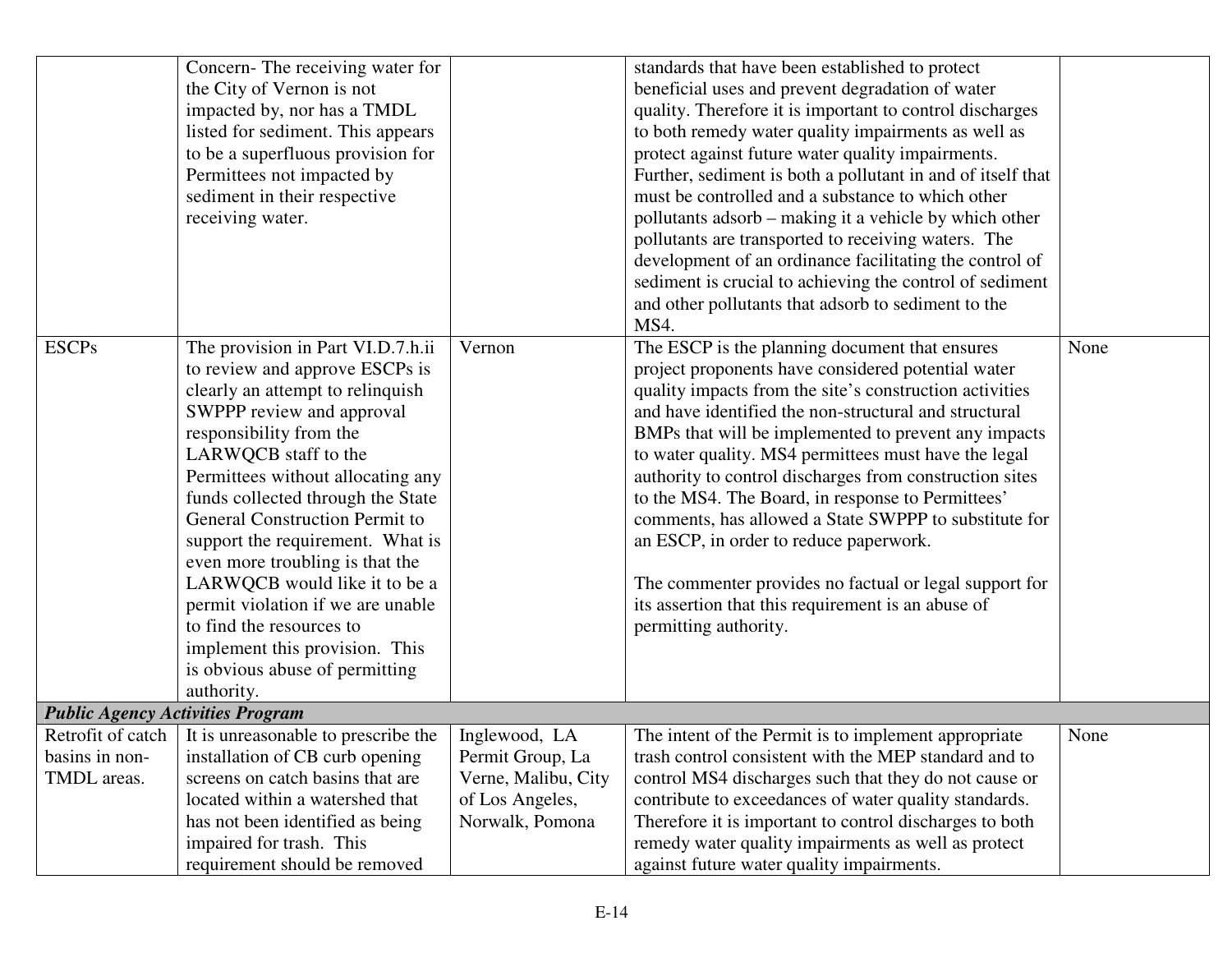|                        | since if an impairment is                    |                      |                                                         |                 |
|------------------------|----------------------------------------------|----------------------|---------------------------------------------------------|-----------------|
|                        | identified it would be address               |                      | The Order allows Permittees to implement alternative    |                 |
|                        | through a TMDL.                              |                      | or enhanced BMPs ("such as but not limited to           |                 |
|                        |                                              |                      | increased street sweeping, adding trash cans near trash |                 |
|                        |                                              |                      | generation sites, prompt enforcement of trash           |                 |
|                        |                                              |                      | accumulation, increased trash collection on public      |                 |
|                        |                                              |                      | property, increased litter prevention messages or trash |                 |
|                        |                                              |                      | nets within the MS4") that provide substantially        |                 |
|                        |                                              |                      | equivalent removal of trash in lieu of installation of  |                 |
|                        |                                              |                      | trash excluders in areas identified as Priority A.      |                 |
| Erosion and            | The Order states that for                    | County of Los        | If maintenance work being conducted presents a          | None            |
| sediment               | Permittee-owned projects that                | Angeles              | serious risk for discharge of sediment to the MS4 it is |                 |
| control BMP's          | disturb less than one acre of soil,          |                      | appropriate that effective BMPs are implemented to      |                 |
|                        | implement an effective                       |                      | prevent the discharge of sediment to the MS4.           |                 |
|                        | combination of erosion and                   |                      |                                                         |                 |
|                        | sediment control BMP's from                  |                      |                                                         |                 |
|                        | Table 13 on page 87. It is not               |                      |                                                         |                 |
|                        | clear that these requirements do             |                      |                                                         |                 |
|                        | not apply to maintenance work.               |                      |                                                         |                 |
| <b>Public Facility</b> | Because the Order does not                   | Downey, Hidden       | The Board agrees and will provide timeframes for all    | Revisions made. |
| Inventorying           | specify an implementation                    | Hills, County of Los | new Permit requirements where an implementation         |                 |
| and Retrofitting       | timeframe for such requirements              | Angeles              | timeframe is not already specified. The Board has       |                 |
| Inventorying           | as Public Facility Inventorying              |                      | lengthened the timeframe to begin implementation of     |                 |
|                        | and Retrofitting Inventorying it is          |                      | new and enhanced minimum control measures from 30       |                 |
|                        | assumed that these provisions be             |                      | days after the effective date to six months after the   |                 |
|                        | implemented 30 days after the                |                      | order effective date. Between the order effective date  |                 |
|                        | effective date of the Order.                 |                      | and the deadline for beginning to implement new and     |                 |
|                        |                                              |                      | enhanced minimum control measures, Permittees are       |                 |
|                        |                                              |                      | required to continue to implement their existing        |                 |
|                        |                                              |                      | minimum control measures as specified in Order No.      |                 |
|                        |                                              |                      | 01-182 and their Storm Water Management Programs.       |                 |
| Pesticides or          | The Permit states that no                    | County of Los        | The Board agrees for certain types of pesticides the    | Revisions made. |
| fertilizers            | application of pesticides or                 | Angeles              | Order requirement is not applicable.                    |                 |
|                        | fertilizers should occur (1) when            |                      |                                                         |                 |
|                        | two or more consecutive days                 |                      |                                                         |                 |
|                        | with greater than 50% chance of              |                      |                                                         |                 |
|                        | rainfall are predicted by NOAA,              |                      |                                                         |                 |
|                        | (2) within 48 hours of a $\frac{1}{2}$ -inch |                      |                                                         |                 |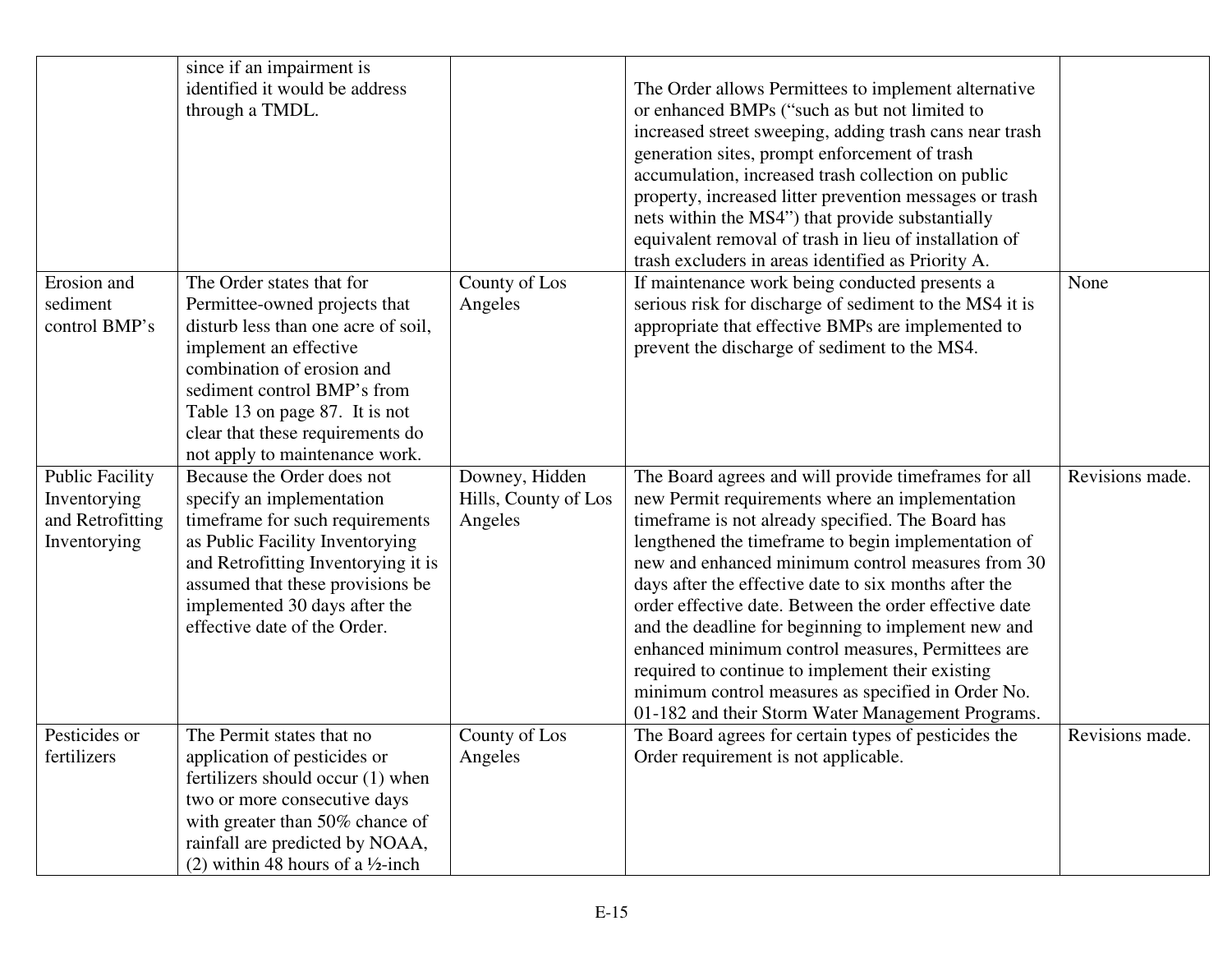| Clean out              | rain event, or $(3)$ when water is<br>flowing off the area where the<br>application is to occur. This<br>requirement does not apply to the<br>application of aquatic pesticides.<br>There are some herbicides, such<br>as pre-emergent herbicides, that<br>require rainfall for activation.<br>The Permit needs to allow<br>flexibility for application of such<br>types of pesticides or herbicides.<br>The Permit requires that catch<br>basins, trash receptacles, and<br>grounds in the event area be | County of Los<br>Angeles | The Board agrees; while the cleanup of the grounds<br>should happen as soon as possible after a public event,<br>the cleanout of catch basins and receptacles could be                                                                                             | Revision made. |
|------------------------|-----------------------------------------------------------------------------------------------------------------------------------------------------------------------------------------------------------------------------------------------------------------------------------------------------------------------------------------------------------------------------------------------------------------------------------------------------------------------------------------------------------|--------------------------|--------------------------------------------------------------------------------------------------------------------------------------------------------------------------------------------------------------------------------------------------------------------|----------------|
|                        | cleaned out within 24 hours<br>subsequent to the event. Many of<br>these events occur during the<br>weekend when crews are not<br>available.<br>Recommendation<br>Revise to: "Provide clean out of<br>catch basins, trash receptacles,<br>and grounds in the event area<br>within 24 hours one business day<br>subsequent to the event.                                                                                                                                                                   |                          | problematic during the weekend. The permit has been<br>revised as suggested.                                                                                                                                                                                       |                |
| <b>Trash excluders</b> | The Permit requires trash<br>excluders or equivalent devices<br>be installed on catch basins in<br>areas that are not subject to trash<br>TMDL's within two years of<br>adoption of this Order. The two<br>year time period is not feasible.                                                                                                                                                                                                                                                              | County of Los<br>Angeles | The implementation timeframe has been changed to<br>within four years of the effective date of the order.                                                                                                                                                          | Revision made. |
| Stockpile              | The Permit requires various<br>BMPs be implemented for Road<br>Reconstruction work, including<br>(11) Avoid stockpiling soil, sand,<br>sediment, asphalt material and                                                                                                                                                                                                                                                                                                                                     | County of Los<br>Angeles | The Order reads "avoid stockpiling in or near MS4 or<br><i>receiving waters.</i> " It does not prohibit it. Stockpiles<br>should be protected with a cover or sediment barriers<br>when rain is predicted to prevent discharge to the MS4<br>and receiving waters. | None           |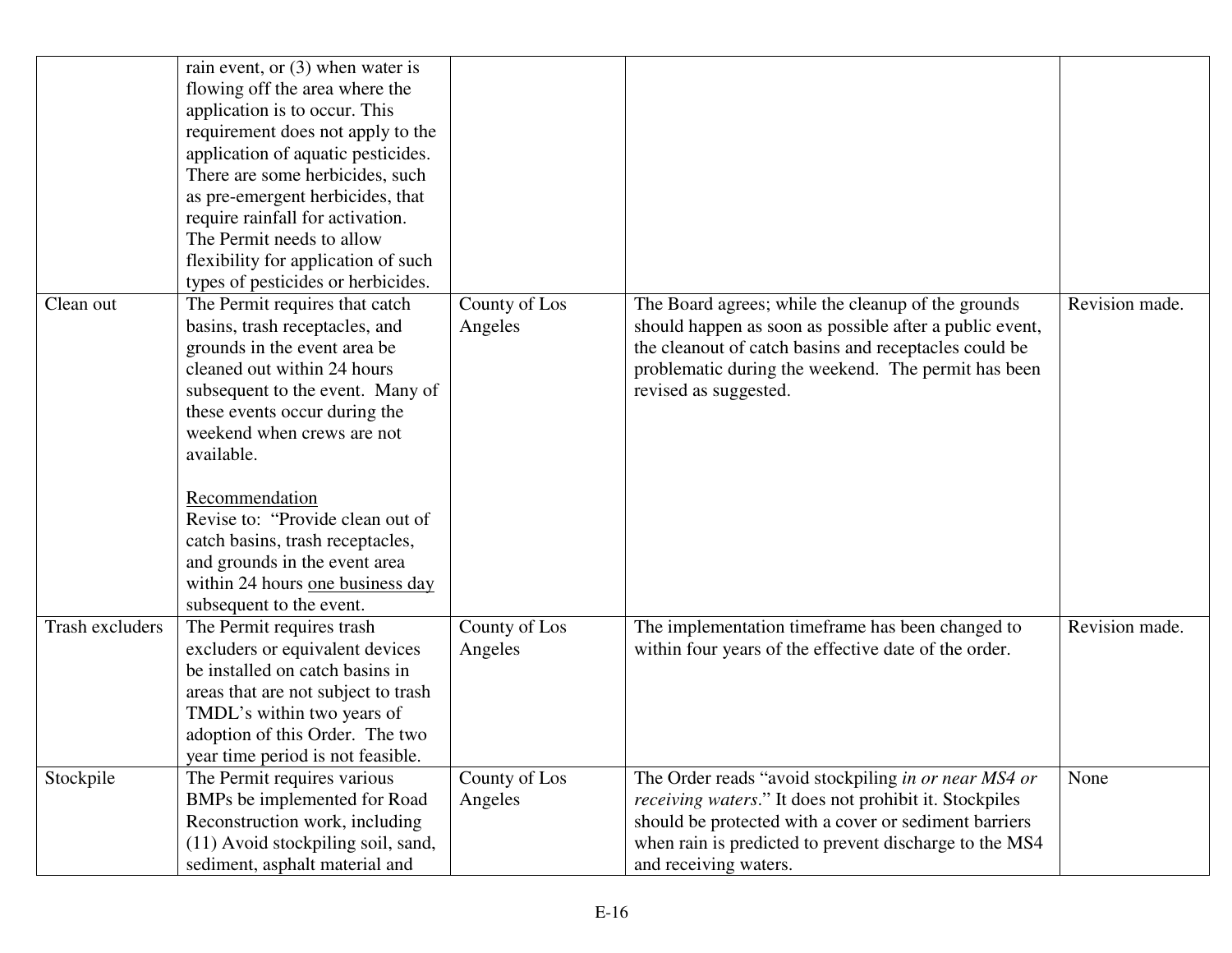|               | asphalt grinding materials or<br>rubble in or near MS4 or<br>receiving waters.<br>(12) Protect Stockpiles must be<br>protected with a cover or<br>sediment barriers during a rain.                                                                                                                                            |                          |                                                                                                                                                                                                                                   |                |
|---------------|-------------------------------------------------------------------------------------------------------------------------------------------------------------------------------------------------------------------------------------------------------------------------------------------------------------------------------|--------------------------|-----------------------------------------------------------------------------------------------------------------------------------------------------------------------------------------------------------------------------------|----------------|
|               | For roads in mountainous areas, it<br>is essential that we have the<br>ability to stockpile native<br>materials removed from the roads<br>in selected areas adjacent to the<br>roads for future maintenance<br>needs. It is not practical to haul<br>away these materials and<br>purchase similar materials for<br>later use. |                          |                                                                                                                                                                                                                                   |                |
| Parking lots  | This requirement specifies the use<br>of street sweeping equipment for<br>maintaining parking facilities<br>clean. This language is too<br>prescriptive. Permittees should<br>be allowed to select the means<br>and methods to maintain their<br>parking lots.<br>Recommendation                                              | County of Los<br>Angeles | The Board agrees; the permit has been revised as<br>suggested.                                                                                                                                                                    | Revision made. |
|               | Revise to read: "Permittee-<br>owned parking lots exposed to<br>storm water shall be kept clear of<br>debris and excessive oil buildup<br>and cleaned using street sweeping<br>equipment no less than 2 times<br>per month"                                                                                                   |                          |                                                                                                                                                                                                                                   |                |
| Minor repairs | Minor repairs may require more<br>than one day to complete. It may<br>take several days to assess the<br>damages, gather materials and                                                                                                                                                                                        | County of Los<br>Angeles | The Board agrees; the permit has been revised as<br>suggested to allow a self-waiver of the provisions of<br>this order for repairs of essential public service systems<br>and infrastructure in emergency situations that can be | Revision made. |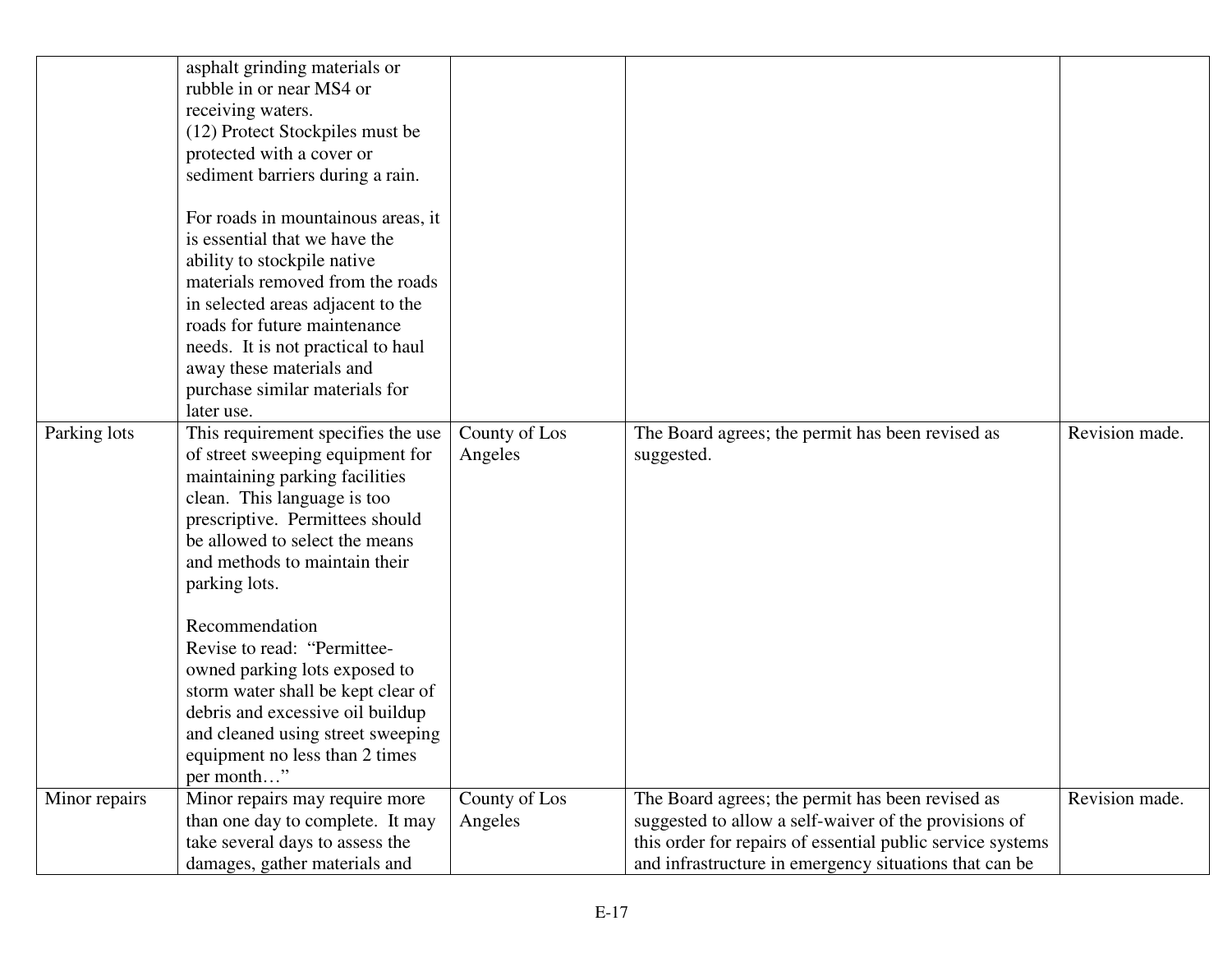|                          | supplies, conduct the repair work,                                                                                                                                                                                                                                                                                                                                                                                                                        |                                                                                                                                                           | completed within 3 days, rather than in one day.                                                                                                                                                                                                                                                                                                                                                                                                                                                                                                                                             |                 |
|--------------------------|-----------------------------------------------------------------------------------------------------------------------------------------------------------------------------------------------------------------------------------------------------------------------------------------------------------------------------------------------------------------------------------------------------------------------------------------------------------|-----------------------------------------------------------------------------------------------------------------------------------------------------------|----------------------------------------------------------------------------------------------------------------------------------------------------------------------------------------------------------------------------------------------------------------------------------------------------------------------------------------------------------------------------------------------------------------------------------------------------------------------------------------------------------------------------------------------------------------------------------------------|-----------------|
|                          | and clean-up the site.                                                                                                                                                                                                                                                                                                                                                                                                                                    |                                                                                                                                                           |                                                                                                                                                                                                                                                                                                                                                                                                                                                                                                                                                                                              |                 |
| Training<br>requirements | This provision requires training of<br>employees and contractors no<br>later than 1 year after Order<br>adoption and annually thereafter<br>before June 30. The language is<br>not consistent with that under the<br><b>Illicit Connections/Illicit</b><br>Discharges Elimination Program,<br>that provides Permittees the<br>flexibility to provide the training<br>themselves or include contractual<br>requirements for training<br>$(VI.D.9.f.ii.)$ . | County of Los<br>Angeles, Peninsula<br>Cities, South Bay<br>Cities, Torrance,<br>Ventura Countywide<br><b>Stormwater Quality</b><br>Management<br>Program | The Board agrees; the training requirements in the<br>public agency activities section have been revised to be<br>consistent with the other sections in the Order.                                                                                                                                                                                                                                                                                                                                                                                                                           | Revisions made. |
| Retrofit<br>provisions   | We recommend that for this<br>Permit term that the retrofit<br>provision (i.e. inventory,<br>screening, and prioritization) be<br>limited to public right of ways<br>lands only.                                                                                                                                                                                                                                                                          | LA Permit Group,<br>La Verne, Ventura<br>Countywide<br><b>Stormwater Quality</b><br>Management<br>Program                                                 | The Permit requires that retrofit opportunities shall be<br>identified within the public right-of-way or in<br>coordination with a TMDL implementation plan(s).<br>The goals of the existing development retrofitting<br>inventory are to address the impacts of existing<br>development through regional or sub-regional retrofit<br>projects that reduce the discharges of storm water<br>pollutants into the MS4 and prevent discharges from<br>the MS4 from causing or contributing to a violation of<br>water quality standards as defined in Part V.A,<br>Receiving Water Limitations. | None            |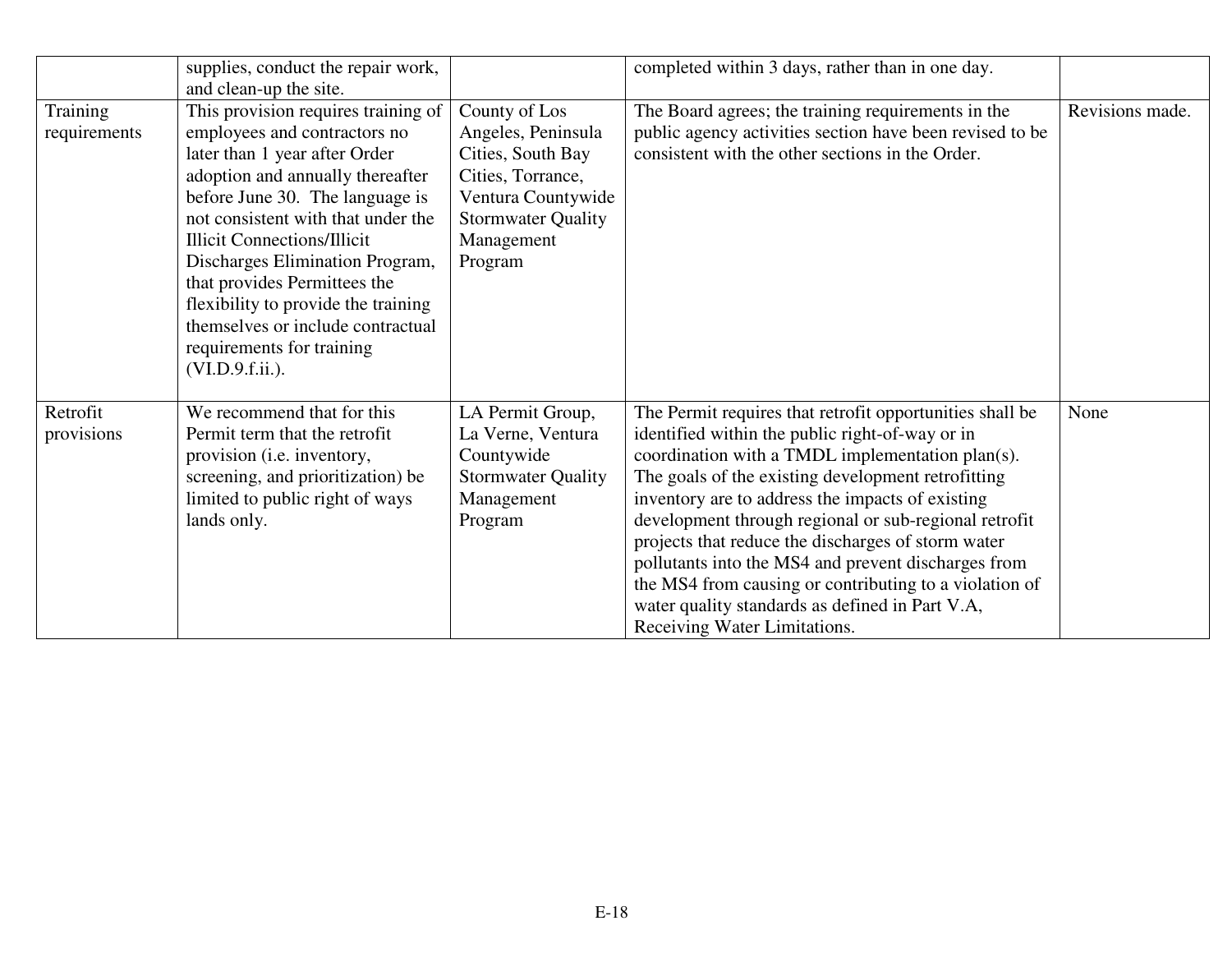| Storm water<br>management<br>facilities | The Permit states that each<br>Permittee shall maintain an<br>updated inventory of all<br>Permittee- owned or operated<br>facilities within its jurisdiction<br>that are potential sources of storm<br>water pollution, including storm<br>water management facilities<br>(e.g., detention basins). We do<br>not agree that our stormwater<br>management facilities themselves<br>are potential sources of<br>stormwater pollution. In addition,<br>there are requirements under the<br>Monitoring and Reporting<br>Program to map open channels<br>and underground pipes. | <b>LACFCD</b> | Improperly maintained, facilities such as vehicle<br>storage and maintenance yards can be potential sources<br>of pollutants. A separate section within Part VI.D. has<br>been added to the permit identifying the minimum<br>control measures and specific provisions within each<br>minimum control measure category that are applicable<br>to the LACFCD.                                                        | None            |
|-----------------------------------------|----------------------------------------------------------------------------------------------------------------------------------------------------------------------------------------------------------------------------------------------------------------------------------------------------------------------------------------------------------------------------------------------------------------------------------------------------------------------------------------------------------------------------------------------------------------------------|---------------|---------------------------------------------------------------------------------------------------------------------------------------------------------------------------------------------------------------------------------------------------------------------------------------------------------------------------------------------------------------------------------------------------------------------|-----------------|
| Public Agency<br>Activities             | Recommend you reference<br><b>CASQA BMP Handbook</b><br>Municipal for list of BMPs that<br>should be employed by Public<br>Agencies                                                                                                                                                                                                                                                                                                                                                                                                                                        | Torrance      | This was originally proposed as it is in the Ventura<br>County MS4 Permit and was objected to by multiple<br>Permittees because they wanted to ensure that they<br>retained the flexibility to use their own BMP manuals.<br>Permittees could still choose to use the CASQA<br>Manual for BMP implementation and be compliant if<br>BMPs are implemented per the manual for all pollutant<br>generating activities. | None            |
| Public Agency<br>Activities             | Omit sections VI.D.8.e. ii and<br>VI.D.8.h.x.(3)(d).                                                                                                                                                                                                                                                                                                                                                                                                                                                                                                                       | Torrance      | The provision in VI.D.8.e.ii is consistent with 40 CFR<br>section $122.26(d)(2)(iv)$ . The Board sees no merit in<br>deleting subsection $h.x(3)(d)$ , regarding treatment of<br>residual water from treatment BMPs.                                                                                                                                                                                                | None            |
| Debris basin<br>maintenance             | Maintenance of debris basins is<br>already regulated under separate<br>permits including the California<br><b>Regional Water Quality Control</b><br><b>Board's Water Quality</b><br><b>Certification for Proposed County</b><br>Debris Basin Maintenance Project<br>(159 Basins) (Corps' File No. 94-                                                                                                                                                                                                                                                                      | <b>LACFCD</b> | The Board agrees and will remove language referring<br>to debris basin maintenance in VI.D.9.h.viii (1) & (2).                                                                                                                                                                                                                                                                                                      | Revisions made. |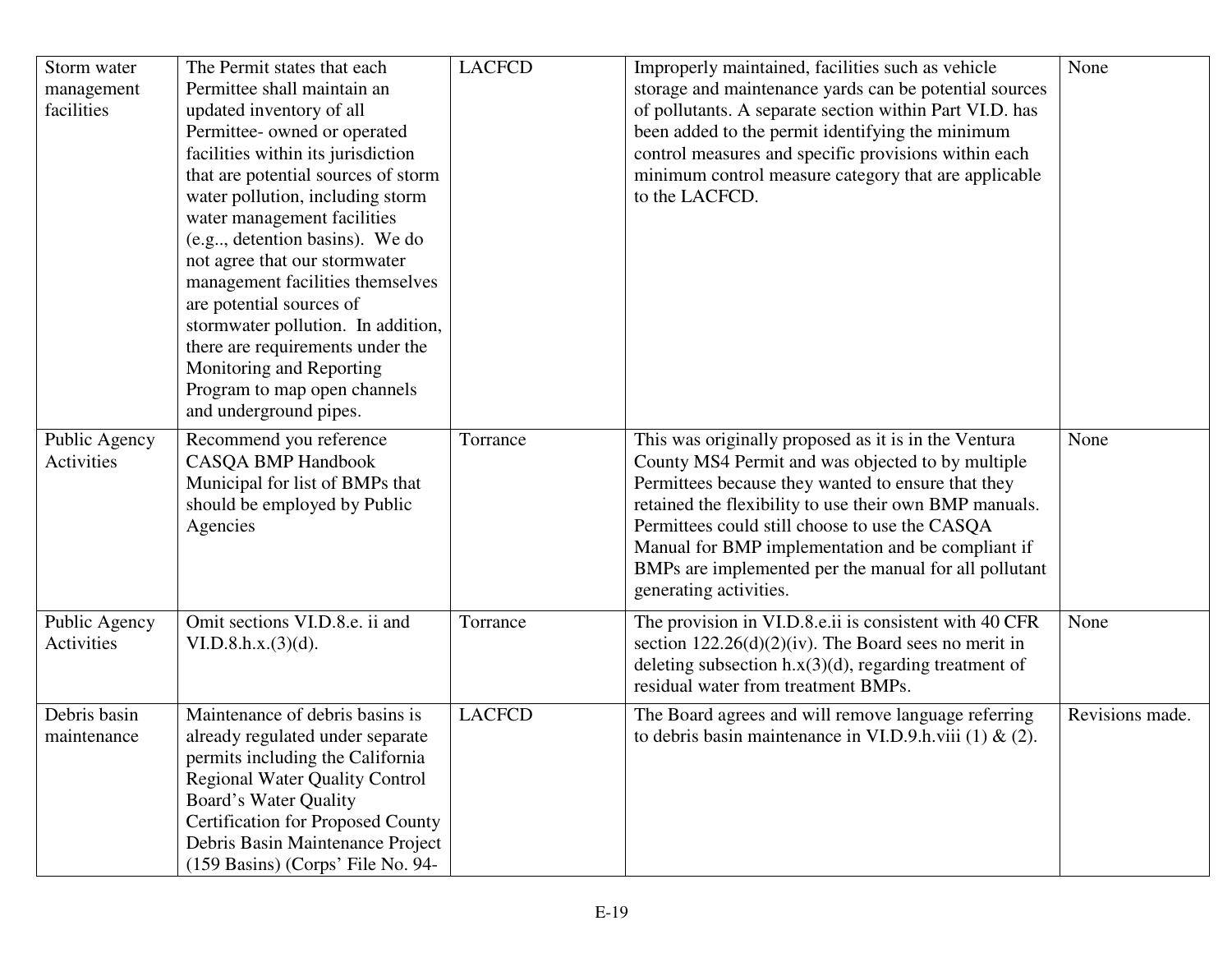|                | 01558-CSC), Los Angeles            |                     |                                                           |      |
|----------------|------------------------------------|---------------------|-----------------------------------------------------------|------|
|                | County (File No. 02-144-2008       |                     |                                                           |      |
|                | Renewal), State Water Resources    |                     |                                                           |      |
|                | Control Board Order No. 2003-      |                     |                                                           |      |
|                | 0017-DWQ General Waste             |                     |                                                           |      |
|                | Discharge Requirements for         |                     |                                                           |      |
|                | Dredge and Fill Discharges That    |                     |                                                           |      |
|                | Have Received State Water          |                     |                                                           |      |
|                | Quality Certification, US Army     |                     |                                                           |      |
|                | Corps of Engineers, Los Angeles    |                     |                                                           |      |
|                | District Regional General Permit   |                     |                                                           |      |
|                | SPL-2003-00411-KW, and the         |                     |                                                           |      |
|                | Department of Fish and Game        |                     |                                                           |      |
|                | Final Lake or Streambed            |                     |                                                           |      |
|                | <b>Alteration Agreement</b>        |                     |                                                           |      |
|                | Notification No. 1600-2008-        |                     |                                                           |      |
|                | 0290-R5. The Water Quality         |                     |                                                           |      |
|                | Certification specifically         |                     |                                                           |      |
|                | authorizes sediment removal only   |                     |                                                           |      |
|                | under three conditions, based on   |                     |                                                           |      |
|                | the condition of the watershed or  |                     |                                                           |      |
|                | other special circumstances.       |                     |                                                           |      |
| VI.D.8.h.ii    | The process by which the           | City of Los Angeles | Cleanout from storm drains may contain high levels of     | None |
| Public Agency  | material removed from MS4          |                     | pollutants due to runoff and spills. If cleanout handling |      |
| Activities     | should not be allowed to reenter   |                     | facilities are insufficient, pollutants from stockpiles,  |      |
| Program        | the MS4 is unnecessarily           |                     | storage, or treatment units may drain to nearby           |      |
|                | prescriptive. Additional option    |                     | receiving waters. The Regional Water Board is             |      |
|                | that the two listed for disposing  |                     | obligated to ensure that Public Agency requirements do    |      |
|                | liquid material exists and         |                     | not result in a transfer or reintroduction of pollutants, |      |
|                | permittees should be these         |                     | as this undermines the purpose of controlling pollutant   |      |
|                | options. Consider including only   |                     | discharges to the receiving water. The options for        |      |
|                | the first sentence of this         |                     | disposal of storm drain cleanout are non-specific and     |      |
|                | subsection.                        |                     | are intended to protect the receiving waters.             |      |
| VI.D.8.i.i.v.1 | The requirement to clean a         | City of Los Angeles | Pollutants, present in fine particles, are generally not  | None |
| Public Agency  | parking lot, once a month, even if |                     | visible in parking lots. Based on information citing      |      |
| Activities     | inspection indicates no presence   |                     | sweeping cycles and the sweeping effectiveness of         |      |
| Program        | of debris or oil buildup, is       |                     | cities such as Dana Point, CA, San Jose, CA and           |      |
|                | unnecessary.                       |                     | studies prepared for the Center of Watershed Protection   |      |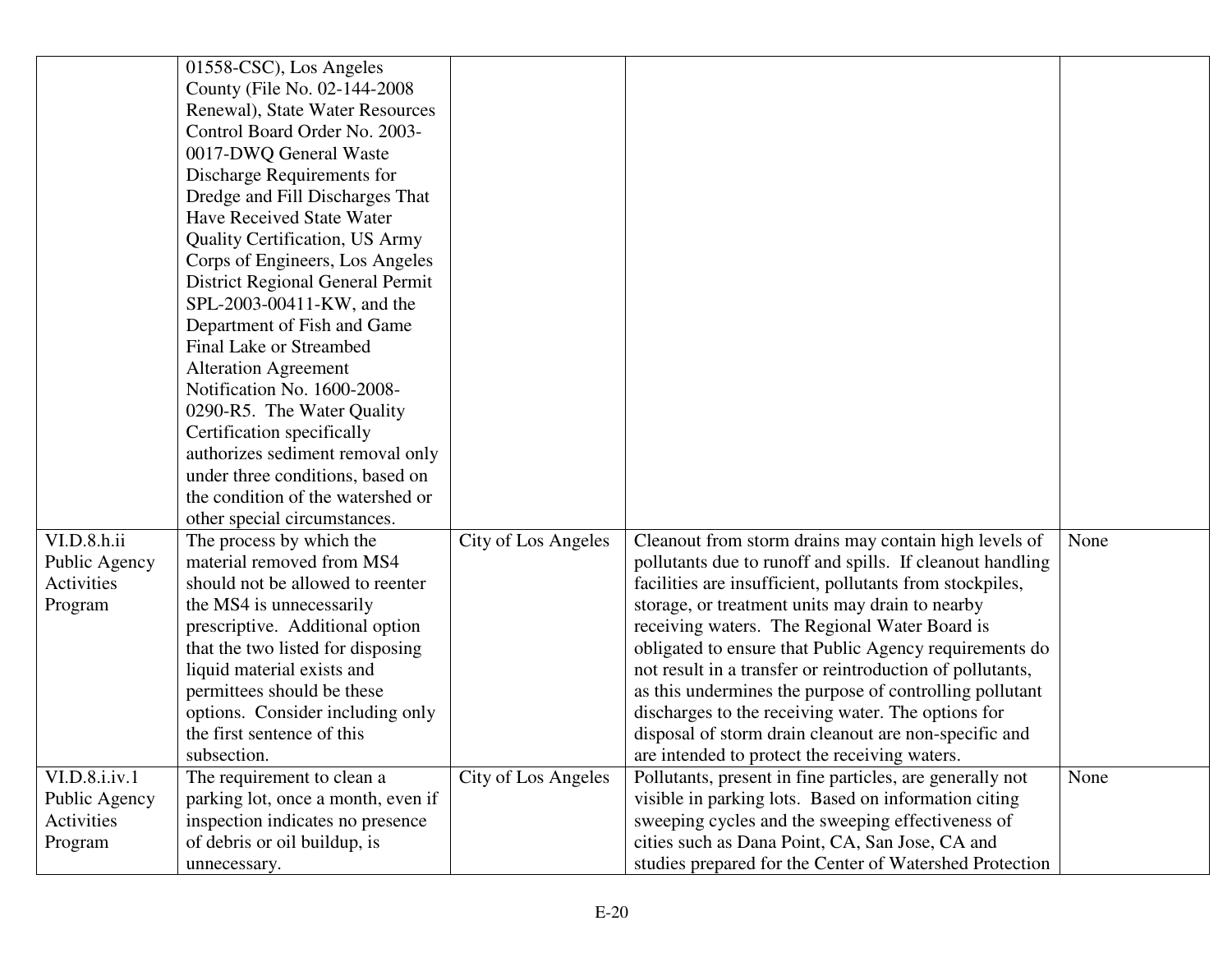|                                  |                                                                                                                                                                                                                                                                                                                                                                                                                                                                                                                                            |                                    | and North Saint Paul, MN demonstrate the<br>effectiveness of sweeping at no less than monthly<br>intervals. Additionally, computer modeling conducted<br>in the Pacific Northwest indicates that a frequency of<br>once every week or every two weeks is optimum for<br>pollutant removal. (Stormwater Treatment Northwest. Vol.<br>4, No. 4 November 1998. Co-editors Gary R. Minton, RPA,<br>Bill Lief, Snohomish County SWM, Roger Sutherland,<br>Pacific Water Resources.) The required frequency for<br>cleaning of parking lots is appropriate. The permit<br>states that this requirement only applies to parking lots<br>exposed to storm water (i.e., uncovered lots). |      |
|----------------------------------|--------------------------------------------------------------------------------------------------------------------------------------------------------------------------------------------------------------------------------------------------------------------------------------------------------------------------------------------------------------------------------------------------------------------------------------------------------------------------------------------------------------------------------------------|------------------------------------|---------------------------------------------------------------------------------------------------------------------------------------------------------------------------------------------------------------------------------------------------------------------------------------------------------------------------------------------------------------------------------------------------------------------------------------------------------------------------------------------------------------------------------------------------------------------------------------------------------------------------------------------------------------------------------|------|
| <b>Sanitary Sewer</b>            | The entire section ix (page 103)<br>dealing with sanitary sewers<br>should be omitted. Sanitary<br>sewer system operations and<br>maintenance are already<br>addressed by an existing WDR.                                                                                                                                                                                                                                                                                                                                                 | Downey, Monterey<br>Park, Torrance | Infiltration from sanitary sewers to the MS4 is a serious<br>concern. This requirement is consistent with<br>requirements for a storm water management program<br>identified in 40 CFR section $122.26(d)(2)(B)(7)$ . The<br>section correctly acknowledges sanitary sewer<br>operations may already be addressed by a WDR.                                                                                                                                                                                                                                                                                                                                                     | None |
| <b>Sanitary Sewer</b><br>Systems | For municipalities to "provide for<br>diversion of the entire flow to the<br>sanitary sewer or provide<br>treatment" with respect to an<br>ongoing illicit discharge is not the<br>appropriate language and implies<br>that the MS4 permittee should<br>bear the cost and responsibility<br>for complying with this<br>requirement which responsibility<br>is properly borne by the<br>discharger<br>Substitute "require the discharger"<br>to obtain an NPDES permit or<br>connect the non-storm water<br>discharge to the sanitary sewer | Peninsula Cities                   | Illicit discharges are prohibited under the Order. Once<br>they are identified, Permittees have a responsibility to<br>abate these discharges which could mean directing<br>them to apply for an NPDES Permit or directing them<br>to divert their discharge to a sanitary sewer system. The<br>language provides Permittees with multiple options for<br>addressing illicit discharges and is appropriate as<br>written.                                                                                                                                                                                                                                                       | None |
| Section                          | system"<br>This section details signage                                                                                                                                                                                                                                                                                                                                                                                                                                                                                                    | Malibu                             | The Tentative states:                                                                                                                                                                                                                                                                                                                                                                                                                                                                                                                                                                                                                                                           | None |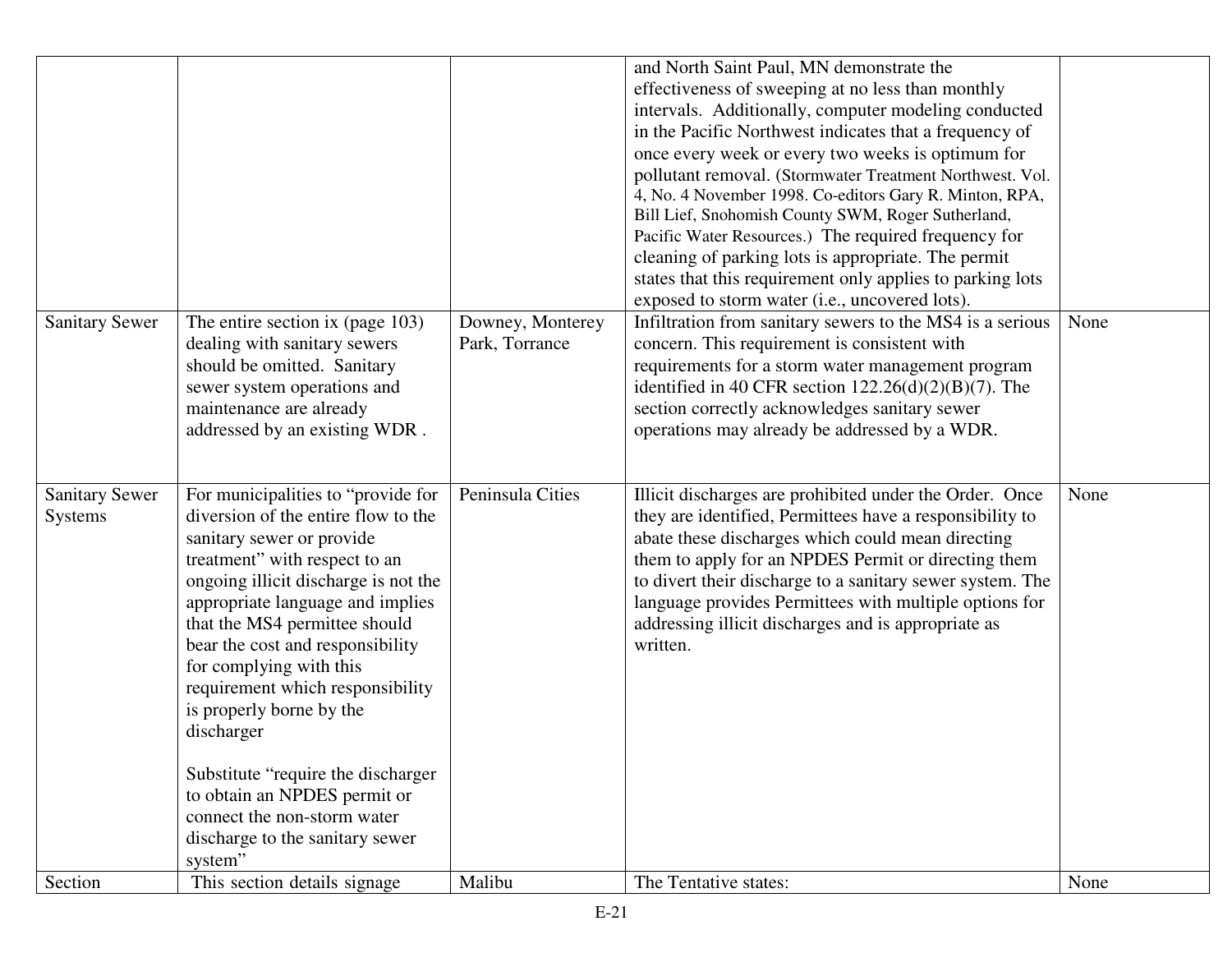| VI.D.8.h.vi.4                    | requirements for drainage                                  |                   | Each Permittee shall label all storm drain inlets that                                                              |                |
|----------------------------------|------------------------------------------------------------|-------------------|---------------------------------------------------------------------------------------------------------------------|----------------|
| <b>Catch Basin</b><br>Labels and | facilities. This requirement<br>must be revised to explain |                   | they own with a legible "no dumping" message.                                                                       |                |
| Open Channel                     | that it only applies to                                    |                   | The Board finds that the provision that requires posting<br>signs referencing local code(s) that prohibit littering |                |
| Signage                          | facilities owned or operated                               |                   | and illegal dumping at designated public access points                                                              |                |
|                                  | by the Permittee.                                          |                   | is adequately clear that it applies to permittees in                                                                |                |
|                                  |                                                            |                   | whose jurisdictional area the public access point is                                                                |                |
|                                  |                                                            |                   | located and the permittee with control over the access                                                              |                |
|                                  |                                                            |                   | point.                                                                                                              |                |
| Section                          | The Permit states, "The                                    | Malibu            | The commenter's assumption is correct and the                                                                       | Revision made. |
| VI.D.8.d.iv.1                    | Permittee's storm water                                    |                   | language will be revised.                                                                                           |                |
| Inventory of                     | management program: Highly                                 |                   |                                                                                                                     |                |
| Existing                         | feasible projects expected to                              |                   |                                                                                                                     |                |
| Development                      | benefit water quality should be                            |                   |                                                                                                                     |                |
| for Retrofitting                 | given a high priority to                                   |                   |                                                                                                                     |                |
| Opportunities                    | implement source control and                               |                   |                                                                                                                     |                |
|                                  | treatment control BMPs in a                                |                   |                                                                                                                     |                |
|                                  | Permittee's SQMP." However,                                |                   |                                                                                                                     |                |
|                                  | SQMP is not defined and seems                              |                   |                                                                                                                     |                |
|                                  | to not be used anywhere else in                            |                   |                                                                                                                     |                |
|                                  | the draft permit. The City                                 |                   |                                                                                                                     |                |
|                                  | assumes that the Regional Board                            |                   |                                                                                                                     |                |
|                                  | intended to write SWMP. Please                             |                   |                                                                                                                     |                |
|                                  | correct and clarify.                                       |                   |                                                                                                                     |                |
| Public Agency                    | Water removed by dewatering                                | Peninsula Cities, | The request is reasonable and the language has been                                                                 | Revision made. |
| Activities                       | from solid material removed from                           | South Bay Cities  | revised to include this alternative.                                                                                |                |
|                                  | the MS4 (including street)                                 |                   |                                                                                                                     |                |
|                                  | sweeping material) could be                                |                   |                                                                                                                     |                |
|                                  | disposed by percolation rather                             |                   |                                                                                                                     |                |
|                                  | than requiring that the water be                           |                   |                                                                                                                     |                |
|                                  | disposed via sanitary sewer—this                           |                   |                                                                                                                     |                |
|                                  | would be analogous to the                                  |                   |                                                                                                                     |                |
|                                  | provision in $VI.D.8.h.x(3)(b)$                            |                   |                                                                                                                     |                |
|                                  | where residual water from BMP                              |                   |                                                                                                                     |                |
|                                  | treatment control devices can be                           |                   |                                                                                                                     |                |
|                                  | "applied to the land without"                              |                   |                                                                                                                     |                |
|                                  | runoff".                                                   |                   |                                                                                                                     |                |
|                                  |                                                            |                   |                                                                                                                     |                |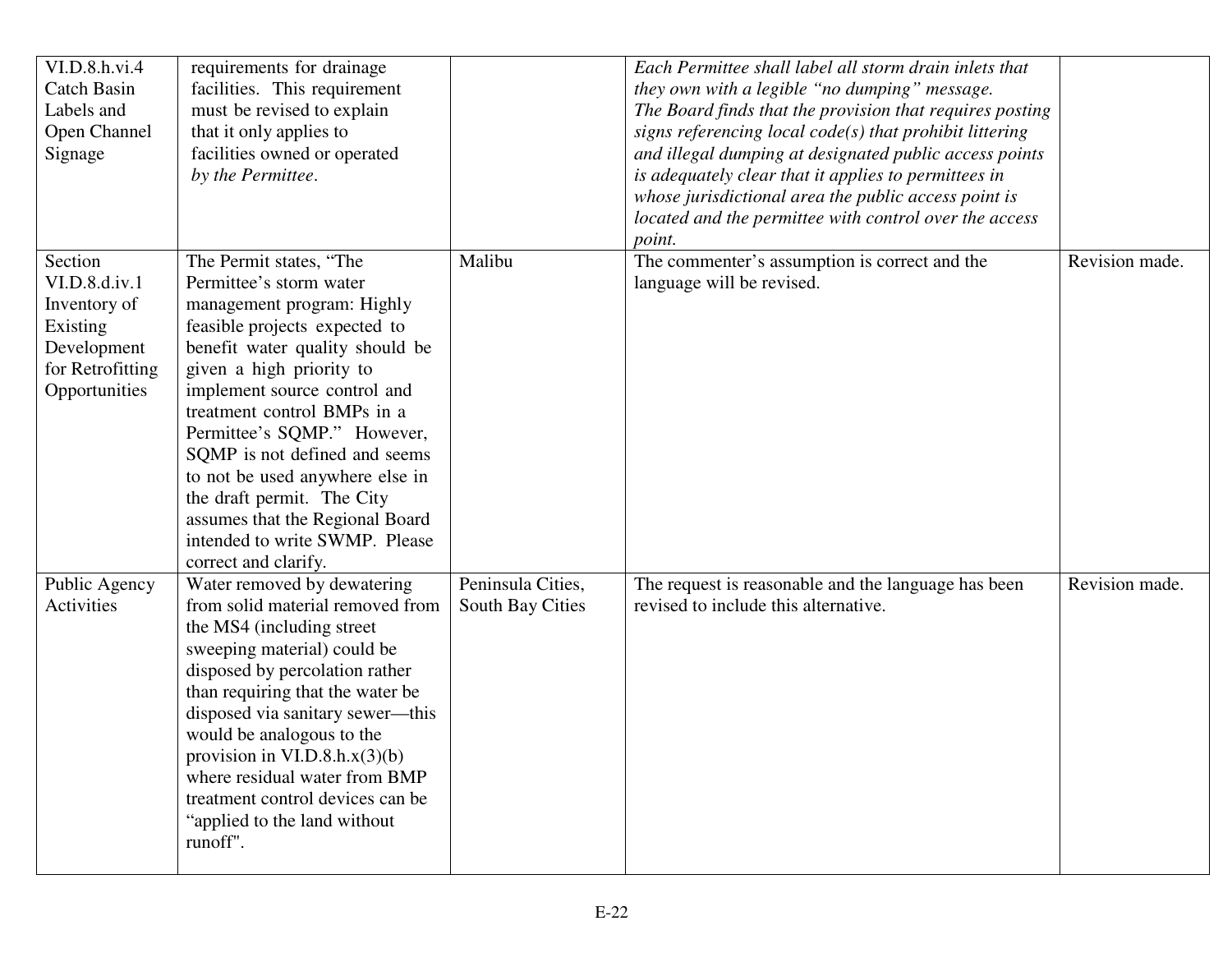| Public Agency<br><b>Activities</b> | Add a third disposal option to<br>VI.D.8.h.ii as follows:<br>(3) Applied to the land without<br>runoff<br>The term "residual water" has a<br>footnote number 35 stating that it<br>is to be defined in Attachment A<br>Definitions, however no<br>definition of "residual water" is<br>provided in Attachment A.                                                                                                                                                                                                                                                                                                                                                                                                                                                                                                                                    | Peninsula Cities                                                                              | Comment noted. A definition will be included in<br>Attachment A for "residual water."                                                                                                                                                                                                                                                                                                                                                                                                                                                                                                                                                                                                                                                                                   | Definition was<br>added. |
|------------------------------------|-----------------------------------------------------------------------------------------------------------------------------------------------------------------------------------------------------------------------------------------------------------------------------------------------------------------------------------------------------------------------------------------------------------------------------------------------------------------------------------------------------------------------------------------------------------------------------------------------------------------------------------------------------------------------------------------------------------------------------------------------------------------------------------------------------------------------------------------------------|-----------------------------------------------------------------------------------------------|-------------------------------------------------------------------------------------------------------------------------------------------------------------------------------------------------------------------------------------------------------------------------------------------------------------------------------------------------------------------------------------------------------------------------------------------------------------------------------------------------------------------------------------------------------------------------------------------------------------------------------------------------------------------------------------------------------------------------------------------------------------------------|--------------------------|
|                                    | Provide a definition of "residual"<br>water" in Attachment A.                                                                                                                                                                                                                                                                                                                                                                                                                                                                                                                                                                                                                                                                                                                                                                                       |                                                                                               |                                                                                                                                                                                                                                                                                                                                                                                                                                                                                                                                                                                                                                                                                                                                                                         |                          |
| Public Agency<br>Activities        | If there is now to be an effective<br>requirement to prohibit public<br>facility vehicle washing as a non-<br>stormwater discharge without<br>condition/pre-treatment and<br>require existing facilities to<br>retrofit, then municipalities must<br>be given at least two years from<br>the effective date of the permit to<br>make this retrofit—30 days from<br>the effective date of the permit is<br>not a sufficient period of time.<br>Also for small municipalities<br>where the frequency of washing<br>and amount of washwater can be<br>reasonably managed by<br>percolation into the ground,<br>recommend providing a third<br>option for preventing the<br>discharge of wash waters from<br>vehicle and equipment washing:<br>(3) discharge the wash water onto<br>a permeable surface where the<br>wash water will percolate into the | South Bay Cities,<br>Ventura Countywide<br><b>Stormwater Quality</b><br>Management<br>Program | There is not a retrofit requirement, as the Order reads;<br>Each Permittee shall ensure that any municipal<br>facilities constructed, redeveloped, or replaced shall<br>not discharge wastewater from vehicle and<br>equipment wash areas to the MS4 by plumbing all<br>areas to the sanitary sewer in accordance with<br>applicable waste water provider regulations, or self-<br>containing all waste water/ wash water and hauling to<br>a point of legal disposal.<br>The example of a small municipality where there is<br>adequate space and limited vehicle washing to make<br>percolation viable is a unique situation and should be<br>addressed by the BMP substitution process as there is<br>still potential concern regarding discharge to<br>groundwater. | None                     |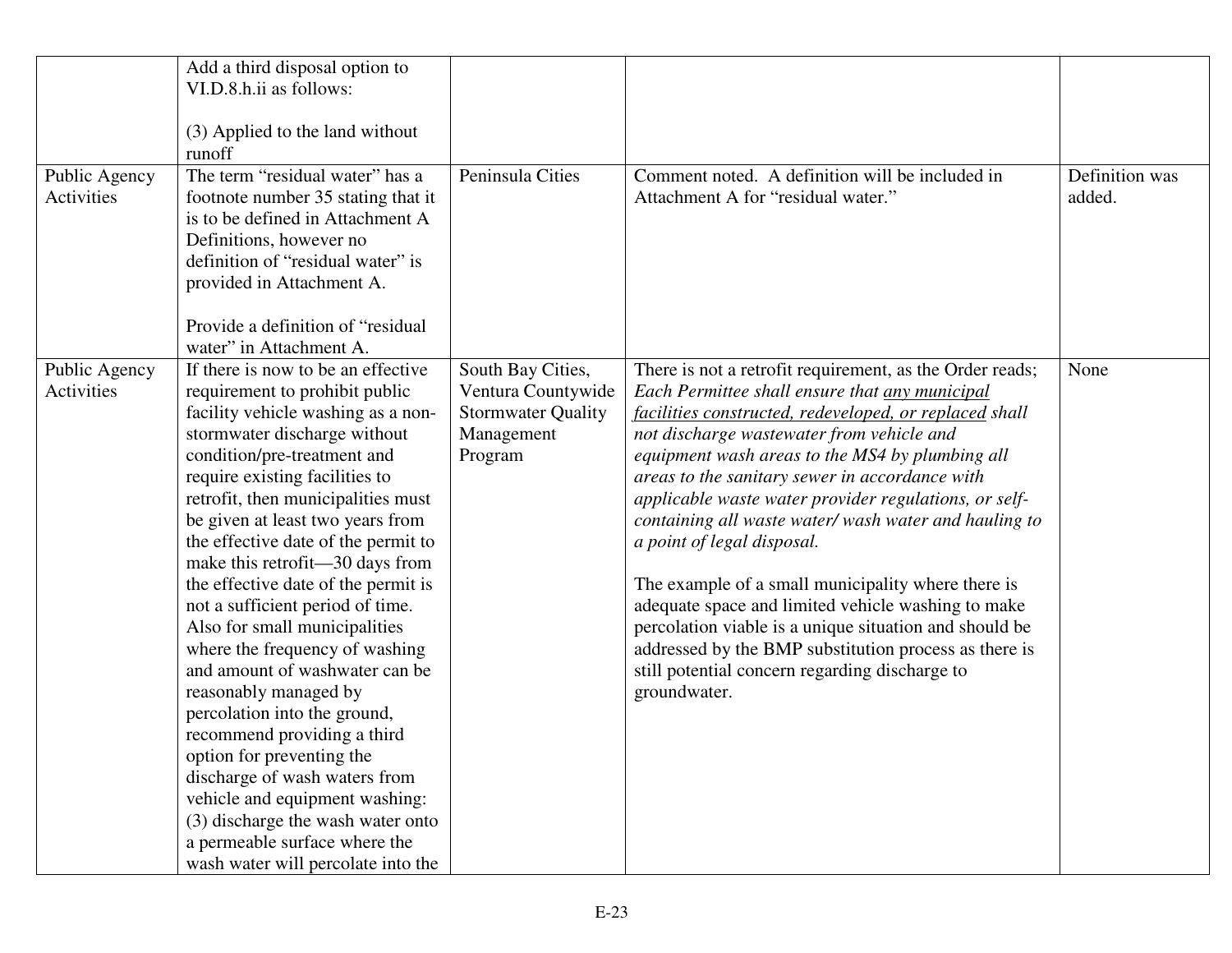| ground and that is bermed or       |  |  |
|------------------------------------|--|--|
| sloped to prevent discharge to the |  |  |
| MS4, e.g., gravel surface or       |  |  |
| porous paving.                     |  |  |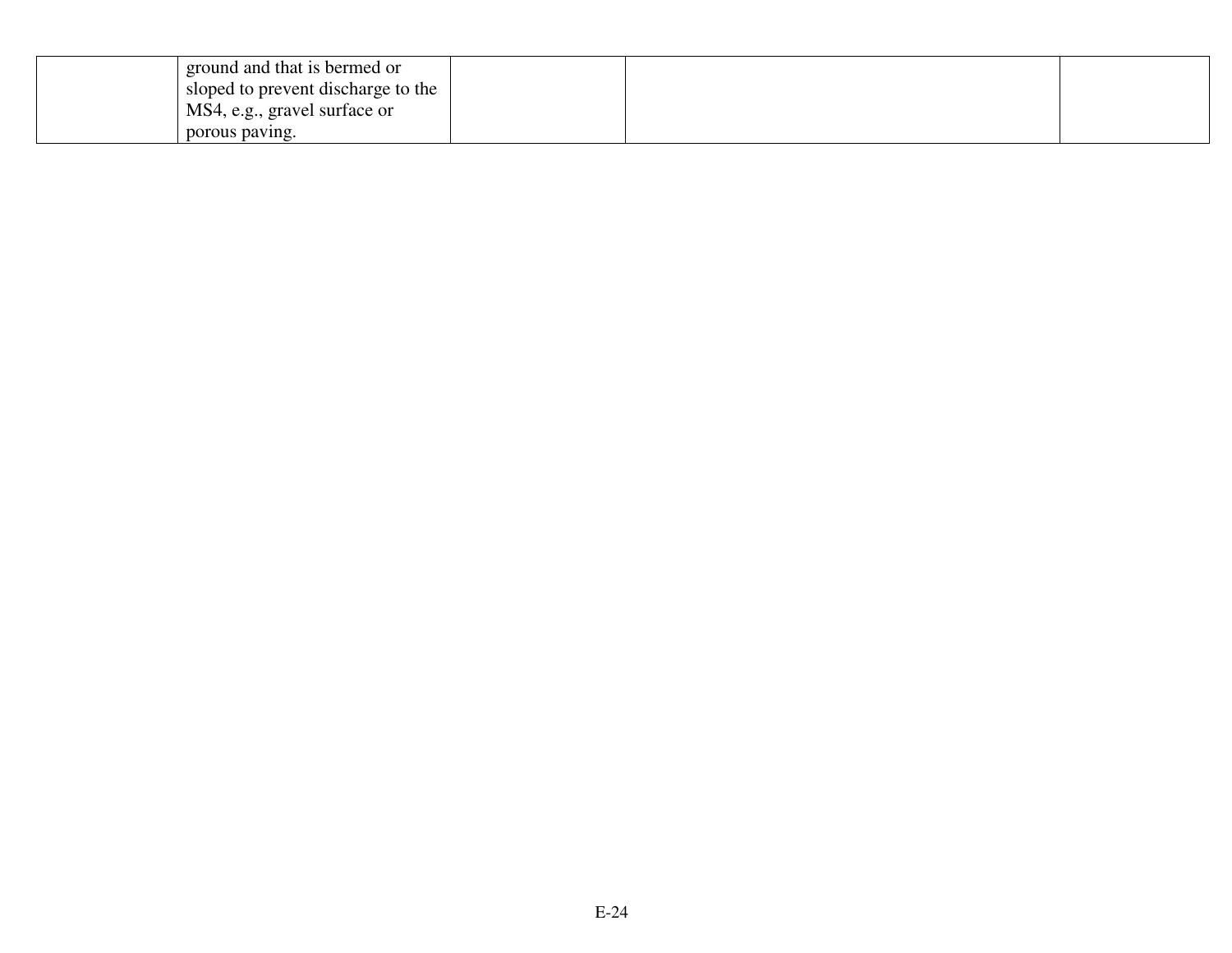| <b>Trash</b>    | Please clarify what is meant by             | Santa Clarita | The Board's intent in including the provision was to     | None           |
|-----------------|---------------------------------------------|---------------|----------------------------------------------------------|----------------|
| Requirements    | "when outfall trash capture is              |               | address clean out frequency revisions that may result if |                |
|                 | provided, revision of the schedule          |               | Permittees install a trash capture device such as the    |                |
|                 | is required"                                |               | "connector pipe screen" on an outfall. A change in the   |                |
|                 |                                             |               | frequency of clean-out may be warranted depending on     |                |
|                 |                                             |               | the type of device installed in the catch basin.         |                |
| Section         | The Permit requires that "Each              | Malibu        | This provision is related to Permittee owned or          | None           |
| VI.D.8.c Public | Permittee shall maintain an                 |               | operated facilities. Other provisions of the permit      |                |
| Facility        | updated inventory of all                    |               | require inventories or tracking of other non-Permittee   |                |
| Inventory       | Permittee-owned or operated (i.e.,          |               | owned or operated facilities that may be a source of     |                |
|                 | public) facilities within its               |               | pollutants within the Permittee's jurisdiction.          |                |
|                 | jurisdiction that are potential             |               | Permittees must have the legal authority to control      |                |
|                 | sources of storm water pollution."          |               | discharges of pollutants to their MS4s. Requirements to  |                |
|                 | There are many facilities owned             |               | track activities and facilities that may discharge       |                |
|                 | by other agencies within the                |               | pollutants to the Permittee's MS4 are consistent with    |                |
|                 | jurisdictional limits of another            |               | 40 CFR section $122.26(d)(2)(i)$ and (iv).               |                |
|                 | public agency (e.g., federal, state,        |               |                                                          |                |
|                 | county, school district, etc.), over        |               |                                                          |                |
|                 | which the permittee has no                  |               |                                                          |                |
|                 | control over activities at the other        |               |                                                          |                |
|                 | agency's facility. Please include           |               |                                                          |                |
|                 | language that requires those                |               |                                                          |                |
|                 | agencies that are also                      |               |                                                          |                |
|                 | permittees under this permit to             |               |                                                          |                |
|                 | provide this information to the             |               |                                                          |                |
|                 | City or jurisdictional lead where           |               |                                                          |                |
|                 | the facility is located.                    |               |                                                          |                |
|                 | Additionally, please include                |               |                                                          |                |
|                 | language that would exempt                  |               |                                                          |                |
|                 | facilities from the inventory               |               |                                                          |                |
|                 | requirement where the permittee             |               |                                                          |                |
|                 | city does not have authority over           |               |                                                          |                |
|                 | the agency and its facility and             |               |                                                          |                |
|                 | cannot require submittal of                 |               |                                                          |                |
|                 | documentation.                              |               |                                                          |                |
|                 | <b>Public Information and Participation</b> |               |                                                          |                |
| General         | The Permit requires that a PIPP             | <b>LACFCD</b> | The Board recognizes the concern raised and has          | Revision made. |
|                 | must be implemented "that                   |               | revised the Order.                                       |                |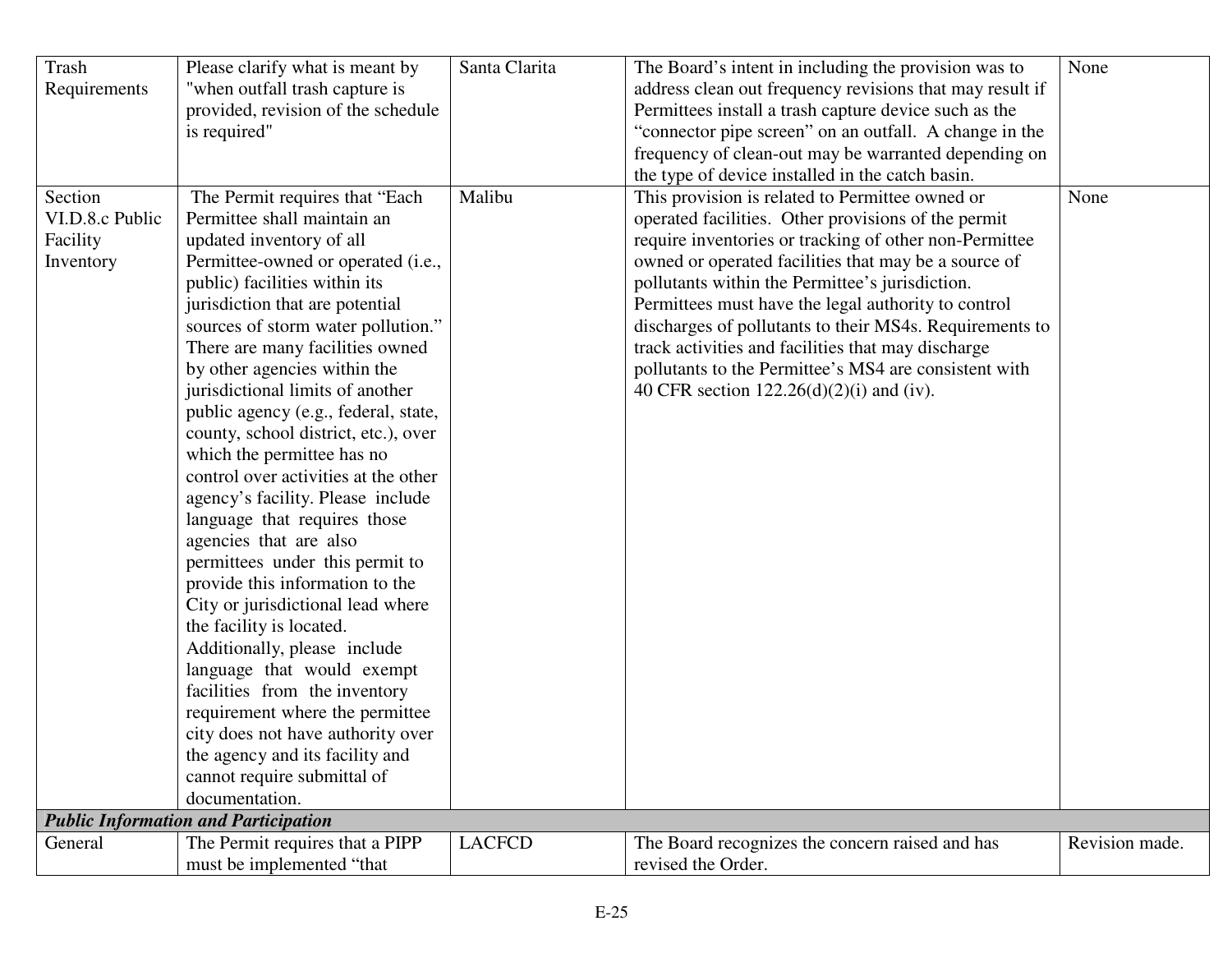|                                      | includes, but is not limited to, the<br>requirements listed in this part."<br>(emphasis supplied.) This is<br>problematic language, because it<br>purports to state that a PIPP must<br>include unspecified additional<br>requirements that could be found<br>wanting by the RWQCB or a<br>court. |                                                                      |                                                                                                                                                                                                                                                                                                                                                                                                                                                                                                                                                                                                                                                                                                                                                                                                                                                                                                                                                                                                                                                                                                                                                                                                                                                                                                                                                                                                                                                                           |                 |
|--------------------------------------|---------------------------------------------------------------------------------------------------------------------------------------------------------------------------------------------------------------------------------------------------------------------------------------------------|----------------------------------------------------------------------|---------------------------------------------------------------------------------------------------------------------------------------------------------------------------------------------------------------------------------------------------------------------------------------------------------------------------------------------------------------------------------------------------------------------------------------------------------------------------------------------------------------------------------------------------------------------------------------------------------------------------------------------------------------------------------------------------------------------------------------------------------------------------------------------------------------------------------------------------------------------------------------------------------------------------------------------------------------------------------------------------------------------------------------------------------------------------------------------------------------------------------------------------------------------------------------------------------------------------------------------------------------------------------------------------------------------------------------------------------------------------------------------------------------------------------------------------------------------------|-----------------|
| VI.D.4.d.3<br><b>Public Outreach</b> | Please consider removing<br>pharmacies from the list.<br>Improper disposal of drugs are<br>already been in the focus of<br>municipal wastewater and refuse<br>collection programs. Instead<br>consider including paint stores to<br>the list.                                                     | City of Los Angeles,<br>Santa Clarita, South<br>Bay Cities, Torrance | Pharmaceuticals and personal care products (PPCPs)<br>are an emergent water quality concern and should be<br>targeted for public education. However, the Regional<br>Board recognizes that there are several public<br>information and participation programs already in place<br>within Los Angeles County that are addressing this<br>issue, including the "No Drugs Down the Drain"<br>campaign sponsored by the Los Angeles County<br>Department of Public Works and the Los Angeles<br>County Sanitation Districts; the City of Los Angeles'<br>Household Hazardous Waste (HHW) collection<br>program, including its S.A.F.E. permanent collection<br>centers; and the LA County Sheriff's Department and<br>Departments of Public Works and Public Health "Safe<br>Drug Drop-Off" Program. Therefore, the draft tentative<br>order is revised to remove "Pharmacies" from the list<br>of points of purchase for activity specific storm water<br>pollution prevention materials. However, where PPCPs<br>are identified as a priority water quality issue resulting<br>from storm water and/or non-storm water discharges<br>from the MS4 within a particular watershed<br>management area, Permittees should closely coordinate<br>with the agencies and departments sponsoring these<br>existing programs, and expand these programs where<br>necessary through the Permittees' PIPP to address the<br>issue. The permit is also revised to include paint stores. | Revisions made. |
|                                      | <b>Industrial/Commercial Facilities Program</b>                                                                                                                                                                                                                                                   |                                                                      |                                                                                                                                                                                                                                                                                                                                                                                                                                                                                                                                                                                                                                                                                                                                                                                                                                                                                                                                                                                                                                                                                                                                                                                                                                                                                                                                                                                                                                                                           |                 |
| <b>Nurseries</b>                     | The draft Permit now includes<br>nurseries and nursery centers as a                                                                                                                                                                                                                               | County of Los<br>Angeles                                             | Nationwide and statewide research and monitoring data<br>has shown that nurseries are also a category of facilities                                                                                                                                                                                                                                                                                                                                                                                                                                                                                                                                                                                                                                                                                                                                                                                                                                                                                                                                                                                                                                                                                                                                                                                                                                                                                                                                                       | None            |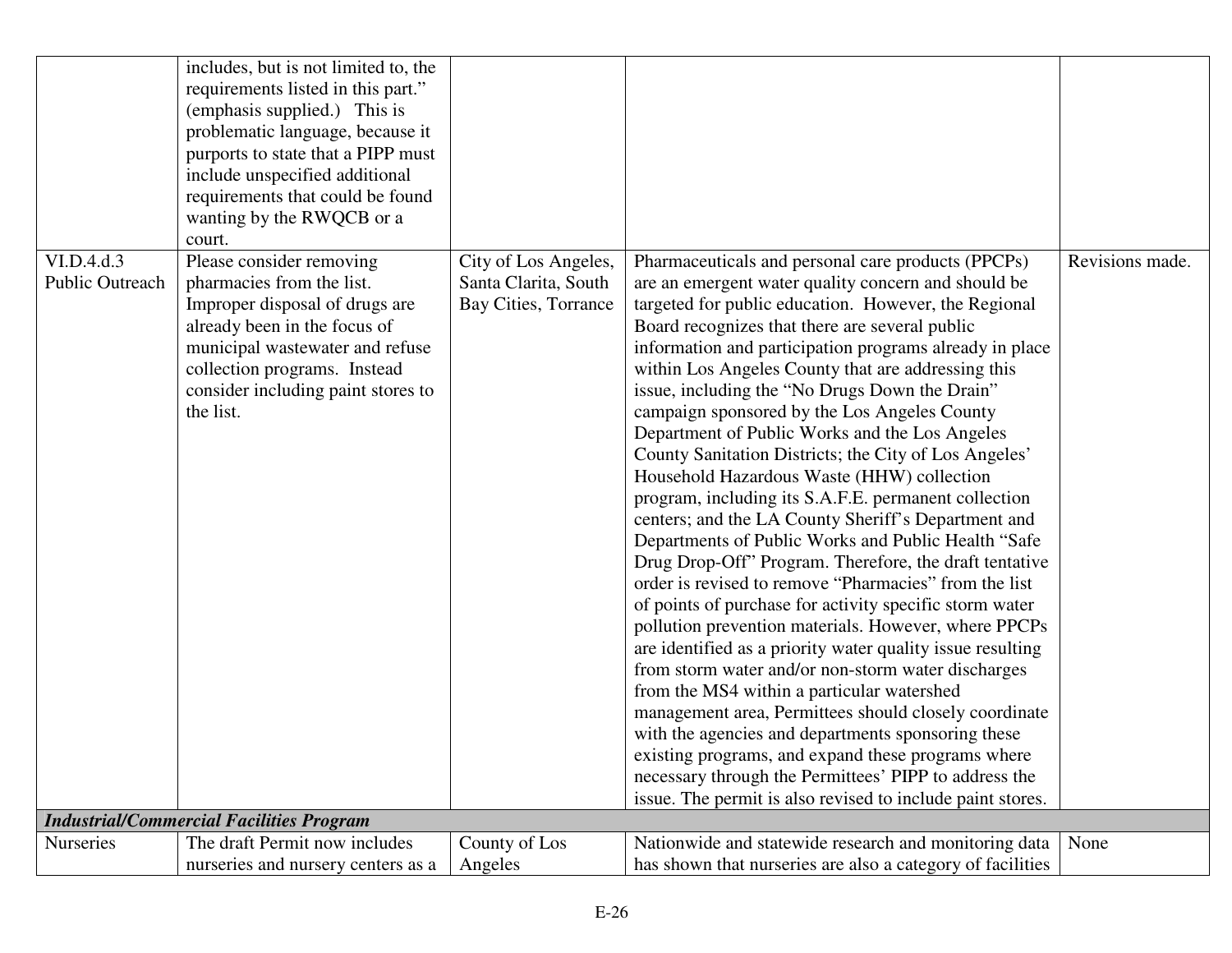|               | critical source to be tracked.           |               | that tend to release a higher quantity of pollutants in  |      |
|---------------|------------------------------------------|---------------|----------------------------------------------------------|------|
|               | There is no clear justification for      |               | stormwater runoff. Recognizing this class of facilities  |      |
|               | including these types of                 |               | and activities as a potential source of pollutants, the  |      |
|               | commercial facilities.                   |               |                                                          |      |
|               |                                          |               | Regional Board adopted a Conditional Waiver of Waste     |      |
|               |                                          |               | Discharge Requirements for Discharges from Irrigated     |      |
|               |                                          |               | Lands within the Los Angeles Region (Waiver), Order      |      |
|               |                                          |               | No. R4-2005-0080. Because the non-agricultural           |      |
|               |                                          |               | nurseries present in the urban environment can           |      |
|               |                                          |               | manifest the same characteristics as their agricultural  |      |
|               |                                          |               | counterparts, the nurseries under specified NAICS        |      |
|               |                                          |               | codes are proposed to be covered under the Tentative     |      |
|               |                                          |               | Order. This is consistent with requirements adopted by   |      |
|               |                                          |               | this Board in the current Ventura County MS4 permit.     |      |
| Inventory     | The draft Permit requires the            | County of Los | The State Board SMARTS system can be accessed by         | None |
|               | inventory to have the ability to         | Angeles       | the public and provides real time information of the     |      |
|               | denote if the facility is known to       |               | status of General Industrial and General Construction    |      |
|               | maintain coverage under the State        |               | Permittees.                                              |      |
|               | <b>Water Board's General NPDES</b>       |               |                                                          |      |
|               | Permit for the Discharge of              |               |                                                          |      |
|               | <b>Stormwater Associated with</b>        |               |                                                          |      |
|               | <b>Industrial Activities (Industrial</b> |               |                                                          |      |
|               | General Permit) or other                 |               |                                                          |      |
|               | individual or general NPDES              |               |                                                          |      |
|               | permits or any applicable waiver         |               |                                                          |      |
|               | issued by the Regional or State          |               |                                                          |      |
|               | Water Board pertaining to storm          |               |                                                          |      |
|               | water discharges.                        |               |                                                          |      |
| <b>SMARTs</b> | The exclusion of sites inspected         | County of Los | Regional Board staff enters all inspection data and      | None |
|               | by the Regional Board" provision         | Angeles       | reports into SMARTS on a real-time basis (2-3 days       |      |
|               | requires each Permittee to review        |               | after supervisor approval). These reports are available  |      |
|               | the State Water Board's Storm            |               | to Permittees and the public. The SMARTS system          |      |
|               | Water Multiple Application and           |               | allows sites to be queried by WDID number, street        |      |
|               | <b>Report Tracking System</b>            |               | address and other metrics. Permittees are not restricted |      |
|               | (SMARTS) database at defined             |               | to querying by City name alone.                          |      |
|               | intervals to determine if an             |               |                                                          |      |
|               | industrial facility has recently         |               |                                                          |      |
|               | been inspected by the Regional           |               |                                                          |      |
|               | Water Board. We have had much            |               |                                                          |      |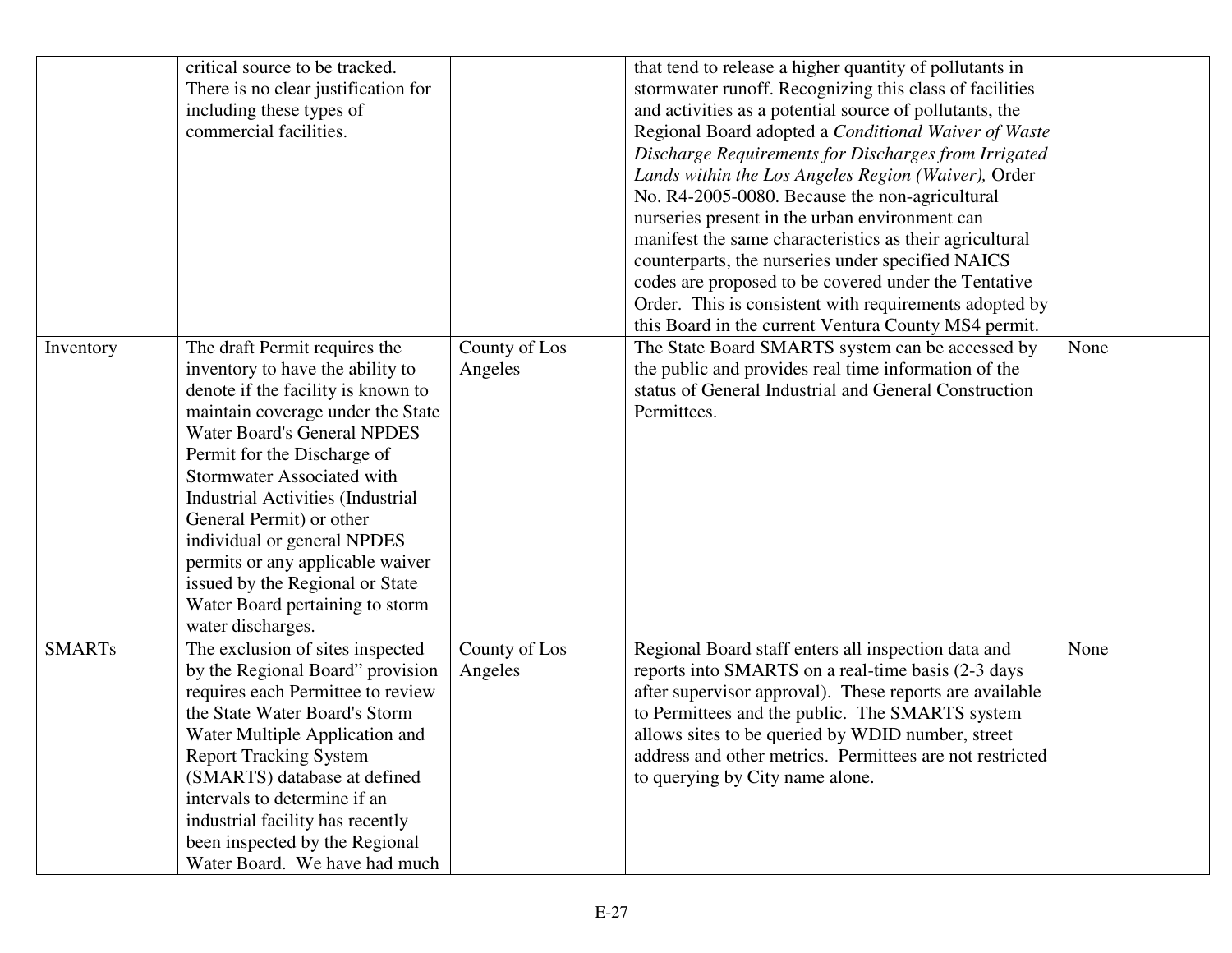|                                         | difficulty in extracting a listing of<br>facilities within the<br>unincorporated County areas<br>since many times, the listed<br>jurisdiction is not correct (for<br>example, the site is listed as being<br>within a particular city, but is<br>actually within an unincorporated<br>County area).                                                                                                                                                                                                                                                                                                   |                          |                                                                                                                                                                                                                                                                                                                                  |                |
|-----------------------------------------|-------------------------------------------------------------------------------------------------------------------------------------------------------------------------------------------------------------------------------------------------------------------------------------------------------------------------------------------------------------------------------------------------------------------------------------------------------------------------------------------------------------------------------------------------------------------------------------------------------|--------------------------|----------------------------------------------------------------------------------------------------------------------------------------------------------------------------------------------------------------------------------------------------------------------------------------------------------------------------------|----------------|
| General                                 | The County of LA requests that<br>the Regional Water Board<br>maintain a list of the facilities<br>within the region according to<br>their proper jurisdiction and make<br>it available to the Permittees.<br>Regional Water Board should<br>also provide the Permittees with a<br>quarterly listing of facilities they<br>have inspected.                                                                                                                                                                                                                                                            | County of Los<br>Angeles | Regional Board staff enters all inspection data and<br>reports into SMARTS on a real-time basis (2-3 days<br>after supervisor approval). The State Board SMARTS<br>system can be accessed by the public and provides real<br>time information of the status of General Industrial and<br><b>General Construction Permittees.</b> | None           |
| Industrial/<br>Commercial<br>Facilities | states: "The<br>VI.D.5.e.ii.3<br>Permittees<br>shall<br>require<br>of<br>implementation<br>additional<br><b>BMPs</b><br>where<br>storm water from the MS4<br>discharges<br>to<br>an<br>environmentally<br>sensitive<br>area, a water body subject to<br>TMDL Provisions in Part<br>VI.E, or a CWA $\S$ 303(d)<br>listed impaired water body.<br>Likewise, if the specified<br>BMPs are not adequately<br>protective of water quality<br>standards, a Permittee may<br>require<br>additional<br>site-<br>specific controls." This seems<br>to be repetitive of VI.D.5.g.,<br>which deals directly with | Malibu                   | The Board agrees; the redundant provision will be<br>removed                                                                                                                                                                                                                                                                     | Revision made. |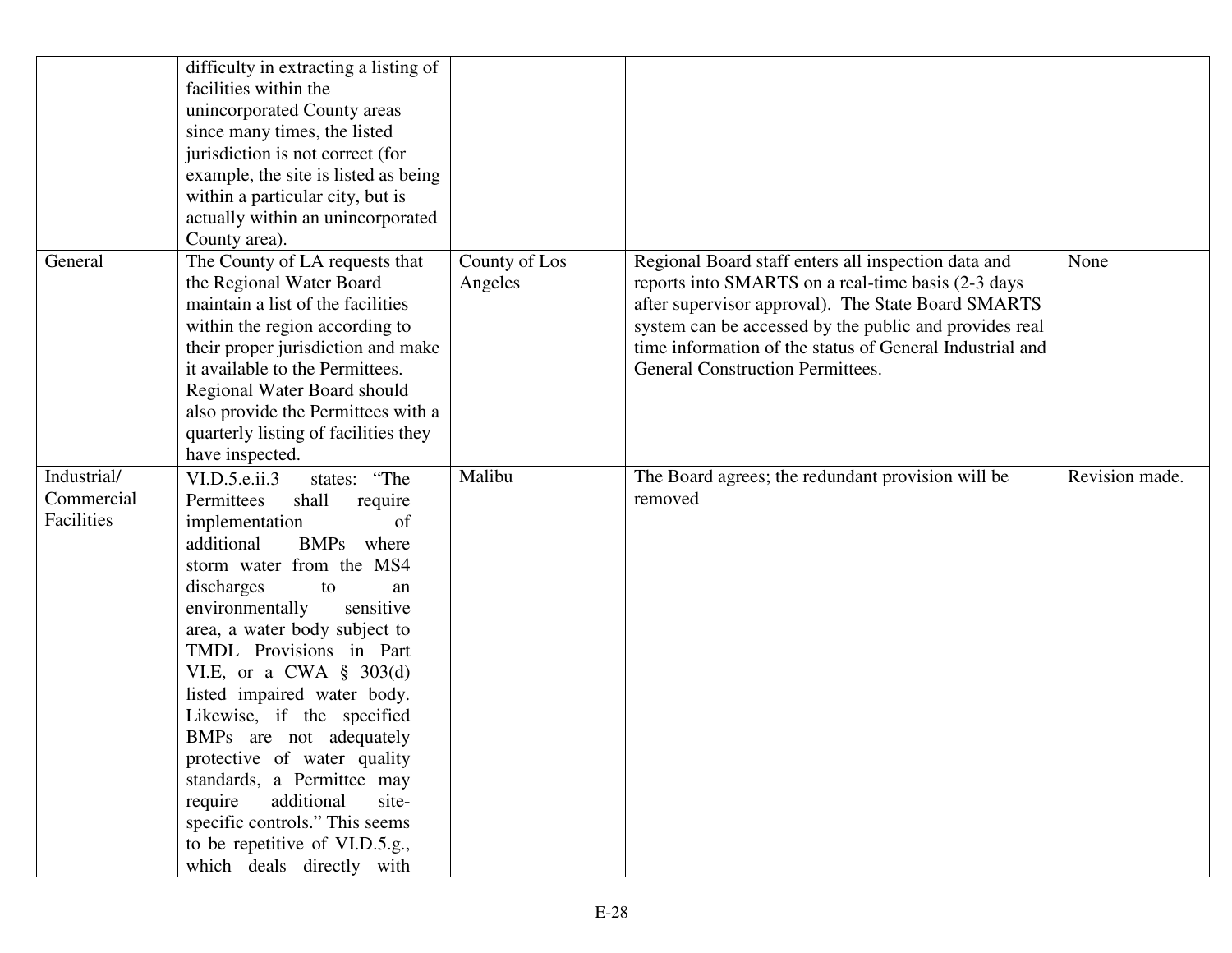| SEAs and states, "For critical" |  |  |
|---------------------------------|--|--|
| sources that discharge to       |  |  |
| MS4s that discharge to SEAs,    |  |  |
| each Permittee shall require    |  |  |
| operators to implement          |  |  |
| additional pollutant-specific   |  |  |
| controls to reduce pollutants   |  |  |
| in storm water runoff that are  |  |  |
| causing or contributing to      |  |  |
| exceedances of water            |  |  |
| quality standards." The         |  |  |
| City suggests deleting the      |  |  |
| repetitive language from VI.    |  |  |
| D.5.e.ii.3 and, instead,        |  |  |
| editing VI.D.5.g to be more     |  |  |
| inclusive.                      |  |  |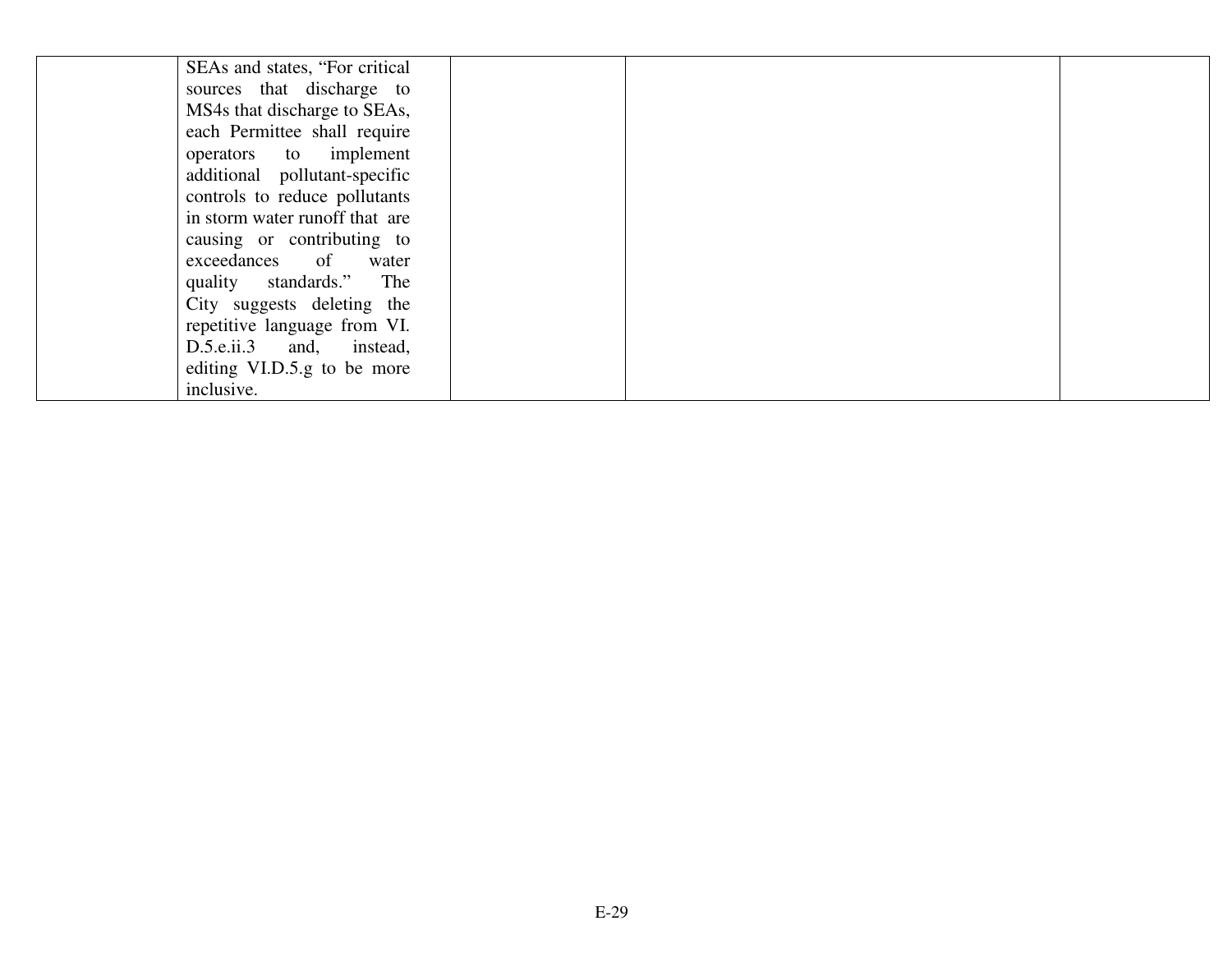| The Regional Board's inspection priority varies from<br>None                                                                                                                                                                                                                                                                                                                                                                                                                                                                                                                                         |
|------------------------------------------------------------------------------------------------------------------------------------------------------------------------------------------------------------------------------------------------------------------------------------------------------------------------------------------------------------------------------------------------------------------------------------------------------------------------------------------------------------------------------------------------------------------------------------------------------|
| year to year, and depending on this, certain facilities or                                                                                                                                                                                                                                                                                                                                                                                                                                                                                                                                           |
| sectors are prioritized for inspection as resources allow.                                                                                                                                                                                                                                                                                                                                                                                                                                                                                                                                           |
| The fees collected under the General Permit pay for the                                                                                                                                                                                                                                                                                                                                                                                                                                                                                                                                              |
| State inspections and State oversight of these General                                                                                                                                                                                                                                                                                                                                                                                                                                                                                                                                               |
|                                                                                                                                                                                                                                                                                                                                                                                                                                                                                                                                                                                                      |
|                                                                                                                                                                                                                                                                                                                                                                                                                                                                                                                                                                                                      |
|                                                                                                                                                                                                                                                                                                                                                                                                                                                                                                                                                                                                      |
|                                                                                                                                                                                                                                                                                                                                                                                                                                                                                                                                                                                                      |
|                                                                                                                                                                                                                                                                                                                                                                                                                                                                                                                                                                                                      |
|                                                                                                                                                                                                                                                                                                                                                                                                                                                                                                                                                                                                      |
|                                                                                                                                                                                                                                                                                                                                                                                                                                                                                                                                                                                                      |
|                                                                                                                                                                                                                                                                                                                                                                                                                                                                                                                                                                                                      |
|                                                                                                                                                                                                                                                                                                                                                                                                                                                                                                                                                                                                      |
|                                                                                                                                                                                                                                                                                                                                                                                                                                                                                                                                                                                                      |
|                                                                                                                                                                                                                                                                                                                                                                                                                                                                                                                                                                                                      |
|                                                                                                                                                                                                                                                                                                                                                                                                                                                                                                                                                                                                      |
|                                                                                                                                                                                                                                                                                                                                                                                                                                                                                                                                                                                                      |
|                                                                                                                                                                                                                                                                                                                                                                                                                                                                                                                                                                                                      |
|                                                                                                                                                                                                                                                                                                                                                                                                                                                                                                                                                                                                      |
|                                                                                                                                                                                                                                                                                                                                                                                                                                                                                                                                                                                                      |
|                                                                                                                                                                                                                                                                                                                                                                                                                                                                                                                                                                                                      |
|                                                                                                                                                                                                                                                                                                                                                                                                                                                                                                                                                                                                      |
|                                                                                                                                                                                                                                                                                                                                                                                                                                                                                                                                                                                                      |
|                                                                                                                                                                                                                                                                                                                                                                                                                                                                                                                                                                                                      |
|                                                                                                                                                                                                                                                                                                                                                                                                                                                                                                                                                                                                      |
|                                                                                                                                                                                                                                                                                                                                                                                                                                                                                                                                                                                                      |
|                                                                                                                                                                                                                                                                                                                                                                                                                                                                                                                                                                                                      |
|                                                                                                                                                                                                                                                                                                                                                                                                                                                                                                                                                                                                      |
|                                                                                                                                                                                                                                                                                                                                                                                                                                                                                                                                                                                                      |
|                                                                                                                                                                                                                                                                                                                                                                                                                                                                                                                                                                                                      |
|                                                                                                                                                                                                                                                                                                                                                                                                                                                                                                                                                                                                      |
|                                                                                                                                                                                                                                                                                                                                                                                                                                                                                                                                                                                                      |
|                                                                                                                                                                                                                                                                                                                                                                                                                                                                                                                                                                                                      |
|                                                                                                                                                                                                                                                                                                                                                                                                                                                                                                                                                                                                      |
|                                                                                                                                                                                                                                                                                                                                                                                                                                                                                                                                                                                                      |
|                                                                                                                                                                                                                                                                                                                                                                                                                                                                                                                                                                                                      |
|                                                                                                                                                                                                                                                                                                                                                                                                                                                                                                                                                                                                      |
|                                                                                                                                                                                                                                                                                                                                                                                                                                                                                                                                                                                                      |
| Industrial Permittees, which is a separate obligation<br>from that of the municipalities MS4 obligations under<br>federal law. Permittees also have the authority to levy<br>reports into SMARTS on a real-time basis (2-3 days<br>after supervisor approval). The State Board SMARTS<br>system can be accessed by the public and provides real<br>time information of the status of General Industrial and<br>The Permit states the facilities to be inspected. The<br>None<br>identified in Part VI.D.6.b twice during the 5-year term<br>Part VI.D.6.b specifically refers to critical commercial |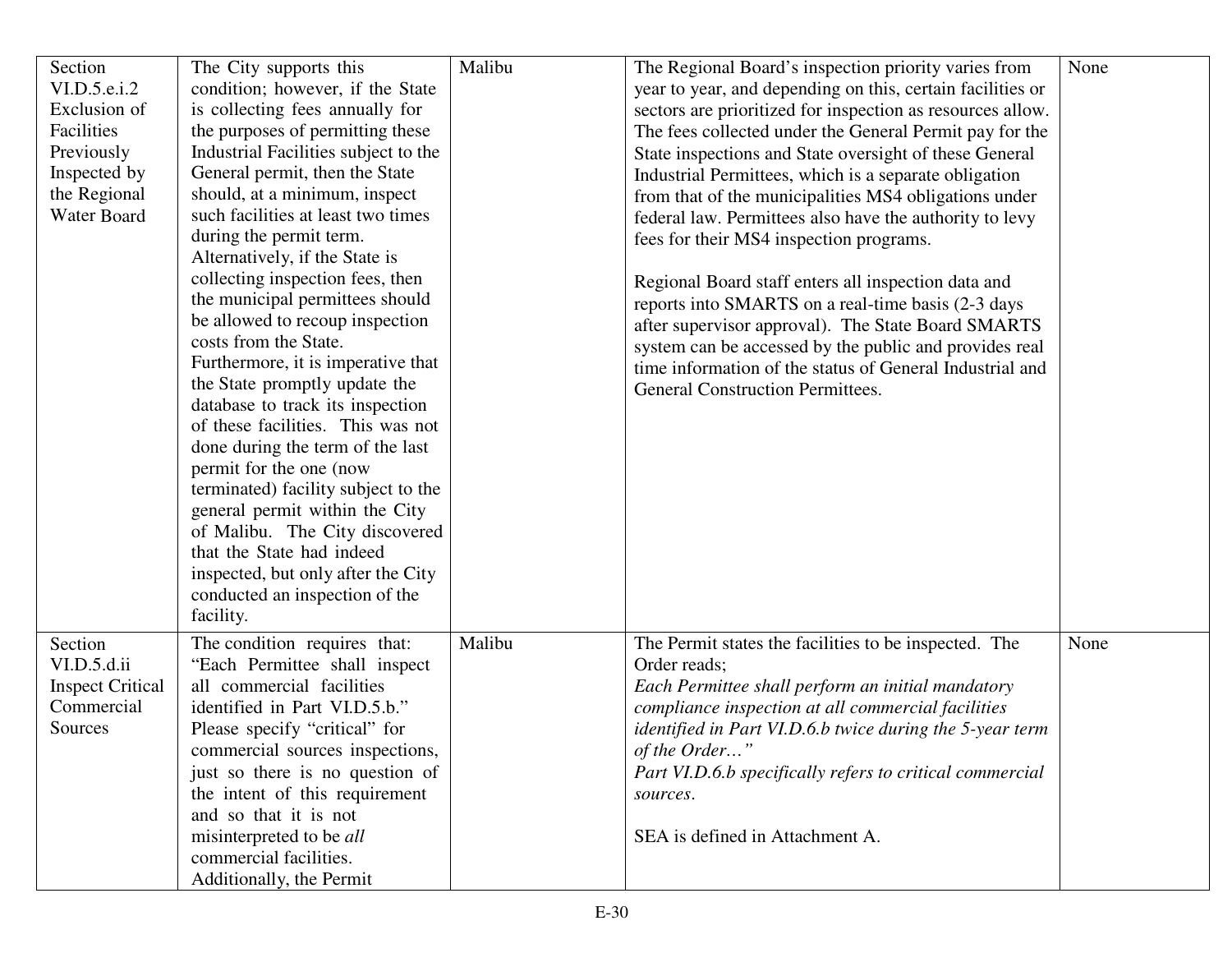|                                         | requires: "Each Permittee<br>shall require implementation<br>of additional BMPs where<br>storm water from the MS4<br>discharges to a significant<br>ecological area (SEA)." It is not<br>clear if the term SEA is the same<br>as Environmentally Sensitive<br>Area (ESA) from the<br>previous/current permit or if it is<br>a new designation. It is<br>mentioned several times<br>throughout the Permit. Please<br>clarify.                                                                                                                                                                                                     |          |                                                                                                                                                                                                                                                                                                                                                                                                                                                                                                                                                                                                                                                                     |      |
|-----------------------------------------|----------------------------------------------------------------------------------------------------------------------------------------------------------------------------------------------------------------------------------------------------------------------------------------------------------------------------------------------------------------------------------------------------------------------------------------------------------------------------------------------------------------------------------------------------------------------------------------------------------------------------------|----------|---------------------------------------------------------------------------------------------------------------------------------------------------------------------------------------------------------------------------------------------------------------------------------------------------------------------------------------------------------------------------------------------------------------------------------------------------------------------------------------------------------------------------------------------------------------------------------------------------------------------------------------------------------------------|------|
| Inspections                             | Concern-Despite the<br>LARWQCB staff's stated<br>understanding that the inspection<br>of General Industrial Permitted<br>facilities is a common effort<br>shared by both the LARWQCB<br>and the Permittees, this provision<br>clearly appears to be a one-way<br>and one sided effort.<br>Proposed Solution – Revised<br>language stating that LARWQCB<br>should notify the respective<br>Permittee of inspections<br>performed by its staff, especially<br>if there are findings that may<br>cause or contribute to an<br>exceedance of water quality<br>objectives and result in a<br>violation to the Municipal<br>Permittee. | Vernon   | Regional Board staff typically inspects 400 facilities<br>covered by the General Industrial Storm Water Permit<br>annually. Regional Board staff enters all inspection<br>data and reports into SMARTS on a real-time basis (2-<br>3 days after supervisor approval). The State Board<br>SMARTS system can be accessed by the public and<br>provides real time information of the status of General<br>Industrial and General Construction Permittees. The<br>site contain the inspection findings which note whether<br>a site was in compliance, what the water quality issues<br>are, and what if any Regional Board enforcement<br>action(s) were forth coming. | None |
| Industrial/Com<br>mercial<br>Facilities | Recommend you reference<br>Stormwater<br>CASQA<br>the<br>Handbook Industrial<br><b>BMP</b>                                                                                                                                                                                                                                                                                                                                                                                                                                                                                                                                       | Torrance | This was originally proposed as it is in the Ventura<br>County MS4 Permit but was objected to by multiple<br>Permittees. Permittees may still choose to use the                                                                                                                                                                                                                                                                                                                                                                                                                                                                                                     | None |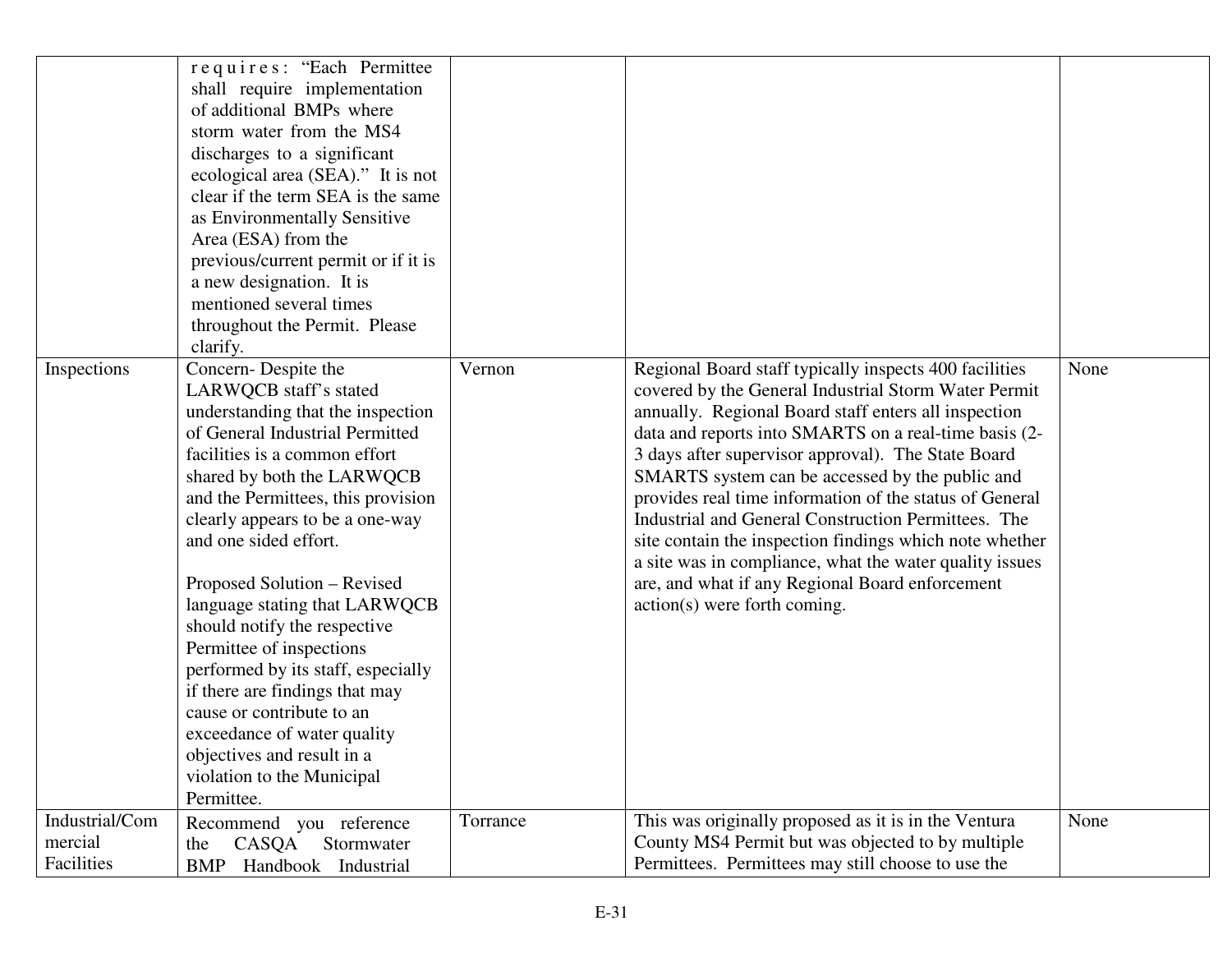|         | and Commercial                                                |                 | CASQA Manual for BMP implementation and be              |                 |
|---------|---------------------------------------------------------------|-----------------|---------------------------------------------------------|-----------------|
|         |                                                               |                 | compliant if BMPs are implemented per the manual for    |                 |
|         |                                                               |                 | all pollutant generating activities.                    |                 |
|         | <b>Illicit Connections and Illicit Discharges Elimination</b> |                 |                                                         |                 |
| General | The Permit requires written                                   | County of Los   | The permit has been revised to allow Permittees six     | Revisions made. |
|         | standard operating procedures,                                | Angeles         | months from the effective date to begin implementation  |                 |
|         | written spill response plans, for                             |                 | of new or enhanced minimum control measures,            |                 |
|         | the IC/ID Elimination Program.                                |                 | including provisions under the Illicit Discharge        |                 |
|         | During the 2001 Permit term, the                              |                 | Detection and Elimination Program.                      |                 |
|         | Model Program for Stormwater                                  |                 |                                                         |                 |
|         | <b>Quality Management Program</b>                             |                 |                                                         |                 |
|         | was allowed approximately 6                                   |                 |                                                         |                 |
|         | months to be updated. As the                                  |                 |                                                         |                 |
|         | Permit will require inter-agency                              |                 |                                                         |                 |
|         | response and coordination,                                    |                 |                                                         |                 |
|         | sufficient time is required to                                |                 |                                                         |                 |
|         | develop, update, and coordinate                               |                 |                                                         |                 |
|         | such procedures with various                                  |                 |                                                         |                 |
|         | impacted municipalities and non-                              |                 |                                                         |                 |
|         | Permittee agencies.                                           |                 |                                                         |                 |
| General | The Permit requires Permittee to                              | County of Los   | This requirement is consistent with the prohibition of  | None            |
|         | initiate a permanent solution if                              | Angeles, LACFCD | illicit discharges to the MS4 required by CWA section   |                 |
|         | the source of the illicit discharge                           |                 | $402(p)(3)(B)(ii)$ and 40 CFR section 122.26(d)(2)(i).  |                 |
|         | cannot be traced, including                                   |                 |                                                         |                 |
|         | diversion of the entire flow to the                           |                 |                                                         |                 |
|         | sanitary sewer or treatment.                                  |                 |                                                         |                 |
| General | We recommend that the permit                                  | La Verne        | The NALs are triggers for verifying compliance with     | None            |
|         | allow the Watershed Management                                |                 | the requirement to effectively prohibit non-storm water |                 |
|         | Programs to guide the                                         |                 | discharges to the MS4 and receiving waters that are a   |                 |
|         | customization of the Numeric                                  |                 | source of pollutants. Therefore, they are appropriately |                 |
|         | Action Levels (NAL) based on                                  |                 | set based on the applicable water quality standards for |                 |
|         | the highest water quality priorities                          |                 | the receiving waters. With the exception of non-storm   |                 |
|         | in each watershed and to establish                            |                 | water discharges from authorized sources, no pollutants |                 |
|         | them at a level that would provide                            |                 | should be discharged in non-storm water. NALs are       |                 |
|         | better assurance that illicit                                 |                 | only used where there is not a non-storm water          |                 |
|         | discharges can actually be found                              |                 | WQBEL for the pollutant. The Oder states,               |                 |
|         | and not have every outfall                                    |                 | " To evaluate monitoring data, the Permittee shall      |                 |
|         | become a high priority outfall.                               |                 | either use applicable Interim or Final Water Quality    |                 |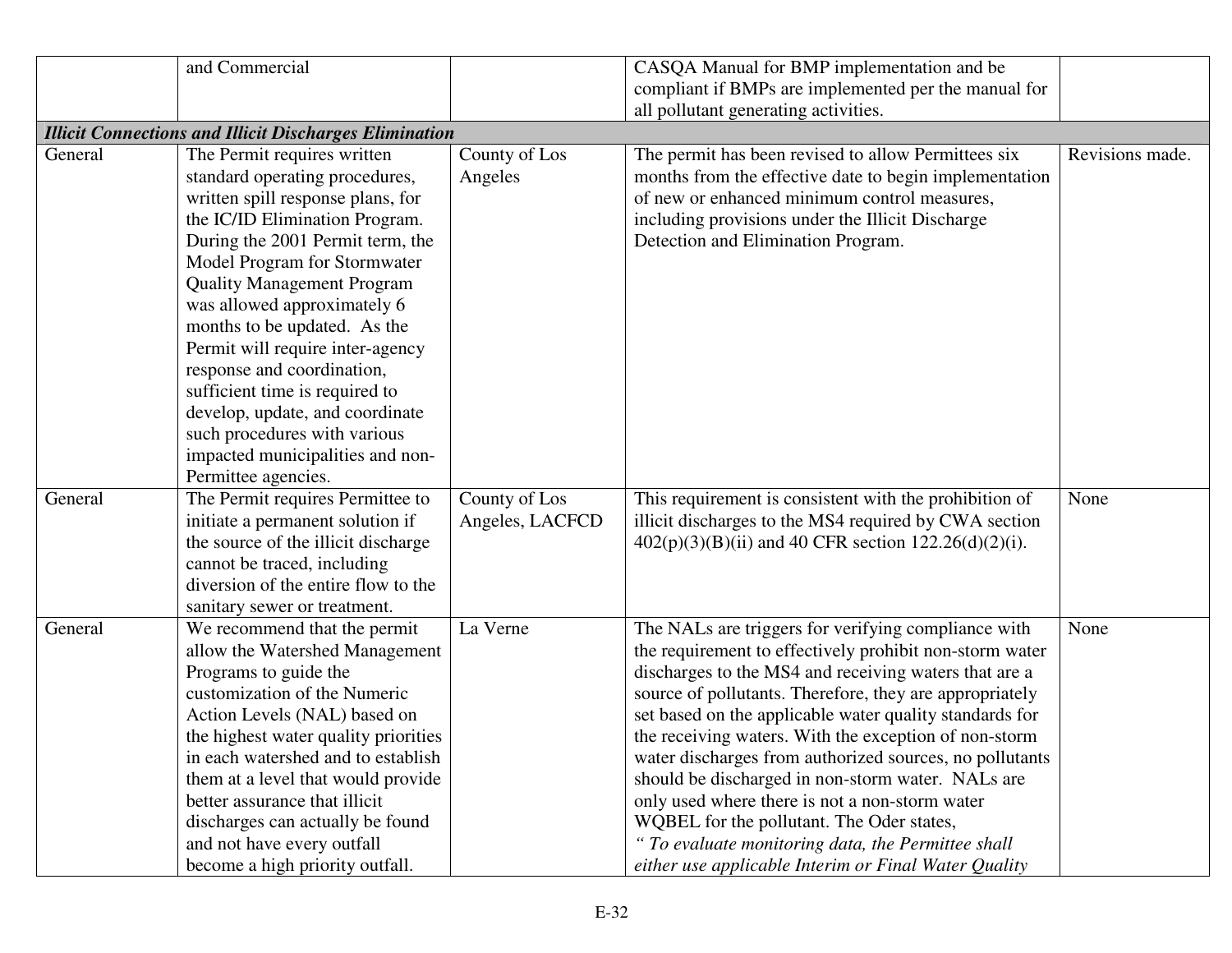|                           |                                                                      |                   | Based Effluent Limitations or, if there are no            |      |
|---------------------------|----------------------------------------------------------------------|-------------------|-----------------------------------------------------------|------|
|                           |                                                                      |                   | applicable Interim or Final Water Quality Based           |      |
|                           |                                                                      |                   | Effluent Limitations for the pollutant, use applicable    |      |
|                           |                                                                      |                   | Action Levels provided in Attachment H."                  |      |
| Section                   | Clarify that new "targeted"                                          | Malibu, South Bay | The Tentative reads;                                      | None |
| VI.D.9.f.v Illicit        | permittee staff members, as                                          | Cities            | Each Permittee must continue to implement a training      |      |
| Connection and            | identified in Section VI.D.9.f.i,                                    |                   | program regarding the identification of IC/IDs for all    |      |
| <b>Illicit Discharge</b>  | will receive IC/ID training. While                                   |                   | municipal field staff, who, as part of their normal       |      |
| Education and             | Malibu trains as many staff                                          |                   | job responsibilities (e.g., street sweeping, storm drain  |      |
| Training                  | members as possible (regardless                                      |                   | maintenance, collection system maintenance, road          |      |
|                           | of their position), the Permit,                                      |                   | maintenance), may come into contact with or otherwise     |      |
|                           | as currently written, still would                                    |                   | observe an illicit discharge or illicit connection to the |      |
|                           | mandate that all new employees                                       |                   | MS4.                                                      |      |
|                           | need this training.                                                  |                   |                                                           |      |
|                           |                                                                      |                   | The Order specifies the targeted staff.                   |      |
| Part VI.D.9.a-f.          | Concern – While Permittees are                                       | Vernon, Santa     | The Permit is consistent with the requirement in CWA      | None |
| - Illicit                 | being tasked with controlling and                                    | Clarita           | section $402(p)(B)(3)(ii)$ . Non-storm water discharges   |      |
| Connections               |                                                                      |                   |                                                           |      |
| and Illicit               | enforcing illicit discharges, the<br><b>Tentative Permit expects</b> |                   | are not subject to the MEP standard, as discussed in the  |      |
|                           |                                                                      |                   | Non-Storm Water Discharges response to comments           |      |
| Discharges<br>Elimination | permittees to prevent and control                                    |                   | matrix. The meaning of "effectively prohibit" is          |      |
|                           | all illicit discharges. This is not                                  |                   | defined in footnote 18 as, "to not allow the non-storm    |      |
| Program                   | practical or possible. In the world                                  |                   | water discharge through the MS4 unless the discharger     |      |
|                           | of criminal activity, no local,                                      |                   | obtains coverage under a separate NPDES permit prior      |      |
|                           | State or Federal agency can                                          |                   | to discharge to the MS4." This definition is based on     |      |
|                           | prevent every crime or terrorist                                     |                   | the 1990 federal storm water rulemaking in which          |      |
|                           | attack from occurring $-$ it is the                                  |                   | USEPA describes its expectations regarding control of     |      |
|                           | same situation with social                                           |                   | non-storm water discharges that are a source of           |      |
|                           | behaviors and being tasked with                                      |                   | pollutants to the MS4.                                    |      |
|                           | preventing all illicit discharge                                     |                   |                                                           |      |
|                           | activity. For instance, an                                           |                   | Federal law imposes this requirement on the               |      |
|                           | industrial facility can wash down                                    |                   | permittees. Federal regulations at 40 CFR §               |      |
|                           | their parking lot during a                                           |                   | $122.26(d)(2)(iv)(B)$ requires that MS4 permittees        |      |
|                           | weekend and wash down the oil,                                       |                   | implement a program to detect and remove (or require      |      |
|                           | grease and metals deposits while                                     |                   | the discharger to the MS4 to obtain a separate NPDES      |      |
|                           | in residential communities feces                                     |                   | permit for) illicit discharges and improper disposal into |      |
|                           | from lawns could be washed                                           |                   | the MS4.                                                  |      |
|                           | down versus a dog-owner picking                                      |                   |                                                           |      |
|                           | it up and throwing it in the trash.                                  |                   |                                                           |      |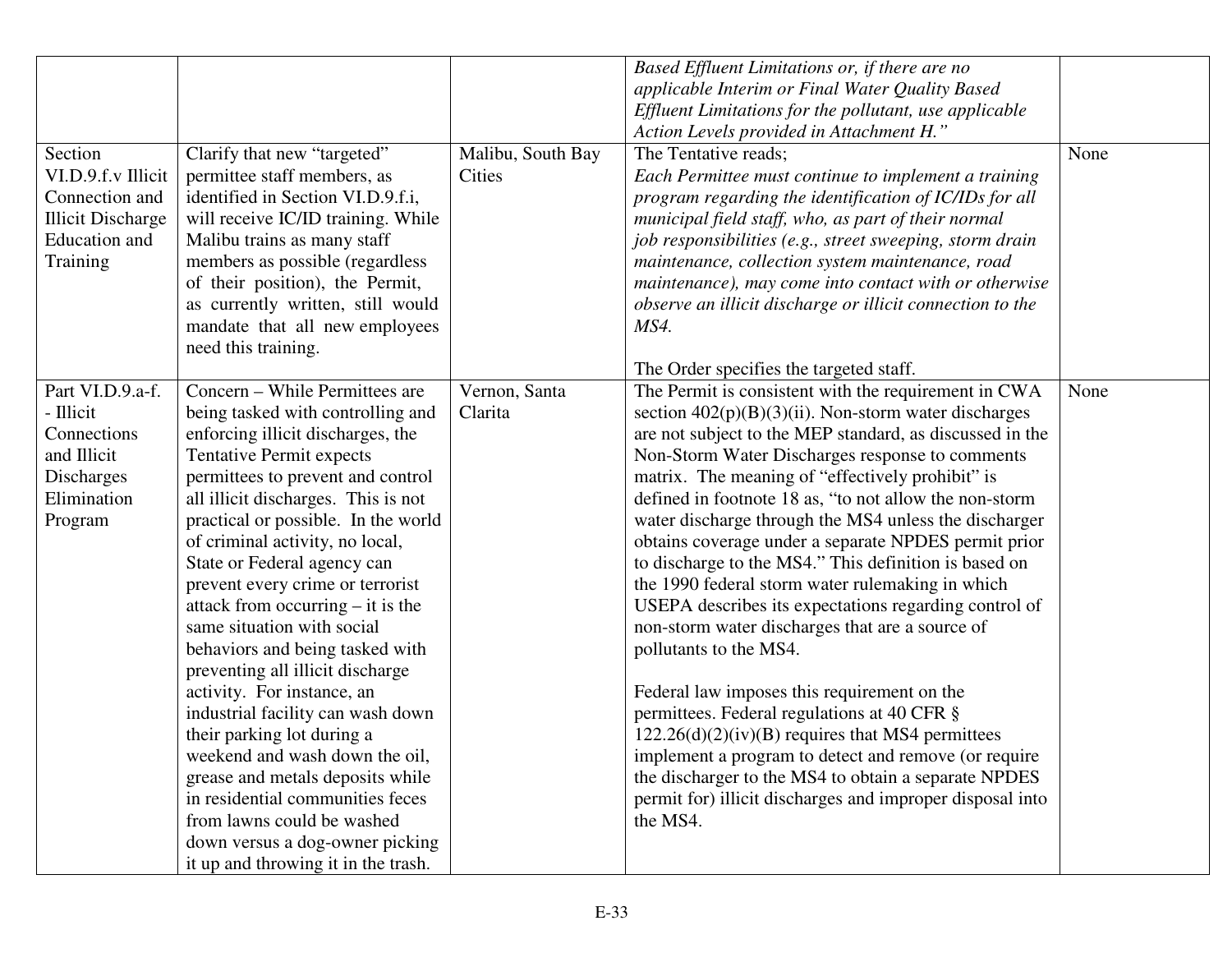|                                | Proposed Solution – Language<br>needs to be consistent throughout<br>the permit and clearly state that<br>the CWA provision requires this<br>permit to "effectively prohibit<br>non-storm water discharges." As<br>long as the Permittee is<br>implementing appropriate BMPs<br>the Permittee will not be in<br>violation of this permit                                                                                                                                                                                                        |                                                                          |                                                                                                                                                                                                                                                                                                                                                                                                                                                                                                                                                                                                                                                                                                                                                                                                                                                         |                                                                                            |
|--------------------------------|-------------------------------------------------------------------------------------------------------------------------------------------------------------------------------------------------------------------------------------------------------------------------------------------------------------------------------------------------------------------------------------------------------------------------------------------------------------------------------------------------------------------------------------------------|--------------------------------------------------------------------------|---------------------------------------------------------------------------------------------------------------------------------------------------------------------------------------------------------------------------------------------------------------------------------------------------------------------------------------------------------------------------------------------------------------------------------------------------------------------------------------------------------------------------------------------------------------------------------------------------------------------------------------------------------------------------------------------------------------------------------------------------------------------------------------------------------------------------------------------------------|--------------------------------------------------------------------------------------------|
| IC/ID                          | <b>Illicit Connection Education and</b><br>Training - having this in a<br>separate section is duplicative and<br>confusing. Please amend the<br>public employee training section<br>with information on ICID. Please<br>also revise contractual services to<br>include documentation from the<br>contractor that they have trained<br>their employees.                                                                                                                                                                                          | Santa Clarita, South<br><b>Bay Cities</b>                                | Training of appropriate staff is important enough to be<br>called out in every minimum control measure category,<br>though it creates some redundancy. The Board is<br>assuming that if contractors are used to provide<br>training, Permittees would request and provide a record<br>of the training from the vendor.                                                                                                                                                                                                                                                                                                                                                                                                                                                                                                                                  | None                                                                                       |
| <b>Municipal Action Levels</b> |                                                                                                                                                                                                                                                                                                                                                                                                                                                                                                                                                 |                                                                          |                                                                                                                                                                                                                                                                                                                                                                                                                                                                                                                                                                                                                                                                                                                                                                                                                                                         |                                                                                            |
| <b>MALSs</b>                   | Municipal Action Levels (MALs)<br>established in Draft Order<br>Attachment G, were "obtained by<br>computing the upper 25th<br>percentile for selected pollutants<br>for Rain Zone 6." Despite this<br>information, the Draft Permit<br>does not provide transparency of<br>how MALs were calculated (e.g.<br>time period, land uses, etc.<br>included in the calculation) and<br>how non-detects were treated.<br>The Program was not able to<br>exactly reproduce the tentative<br>MALs based on the National<br>Stormwater Quality database, | Ventura Countywide<br><b>Stormwater Quality</b><br>Management<br>Program | The MALs were obtained by calculating the upper 25 <sup>th</sup><br>percentile of selected pollutants for the entire Rain<br>Zone 6 subset. No sampling events were eliminated<br>except for those outside of Rain Zone 6.<br>The MALs concept was introduced during the renewal<br>process for the Ventura County MS4 Order and has<br>been proposed at different levels as part of the permit<br>development process. The Board finds that basing the<br>MALs on the upper $10th$ percentile is unnecessarily<br>lenient and with the compliance strategy used (rolling)<br>20% exceedance) the upper $25th$ percentile is<br>appropriate as a trigger for identifying drainage areas<br>that should be prioritized for additional BMP<br>implementation. Permittees may further prioritize<br>within the set of drainage areas that exceed the MALs. | Attachment G<br>was revised to<br>clarify how the<br><b>MAL</b> values<br>were calculated. |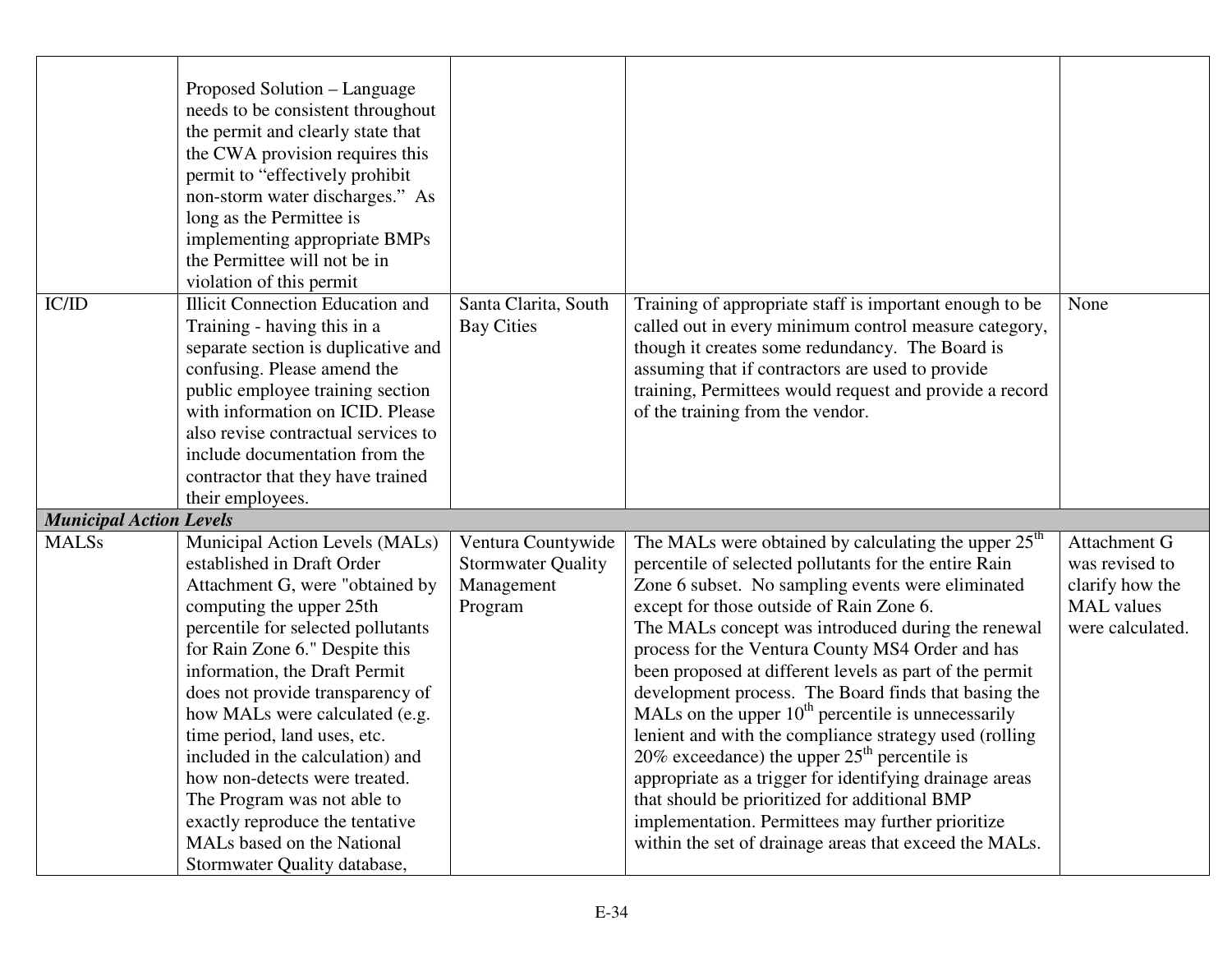|                                  | although the 75th percentiles of<br>all Rain Zone 6 data were similar<br>in most cases (see Attachment 2).<br>Furthermore the Draft Order<br>MALs are lower compared to<br>Orange County stormwater action<br>levels, which introduce some                                                                                                                                                                                                                                                                                                                                                                                                                         |                                                                                                                                                                              |                                                                                                                                                                                                                                                                                                                                                                                                                                                                                                                                                                                  |                                             |
|----------------------------------|--------------------------------------------------------------------------------------------------------------------------------------------------------------------------------------------------------------------------------------------------------------------------------------------------------------------------------------------------------------------------------------------------------------------------------------------------------------------------------------------------------------------------------------------------------------------------------------------------------------------------------------------------------------------|------------------------------------------------------------------------------------------------------------------------------------------------------------------------------|----------------------------------------------------------------------------------------------------------------------------------------------------------------------------------------------------------------------------------------------------------------------------------------------------------------------------------------------------------------------------------------------------------------------------------------------------------------------------------------------------------------------------------------------------------------------------------|---------------------------------------------|
|                                  | inconsistency for no apparent<br>reason between regions.                                                                                                                                                                                                                                                                                                                                                                                                                                                                                                                                                                                                           |                                                                                                                                                                              |                                                                                                                                                                                                                                                                                                                                                                                                                                                                                                                                                                                  |                                             |
| <b>Treatment BMP Performance</b> |                                                                                                                                                                                                                                                                                                                                                                                                                                                                                                                                                                                                                                                                    |                                                                                                                                                                              |                                                                                                                                                                                                                                                                                                                                                                                                                                                                                                                                                                                  |                                             |
| <b>Benchmarks</b>                | The proposed effluent<br>benchmarks are not feasible and<br>should be replaced by design<br>parameters                                                                                                                                                                                                                                                                                                                                                                                                                                                                                                                                                             | City of Los Angeles,<br>County of Los<br>Angeles, LA Permit<br>Group, Santa<br>Clarita, Ventura<br>Countywide<br><b>Stormwater Quality</b><br>Management<br>Program, Contech | The intent of the inclusion of the treatment BMP<br>benchmarks is to help ensure treatment BMPs are<br>selected based on the class of pollutants expected to be<br>discharged in significant quantities. The effluent<br>performance of treatment BMPs is a key design<br>parameter. The benchmarks are not effluent limits but<br>are to be used as guidance in selecting treatment BMPs.                                                                                                                                                                                       | None                                        |
| General                          | The Ventura County's NPDES<br>MS4 permit requires the project<br>developer to determine the<br>pollutant of concern(s) for the<br>development project and use this<br>pollutant as the basis for selecting<br>a top performing BMP. In the<br>case of the Draft Order, there is<br>no determination of the pollutant<br>of concern for the development<br>project. Instead post construction<br>BMPs must meet all the<br>benchmarks. Unfortunately,<br>traditional post construction<br>BMPs are not capable of meeting<br>all the benchmarks and thus the<br>developer will not be able to<br>select a BMP. We recommend<br>that provision VI.D.6.c.iv. $(1)(a)$ | La Verne                                                                                                                                                                     | The intent of the inclusion of the treatment BMP<br>benchmarks is to help ensure treatment BMPs are<br>selected based on the class of pollutants expected to be<br>discharged in significant quantities. The effluent<br>performance of treatment BMPs is a key design<br>parameter. The benchmarks are not effluent limits but<br>are to be used as guidance in selecting treatment BMPs.<br>Additionally, the values have been recalculated based<br>on the median values of the top six performing BMPs<br>so that more than one BMP can achieve all the<br>benchmark values. | <b>Benchmark</b><br>values<br>recalculated. |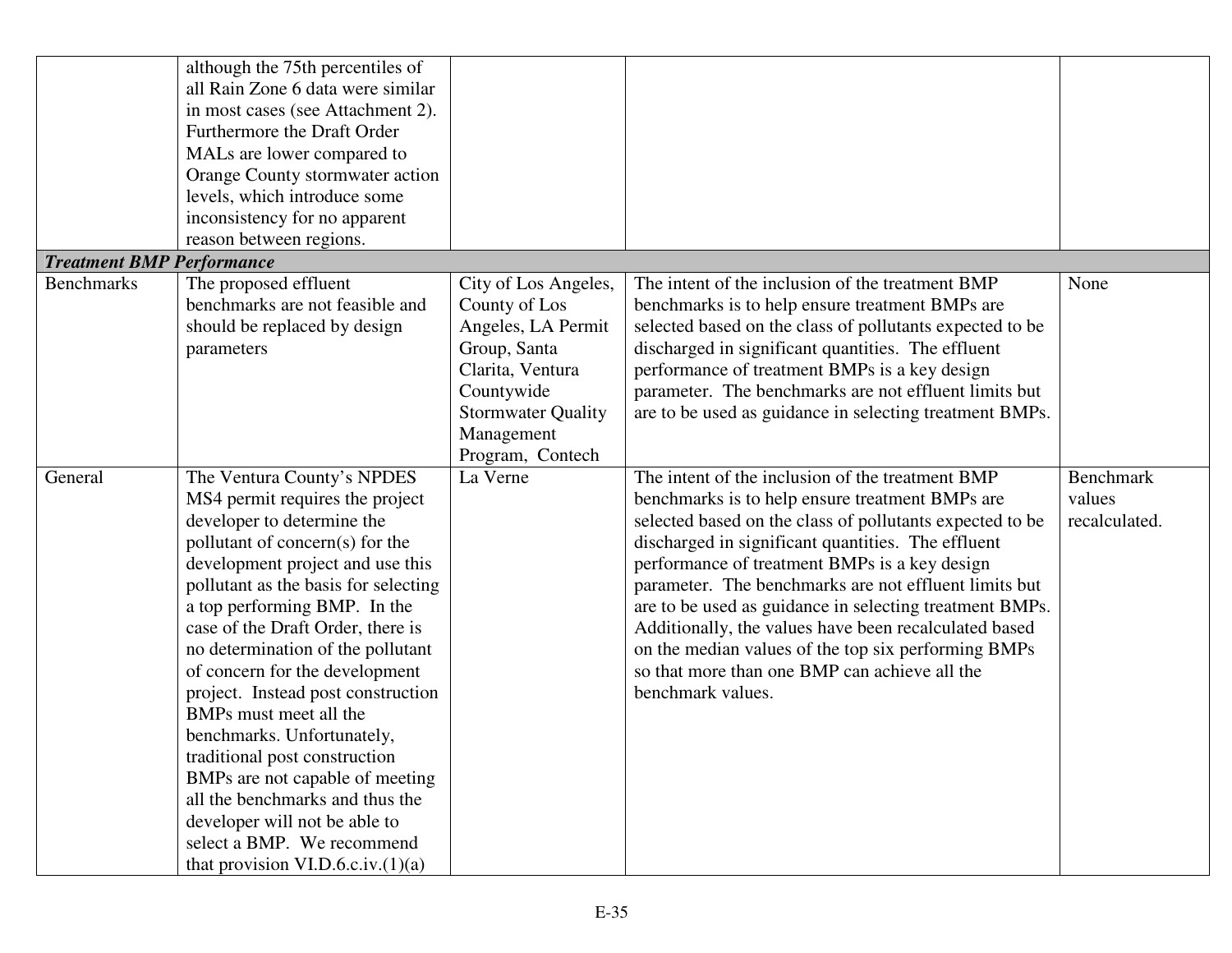|              | (page 74) be modified so that the<br>selection of post construction<br>BMPs is consistent with the<br>Ventura permit and is based on<br>the development site's pollutant<br>of concern(s) and the<br>corresponding top performing<br>BMP(s) that can meet the Table<br>11 benchmarks                                                                                                                                |                                                 |                                                                                                                                                                                                                                                                                                                                                                                                                                                                                                                                                                                                                                                                                                                        |                                                                                                                                                            |
|--------------|---------------------------------------------------------------------------------------------------------------------------------------------------------------------------------------------------------------------------------------------------------------------------------------------------------------------------------------------------------------------------------------------------------------------|-------------------------------------------------|------------------------------------------------------------------------------------------------------------------------------------------------------------------------------------------------------------------------------------------------------------------------------------------------------------------------------------------------------------------------------------------------------------------------------------------------------------------------------------------------------------------------------------------------------------------------------------------------------------------------------------------------------------------------------------------------------------------------|------------------------------------------------------------------------------------------------------------------------------------------------------------|
|              | <b>Planning and Land Development Program</b>                                                                                                                                                                                                                                                                                                                                                                        |                                                 |                                                                                                                                                                                                                                                                                                                                                                                                                                                                                                                                                                                                                                                                                                                        |                                                                                                                                                            |
| Infiltration | The tentative draft establishes<br>significantly more restrictive<br>infeasibility thresholds (i.e.,<br>maximum application of green<br>roof and rainwater harvesting and<br>0.15 inches per hour infiltration<br>rate) that must be met to allow<br>treated runoff to leave a site,<br>without regard for its<br>consequences on geotechnical<br>stability, public health and safety,<br>or use of recycled water. | Downey, Monterey<br>Park,<br><b>BIASC/CICWQ</b> | The Permit focuses on onsite retention as the preferred<br>BMP and requires Permittees to consider all options<br>before selecting other BMPs. This is consistent with<br>State Board's Blue Ribbon Panel report which<br>includes a suggested storm water control strategy as a<br>combination of practices, with the first suggestion for<br>the smaller storm events listed as:<br>On-site stormwater reuse, evapotranspiration and<br>infiltration for the smallest storms and up to specific<br>targeted events, depending on site limitations (soil<br>characteristics and groundwater contamination<br>potential) (usually by conservation design emphasizing<br>infiltration, disconnecting paved areas, etc.) | The soil<br>infiltration rate<br>for infeasibility<br>has been revised<br>from $0.15$ "/hr<br>saturated<br>condition to<br>0.3"/hr saturated<br>condition. |
|              |                                                                                                                                                                                                                                                                                                                                                                                                                     |                                                 | The infiltration rate of 0.15"/hr is for saturated soil<br>conditions in contrast with the 0.5"/hr listed in the<br>Ventura County Technical Guidance manual which is<br>for dry soil conditions. Nevertheless staff has included<br>a safety factor of "2" and will revise the threshold to<br>0.3"/hr infiltration rate for saturated soils.                                                                                                                                                                                                                                                                                                                                                                         |                                                                                                                                                            |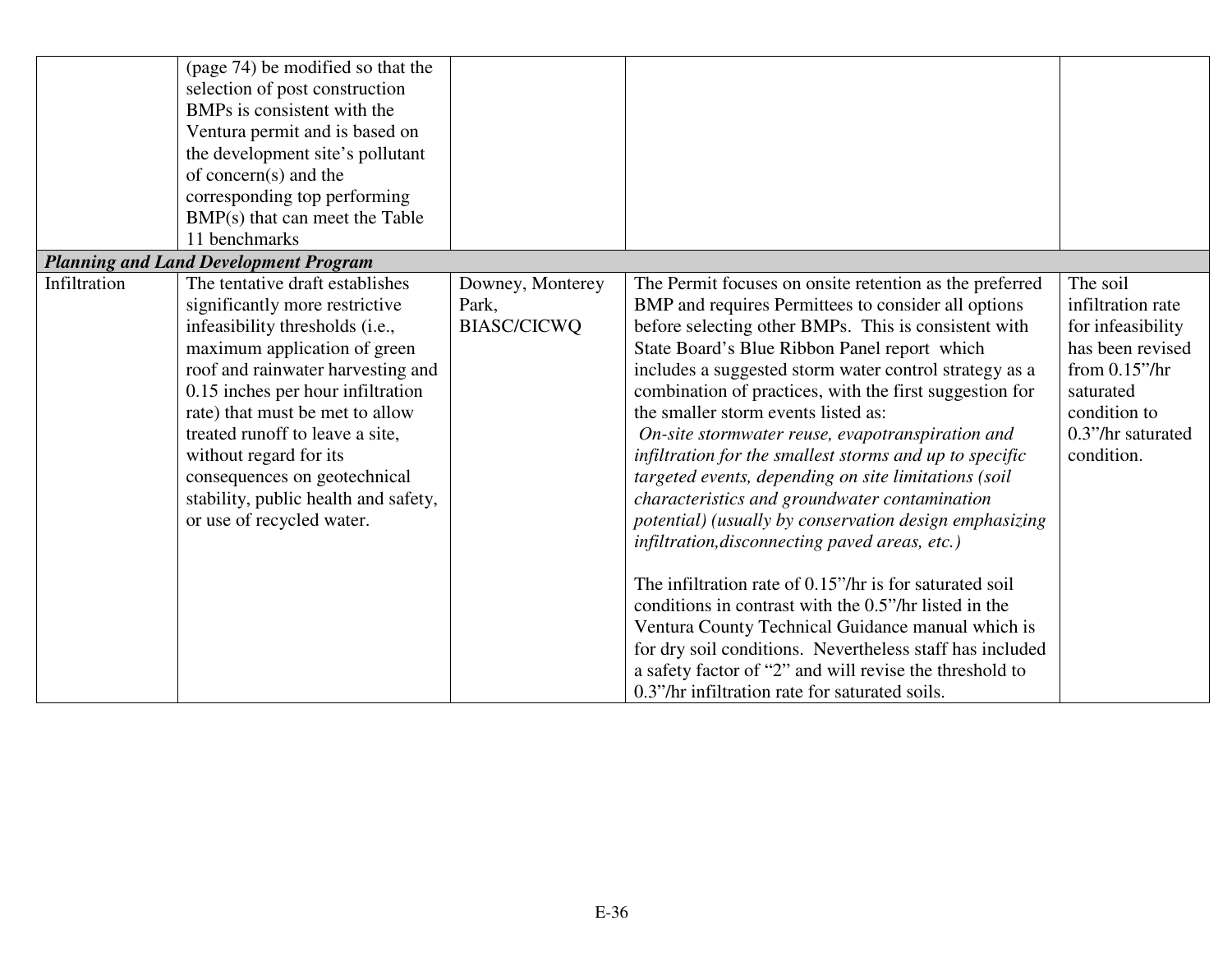| Infiltration         | Change lower infiltration rate       | City of Los Angeles, | This criterion is specified to ensure the viability of     | The following         |
|----------------------|--------------------------------------|----------------------|------------------------------------------------------------|-----------------------|
|                      | feasibility threshold from 0.15      | Contech              | infiltration systems. Infiltration BMPs are restricted to  | change has been       |
|                      | inches per hour to 0.5 inches per    |                      | Hydrologic Soil Groups A and B, by other California        | made for              |
|                      | hour.                                |                      | storm water regulatory agencies. For example, in           | VI.D.6.c.ii.(2).(a)   |
|                      |                                      |                      | Region 2 the Contra Costa County Program's                 | to read               |
|                      | The lower infiltration rate          |                      | Stormwater LID Design Guidebook prohibits routing          | "The infiltration     |
|                      | threshold of 0.15 inches per hour    |                      | of storm water runoff to a dry (infiltration) well,        | rate of saturated     |
|                      | is extremely low. A 0.5 inch per     |                      | developed in Hydrologic Soil Groups C and D.               | soils is less than    |
|                      | hour lower rate would be more        |                      | Class B soils have an infiltration rate of about 0.5 in/hr | 0.3 inch per          |
|                      | consistent with other permits in     |                      | when dry, but the rates decrease to between 0.3 to 0.15    | hour"                 |
|                      | Southern California. Typically,      |                      | in/hr when saturated (see USEPA Technical Guidance         | Revised               |
|                      | factors of safety between 2 and 8    |                      | on Implementing the Stormwater Runoff Requirements         | Attachment H.4.a      |
|                      | are applied to the measured          |                      | for Federal Projects under Section 438 of the Energy       | $2nd$ sentence, $3rd$ |
|                      | infiltration rate to produce a       |                      | Independence and Security Act, December 2009,              | line to the           |
|                      | design infiltration that is used to  |                      | Appendix A). By applying a Factor of Safety of 2, as is    | following:            |
|                      | size the infiltration BMP. This      |                      | applied in various locations in the Ventura County         | "demonstrated         |
|                      | factor of safety combined with a     |                      | TGM, the saturated infiltration rate is raised to 0.3      | infiltration rate     |
|                      | target infiltration rate of 48 hours |                      | in/hr. As listed above this is the upper limit of the      | under saturated       |
|                      | could result in very large systems   |                      | minimum infiltration rate as stated in the EISA            | conditions of no      |
|                      | with allowable effective depths of   |                      | reference. The Order is revised accordingly.               | less than 0.30        |
|                      | as little as one inch.               |                      |                                                            | inch per hour."       |
| <b>Biofiltration</b> | The tentative draft characterizes    | <b>BIASC/CICWQ</b>   | The Permit focuses on onsite retention as the preferred    | None                  |
|                      | biofiltration as an alternative      |                      | BMP and requires Permittees to consider all options        |                       |
|                      | compliance practice rather than a    |                      | before selecting other BMPs. This is consistent with       |                       |
|                      | recognizing that technically it is a |                      | State Board's Blue Ribbon Panel report which               |                       |
|                      | viable, very effective LID           |                      | includes a suggested storm water control strategy as a     |                       |
|                      | treatment solution.                  |                      | combination of practices, with the first level of BMP      |                       |
|                      |                                      |                      | implementation for the smaller storm events listed as:     |                       |
|                      |                                      |                      | On-site stormwater reuse, evapotranspiration and           |                       |
|                      |                                      |                      | infiltration for the smallest storms and up to specific    |                       |
|                      |                                      |                      | targeted events, depending on site limitations (soil       |                       |
|                      |                                      |                      | characteristics and groundwater contamination              |                       |
|                      |                                      |                      | potential) (usually by conservation design emphasizing     |                       |
|                      |                                      |                      | infiltration, disconnecting paved areas, etc.)             |                       |
| VI.D. 6.a.i. (3)     | We recommend providing               | <b>BIASC/CICWQ</b>   | While the Board concurs with the intent of the second      | The following         |
| and $(7)$            | clarifying language that             |                      | part of the comment, section $6.a.i.(3)$ and $(7)$ are the | was inserted after    |
| <b>Storm Water</b>   | implementing the green streets       |                      | not the appropriate locations for inclusion. A more        | the first sentence    |
| Management           | manual to the MEP fulfills and       |                      | appropriate location is located at section                 | in                    |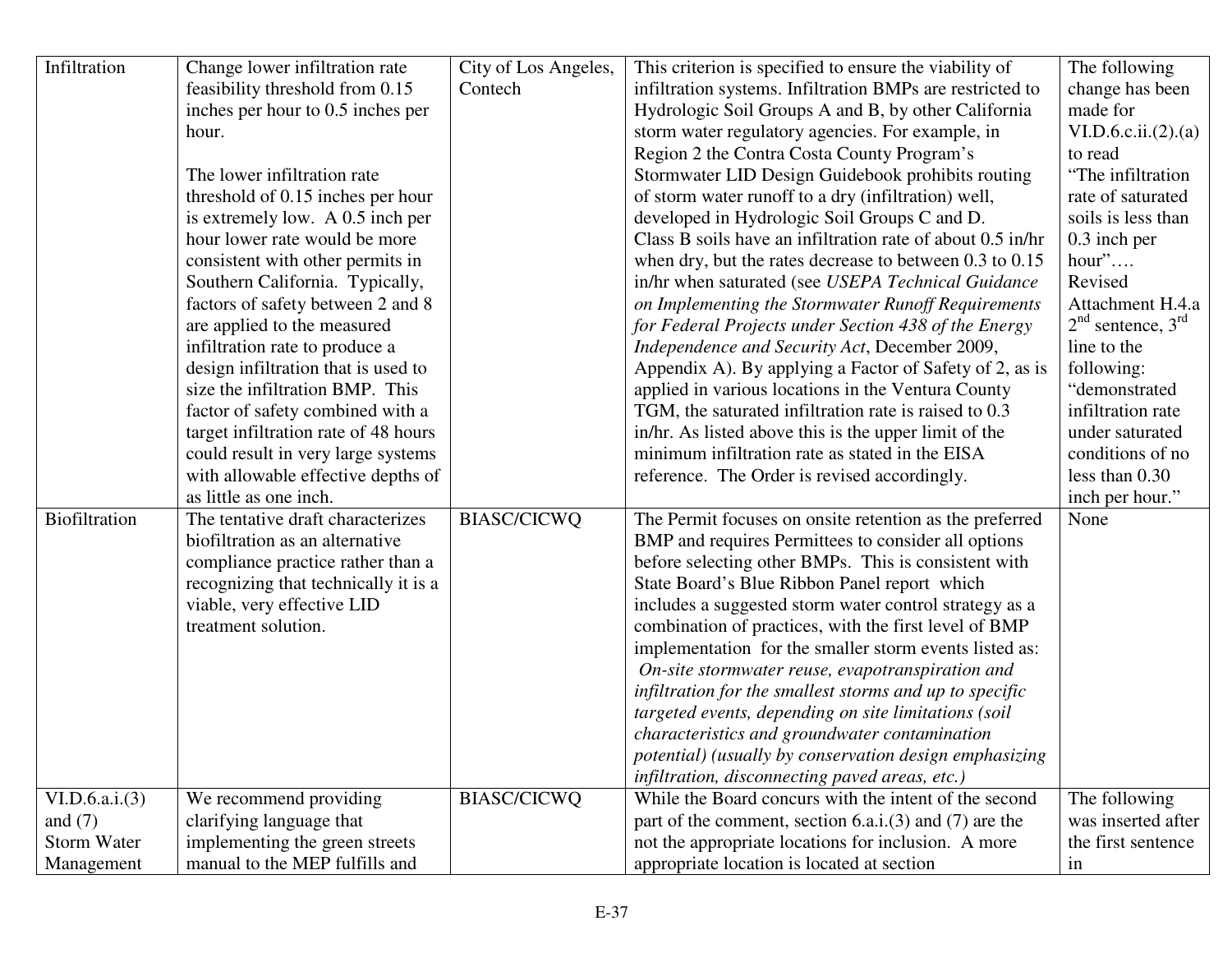| Program<br>Minimum<br>Control<br>Measures, 6.<br>Planning and<br>Land<br>Development<br>Program, a.<br>Purpose, $i.(3)$<br>and $(7)$ | supersedes all other development<br>/ redevelopment requirements<br>(i.e., LID and/or<br>hydromodification control).<br>We recommend providing<br>clarifying language that the green<br>streets provision applies to<br>standalone streets, roads,<br>highways, and freeway projects,<br>and also applies to streets within<br>larger projects.<br>This roadway requirement is<br>consistent with the approved<br>Ventura County MS4 Permit<br><b>Technical Guidance Manual.</b> |                                                                   | VI.D.6.b.i. $(1)$ . $(g)$ as below.<br>$(g)$ Street and road construction of 10,000 square feet<br>or more of impervious surface area shall follow<br>USEPA guidance regarding Managing Wet Weather<br>with Green Infrastructure: Green Streets <sup>27</sup> to<br>the maximum extent practicable.<br>This subsection would be expanded to clarify that<br>green streets provision applies to standalone streets,<br>roads, highways, and freeway projects, and also applies<br>to streets within larger projects. It is not appropriate<br>however for implementation of green streets to replace<br>all other development / redevelopment requirements<br>(i.e., LID and/or hydromodification control). | VI.D.6.b.i.(1).(g)<br>"Street and road<br>construction<br>applies to<br>standalone<br>streets, roads,<br>highways, and<br>freeway projects,<br>and also applies<br>to streets within<br>larger projects." |
|--------------------------------------------------------------------------------------------------------------------------------------|----------------------------------------------------------------------------------------------------------------------------------------------------------------------------------------------------------------------------------------------------------------------------------------------------------------------------------------------------------------------------------------------------------------------------------------------------------------------------------|-------------------------------------------------------------------|------------------------------------------------------------------------------------------------------------------------------------------------------------------------------------------------------------------------------------------------------------------------------------------------------------------------------------------------------------------------------------------------------------------------------------------------------------------------------------------------------------------------------------------------------------------------------------------------------------------------------------------------------------------------------------------------------------|-----------------------------------------------------------------------------------------------------------------------------------------------------------------------------------------------------------|
| General                                                                                                                              | The tentative draft includes<br>detailed LID design standards<br>rather than establishing a<br>requirement for the Permittee's to<br>develop technical guidance to<br>implement the standards. Those<br>standards depart significantly<br>from the standards of the Ventura<br>County MS4 Permit and TGM,<br>requiring LID BMPs that must be                                                                                                                                     | LA Permit Group,<br>Inglewood, La<br>Verne,<br><b>BIASC/CICWQ</b> | The Permit allows Permittees to submit alternative<br>BMPs for Executive Officer approval if desired. This<br>alternative is consistent with the Ventura County MS4<br>Technical Guidance Manual which required Executive<br>Officer Approval prior to adoption. The design<br>specifications are default requirements for Permittees<br>who do not have or wish to pursue alternative design<br>specifications. Further, many of these specifications are<br>based on those contained in the Ventura County<br>Technical Guidance Manual or others recently                                                                                                                                               | None                                                                                                                                                                                                      |
|                                                                                                                                      | significantly larger than those<br>required under the adopted<br>Ventura permit, and much more<br>frequent implementation of<br>substantially more expensive<br>BMPs (green roofs and large)<br>cisterns/onsite use) regardless of<br>regulatory impediments.                                                                                                                                                                                                                    |                                                                   | developed across California.                                                                                                                                                                                                                                                                                                                                                                                                                                                                                                                                                                                                                                                                               |                                                                                                                                                                                                           |
| General                                                                                                                              | Recommend that residential<br>developments of one or two units<br>be excluded from the strict                                                                                                                                                                                                                                                                                                                                                                                    | Peninsula Cities                                                  | The project categories are identical to those in the<br>current Ventura County MS4 Permit and for the most<br>part, the current LA County MS4 Permit.                                                                                                                                                                                                                                                                                                                                                                                                                                                                                                                                                      | None                                                                                                                                                                                                      |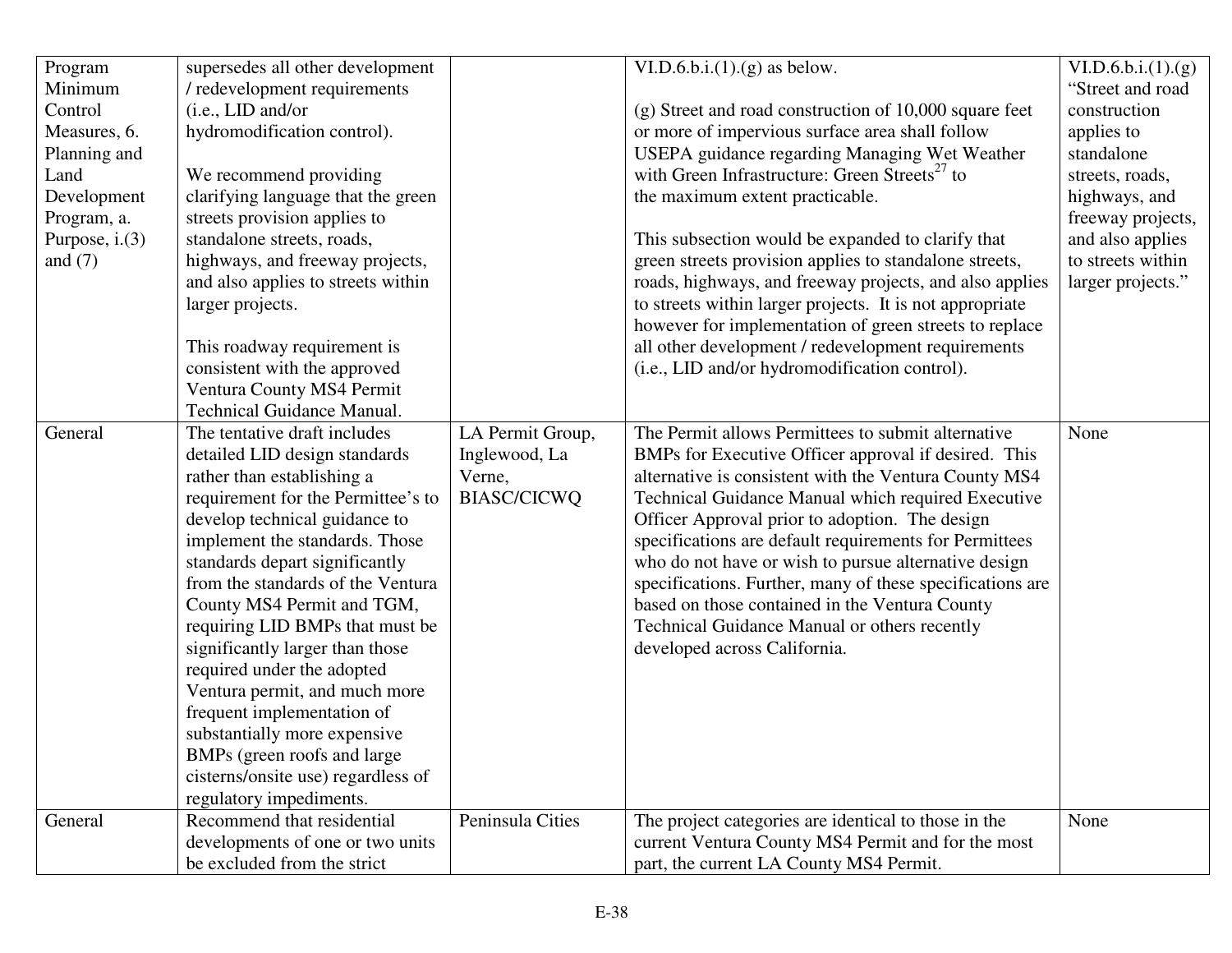|                     | numeric design criteria in favor of |                     |                                                            |                   |
|---------------------|-------------------------------------|---------------------|------------------------------------------------------------|-------------------|
|                     | a simpler LID approach.             |                     |                                                            |                   |
| VI.D.6.c.i. (3)     | The Tentative Order does not        | <b>BIASC/CICWQ</b>  | LID strategies are designed to retain storm water runoff   | Language was      |
| and $(4)$           | support the established hierarchy   |                     | onsite by minimizing soil compaction and impervious        | revised to make   |
| <b>Storm Water</b>  | of LID BMP selection found in       |                     | surfaces, and by disconnecting storm water runoff from     | it clear          |
| Management          | similar Phase I MS4 permits         |                     | conveyances to the storm drain system. This Order          | alternative       |
| Program             | adopted in California since 2007,   |                     | establishes criteria for the volume of storm water to be   | Biofiltration     |
| Minimum             | and as most recently as 2010.       |                     | retained onsite as required to meet water quality goals    | criteria could be |
| Control             | The Tentative Order establishes a   |                     | and to preserve pre-development hydrology in natural       | used with         |
| Measures, 6.        | zero discharge threshold for        |                     | drainage systems.                                          | Executive         |
| Planning and        | compliance with the Integrated      |                     |                                                            | Officer approval. |
| Land                | Water Quality/Flow Reduction        |                     | (2) Biofiltration is not inherently a volume capture       |                   |
| Development         | criteria in subpart $(2)$ that is   |                     | BMP and is designed with an underdrain which may           |                   |
| Program, c.         | inconsistent with the application   |                     | allow for the discharge of a significant portion of the    |                   |
| <b>New</b>          | of LID technologies for             |                     | design storm volume. Biofiltration is therefore used in    |                   |
| Development/R       | stormwater management. The          |                     | the alternative compliance measures; however, the          |                   |
| edevelopment        | exclusion of LID biofiltration      |                     | hierarchy and requirements for the use of Biofiltration    |                   |
| Project             | technologies in meeting the onsite  |                     | are the same as those adopted by this Board in the         |                   |
| Performance         | capture standard is without merit   |                     | Ventura County MS4 Permit.                                 |                   |
| Criteria, i.        | or technical support.               |                     |                                                            |                   |
| Integrated          |                                     |                     | (3) The Permit allows Permittees to submit alternative     |                   |
| Water               | Design criteria for bioretention    |                     | BMPs for Executive Officer approval if desired. This       |                   |
| Quality/Flow        | and biofiltration found in $(3)$    |                     | alternative is consistent with the Ventura MS4             |                   |
| Reduction           | should be deleted, and instead      |                     | Technical Guidance Manual which required Executive         |                   |
| Resources           | moved to technical guidance.        |                     | Officer Approval prior to adoption. The design             |                   |
| Management          | In addition, delete (4) "consider   |                     | specifications are default requirements for Permittees     |                   |
| Criteria $(3)(4)$ . | the maximum potential for           |                     | who do not have or wish to pursue alternative design       |                   |
|                     | evapotranspiration from green       |                     | specifications.                                            |                   |
|                     | roofs and rainfall harvest and      |                     |                                                            |                   |
|                     | use", and instead address these     |                     | (4) Comment noted. The Board elected to set no             |                   |
|                     | options for application in          |                     | specific criteria for maximum potential, and to instead    |                   |
|                     | technical guidance specific to LA   |                     | allow developers to develop justification for green        |                   |
|                     | County.                             |                     | roofs and rainfall harvesting to the full extent at the    |                   |
|                     |                                     |                     | discretion of the Permittees.                              |                   |
| VI.D.6.c.iii.1.b.i  | The requirement for raised          | City of Los Angeles | Placing the underdrain near the top of the gravel layer    | Replaced          |
|                     | underdrain placement to achieve     |                     | will maximize the amount of runoff that is captured and    | "Attachment I"    |
|                     | nitrogen removal is inconsistent    |                     | infiltrated into the ground, in adequately draining soils, | with              |
|                     | with standard industry designs      |                     | as opposed to being discharged through the underdrain.     | "Attachment H"    |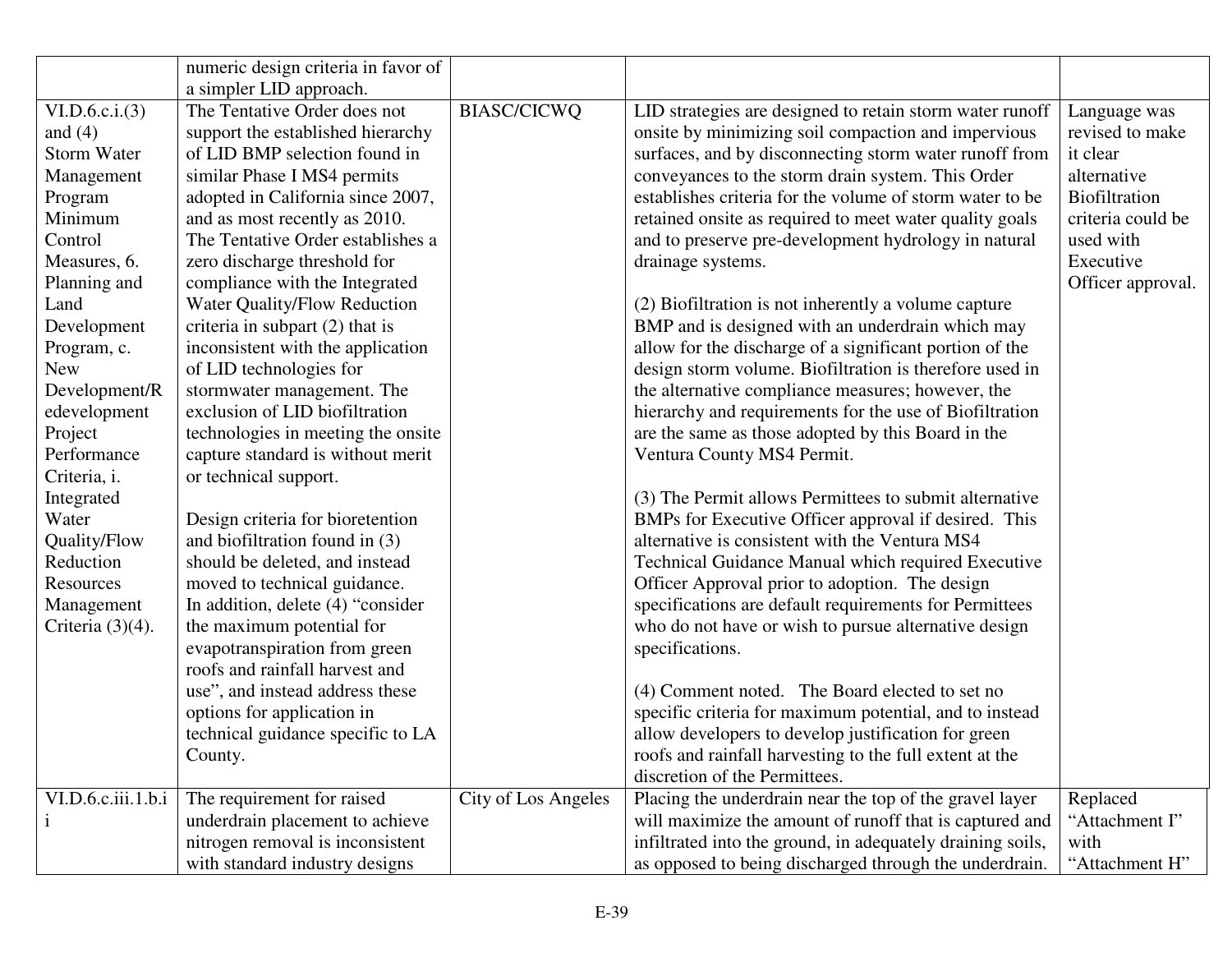|         | and is based on limited evidence    |                    | Additionally, research has shown that such a design     | VI.D.6.c.iii.1.b.ii |
|---------|-------------------------------------|--------------------|---------------------------------------------------------|---------------------|
|         | that this change will improve       |                    | provides enhanced nitrogen removal                      | in second           |
|         | nitrogen removal. Furthermore       |                    | (Biofiltration facilities have the added benefit of     | sentence.           |
|         | by raising the underdrain, other    |                    | enhanced nitrogen removal due to the elevated           |                     |
|         | water quality problems may result   |                    | underdrain. This allows for a fluctuating               |                     |
|         | such as low dissolved oxygen and    |                    | anaerobic/aerobic zone below the drain pipe. The        |                     |
|         | bacterial growth due to the septic  |                    | intention is that denitrification within the            |                     |
|         | conditions that will be created.    |                    | anaerobic/anoxic zone is facilitated by microbes using  |                     |
|         | Also the second sentence should     |                    | forms of nitrogen (NO2 and NO3) instead of oxygen for   |                     |
|         | refer to Appendix H not I.          |                    | respiration.). Page 6-87, Ventura County Technical      |                     |
|         |                                     |                    | Guidance Manual for Stormwater Quality Control          |                     |
|         |                                     |                    | Measures July 13, 2011                                  |                     |
|         |                                     |                    |                                                         |                     |
|         |                                     |                    | Language in Attachment H specifies that underdrains     |                     |
|         |                                     |                    | should be placed within 6 inches of the bottom of the   |                     |
|         |                                     |                    | gravel layer in poorly draining soils to prevent the    |                     |
|         |                                     |                    | retention of stagnant water.                            |                     |
|         |                                     |                    | Regarding the reference to Appendix I, Order should     |                     |
|         |                                     |                    | state "Appendix H." The Order is revised accordingly.   |                     |
| General | The tentative draft permit seeks to | Temple City,       | The Permit focuses on onsite retention as the preferred | None                |
|         | force implementation of certain     | <b>BIASC/CICWQ</b> | BMP and requires Permittees to consider all options     |                     |
|         | BMP technologies (e.g., green       |                    | before selecting other BMPs. This is consistent with    |                     |
|         | roofs, harvest and use), to the     |                    | State Board's Blue Ribbon Panel report which            |                     |
|         | point of requiring local ordinance  |                    | includes a suggested storm water control strategy as a  |                     |
|         | changes that are inconsistent with  |                    | combination of practices, with the first suggestion for |                     |
|         | other current state building and    |                    | the smaller storm events listed as:                     |                     |
|         | public health regulations, rather   |                    | On-site stormwater reuse, evapotranspiration and        |                     |
|         | than allowing a project to select   |                    | infiltration for the smallest storms and up to specific |                     |
|         | BMPs to meet a performance-         |                    | targeted events, depending on site limitations (soil    |                     |
|         | based standard established by the   |                    | characteristics and groundwater contamination           |                     |
|         | permit.                             |                    | potential) (usually by conservation design emphasizing  |                     |
|         |                                     |                    | infiltration, disconnecting paved areas, etc.)          |                     |
| General | The Tentative Draft Permit BMP      | BIASC/CICWQ        | The Permit allows Permittees to submit alternative      | None                |
|         | implementation requirements are     |                    | BMPs for Executive Officer approval if desired. This    |                     |
|         | overly prescriptive and will        |                    | alternative is consistent with the Ventura County MS4   |                     |
|         | constrain future improvements in    |                    | Technical Guidance Manual which required Executive      |                     |
|         | BMPs.                               |                    | Officer Approval prior to adoption. The design          |                     |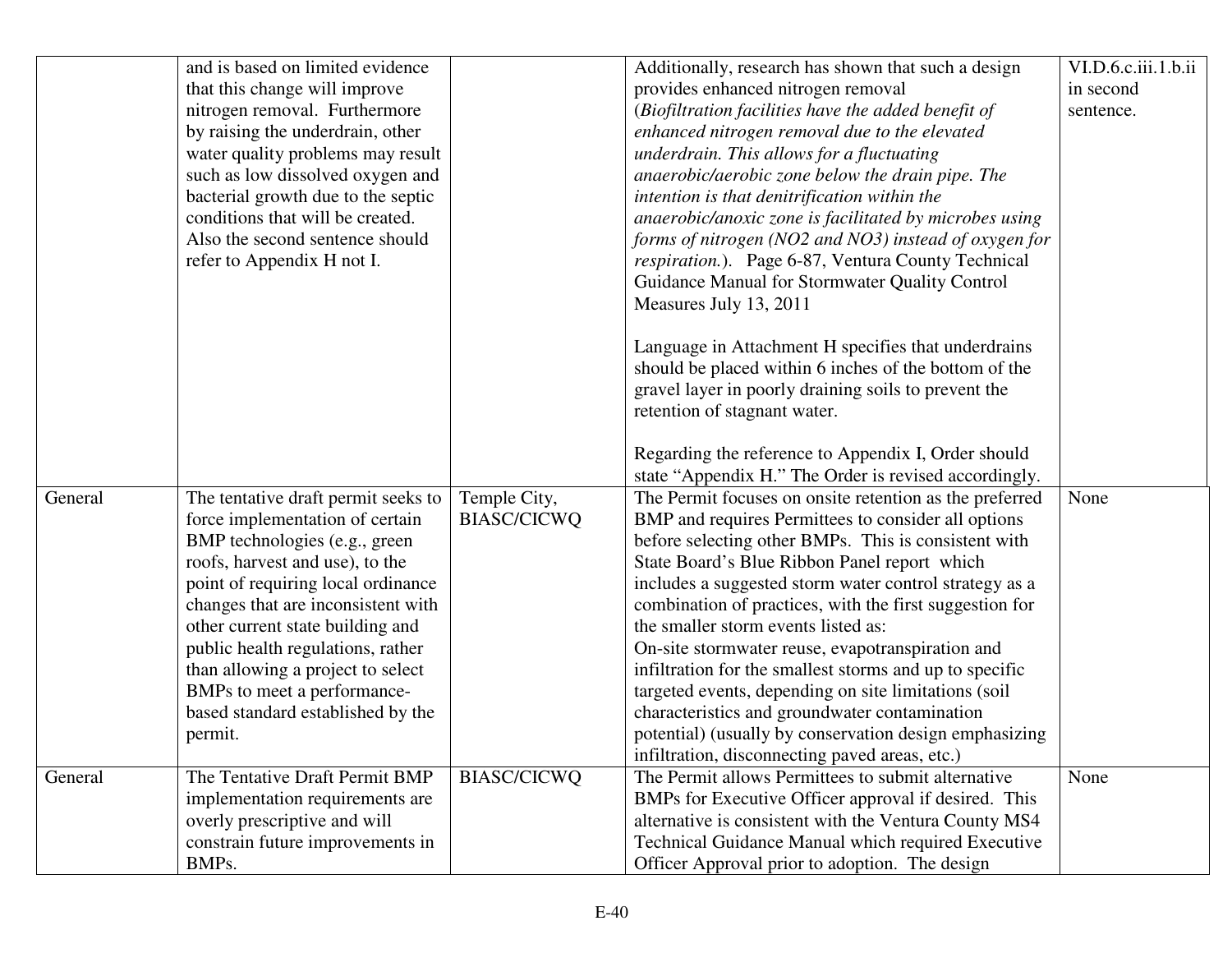|                 |                                    |                    | specifications are default requirements for Permittees   |                |
|-----------------|------------------------------------|--------------------|----------------------------------------------------------|----------------|
|                 |                                    |                    | who do not have or wish to pursue alternative design     |                |
|                 |                                    |                    | specifications.                                          |                |
| General         | The Permit should allow for the    | <b>BIASC/CICWQ</b> | The Order allows offsite mitigation strategies such as   | Revision made. |
|                 | creation of Regional Stormwater    |                    | the retrofit of existing developments and groundwater    |                |
|                 | Mitigation Plans.                  |                    | replenishment projects. These work in conjunction        |                |
|                 |                                    |                    | with onsite retention requirements which when            |                |
|                 |                                    |                    | combined are the equivalent of Regional Plans. The       |                |
|                 |                                    |                    | permit has been revised to also include the option for a |                |
|                 |                                    |                    | permittee or group of permittees to implement a          |                |
|                 |                                    |                    | regional or sub-regional storm water mitigation          |                |
|                 |                                    |                    | program to substitute in whole or part for new and re-   |                |
|                 |                                    |                    | development requirements.                                |                |
| VI.D.6.c.i. (2) | The Staff working proposal MCM     | <b>BIASC/CICWQ</b> | The Board is revising this section to include a tiered   | A stand-alone  |
| Storm Water     | released in March 2012 provided    |                    | system of alternative compliance; with all actions other | section was    |
| Management      | an option for a project proponent  |                    | than the onsite management of the SWQDv assigned         | created for    |
| Program         | to use an offsite location to      |                    | co-equal second tier status. As the Permit is focused on | Groundwater    |
| Minimum         | manage an equivalent volume of     |                    | water quality and the easiest method of demonstrating    | Replenishment  |
| Control         | stormwater if co-equal water       |                    | compliance is the onsite retention of the SWQDv.         | Projects.      |
| Measures, 6.    | quality and water supply           |                    |                                                          |                |
| Planning and    | objectives are established. In the |                    |                                                          |                |
| Land            | Tentative Order the opportunity    |                    |                                                          |                |
| Development     | for regional groundwater           |                    |                                                          |                |
| Program, c.     | replenishment has been relegated   |                    |                                                          |                |
| <b>New</b>      | to an Alternative Compliance       |                    |                                                          |                |
| Development/R   | option.                            |                    |                                                          |                |
| edevelopment    | We request that this option be     |                    |                                                          |                |
| Project         | restored as co-equal to onsite     |                    |                                                          |                |
| Performance     | management of the SWQDv.           |                    |                                                          |                |
| Criteria, i.    |                                    |                    |                                                          |                |
| Integrated      | Allow projects that are within the |                    |                                                          |                |
| Water           | contributing watershed area of an  |                    |                                                          |                |
| Quality/Flow    | "Opportunity for Regional          |                    |                                                          |                |
| Reduction       | Groundwater Replenishment" to      |                    |                                                          |                |
| Resources       | "opt in" to the Regional           |                    |                                                          |                |
| Management      | Groundwater Replenishment          |                    |                                                          |                |
| Criteria (2).   | Project as a compliance option     |                    |                                                          |                |
|                 | that is co-equal to onsite         |                    |                                                          |                |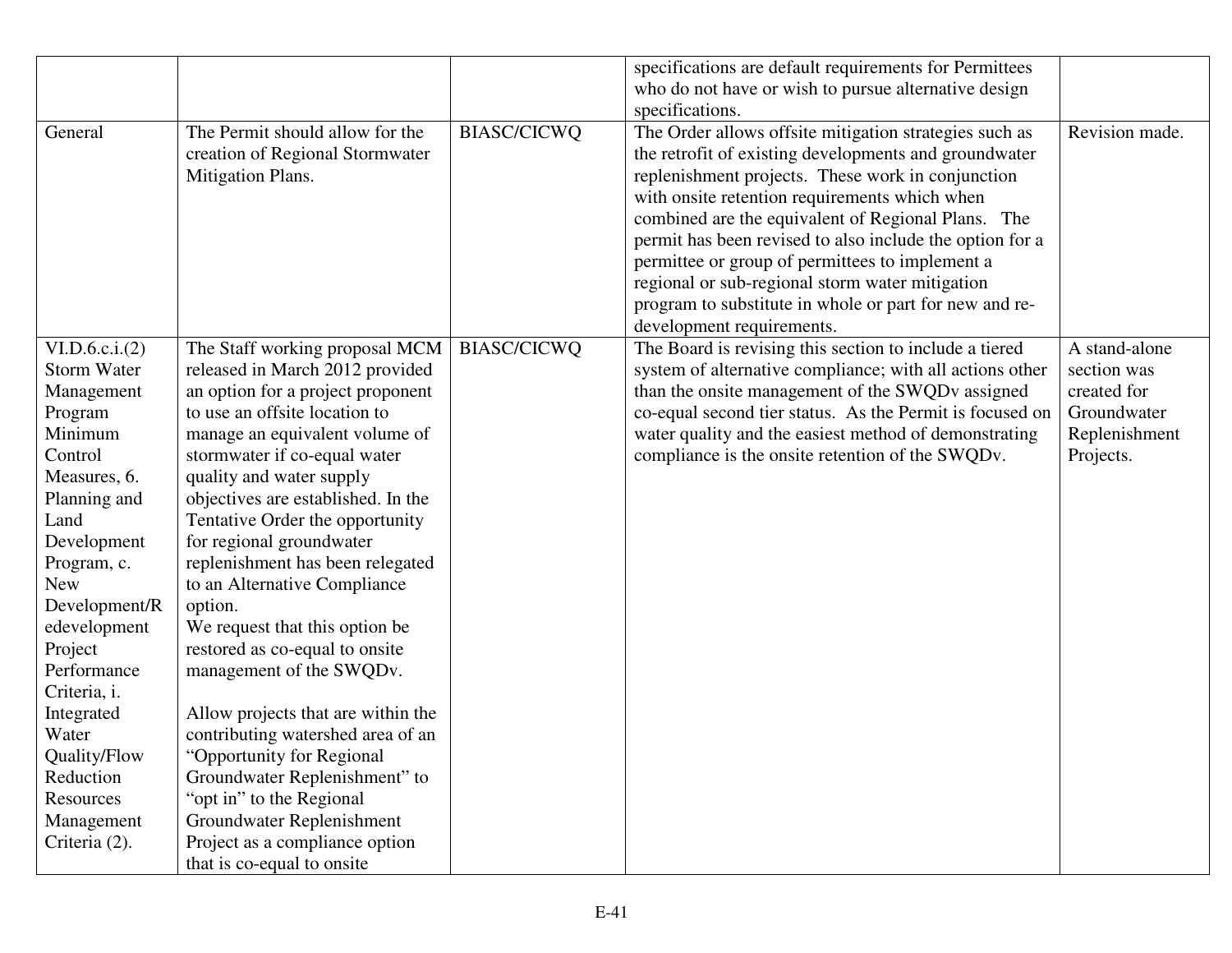|                                                            | management of the SWQDv per<br>VI.D.6.c.i. (2)                                                                                                                                                                                                                                                                                                                                                                                                                                                                                                                                                                                                                                                                                                                                                                                                                            |                     |                                                                                                                                                                                                                                                                                                                                                                                                                                                                             |                                                                                                                                                                                     |
|------------------------------------------------------------|---------------------------------------------------------------------------------------------------------------------------------------------------------------------------------------------------------------------------------------------------------------------------------------------------------------------------------------------------------------------------------------------------------------------------------------------------------------------------------------------------------------------------------------------------------------------------------------------------------------------------------------------------------------------------------------------------------------------------------------------------------------------------------------------------------------------------------------------------------------------------|---------------------|-----------------------------------------------------------------------------------------------------------------------------------------------------------------------------------------------------------------------------------------------------------------------------------------------------------------------------------------------------------------------------------------------------------------------------------------------------------------------------|-------------------------------------------------------------------------------------------------------------------------------------------------------------------------------------|
| Offsite<br>mitigation will<br>be difficult to<br>implement | Even without the proposed<br>restrictions to offsite mitigation,<br>the Bureau believes that this<br>alternative will be rarely<br>exercised. As part of the City's<br>low impact Development, an in-<br>lieu fee was considered and not<br>incorporated and we view onsite<br>mitigation as the most practical<br>approach. The State's Mitigation<br>Fee Act, California Code Section<br>66000-66008 has additional<br>requirements for collecting<br>mitigation fees for approving<br>development projects. These<br>restrictions create cumbersome,<br>accounting, and legal<br>consideration and the City may<br>not be able to meet. For these<br>reasons we encourage flexibility<br>in implementing on-site BMPs,<br>including allowing planter boxes<br>with impermeable liner and<br>treatment systems without the<br>need of implementing offsite<br>projects. | City of Los Angeles | The Board recognizes the complex watersheds within<br>LA County and wanted to include as many options as<br>reasonable for complying with New/Redevelopment<br>provisions. While the Board has heard commenters<br>state they would prefer not to use offsite mitigation, its<br>possible there may be Permittees who may choose this<br>option. The Board has revised the planter box<br>definition such that onsite compliance is more<br>attainable using planter boxes. | No change for<br>the offsite<br>mitigation<br>option, but<br>planter box<br>definition has<br>been revised<br>such that onsite<br>compliance is<br>feasible using<br>planter boxes. |
| Rehabilitation<br>projects                                 | We agree that watershed control<br>measures may include stream<br>and/or habitat rehabilitation or<br>restoration projects where they<br>will contribute to demonstrable<br>improvements of the physical,<br>chemical and biological receiving<br>water conditions.<br>Please clarify that such projects                                                                                                                                                                                                                                                                                                                                                                                                                                                                                                                                                                  | Peninsula Cities    | As long as the projects comply with provisions of<br>Section VI.D.6.c.iii.3, the Board has no issues with<br>using rehabilitation type projects. The requirements<br>are detailed in that section.                                                                                                                                                                                                                                                                          | None                                                                                                                                                                                |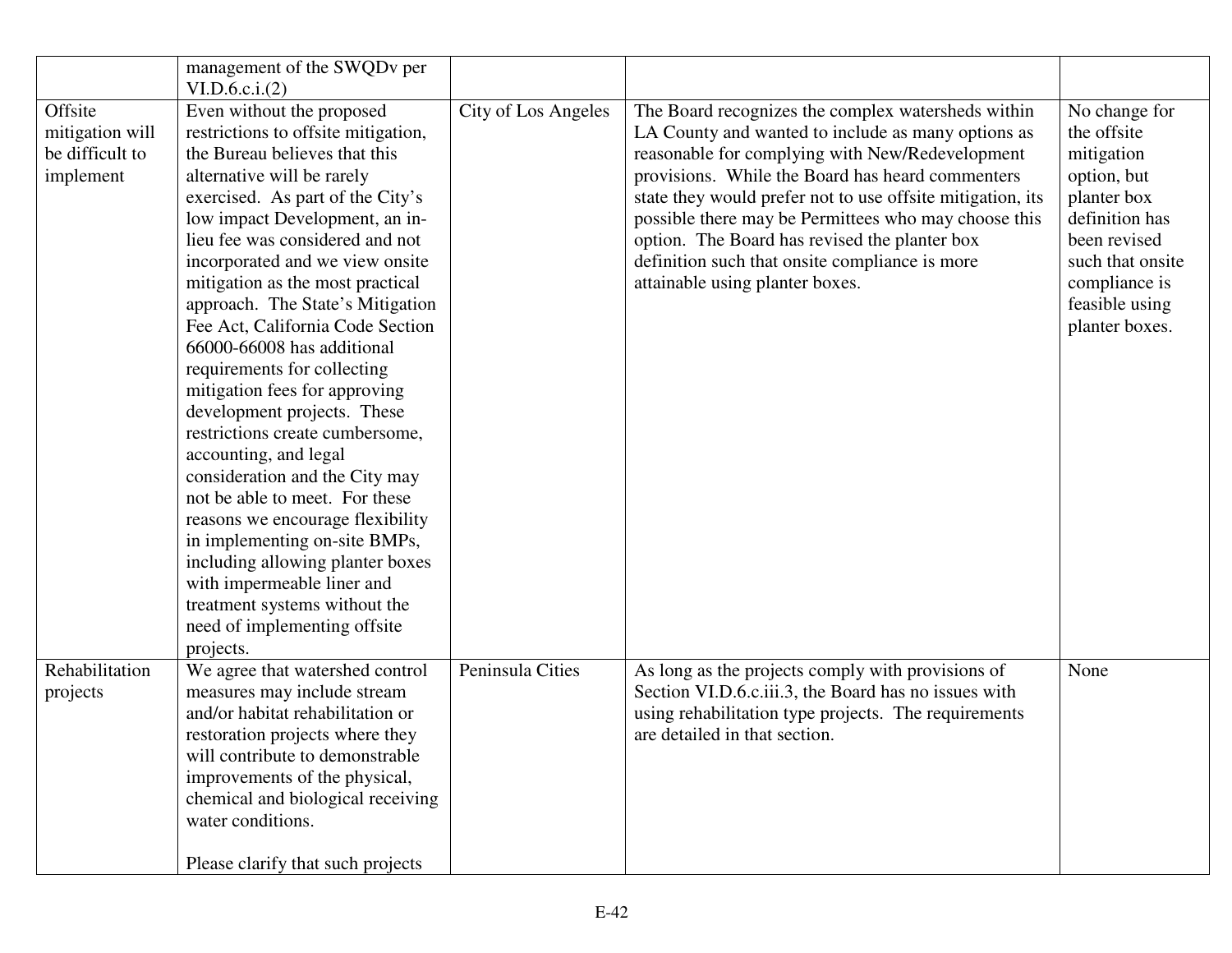|                          | are also appropriate candidates                                          |                     |                                                         |                  |
|--------------------------|--------------------------------------------------------------------------|---------------------|---------------------------------------------------------|------------------|
|                          | for retrofit for purposes of offsite                                     |                     |                                                         |                  |
|                          | volume mitigation by so                                                  |                     |                                                         |                  |
| General                  | indicating in $VI.D.6.c.iii(4)(e)$ .<br>Recommend that VI.D.6.d.i.(1) be | Peninsula Cities,   | Comment noted, but the Board finds the proposed         | None             |
|                          | modified to read:                                                        | South Bay Cities,   | language is appropriate in clarity and content.         |                  |
|                          | "Documentation shall be                                                  | Torrance            |                                                         |                  |
|                          | submitted within 180 days after                                          |                     |                                                         |                  |
|                          | the effective date of this Order for                                     |                     |                                                         |                  |
|                          | local LID ordinances in effect at                                        |                     |                                                         |                  |
|                          | the time of adoption, and for local                                      |                     |                                                         |                  |
|                          | LID ordinances developed                                                 |                     |                                                         |                  |
|                          | subsequent to the effective date of                                      |                     |                                                         |                  |
|                          | the permit a documentation of                                            |                     |                                                         |                  |
|                          | local equivalence shall be                                               |                     |                                                         |                  |
|                          | provided to the Regional Board                                           |                     |                                                         |                  |
|                          | Executive officer for approval                                           |                     |                                                         |                  |
|                          | prior to final adoption of the local                                     |                     |                                                         |                  |
|                          | LID ordinance.                                                           |                     |                                                         |                  |
| Section                  | The City requests that the                                               | Malibu              | Comment noted. The Board has added a clarifying         | Language was     |
| VI.D.6.c.iii.4.b         | Regional Board add a footnote to                                         |                     | footnote per suggestion.                                | revised per      |
| Offsite Project -        | explain where to find definitions                                        |                     |                                                         | suggestion.      |
| <b>Retrofit Existing</b> | and acronyms for HUCs and                                                |                     |                                                         |                  |
| Development              | also include the information in                                          |                     |                                                         |                  |
|                          | Attachment $A$ – Definitions                                             |                     |                                                         |                  |
|                          | since this is a new and unfamiliar                                       |                     |                                                         |                  |
|                          | term in this Permit.                                                     |                     |                                                         |                  |
| <b>Biofiltration</b>     | If the 1.5 x SWQDv requirements                                          | LA Permit Group,    | In the Order, the Board has separated and specified all | Order language   |
| should be                | is kept that allows for the over-                                        | City of Los Angeles | offsite project categories and requirements. To help    | revised to read: |
| considered               | sizing of the biofiltration BMPs,                                        |                     | provide clarity to the Section, The Board has revised   | Conditions for   |
| equivalent to            | please clarify that the biofiltration                                    |                     | the Order language for the biofiltration provision      | Onsite-          |
| retain on-site.          | BMPs are considered as                                                   |                     | section. Provisions regarding planter boxes have also   | Biofiltration    |
|                          | equivalent as "retain on site"                                           |                     | been revised.                                           |                  |
|                          |                                                                          |                     |                                                         |                  |
|                          | <b>BMPs.</b> Biofiltration BMPs such                                     |                     |                                                         |                  |
|                          | as planter boxes allow for a                                             |                     |                                                         |                  |
|                          | significant loss of the stormwater                                       |                     |                                                         |                  |
|                          | runoff through evaporation and<br>transpiration.                         |                     |                                                         |                  |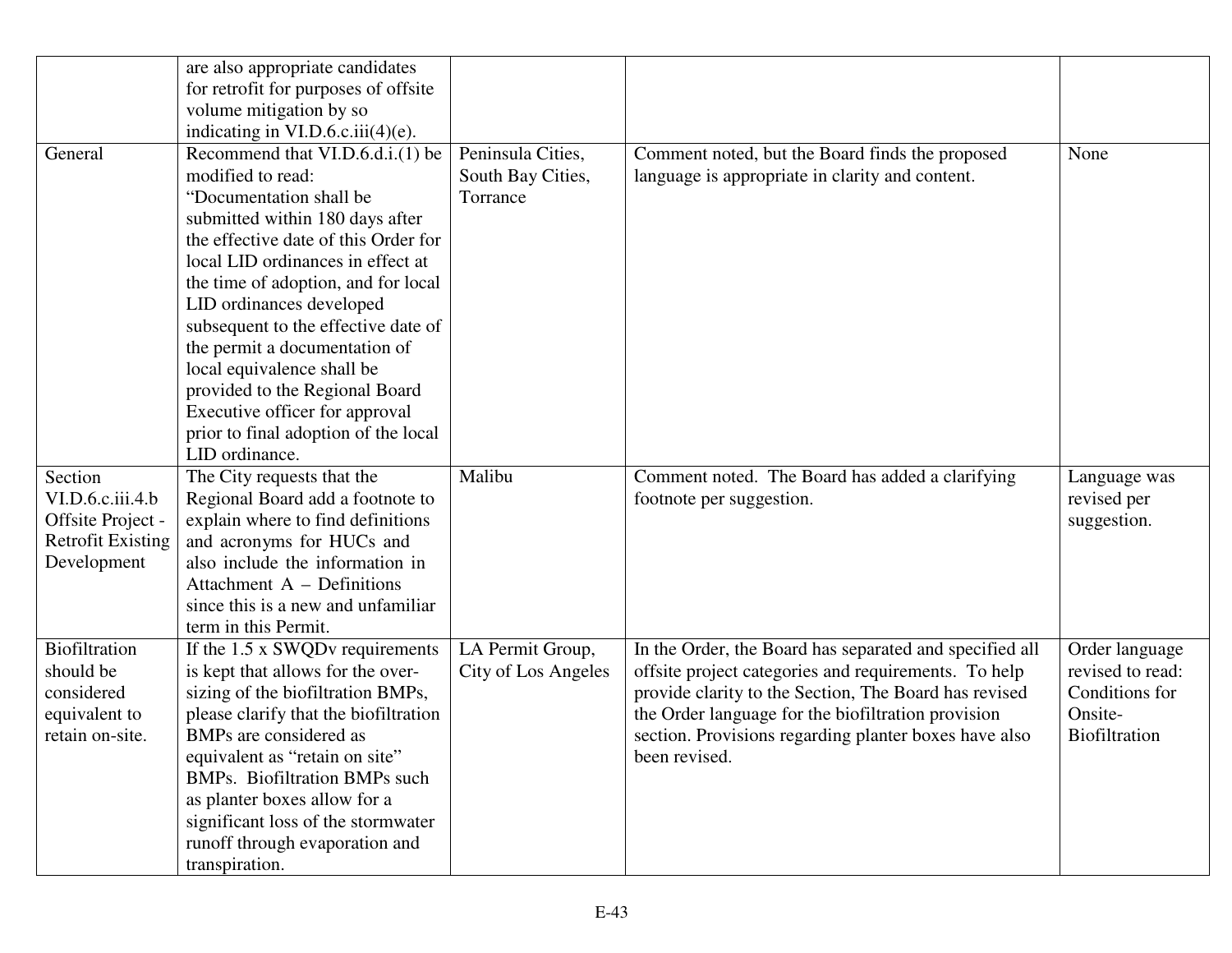| Planning and         | Groundwater replenishment is        | Malibu          | Groundwater replenishment is not mandated, but an     | None |
|----------------------|-------------------------------------|-----------------|-------------------------------------------------------|------|
| Land                 | definitely not an option in most    |                 | option Permittees can use to comply with New and      |      |
| Development          | areas, as the City does not have a  |                 | Redevelopment requirements.                           |      |
|                      | viable aquifer due to geological    |                 |                                                       |      |
|                      | conditions. Retrofitting an         |                 | Studies in the current Ventura County Technical       |      |
|                      | existing developed site has         |                 | Guidance manual indicate there is an improvement in   |      |
|                      | limited options, as Malibu          |                 | water quality by biofiltrating 1.5 times the SWDQv    |      |
|                      | already has a high percentage of    |                 | required for onsite retention.                        |      |
|                      | open and undeveloped space and      |                 |                                                       |      |
|                      | existing developed space that is    |                 |                                                       |      |
|                      | primarily low density and rural     |                 |                                                       |      |
|                      | residential, and the City has few   |                 |                                                       |      |
|                      | existing commercial properties.     |                 |                                                       |      |
|                      | The only feasible option left for   |                 |                                                       |      |
|                      | the very limited number projects    |                 |                                                       |      |
|                      | that are in the City, which are     |                 |                                                       |      |
|                      | already heavily regulated by the    |                 |                                                       |      |
|                      | City's approved Local Coastal       |                 |                                                       |      |
|                      | Plan, is the onsite biofiltration   |                 |                                                       |      |
|                      | systems. However, requiring 1.5     |                 |                                                       |      |
|                      | times the SWQDv is excessive,       |                 |                                                       |      |
|                      | arbitrarily assigned and without    |                 |                                                       |      |
|                      | any substantiation that treating    |                 |                                                       |      |
|                      | 1.5 the volume will significantly   |                 |                                                       |      |
|                      | improve the water quality any       |                 |                                                       |      |
|                      | more than a design using the        |                 |                                                       |      |
|                      | SWQDv.                              |                 |                                                       |      |
| <b>Biofiltration</b> | The biofiltration definition limits | LA Permit Group | Flow through Biofiltration is allowed to meet on site | None |
|                      | the systems that allow incidental   |                 | compliance but must be sized at 1.5 times the volume  |      |
|                      | infiltration. Many municipal        |                 | of runoff that is required to be retained on site.    |      |
|                      | ordinances and established          |                 |                                                       |      |
|                      | engineering practices will not      |                 |                                                       |      |
|                      | allow even incidental infiltration  |                 |                                                       |      |
|                      | if the planter boxes are located    |                 |                                                       |      |
|                      | adjacent to a building structure.   |                 |                                                       |      |
|                      | Thus, this definition will exclude  |                 |                                                       |      |
|                      | the most common types of planter    |                 |                                                       |      |
|                      | boxes which logically have to be    |                 |                                                       |      |
|                      | placed next to the building to      |                 |                                                       |      |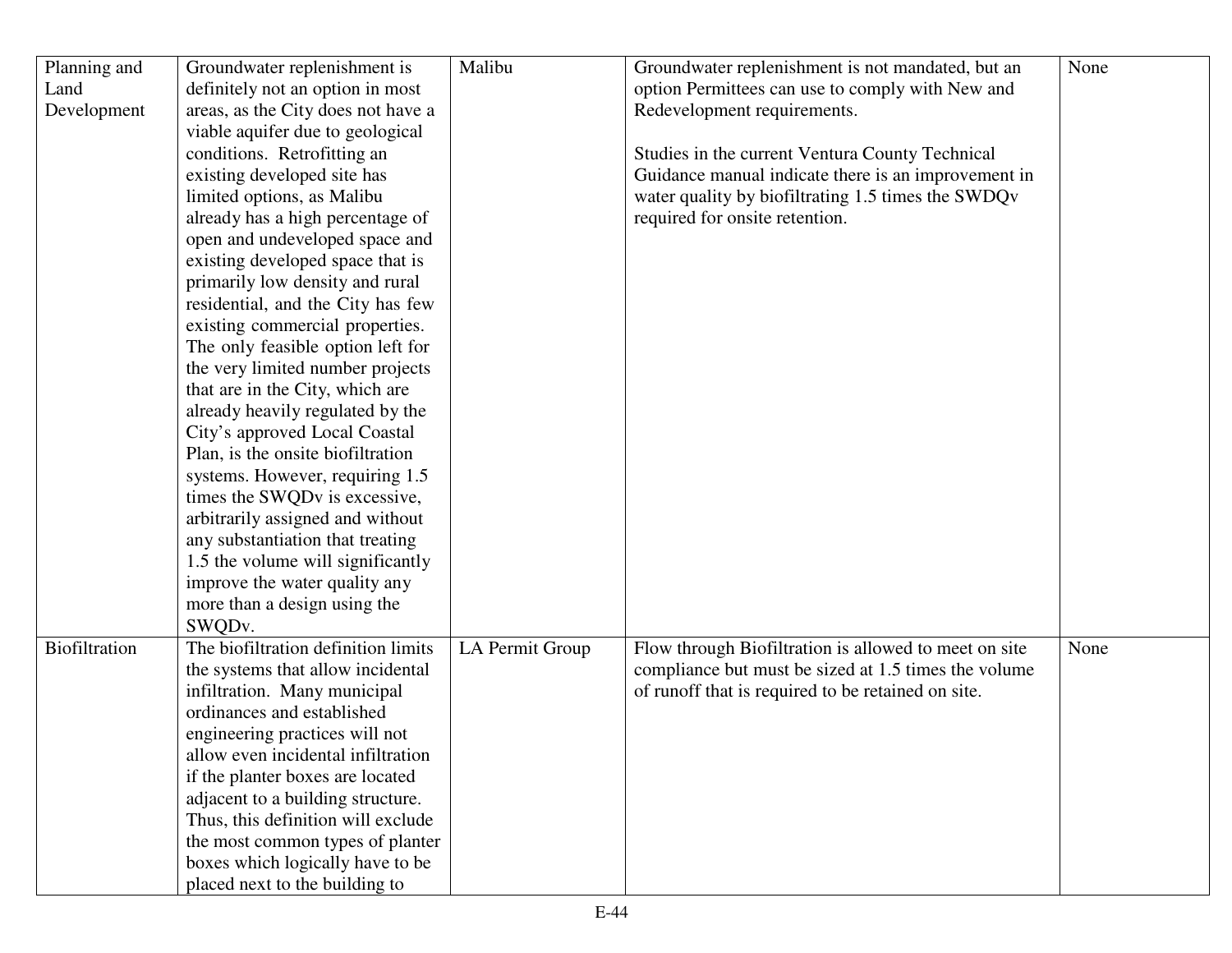|                                 | collect roof runoff. For this<br>reason, consider allowing<br>biofiltration to include planter<br>boxes without incidental                                                                                                                                                                                                                                                               |                                                       |                                                                                                                                                                                                                                     |                                                                                                                                                                                                                                                                                                                |
|---------------------------------|------------------------------------------------------------------------------------------------------------------------------------------------------------------------------------------------------------------------------------------------------------------------------------------------------------------------------------------------------------------------------------------|-------------------------------------------------------|-------------------------------------------------------------------------------------------------------------------------------------------------------------------------------------------------------------------------------------|----------------------------------------------------------------------------------------------------------------------------------------------------------------------------------------------------------------------------------------------------------------------------------------------------------------|
|                                 | infiltration since they may be the                                                                                                                                                                                                                                                                                                                                                       |                                                       |                                                                                                                                                                                                                                     |                                                                                                                                                                                                                                                                                                                |
| Definition A-1<br>Biofiltration | only applicable BMPs.<br>Industry standards considers<br>planter boxes are a form of<br>biofiltration. Recommend<br>incorporating the language from<br>the planter boxes definition into<br>the biofiltration. Depending on<br>the soil conditions, biofiltration<br>may or may not be infiltrated into<br>the ground; regardless runoff will<br>be infiltrated through a soil<br>media. | City of Los Angeles                                   | Comment noted.<br>The definition of Planter Boxes in Attachment $A -$<br>Definitions has been modified to reflect the requested<br>change and also to reference the design criteria<br>contained in Attachment H.                   | Revision to<br>Attachment A-<br>Definitions.<br>Planter boxes<br>and other flow-<br>through<br>treatment BMPs<br>To comply with<br>the biofiltration<br>requirements in<br>part<br>VI.D.6.c.iii(1) of<br>this Order,<br><b>Planter Boxes</b><br>must be designed<br>in accordance<br>with the<br>biofiltration |
|                                 |                                                                                                                                                                                                                                                                                                                                                                                          |                                                       |                                                                                                                                                                                                                                     | criteria contained<br>in Attachment H.                                                                                                                                                                                                                                                                         |
| Offsite projects                | The conditions listed for offsite<br>projects are overly restrictive.<br>Consider expanding the location<br>of the offsite projects to within<br>watershed or within the<br>permittees jurisdiction so there<br>will be better opportunities and<br>flexibility for permittees.                                                                                                          | City of Los Angeles                                   | The Order allows the use of the HUC 10 subwatershed<br>for offsite projects, which can be greater than 50 sq.<br>miles without RB approval. The Order allows even<br>more flexibility than this with Executive Officer<br>approval. | None                                                                                                                                                                                                                                                                                                           |
| Onsite retention                | The emphasis of this permit<br>should be focused on water<br>quality. The requirement to place                                                                                                                                                                                                                                                                                           | Baldwin Park,<br>Carson, Covina,<br>Duarte, Lawndale, | The Board agrees and will revise the Order to<br>emphasize the prioritization of onsite retention.                                                                                                                                  | Order was<br>revised to create<br>a stand-alone                                                                                                                                                                                                                                                                |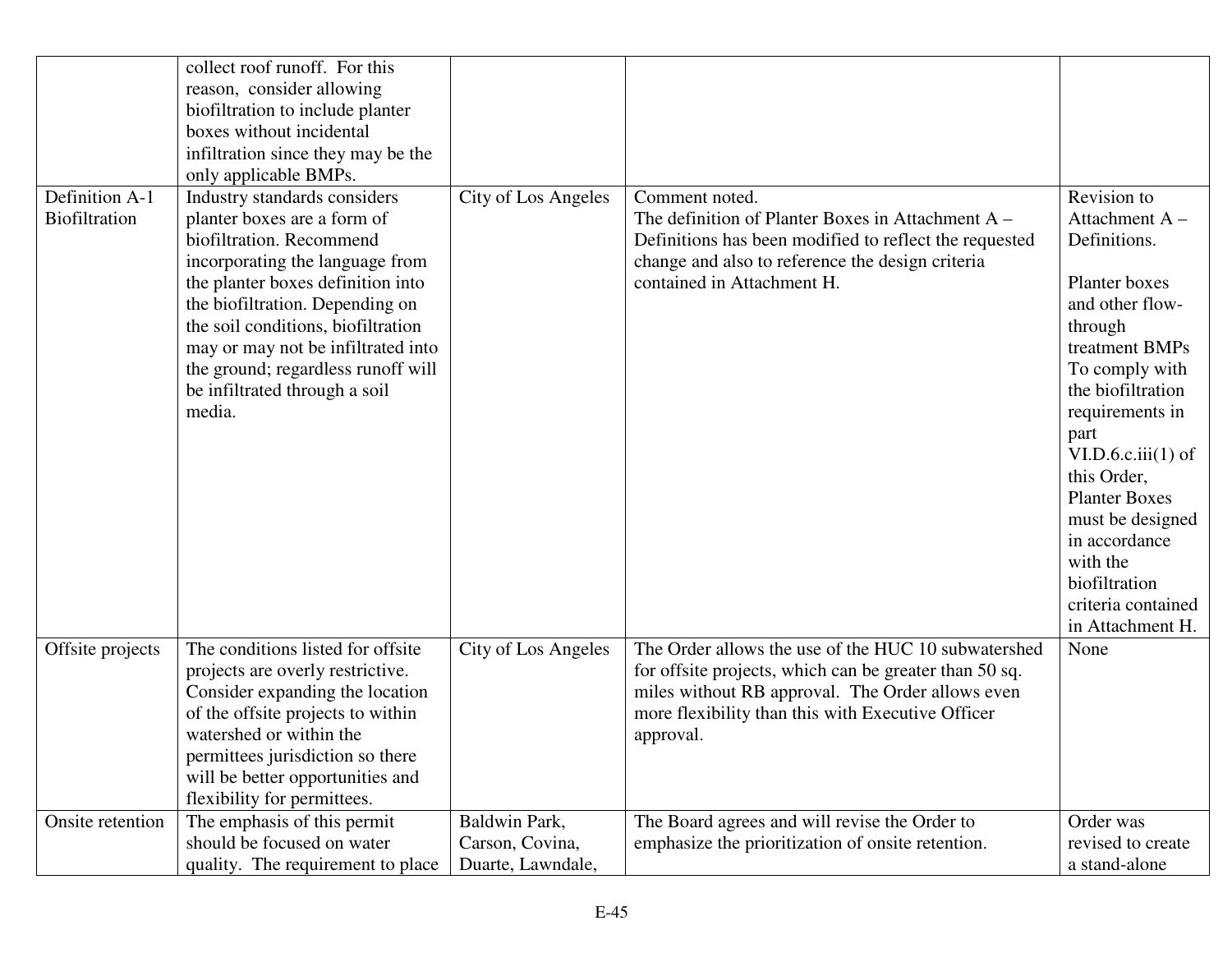|                                | projects to maximize ground<br>water recharge benefit will not<br>necessarily improve water<br>quality.                                                                                                                                                                                                                                                                                               | City of Los Angeles,<br>County of Los<br>Angeles, Pico<br>Rivera, San Gabriel,<br>West Covina |                                                                                                                                                                                                                                                        | section for<br>Groundwater<br>Replenishment<br>Projects. |
|--------------------------------|-------------------------------------------------------------------------------------------------------------------------------------------------------------------------------------------------------------------------------------------------------------------------------------------------------------------------------------------------------------------------------------------------------|-----------------------------------------------------------------------------------------------|--------------------------------------------------------------------------------------------------------------------------------------------------------------------------------------------------------------------------------------------------------|----------------------------------------------------------|
| Onsite retention               | As drafted, the tentative draft<br>permit creates fewer hurdles and<br>requirements for onsite retention<br>than for Regional Groundwater<br>Replenishment, and potentially<br>makes offsite capture as difficult<br>to implement as other types of<br>alternative compliance solutions.                                                                                                              | <b>BIASC/CICWQ</b>                                                                            | The Permit intentionally emphasizes onsite retention as<br>a priority. The Board finds it is important to provide<br>adequate requirements to ensure offsite projects<br>provide equivalent water quality benefits as onsite<br>compliance strategies. | None                                                     |
| In-lieu fee is not<br>feasible | Our experience when considering<br>an in-lieu fee for untreated runoff<br>was that there would not be<br>enough fees collected to<br>implement a project. In addition<br>the proposed fee was scrutinized<br>and challenged by the building<br>industry and this condition may<br>not be legally defendable. Please<br>remove these conditions is offsite<br>mitigation if kept as an<br>alternative. | City of Los Angeles,<br>County of Los<br>Angeles                                              | The Board in recognition of the complex watersheds<br>within LA County wanted to include as many options<br>as reasonable for complying with New/Redevelopment<br>provisions. The in-lieu fee option may be feasible for<br>some Permittees.           | None                                                     |
| Erosion<br>Potential           | Erosion Potential (Ep) is not a<br>widely used term in our region,<br>and may not be the most<br>appropriate term to be used as an<br>indicator of the potential<br>hydromodification impacts.                                                                                                                                                                                                        | LA Permit Group,<br>City of Los Angeles                                                       | Erosion Potential is used in the current Ventura County<br>MS4 Order and is used in the SCCWRP<br>Hydromodification manual that was recently released.                                                                                                 | None                                                     |
| Erosion<br>Potential           | Clarify Ep formula, in addition,<br>Ep Equation in Appendix J shall<br>be checked for accuracy and the<br>parameters and their units shall be<br>adequately defined.                                                                                                                                                                                                                                  | County of Los<br>Angeles                                                                      | The equation was corrected and revised for clarity.                                                                                                                                                                                                    | Language was<br>revised.                                 |
| Hydromodificati<br>on          | The requirement to retain on site<br>the $95th$ percentile storm is                                                                                                                                                                                                                                                                                                                                   | City of Los Angeles                                                                           | The requirement to retain on site the $95th$ percentile<br>storm is one of several options for complying with the                                                                                                                                      | None                                                     |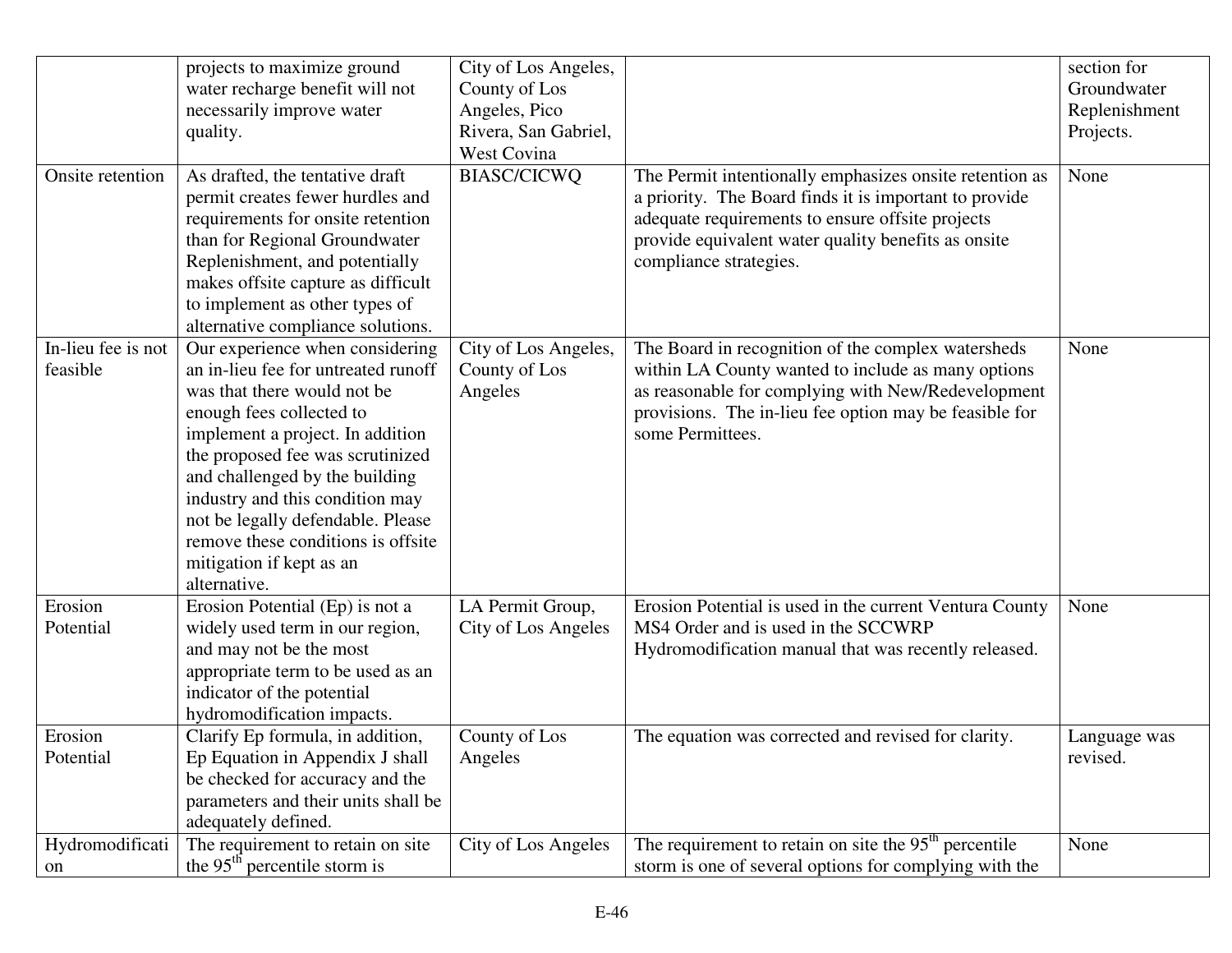|                    | excessive and inconsistent with     |                  | hydromodification requirements. It is not mandated       |                 |
|--------------------|-------------------------------------|------------------|----------------------------------------------------------|-----------------|
|                    | all other storm design parameters   |                  | that a Permittee utilize this option.                    |                 |
|                    | that appear in this order. It may   |                  |                                                          |                 |
|                    | also not be an appropriate storm    |                  |                                                          |                 |
|                    | in terms of soil deposits for the   |                  |                                                          |                 |
|                    | soil deprived streams such as       |                  |                                                          |                 |
|                    | Santa Clara Creek. Again            |                  |                                                          |                 |
|                    | consider referring to the statewide |                  |                                                          |                 |
|                    | policy for a consistent and         |                  |                                                          |                 |
|                    | technical basis of the              |                  |                                                          |                 |
|                    | hydromodification requirements.     |                  |                                                          |                 |
| Erosion            | Instead of using the Erosion        | County of Los    | The Order allows multiple strategies to comply with      | The             |
| Potential          | Potential (Ep) method, the critical | Angeles          | interim Hydromodification requirements. Staff will       | Hydromodificati |
|                    | flow that triggers the movement     |                  | allow Permittees to utilize findings from the recent     | on section was  |
|                    | of sediment can be computed.        |                  | SCCWRP Hydromodification study to come up with           | revised.        |
|                    | This critical flow shall be less    |                  | their final criteria for hydromodification requirements  |                 |
|                    | than the 85 or 95 percentile        |                  | and another alternative was included to allow the use of |                 |
|                    | values to achieve                   |                  | the 2009 LACFCD LID Manual.                              |                 |
|                    | hydromodification.                  |                  |                                                          |                 |
| <b>Storm Event</b> | I am unaware of any studies that    | Felicia Federico | The 2 year, 24 hour storm event was taken from the       | None            |
|                    | have evaluated the use of the 2-    | (UCLA)           | USEPA's guidance for Federal facilities which linked     |                 |
|                    | yr, 24-hr storm event (as either an |                  | the storm event to hydromodification control. By         |                 |
|                    | infiltration volume or as a basis   |                  | having project proponents mimic predevelopment           |                 |
|                    | for matching flow rates, volumes    |                  | conditions for their project by retaining frequently     |                 |
|                    | and durations) to determine its     |                  | occurring storm onsite, the impact of flow as a          |                 |
|                    | equivalence to an Erosion           |                  | pollutant should be appropriately mitigated. . If        |                 |
|                    | Potential metric or to a flow       |                  | State or Regional Water Board adopts a policy or         |                 |
|                    | control criteria using a range of   |                  | criteria, this requirement may be amended to include     |                 |
|                    | geomorphically significant flows.   |                  | the pertinent criteria.                                  |                 |
|                    | Options 1 and 2 do not appear to    |                  |                                                          |                 |
|                    | have any basis in the scientific    |                  |                                                          |                 |
|                    | literature.                         |                  |                                                          |                 |
| <b>HAS</b>         | The Ventura County MS4 Permit       | Felicia Federico | The HAS requirement in the Ventura Order is a            | None            |
|                    | (finalized by the Los Angeles)      | (UCLA)           | compliance option in the Tentative Order.                |                 |
|                    | Regional Board in January 2010)     |                  | Additionally, the permit allows options including        |                 |
|                    | contains requirements for a         |                  | onsite retention of the 2 year, 24 hour storm, and the   |                 |
|                    | <b>Hydromodification Analysis</b>   |                  | matching of pre and post development runoff flow for     |                 |
|                    | Study (HAS) for projects            |                  | the 2 year, 24 hour storm. . If State or Regional        |                 |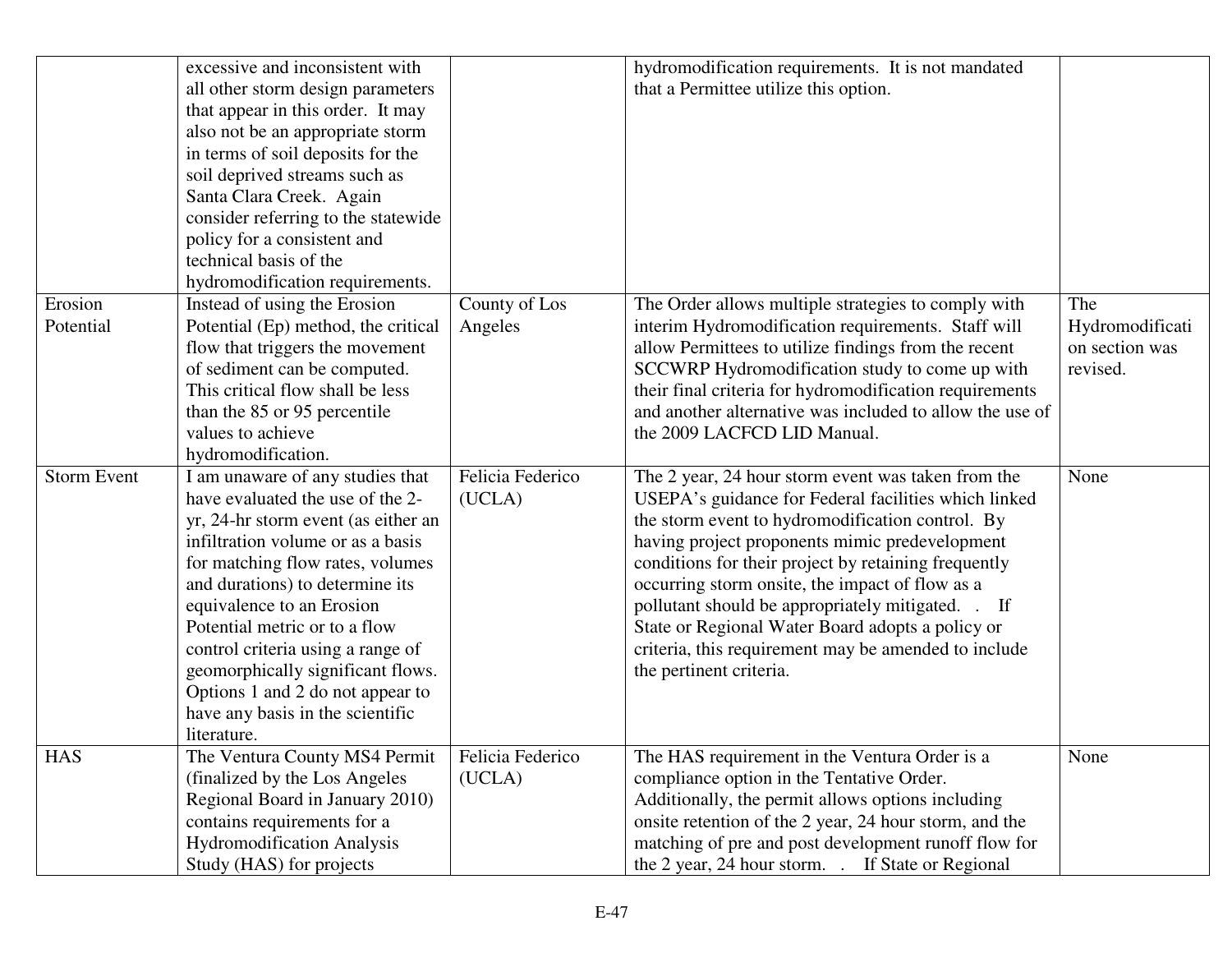|                | disturbing 50 acres or greater.             |                  | Water Board adopts a policy or criteria; the permit may |               |
|----------------|---------------------------------------------|------------------|---------------------------------------------------------|---------------|
|                | The HAS must demonstrate that               |                  | be modified to include new hydromodification criteria.  |               |
|                | post development conditions                 |                  |                                                         |               |
|                | approximate pre-project erosive             |                  |                                                         |               |
|                | effects in receiving waters                 |                  |                                                         |               |
|                | through the incorporation of an             |                  |                                                         |               |
|                | Erosion Potential or equivalent             |                  |                                                         |               |
|                | metric. I recommend that the                |                  |                                                         |               |
|                | Board modify the draft tentative            |                  |                                                         |               |
|                | order for Los Angeles County to             |                  |                                                         |               |
|                | be consistent with the Ventura              |                  |                                                         |               |
|                | County Permit hydromodification             |                  |                                                         |               |
|                | control criteria for projects of 50         |                  |                                                         |               |
|                | acres or greater.                           |                  |                                                         |               |
| Work equations | I also suggest that Attachment J            | Felicia Federico | The Board agrees and will include additional work       | Language was  |
|                | be modified to indicate that the            | (UCLA)           | equations.                                              | revised.      |
|                | Work equation shown is just one             |                  |                                                         |               |
|                | of several equations that could be          |                  |                                                         |               |
|                | used to calculate an Erosion                |                  |                                                         |               |
|                | Potential. Other options include            |                  |                                                         |               |
|                | sediment transport function such            |                  |                                                         |               |
|                | as the Brownlie equation or the             |                  |                                                         |               |
|                | Meyer-Peter and Muller                      |                  |                                                         |               |
|                | equation <sup>5</sup> . Allowing additional |                  |                                                         |               |
|                | options supported by the                    |                  |                                                         |               |
|                | scientific literature will permit the       |                  |                                                         |               |
|                | use of equations most appropriate           |                  |                                                         |               |
|                | for the characteristics of the              |                  |                                                         |               |
|                | receiving channel.                          |                  |                                                         |               |
|                | Site retention of the 95 percentile         | County of Los    | The Board agrees.                                       | The Order     |
|                | storm was suggested to achieve              | Angeles          |                                                         | language was  |
|                | modification. Specify the                   |                  |                                                         | revised to    |
|                | duration of the storm. For Water            |                  |                                                         | include storm |
|                | Quality purpose such as                     |                  |                                                         | duration.     |
|                | Hydromodification and TMDLs,                |                  |                                                         |               |
|                | the percentile is a preferred               |                  |                                                         |               |
|                | method. The 2-year 24-hour                  |                  |                                                         |               |
|                | rainfall event is good for                  |                  |                                                         |               |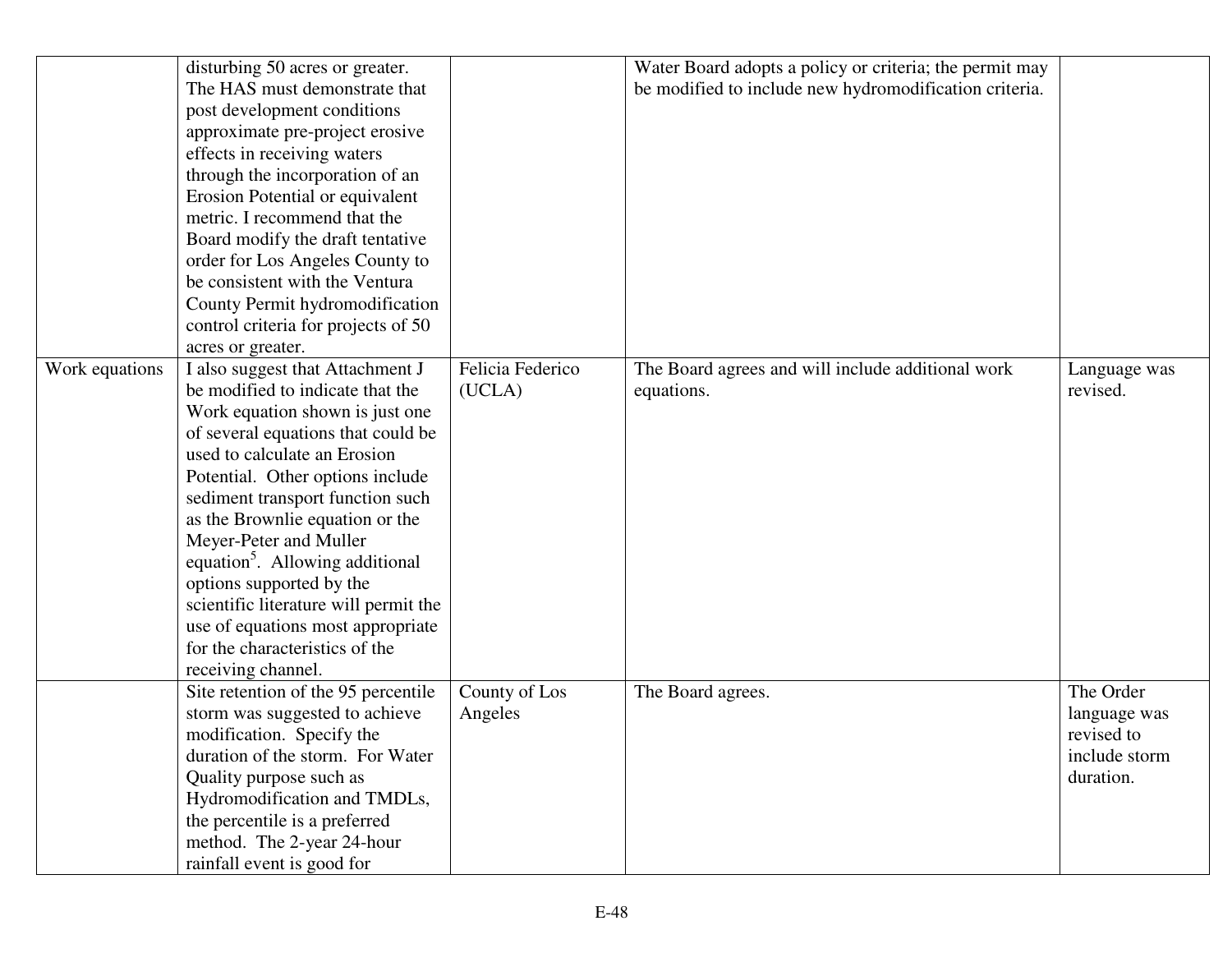|                                                                                                                                                                                                                                                                                                                                                                                                              | analyzing extreme events like<br>floods.                                                                                                                                                                                                                                                                                                                                                                                                                                                                                                                              |                                                                       |                                                                                                                                                                                                                                                                                                                                                                                                                                                                                                                                                                                                                                                                                                                                              |                                                                                                                                                                                                                                                                                                                            |
|--------------------------------------------------------------------------------------------------------------------------------------------------------------------------------------------------------------------------------------------------------------------------------------------------------------------------------------------------------------------------------------------------------------|-----------------------------------------------------------------------------------------------------------------------------------------------------------------------------------------------------------------------------------------------------------------------------------------------------------------------------------------------------------------------------------------------------------------------------------------------------------------------------------------------------------------------------------------------------------------------|-----------------------------------------------------------------------|----------------------------------------------------------------------------------------------------------------------------------------------------------------------------------------------------------------------------------------------------------------------------------------------------------------------------------------------------------------------------------------------------------------------------------------------------------------------------------------------------------------------------------------------------------------------------------------------------------------------------------------------------------------------------------------------------------------------------------------------|----------------------------------------------------------------------------------------------------------------------------------------------------------------------------------------------------------------------------------------------------------------------------------------------------------------------------|
| $VI.D.6.c.v. (1)$ .<br>$b$ ).(iii) and<br>$(1)$ .(c).(i).1<br><b>Storm Water</b><br>Management<br>Program<br>Minimum<br>Control<br>Measures, 6.<br>Planning and<br>Land<br>Development<br>Program, c.<br><b>New</b><br>Development/R<br>edevelopment<br>Project<br>Performance<br>Criteria v.<br>Hydromodificati<br>on<br>(Flow/Volume/<br>Duration)<br>Control Criteria<br>$(1)(b)(iii)$ and<br>(1)(c)(i)1. | We recommend providing a<br>definition for pre-project<br>condition.<br>We recommend striking $(1)(c)(i)1$<br>and allowing projects less than 50<br>acres to install LID BMPs to the<br>MEP per process described in<br>Part VI.D.6.c.i, to meet interim<br>hydromodification control<br>standards. In addition, allow<br>projects an additional option of<br>complying with existing LA<br>County Hydromodification<br>Control Requirements found on<br>pages 19 and 20 in the County of<br>Los Angeles Low Impact<br>Development Standards Manual,<br>January 2009. | <b>BIASC/CICWQ</b>                                                    | Part VI.D.6.c.i includes the following LID option to<br>satisfy Hydromodification requirements for sites less<br>than 50 acres:<br>"The project is designed to retain on-site, through<br>infiltration, evapotranspiration, and/or harvest and<br>use, the storm water volume from the runoff of the 95th<br>percentile storm".<br>The hydromodification specifications in the Order were<br>developed on the basis of additional data and<br>information on effective control of Hydromodification<br>impacts that has become available since 2001, for<br>example, SCCWRP Technical Report 667. If State or<br>Regional Water Board adopts a policy or criteria, this<br>requirement will be amended to include the pertinent<br>criteria. | Language in the<br>Order was<br>revised to allow<br>the additional<br>option of<br>complying with<br>existing LA<br>County<br>Hydromodificati<br>on Control<br>Requirements<br>found on pages<br>19 and 20 in the<br>County of Los<br>Angeles Low<br>Impact<br>Development<br><b>Standards</b><br>Manual, January<br>2009. |
| Hydromodificati<br>on                                                                                                                                                                                                                                                                                                                                                                                        | The draft permit should be<br>revised to allow permittees to use<br>currently adopted<br>hydromodification control<br>standards as an alternative to the<br>Interim hydromodification<br>Control Criteria proposed in the<br>Tentative Order.                                                                                                                                                                                                                                                                                                                         | LA Permit Group,<br>La Verne, Santa<br>Clarita,<br><b>BIASC/CICWQ</b> | The hydromodification specifications in the Order were<br>developed on the basis of additional data and<br>information on effective control of Hydromodification<br>impacts that has become available since 2001 (see, for<br>example, SCCWRP Technical Report 667). A variety<br>of options are available to Permittees; the permit has<br>been revised to also allow the use of the existing LA<br><b>County Hydromodification Control Requirements</b><br>found on pages 19 and 20 in the County of Los Angeles<br>Low Impact Development Standards Manual, January                                                                                                                                                                       | Language in the<br>Order was<br>revised                                                                                                                                                                                                                                                                                    |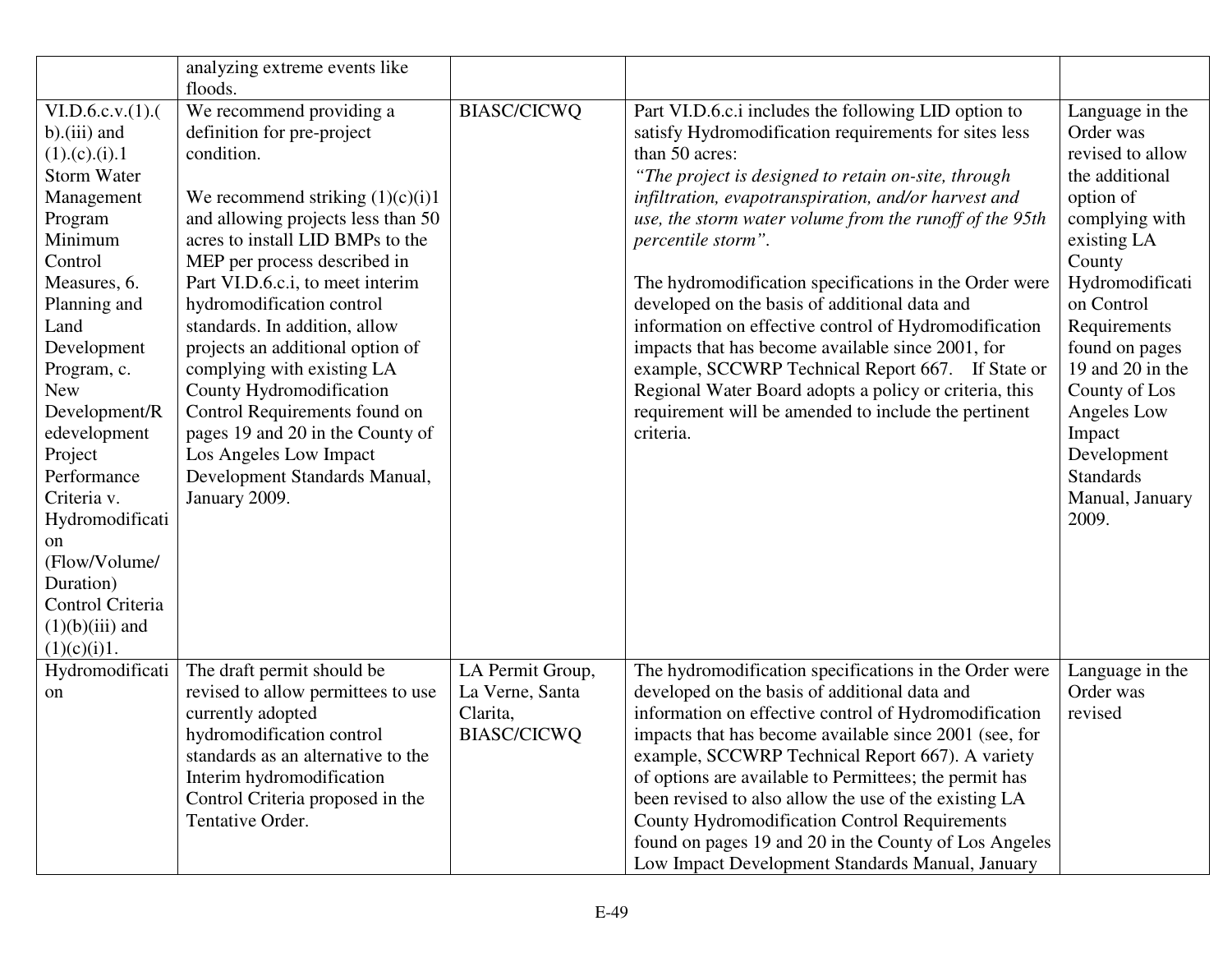|                 |                                    |                   | 2009.                                                    |                |
|-----------------|------------------------------------|-------------------|----------------------------------------------------------|----------------|
| Section         | This condition states, "Permittees | Malibu            | The Board agrees and will delete the "future"            | Language was   |
| VI.D.6.c.v.1.b  | may exempt the following New       |                   | reference.                                               | revised.       |
| Exemptions to   | Development and Redevelopment      |                   |                                                          |                |
| Hydromodificati | projects from implementation of    |                   |                                                          |                |
| on Controls     | hydromodification controls where   |                   |                                                          |                |
|                 | assessments of downstream          |                   |                                                          |                |
|                 | channel conditions and proposed    |                   |                                                          |                |
|                 | discharge hydrology indicate that  |                   |                                                          |                |
|                 | adverse hydromodification effects  |                   |                                                          |                |
|                 | to present and future beneficial   |                   |                                                          |                |
|                 | uses of Natural Drainage Systems   |                   |                                                          |                |
|                 | are unlikely." Permittees have no  |                   |                                                          |                |
|                 | means to determine what future     |                   |                                                          |                |
|                 | beneficial uses may be, only what  |                   |                                                          |                |
|                 | current beneficial use             |                   |                                                          |                |
|                 | determinations have been           |                   |                                                          |                |
|                 | established. Please delete "and    |                   |                                                          |                |
|                 | future."                           |                   |                                                          |                |
| Hydromodificati | Exempt single family home          | Peninsula Cities  | The Order only requires Hydromodification for            | Revision made. |
| on              | projects of just one unit from the |                   | projects 1 acre and above. For the single unit homes,    |                |
|                 | interim hydromodification          |                   | that meet this threshold, the permit has been revised to |                |
|                 | requirement until the adoption of  |                   | include language similar to the Ventura County MS4       |                |
|                 | the State or Regional Water        |                   | Permit that states, "LID implemented on single family    |                |
|                 | Board final hydromodification      |                   | homes will be sufficient to comply with interim          |                |
|                 | policy or criteria--this will      |                   | Hydromodification criteria."                             |                |
|                 | provide for sufficient review time |                   |                                                          |                |
|                 | to consider what approach is       |                   |                                                          |                |
|                 | appropriate for projects of one    |                   |                                                          |                |
|                 | unit                               |                   |                                                          |                |
| Development     | Erosion potential analysis for     | Santa Clarita     | Hydromodification requirements apply to projects 1       | None           |
| Control         | under an acre is unnecessarily     |                   | acre or greater.                                         |                |
| Program         | strict and will require expertise  |                   |                                                          |                |
|                 | these types of project proponents  |                   |                                                          |                |
|                 | do not have. Please remove this    |                   |                                                          |                |
|                 | requirement.                       |                   |                                                          |                |
| LID             | Permittees that have adopted LID   | Downey, LA Permit | The Order includes an LID Equivalence provision          | None           |
|                 | ordinances and corresponding       | Group, County of  | addressing the commenter's suggestion.                   |                |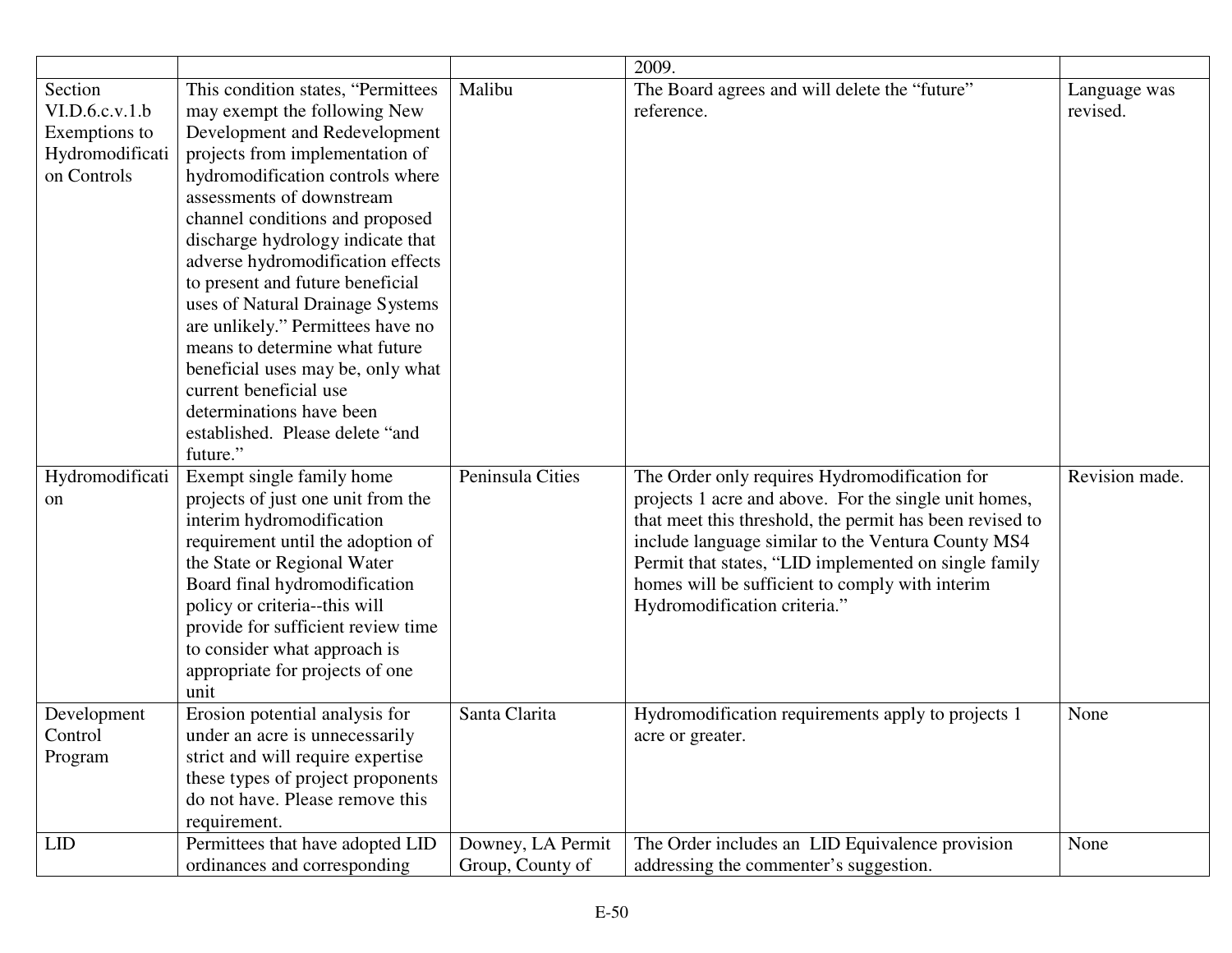|                                                                                                                                                                                                                  | technical documents should be                                                                                                                                                                                                                                                                                                                                                                                                                                      | Los Angeles        |                                                                                                                                                                                                                                                                                                       |                                      |
|------------------------------------------------------------------------------------------------------------------------------------------------------------------------------------------------------------------|--------------------------------------------------------------------------------------------------------------------------------------------------------------------------------------------------------------------------------------------------------------------------------------------------------------------------------------------------------------------------------------------------------------------------------------------------------------------|--------------------|-------------------------------------------------------------------------------------------------------------------------------------------------------------------------------------------------------------------------------------------------------------------------------------------------------|--------------------------------------|
|                                                                                                                                                                                                                  | allowed to implement those                                                                                                                                                                                                                                                                                                                                                                                                                                         |                    |                                                                                                                                                                                                                                                                                                       |                                      |
|                                                                                                                                                                                                                  | existing requirements.                                                                                                                                                                                                                                                                                                                                                                                                                                             |                    |                                                                                                                                                                                                                                                                                                       |                                      |
| <b>LID</b>                                                                                                                                                                                                       | As mentioned above, the City has<br>a substantial LID program.<br>Credit should be given to cities,<br>such as Downey, that will have<br>lowered the volume of runoff so<br>that miniscule amounts of runoff<br>that may from time to time<br>exceed water quality standard not<br>be considered violations (Water<br>Quality Standards should be<br>mass-bases as well as                                                                                         | Downey             | The Watershed Management Program has been revised<br>to allow for Enhanced Watershed Management<br>Programs that maximize retention of the $85th$ percentile<br>24-hour storm, and to specify how compliance will be<br>determined where Permittees elect to develop and<br>implement such a program. | Revision made to<br>Part VI.C.       |
|                                                                                                                                                                                                                  | concentration-based.)                                                                                                                                                                                                                                                                                                                                                                                                                                              |                    |                                                                                                                                                                                                                                                                                                       |                                      |
| VI.D.6.d.i<br><b>Storm Water</b><br>Management<br>Program<br>Minimum<br>Control<br>Measures, 6.<br>Planning and<br>Land<br>Development<br>Program. d.<br>Implementation,<br>i. Local<br>Ordinance<br>Equivalence | We recommend recognizing<br>regional mitigation programs in<br>addition to local ordinances that<br>provide program equivalence<br>Local ordinances and regional<br>mitigation programs provide<br>greater program flexibility, allow<br>jurisdictional specific water<br>quality issues to be directly<br>addressed at a local level, and<br>allow regional projects to<br>incorporate and achieve multiple<br>benefits while meeting water<br>quality standards. | <b>BIASC/CICWQ</b> | The permit has been revised to include the option for a<br>permittee or group of permittees to implement a<br>regional or sub-regional storm water mitigation<br>program to substitute in whole or part for new and re-<br>development requirements.                                                  | Revision made to<br>Part VI.D.7.(c). |
| VI.D.6.c.vi.<br>Storm Water<br>Management<br>Program<br>Minimum<br>Control<br>Measures, 6.                                                                                                                       | We recommend moving this<br>paragraph/clause to the section<br>addressing alternative compliance<br>measures when using LID BMPs.<br>There is a similar statement in<br>Ventura County MS4 permit                                                                                                                                                                                                                                                                  | <b>BIASC/CICWQ</b> | The Order is revised accordingly.                                                                                                                                                                                                                                                                     | Language<br>revised.                 |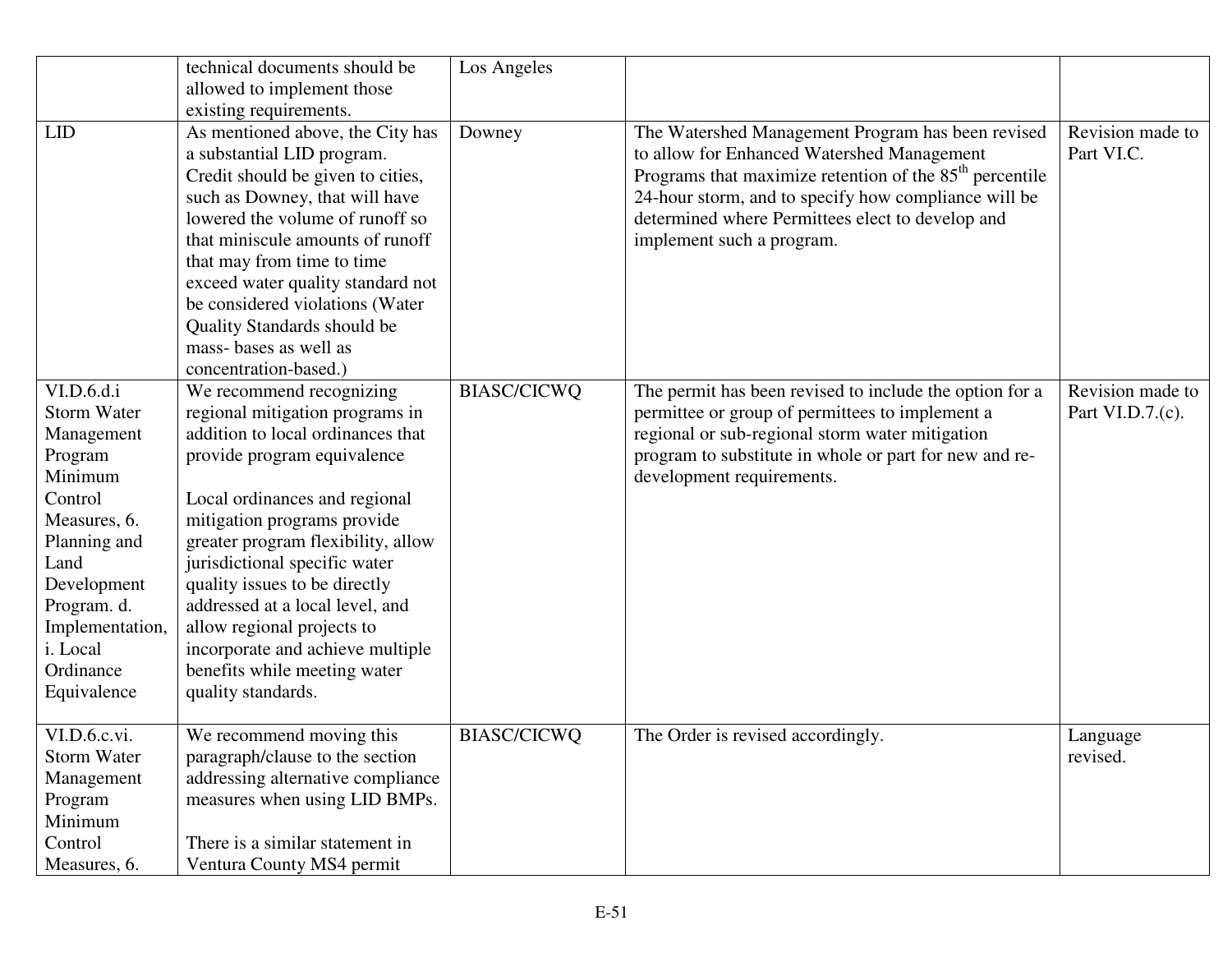| Planning and<br>Land<br>Development<br>Program, c.<br><b>New</b><br>Development/R<br>edevelopment<br>Project<br>Performance<br>Criteria, vi.<br>Watershed<br>Equivalence | (July 2010), which appears on<br>page 59 within Section III. New<br>Development/Redevelopment<br>Performance Criteria. 2.(d)                                                                                                                                                                                                                                                                                                                                                                                                                                                                       |                                                 |                                                                                                    |                                                                                                                              |
|--------------------------------------------------------------------------------------------------------------------------------------------------------------------------|----------------------------------------------------------------------------------------------------------------------------------------------------------------------------------------------------------------------------------------------------------------------------------------------------------------------------------------------------------------------------------------------------------------------------------------------------------------------------------------------------------------------------------------------------------------------------------------------------|-------------------------------------------------|----------------------------------------------------------------------------------------------------|------------------------------------------------------------------------------------------------------------------------------|
| Existing<br>projects                                                                                                                                                     | Language of the draft Permit<br>states that: (d) Existing<br>Development or Redevelopment<br>projects shall mean projects that<br>have been constructed or for<br>which grading or land disturbance<br>permits have been submitted and<br>deemed complete prior to the<br>adoption date of this Order,<br>except as otherwise specified in<br>this Order." The ideal time to<br>incorporate LID into projects is<br>during the early planning phases<br>before tentative maps have been<br>approved. Projects that are<br>already past this stage should be<br>considered to be existing projects. | County of Los<br>Angeles,<br><b>BIASC/CICWQ</b> | The Board concurs.                                                                                 | The<br>grandfathering<br>language will be<br>revised to be<br>consistent with<br>the current<br>Ventura County<br>MS4 Order. |
| Schedule                                                                                                                                                                 | The schedule for third party<br>petition of offsite projects or EO<br>approval should not be open<br>ended but limited to 30 days.                                                                                                                                                                                                                                                                                                                                                                                                                                                                 | County of Los<br>Angeles                        | The Board agrees the schedule for $3rd$ party petition<br>should not be open ended.                | Staff will include<br>language with a<br>specific time<br>frame for the<br>public noticing<br>of offsite<br>projects.        |
| <b>BMP</b> Treatment                                                                                                                                                     | Such requirements center on the<br>treatment of stormwater runoff                                                                                                                                                                                                                                                                                                                                                                                                                                                                                                                                  | County of Los<br>Angeles                        | The BMP Treatment section is focused on BMP<br>performance. Permittees have the legal authority to | Language<br>revised.                                                                                                         |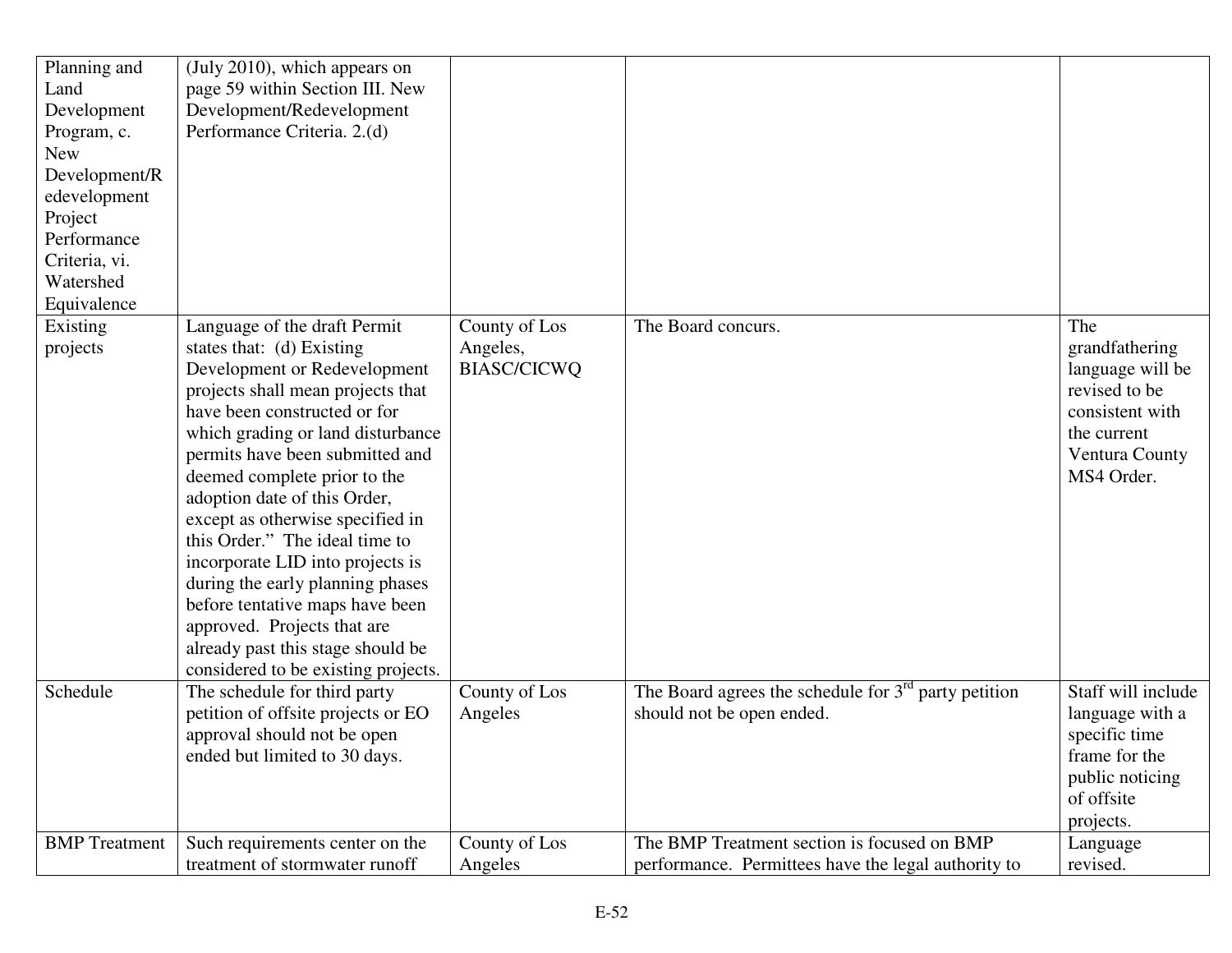|                           | from the project site, including<br>meeting the pollutant specific<br>benchmarks set forth in the<br>attached table (Table 11) and<br>"ensure that the discharge does"<br>not cause or contribute to an<br>exceedance of water quality<br>standards at the Permittee's<br>downstream MS4 outfall." We<br>have some concerns with respect<br>to the second requirement. The<br>requirement not to cause or<br>contribute to exceedance of a<br>water quality standard is not<br>contained in the CWA, which<br>only requires Permittees to<br>effectively prevent non-<br>stormwater discharges to the MS4<br>and to take steps to the MEP to<br>address pollutants in discharges<br>from the MS4. Additionally,<br>more clarity is needed on the<br>meaning of "Permittee's"<br>downstream MS4 outfall." |                                                                                   | control discharges from new and redevelopment to<br>their MS4s to ensure that such discharges do not<br>contain pollutants at level that would cause MS4<br>discharges to result in exceedances of water quality<br>standards in the receiving waters downstream of the<br>project location. These Treatment BMP Performance<br>Standards are intended to support Permittees' ability to<br>adequately control discharges of pollutants from new<br>and re-development.<br>The comment regarding the provisions requiring that<br>discharges from the MS4 do not cause or contribute to<br>exceedances of receiving water limitations is addressed<br>in the response to comments on the Receiving Water<br>Limitations provisions. |                                                                                                           |
|---------------------------|----------------------------------------------------------------------------------------------------------------------------------------------------------------------------------------------------------------------------------------------------------------------------------------------------------------------------------------------------------------------------------------------------------------------------------------------------------------------------------------------------------------------------------------------------------------------------------------------------------------------------------------------------------------------------------------------------------------------------------------------------------------------------------------------------------|-----------------------------------------------------------------------------------|-------------------------------------------------------------------------------------------------------------------------------------------------------------------------------------------------------------------------------------------------------------------------------------------------------------------------------------------------------------------------------------------------------------------------------------------------------------------------------------------------------------------------------------------------------------------------------------------------------------------------------------------------------------------------------------------------------------------------------------|-----------------------------------------------------------------------------------------------------------|
| General                   | Projects that treat water offsite<br>through retention, infiltration or<br>use should not also have to treat<br>water onsite.                                                                                                                                                                                                                                                                                                                                                                                                                                                                                                                                                                                                                                                                            | LA Permit Group,<br>La Verne, City of<br>Los Angeles,<br>County of Los<br>Angeles | This provision is consistent with the Los Angeles<br>Water Board's approach as adopted in the Ventura<br>County MS4 Permit in 2010. Projects where on-site<br>retention or biofiltration is not feasible, permittees, at a<br>minimum, must still implement control measures to<br>reduce the discharges of pollutants from the site to the<br>maximum extent practicable.                                                                                                                                                                                                                                                                                                                                                          | None                                                                                                      |
| Maintenance<br>agreements | Requiring maintenance<br>agreements for all LID practices<br>is highly problematic. Most LID<br>strategies will be implemented at<br>the site level (including individual<br>residents) and to require<br>homeowners to enter into                                                                                                                                                                                                                                                                                                                                                                                                                                                                                                                                                                       | Inglewood, LA<br>Permit Group, La<br>Verne, County of<br>Los Angeles              | The Board agrees regarding maintenance agreements<br>for simple site level LID BMPs                                                                                                                                                                                                                                                                                                                                                                                                                                                                                                                                                                                                                                                 | The Order<br>language will be<br>revised to<br>remove LID<br><b>BMPs</b><br>implemented<br>within single- |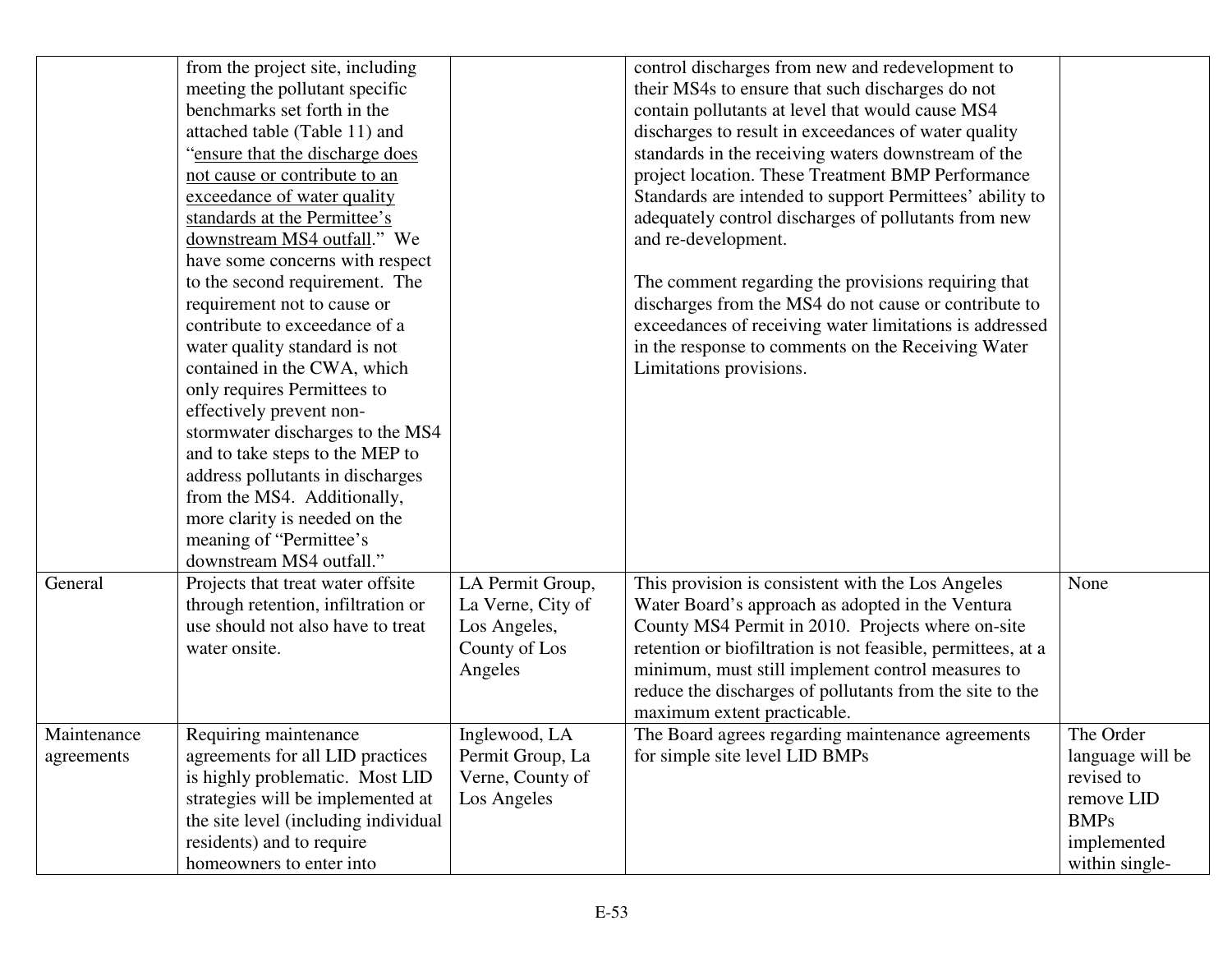|                      |                               | maintenance agreements for their<br>LID practices is impractical and a<br>huge cost implications. Rather<br>the maintenance agreements<br>should be limited to regional<br>facilities and/or treatment control<br>BMPs.                                                                                                                                                                                                                                                                                                                                                                                                                                                                                                                                                                                                                 |                     |                                                                                                                                                                                                                                                                                                                                                                                        | family residences<br>from the<br>maintenance<br>agreement<br>provision.                               |
|----------------------|-------------------------------|-----------------------------------------------------------------------------------------------------------------------------------------------------------------------------------------------------------------------------------------------------------------------------------------------------------------------------------------------------------------------------------------------------------------------------------------------------------------------------------------------------------------------------------------------------------------------------------------------------------------------------------------------------------------------------------------------------------------------------------------------------------------------------------------------------------------------------------------|---------------------|----------------------------------------------------------------------------------------------------------------------------------------------------------------------------------------------------------------------------------------------------------------------------------------------------------------------------------------------------------------------------------------|-------------------------------------------------------------------------------------------------------|
| General              |                               | The annual requirement that each<br>Permittee prepare a list of<br>mitigation project descriptions<br>and pollutant and flow reduction<br>analyses comparing the expected<br>aggregate results of alternative<br>compliance projects to results that<br>would otherwise have been<br>achieved by retaining on site the<br>SWQDv is a significant new<br>undertaking and will require<br>significant technical resources,<br>most likely through outside<br>expertise. Due to the timeframes<br>associated with the mitigation<br>programs, in particular the off-<br>site mitigation projects, such an<br>analysis should not be required<br>every year, but more<br>appropriately once every four-<br>five years in line with the time<br>frame for offsite mitigation<br>timelines and in order to provide<br>meaningful information. | Peninsula Cities    | The Board agrees; the timeframe has been revised to 4<br>years after adoption of the Order for the complete<br>analysis. However, contributing flows from projects<br>that are addressed by offsite projects should be listed<br>on an annual basis though, in order to verify the<br>comprehensive report due at a later date.                                                        | The timeframe<br>and respective<br>language was<br>revised to 4 years<br>per commenter<br>suggestion. |
| tracking<br>database | Attachment E<br>Effectiveness | This list of effectiveness tracking<br>does not match with the<br>information provided on Section<br>VI.D.6.d.iv on page 82. Also<br>delete item 11 from the list since<br>this is not a site specific feature<br>and can be easily mapped for our                                                                                                                                                                                                                                                                                                                                                                                                                                                                                                                                                                                      | City of Los Angeles | The development/re-development database required in<br>Attachment E, section X is not intended to satisfy the<br>post-construction BMP database requirements in<br>Section VI.D.6.d.iv, although they may have similar<br>components. While the purpose of the former is to<br>maintain an up-to-date inventory of new projects, the<br>post-construction BMP database will store data | None                                                                                                  |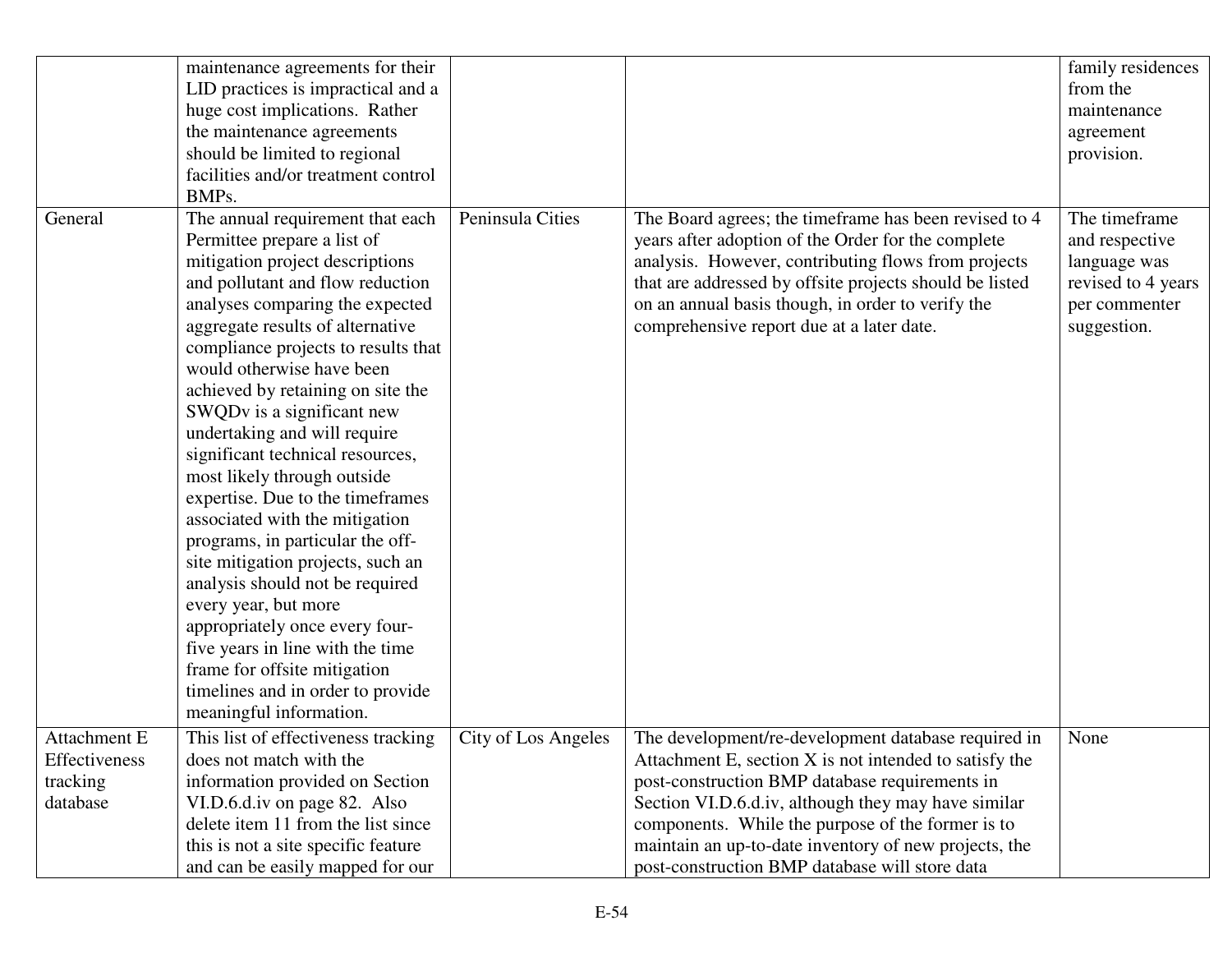|                               | region using rain gage data.                                          |                     | obtained during inspections.                                                                                                                                                                                                                                                                                                                                                                                                                                |      |
|-------------------------------|-----------------------------------------------------------------------|---------------------|-------------------------------------------------------------------------------------------------------------------------------------------------------------------------------------------------------------------------------------------------------------------------------------------------------------------------------------------------------------------------------------------------------------------------------------------------------------|------|
| Attachment E,<br>XVIII.A.2.d, | Part XVIII.A.2.d requires the<br>following "For natural drainage      | City of Los Angeles | The requirement to provide the one-year, one-hour<br>storm intensity as depicted on the most recently issued<br>isohyetal map published by the Los Angeles County<br>Hydrologist is necessary to ensure uniform design<br>standards. The Regional Water Board cannot verify the<br>accuracy of rain gauge data on a site-by-site basis.<br>A natural drainage system is a drainage system that has<br>not been improved (e.g., channelized or armored). The | None |
| Pg. E-43                      | systems, develop a reference                                          |                     | clearing or dredging of a natural drainage system does                                                                                                                                                                                                                                                                                                                                                                                                      |      |
| Effectiveness                 | watershed flow duration curve                                         |                     | not cause the system to be classified as an improved                                                                                                                                                                                                                                                                                                                                                                                                        |      |
| Assessment of<br>Stormwater   | and compare it to a flow duration<br>curve for the subwatershed under |                     | drainage system. The Southern California Coastal<br>Water Research Project has identified several natural                                                                                                                                                                                                                                                                                                                                                   |      |
| Controls                      | current conditions." This                                             |                     | watersheds in the Los Angeles Region that may serve                                                                                                                                                                                                                                                                                                                                                                                                         |      |
|                               | requirement is not appropriate for                                    |                     | as a reference watershed. The reference subwatershed                                                                                                                                                                                                                                                                                                                                                                                                        |      |
|                               | the City of Los Angeles, since                                        |                     | does not need to be within the City of Los Angeles.                                                                                                                                                                                                                                                                                                                                                                                                         |      |
|                               | only a very small part of the City                                    |                     | (See Hydromodification Assessment and Management                                                                                                                                                                                                                                                                                                                                                                                                            |      |
|                               | drains into a natural drainage<br>system and no reference             |                     | in California, Technical Report 667 - April 2012, Eric<br>D. Stein, Felicia Federico, Derek B. Booth, Brian P.                                                                                                                                                                                                                                                                                                                                              |      |
|                               | subwatershed may be found since                                       |                     | Bledsoe, Chris Bowles, Zan Rubin, G. Mathias                                                                                                                                                                                                                                                                                                                                                                                                                |      |
|                               | Los Angeles is substantially                                          |                     | Kondolf, and Ashmita Sengupta.) Additionally,                                                                                                                                                                                                                                                                                                                                                                                                               |      |
|                               | developed. The City of Los                                            |                     | Permittees are encouraged to address this requirement                                                                                                                                                                                                                                                                                                                                                                                                       |      |
|                               | Angeles would accept in                                               |                     | cooperatively on a watershed basis.                                                                                                                                                                                                                                                                                                                                                                                                                         |      |
|                               | participating for a limited                                           |                     |                                                                                                                                                                                                                                                                                                                                                                                                                                                             |      |
|                               | comparison study with other                                           |                     |                                                                                                                                                                                                                                                                                                                                                                                                                                                             |      |
|                               | municipalities. However we<br>believe this condition will be          |                     |                                                                                                                                                                                                                                                                                                                                                                                                                                                             |      |
|                               | applicable for permittees that                                        |                     |                                                                                                                                                                                                                                                                                                                                                                                                                                                             |      |
|                               | Permittees that have significant                                      |                     |                                                                                                                                                                                                                                                                                                                                                                                                                                                             |      |
|                               | areas that drain to natural                                           |                     |                                                                                                                                                                                                                                                                                                                                                                                                                                                             |      |
|                               | drainage systems.                                                     |                     |                                                                                                                                                                                                                                                                                                                                                                                                                                                             |      |
| <b>BMP</b> inspection         | BMP inspection based on a fixed                                       | County of Los       | The maintenance of BMPs is crucial to their                                                                                                                                                                                                                                                                                                                                                                                                                 | None |
|                               | time interval is arbitrary and poor                                   | Angeles             | performance and unless a regular interval is set, it is                                                                                                                                                                                                                                                                                                                                                                                                     |      |
|                               | use of resources. The Permittee                                       |                     | staff's experience that many times the maintenance is                                                                                                                                                                                                                                                                                                                                                                                                       |      |
|                               | should be allowed to prioritize                                       |                     | not performed. Permittees can utilize the BMP<br>substitution clause if they are able to demonstrate the                                                                                                                                                                                                                                                                                                                                                    |      |
|                               | inspection based on previous<br>inspection history.                   |                     | specified level of maintenance is not necessary.                                                                                                                                                                                                                                                                                                                                                                                                            |      |
|                               |                                                                       |                     |                                                                                                                                                                                                                                                                                                                                                                                                                                                             |      |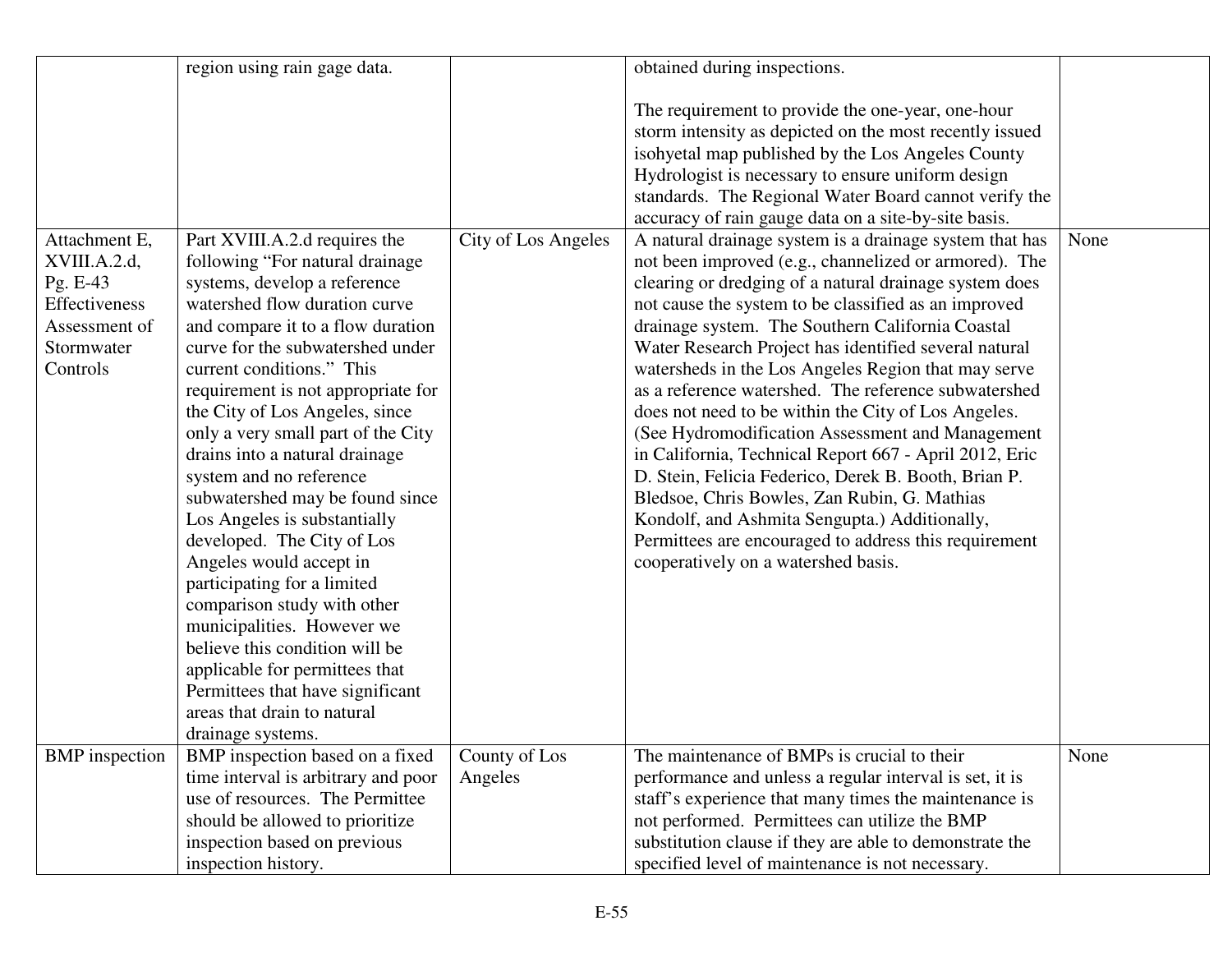| VI.D.6.d.iv.(1). | Change inspection frequency to        | Contech       | Comment noted. This frequency was agreed upon by        | None              |
|------------------|---------------------------------------|---------------|---------------------------------------------------------|-------------------|
| $c$ ). $(ii)$    | 2x per year at the beginning and      |               | the Regional Water Board and the Permittees in          |                   |
| Planning and     | end of rainy season or inspection     |               | recognition of the very large number of currently       |                   |
| Land             | per the CASQA Stormwater BMP          |               | implemented post-construction BMPs and projected        |                   |
| Development      | Handbook for New Development          |               | implementation in the future.                           |                   |
| Program/Constr   | and Redevelopment for the first       |               |                                                         |                   |
| uction           | two years of operation with future    |               |                                                         |                   |
| Inspection       | inspection frequency of up to 2       |               |                                                         |                   |
|                  | years allowed only if BMP             |               |                                                         |                   |
|                  | demonstrates adequate                 |               |                                                         |                   |
|                  | performance without the need for      |               |                                                         |                   |
|                  | maintenance during the first two      |               |                                                         |                   |
|                  | years. If more frequent               |               |                                                         |                   |
|                  | maintenance is required, at a         |               |                                                         |                   |
|                  | greater than 2 year interval,         |               |                                                         |                   |
|                  | inspection frequency should be 2x     |               |                                                         |                   |
|                  | the required maintenance              |               |                                                         |                   |
|                  | frequency.                            |               |                                                         |                   |
|                  |                                       |               |                                                         |                   |
|                  | This section is critical for the long |               |                                                         |                   |
|                  | term operation and performance        |               |                                                         |                   |
|                  | of BMPs. With failure rates in        |               |                                                         |                   |
|                  | the range of 50% for biotreatment     |               |                                                         |                   |
|                  | and infiltration BMPs within the      |               |                                                         |                   |
|                  | first two years of construction, it   |               |                                                         |                   |
|                  | is important that regular and         |               |                                                         |                   |
|                  | frequent inspection be                |               |                                                         |                   |
|                  | undertaken. Inspection results        |               |                                                         |                   |
|                  | should become a basis for future      |               |                                                         |                   |
|                  | inspection and maintenance            |               |                                                         |                   |
|                  | frequency. Most landscape based       |               |                                                         |                   |
|                  | BMPs require regular vegetation       |               |                                                         |                   |
|                  | maintenance with replacement of       |               |                                                         |                   |
|                  | mulch and clearing of debris and      |               |                                                         |                   |
|                  | sediment at least annually.           |               |                                                         |                   |
| Annual report    | The Tentative Permit requires         | County of Los | The Board agrees that requiring annual reports by       | Revised language  |
|                  | annual reports by the other parties   | Angeles       | private property owners is difficult and requiring them | to require record |
|                  | demonstrating proper                  |               | to retain maintenance records on site is a practicable  | retention on site |
|                  |                                       |               | alternative.                                            |                   |
|                  | maintenance and operations"           |               |                                                         | for private       |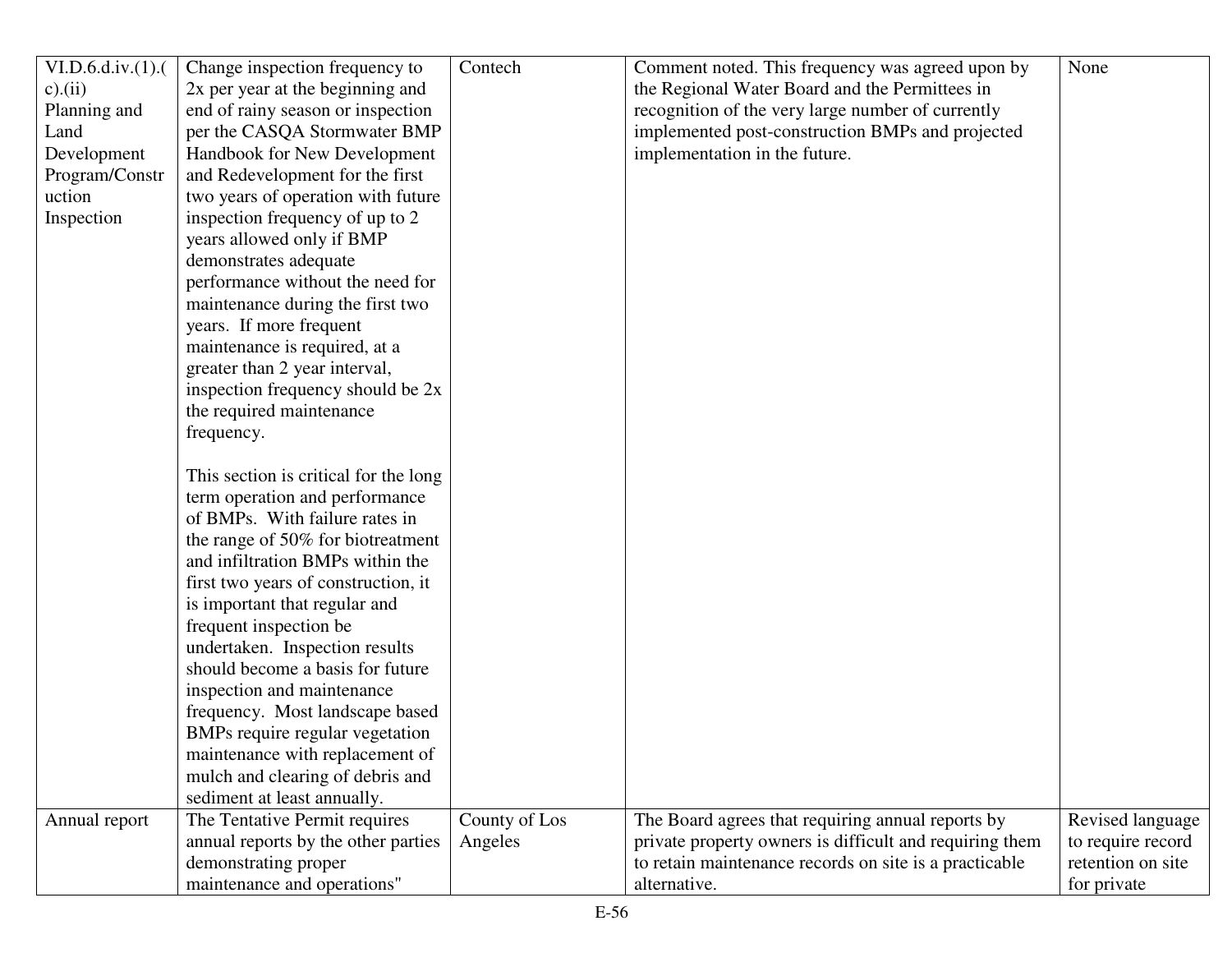|                         | This proposed language is not<br>practical and is difficult to<br>enforce on private property<br>owners As an alternative we<br>recommend that private property<br>owners should maintain their<br>records on site, and make them<br>available upon request.                                                                               |                                            |                                                                                                                                                                                                                                                                                                                                                                                                                                                                                                                                                                                                                                                               | property owners. |
|-------------------------|--------------------------------------------------------------------------------------------------------------------------------------------------------------------------------------------------------------------------------------------------------------------------------------------------------------------------------------------|--------------------------------------------|---------------------------------------------------------------------------------------------------------------------------------------------------------------------------------------------------------------------------------------------------------------------------------------------------------------------------------------------------------------------------------------------------------------------------------------------------------------------------------------------------------------------------------------------------------------------------------------------------------------------------------------------------------------|------------------|
| Performance<br>criteria | The Draft Permit's Performance<br>Criteria Appropriately Require<br>New Development and<br>Redevelopment Projects to Retain<br>On-Site the 0.75-inch, 24-hour<br>rain event or the 85th percentile,<br>24-hour rain event, whichever is<br>larger.                                                                                         | Environmental<br>Groups                    | The Board concurs.                                                                                                                                                                                                                                                                                                                                                                                                                                                                                                                                                                                                                                            | None             |
| Design volume           | The Draft Order in Provision<br>D.6.c.i (page 70) requires the<br>developer to retain the stormwater<br>quality design volume as<br>calculated by either the 0.75 inch<br>storm or the 85th percentile 24<br>hour storm whichever is greater.                                                                                              | LA Permit Group,<br>Inglewood, La<br>Verne | The 0.75" storm water quality design volume for<br>SUSMP in the current LA County MS4 Permit is the<br>85 <sup>th</sup> percentile 24 hour storm event for the downtown<br>LA rain gauge. It was accepted as the default to aid<br>smaller project proponents in designing their SUSMP<br>manual, because at that time the 2004 LA County<br>hydrology manual with isohyetal maps for LA County<br>was not in place. This provision requires the greater of<br>the two thresholds to maintain the level of water quality<br>protection required by the previous permit. The core<br>requirement is based on the 85 <sup>th</sup> percentile 24 hour<br>storm. | None             |
| General                 | The Draft Permit's Planning and<br>Land Use Program Fails to Meet<br>the Requirements of the MEP<br>Standard Due to its Unjustifiably<br>Lenient Applicability Thresholds<br>For New Development, is<br>Hampered by a Lack of Clarity<br>with respect to Alternative<br>Compliance, Would Improperly<br>Allow for Biofiltration to be Used | Environmental<br>Groups                    | The project thresholds included in the Order are<br>consistent with the Ventura County MS4 Order and<br>with the majority of the MS4 Permits in the State. The<br>thresholds are reasonable in light of the onsite retention<br>requirement for project categories. The technical<br>infeasibility discussion is reasonable as written.                                                                                                                                                                                                                                                                                                                       | None             |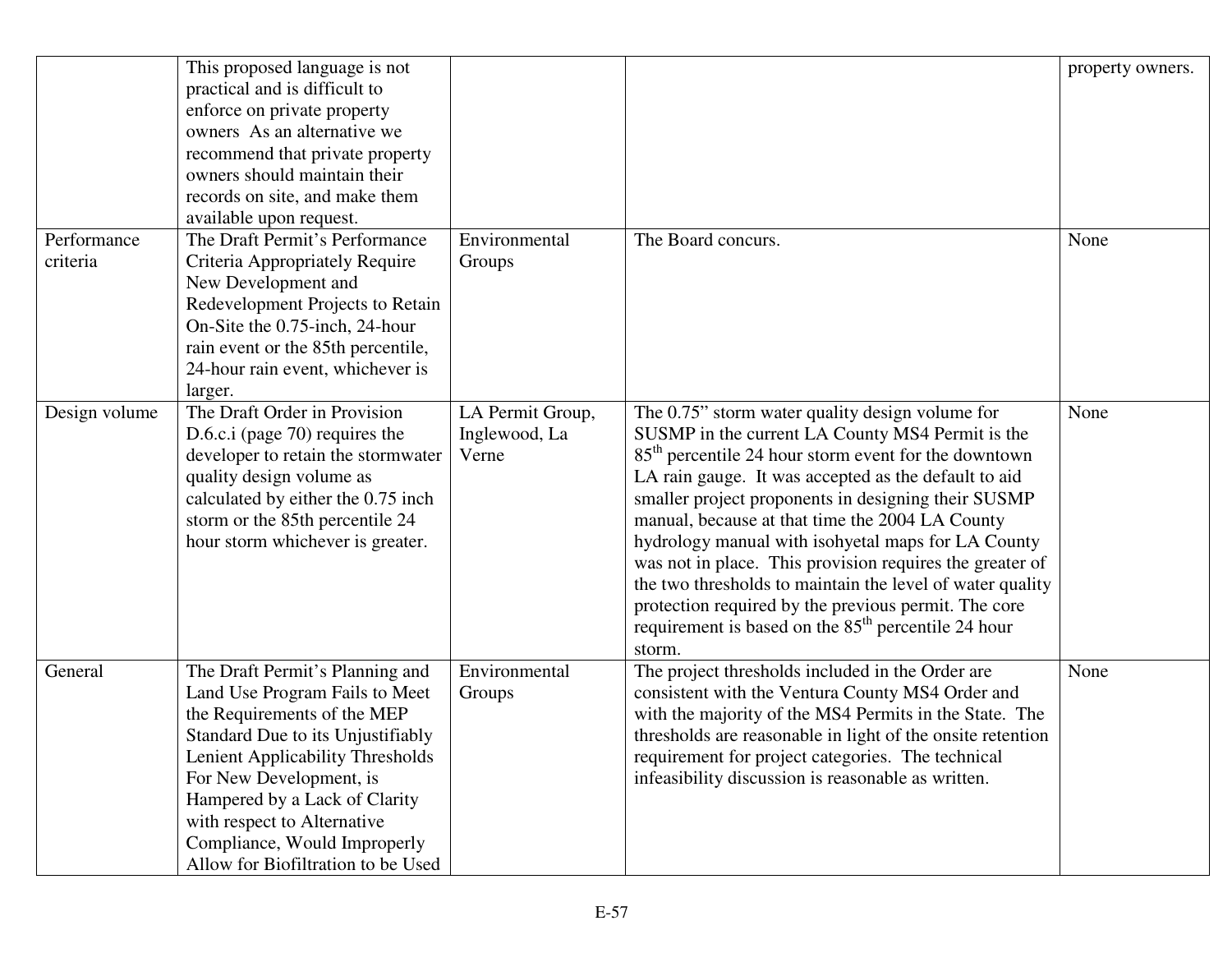|                              | When On-Site Retention is<br>Feasible, and Creates an<br>Unlawful Self-Regulatory<br>Scheme in Violation of the Clean<br>Water Act.                                                                                                                                                                                                                                                      |                         |                                                                                                                                                                                                                                                                                                                                                                                                                                                                                                                                          |                                                                                                                                                                                                                                                               |
|------------------------------|------------------------------------------------------------------------------------------------------------------------------------------------------------------------------------------------------------------------------------------------------------------------------------------------------------------------------------------------------------------------------------------|-------------------------|------------------------------------------------------------------------------------------------------------------------------------------------------------------------------------------------------------------------------------------------------------------------------------------------------------------------------------------------------------------------------------------------------------------------------------------------------------------------------------------------------------------------------------------|---------------------------------------------------------------------------------------------------------------------------------------------------------------------------------------------------------------------------------------------------------------|
| Threshold                    | The Applicability Threshold for<br>New Development Projects is Set<br>Unjustifiably High and Fails to<br>Meet MEP                                                                                                                                                                                                                                                                        | Environmental<br>Groups | The project thresholds included in the Order are<br>consistent with the Ventura County MS4 Order and<br>with the majority of the MS4 permits in the State. The<br>thresholds are reasonable in light of the onsite retention<br>requirement. The technical infeasibility is reasonable as<br>written.                                                                                                                                                                                                                                    | None                                                                                                                                                                                                                                                          |
| Repaving                     | Repaving of Greater than 10,000<br>Square Feet of Surface Area on<br>Publicly Owned Streets or<br>Parking Lots Should Trigger<br>Requirements to Meet Post-<br><b>Construction Low Impact</b><br><b>Development Standards</b>                                                                                                                                                            | Environmental<br>Groups | The Order exempts these categories if the original<br>grade and line are kept because in order to ensure the<br>soil has adequate infiltration capacity it would mean<br>that the soil underneath the surface would have to be<br>amended and prepped to ensure adequate runoff<br>capacity is available and geological stability is<br>maintained. This would turn routine maintenance<br>projects into major construction.                                                                                                             | None                                                                                                                                                                                                                                                          |
| Groundwater<br>replenishment | The Draft Permit's Alternative<br><b>Compliance Provisions Lack</b><br>Clarity and Should: 1) Require<br>That Mitigation be Tied to Water<br>Supply; and 2) Distinguish<br><b>Between Groundwater</b><br>Replenishment Facilities that<br>Convey Runoff From the Project<br>Site (Hydrologically Connected)<br>and Those that Are<br>Hydrologically Unconnected<br>From the Project Site | Environmental<br>Groups | The Board agrees that ground water replenishment<br>should be tied to an aquifer used for water or potential<br>water supply. The Board does not feel there is a need<br>to distinguish between projects that are and are not<br>hydrologically connected as the Order specifies the<br>water quality benefits have to be equivalent to those<br>achieved by onsite retention and the land uses in<br>projects that are not hydrologically connected have to<br>be similar to the land uses where the development<br>project is located. | Language will be<br>included to<br>specify ground<br>water<br>replenishment<br>projects must be<br>tied to aquifers<br>used for water<br>supply or with<br>the potential to<br>be used for water<br>supply based on<br><b>Beneficial Use</b><br>designations. |
| Biofiltration                | The Draft Permit's Alternative<br>Compliance Provisions for<br>Biofiltration are Insufficiently<br>Protective of Water Quality and<br>Would Improperly Allow Use Of                                                                                                                                                                                                                      | Environmental<br>Groups | The Order requires a demonstration of infeasibility of<br>onsite retention before on site biofiltration can be<br>utilized. To compensate for the difference in pollutant<br>removal a 1.5 multiplier, identical to the Ventura<br>County MS4 Order, is used for the storm water design                                                                                                                                                                                                                                                  | None                                                                                                                                                                                                                                                          |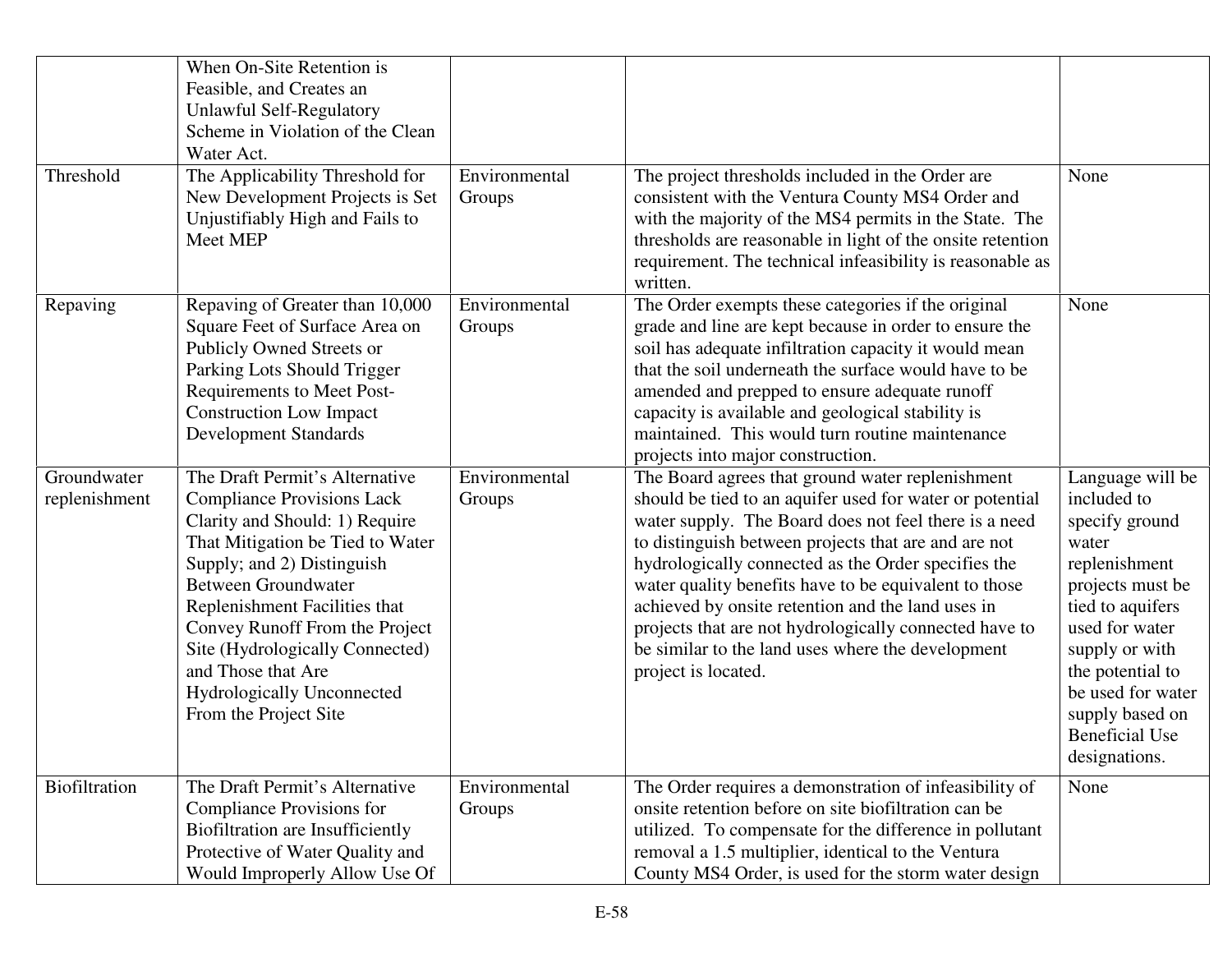|                                   | Biofiltration Off-site, Even<br>Where On-Site Retention or<br><b>Biofiltration were Feasible</b><br>The Draft Permit's Local                                                                                            | Environmental                                                                                                                                                                                | volume to compensate for the differences in pollutant<br>removal. Detailed biofiltration design specifications<br>were included to maximize the performance of these<br>systems.                                                                                                                                    | Revision made. |
|-----------------------------------|-------------------------------------------------------------------------------------------------------------------------------------------------------------------------------------------------------------------------|----------------------------------------------------------------------------------------------------------------------------------------------------------------------------------------------|---------------------------------------------------------------------------------------------------------------------------------------------------------------------------------------------------------------------------------------------------------------------------------------------------------------------|----------------|
| General                           | Ordinance Equivalence Provision<br><b>Creates a Self Regulatory Scheme</b><br>in Violation of the Clean Water<br>Act                                                                                                    | Groups                                                                                                                                                                                       | The Order was revised to specify criteria for the LID<br>Ordinance.                                                                                                                                                                                                                                                 |                |
| Agency and<br>Public<br>Oversight | The Draft MS4 Permit Illegally<br>Eliminates Essential Agency and<br>Public Oversight                                                                                                                                   | Environmental<br>Groups                                                                                                                                                                      | The Order allows the Executive Officer to approve<br>certain documents but part of the Executive Officer<br>approval process includes public review of the draft<br>document(s) prior to approval.                                                                                                                  | None           |
| <b>SUSMP</b>                      | The tentative order replaces the<br>Development Planning/SUSMP<br>with Planning and Land<br>Development Program.<br>However, the SUSMP is<br>mandated through a precedent-<br>setting WQO issued by the State<br>Board. | Baldwin Park,<br>Carson, Covina,<br>Duarte, Lawndale,<br>Pico Rivera, San<br>Gabriel, West<br>Covina                                                                                         | The program has been renamed but the current<br>Planning and Development Program is an evolution of<br>the SUSMP and is entirely based on the current<br>SUSMP program. The storm water quality design<br>volume sizing and core objectives are the same.                                                           | None           |
| Retrofitting                      | Retrofitting existing<br>developments through the Land<br>Use Development Program is not<br>authorized under federal<br>stormwater regulations.                                                                         | Baldwin Park,<br>Carson, Covina,<br>Duarte, Lawndale,<br>Pico Rivera,<br>Pomona, San<br>Gabriel, West<br>Covina, Ventura<br>Countywide<br><b>Stormwater Quality</b><br>Management<br>Program | The Permit requires the inventorying of suitable<br>facilities for retrofitting opportunities, and allows<br>retrofitting of existing development as an alternative<br>within the Planning and Land Development section<br>under certain circumstances, but does not mandate<br>retrofitting anywhere in the Order. | None           |
| Retrofitting                      | The Permit states: "Each<br>Permittee shall develop an<br>inventory of retrofitting<br>opportunities that meets the<br>requirements of this Part VI.8.D<br>The goals of the existing                                    | LA Permit Group,<br>Ventura Countywide<br><b>Stormwater Quality</b><br>Management<br>Program                                                                                                 | The Permit requires the inventorying of suitable<br>facilities for retrofitting opportunities, but does not<br>mandate retrofitting anywhere in the Order.                                                                                                                                                          | None           |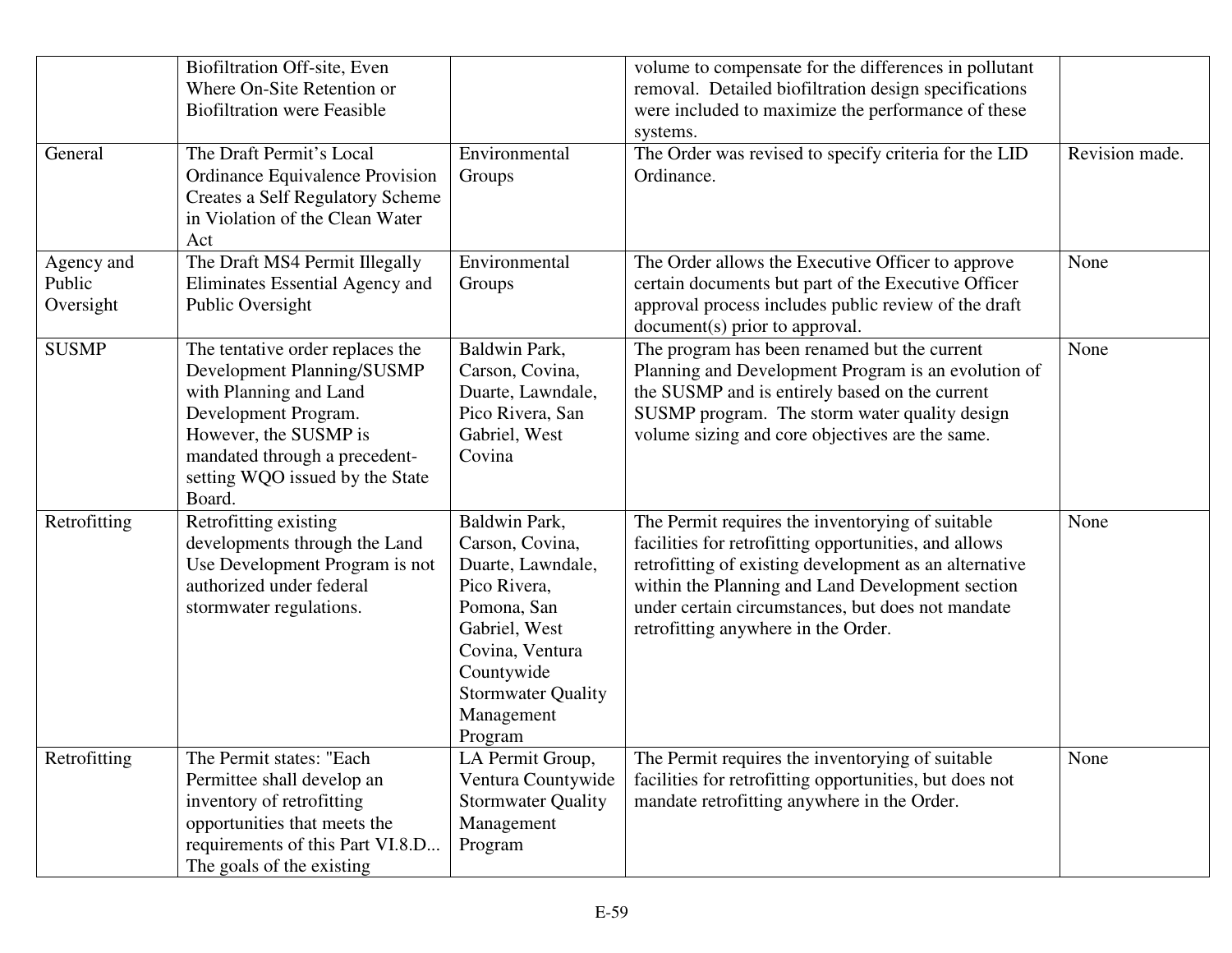|             | development retrofitting             |                 |                                                         |      |
|-------------|--------------------------------------|-----------------|---------------------------------------------------------|------|
|             | inventory are to address the         |                 |                                                         |      |
|             | impacts of existing development      |                 |                                                         |      |
|             | through regional or sub-regional     |                 |                                                         |      |
|             | retrofit projects that reduce the    |                 |                                                         |      |
|             | discharges of storm water            |                 |                                                         |      |
|             | pollutants into the MS4 and          |                 |                                                         |      |
|             | prevent discharges from the MS4      |                 |                                                         |      |
|             | from causing or contributing to a    |                 |                                                         |      |
|             | violation of water quality           |                 |                                                         |      |
|             | standards."                          |                 |                                                         |      |
|             |                                      |                 |                                                         |      |
|             | This process would require land      |                 |                                                         |      |
|             | acquisition, a feasibility analysis, |                 |                                                         |      |
|             | no impacts to existing               |                 |                                                         |      |
|             | infrastructure, proper soils, and    |                 |                                                         |      |
|             | support of various interested        |                 |                                                         |      |
|             | stakeholders. Additionally, if a     |                 |                                                         |      |
|             | property or area is being            |                 |                                                         |      |
|             | developed/redeveloped,               |                 |                                                         |      |
|             | retrofitting the site for water      |                 |                                                         |      |
|             | quality purposes makes sense, but    |                 |                                                         |      |
|             | not for an area where no             |                 |                                                         |      |
|             | development/redevelopment is         |                 |                                                         |      |
|             | planned. Finally, the LID            |                 |                                                         |      |
|             | provisions have already included     |                 |                                                         |      |
|             | provisions for off-site mitigation,  |                 |                                                         |      |
|             | in which we recommend that           |                 |                                                         |      |
|             | regional water quality projects be   |                 |                                                         |      |
|             | considered in lieu of local-scale    |                 |                                                         |      |
|             | water quality projects that will     |                 |                                                         |      |
|             | prove difficult to upkeep,           |                 |                                                         |      |
|             | maintain, and replace, let alone     |                 |                                                         |      |
|             | have existing sites evaluated as     |                 |                                                         |      |
|             | feasible. For these reasons, this    |                 |                                                         |      |
|             | requirement should be removed.       |                 |                                                         |      |
| Local       | The requirement of 180 days for      | LA Permit Group | The Permit requires a Permittee to submit               | None |
| Ordinance   | the "Local Ordinance"                |                 | documentation that their current LID Ordinance is       |      |
| Equivalence | Equivalence" may be difficult to     |                 | equivalent to what is required in the Permit. This does |      |
|             |                                      |                 |                                                         |      |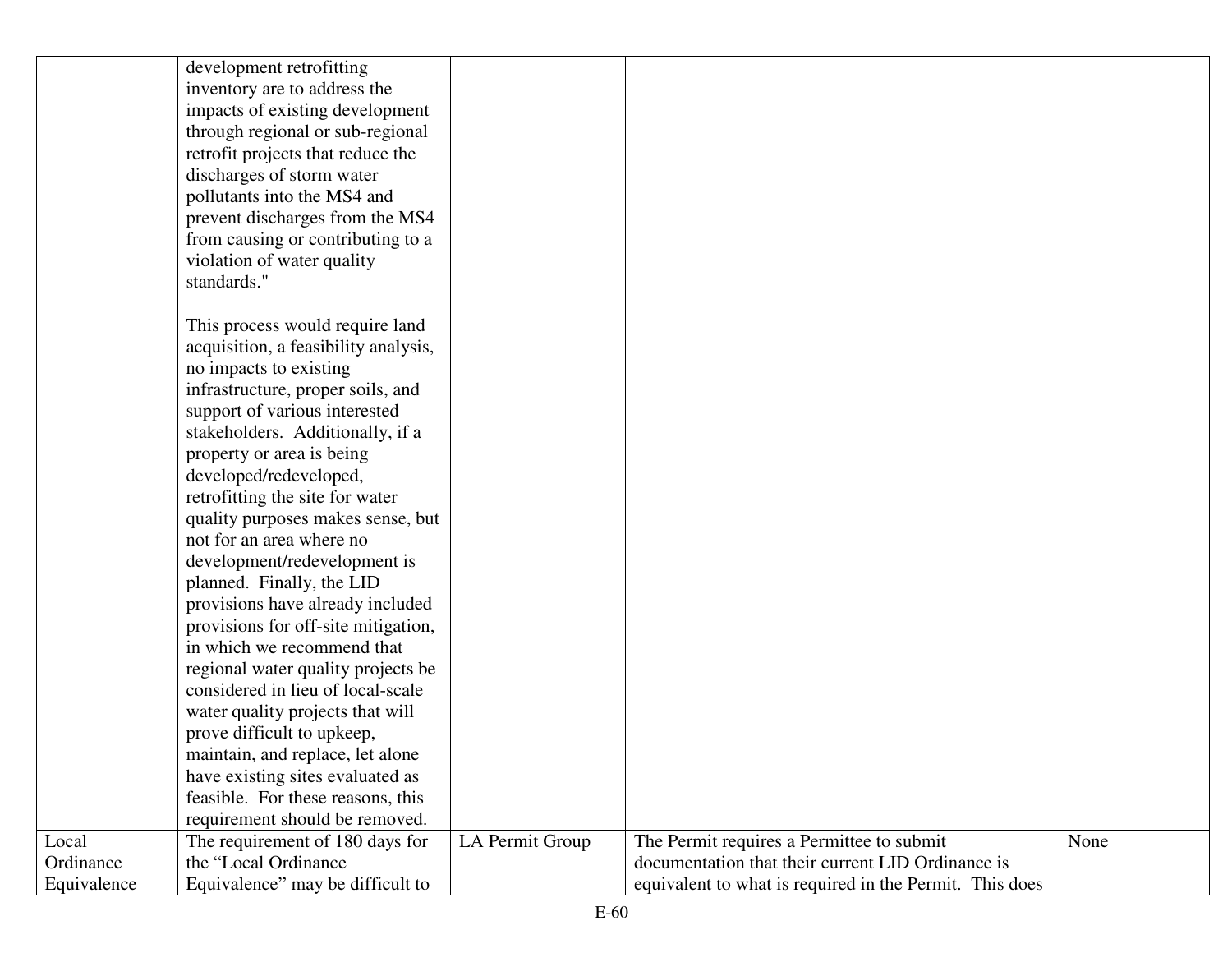|                         | be met due to the typical<br>processing and public review<br>period for changes to local<br>municipal codes. Consider<br>revising this provision to require<br>immediate start of this effort<br>instead.                                                                                                                                                                                                                                                |                                      | not require any changes to local municipal ordinances.                                                                                                                                                                                                                                                                                                                                                                                                                                                                                                                                                                                                                                                                                                                                                                                                 |      |
|-------------------------|----------------------------------------------------------------------------------------------------------------------------------------------------------------------------------------------------------------------------------------------------------------------------------------------------------------------------------------------------------------------------------------------------------------------------------------------------------|--------------------------------------|--------------------------------------------------------------------------------------------------------------------------------------------------------------------------------------------------------------------------------------------------------------------------------------------------------------------------------------------------------------------------------------------------------------------------------------------------------------------------------------------------------------------------------------------------------------------------------------------------------------------------------------------------------------------------------------------------------------------------------------------------------------------------------------------------------------------------------------------------------|------|
| General                 | The stated objective of mimicking<br>the predevelopment water balance<br>is not consistent with the<br>requirement that the entire design<br>storm be managed onsite.                                                                                                                                                                                                                                                                                    | LA Permit Group,<br>Peninsula Cities | There have been studies that show that runoff in<br>undeveloped areas may not occur until over an inch of<br>rainfall is received even in areas with clay soils. The<br>SWDQV retention value $(85th$ percentile 24 hour<br>storm) is within the range where many studies have<br>shown no runoff would occur in a undeveloped area.                                                                                                                                                                                                                                                                                                                                                                                                                                                                                                                   | None |
| Hillside homes          | Recommend that the special<br>requirements for hillside homes<br>be relocated to a different<br>location within VI.D.6 such as<br>under Vi.D.6.a.i. as item $(8)$ so<br>that such projects will not be<br>included in the list of new<br>development/redevelopment<br>projects requiring strict numerical<br>volume runoff reduction.                                                                                                                    | Peninsula Cities                     | The section of the Permit does not specify strict<br>numerical volume reduction as the current Order does.<br>As such, the inclusion of hillside homes within the<br>section is appropriate.                                                                                                                                                                                                                                                                                                                                                                                                                                                                                                                                                                                                                                                           | None |
| Economic<br>feasibility | Economic considerations in<br>evaluating and selecting LID<br>BMPs for control of the<br>stormwater quality design volume<br>are absent.<br>We continue to emphasize<br>including economic feasibility in<br>selecting onsite or offsite LID<br>BMPs, and include economic<br>feasibility as part of the LID BMP<br>feasibility determination process<br>along with technical feasibility.<br>The maximum extent practicable<br>(MEP) standard expressly | <b>BIASC/CICWQ</b>                   | The Federal Clean Water Act requires controls to<br>reduce the discharge of pollutants to the maximum<br>extent practicable. Implementing regulations at 40 CFR<br>section $122.26(d)(2)(iv)$ identify the core elements of a<br>storm water management program, including measures<br>to reduce the discharge of pollutants from MS4s that<br>receive discharges from areas of new development and<br>significant redevelopment (subsection $(iv)(A)(2)$ ). Low<br>impact development (LID) has been shown to be a<br>cost-effective way to reduce runoff volume and to<br>reduce pollutants discharged to the MS4 from these<br>areas. There are a broad range of LID BMPs from<br>which to select, based on a hierarchy of options<br>depending on site conditions, along with options for<br>off-site mitigation under certain circumstances where | None |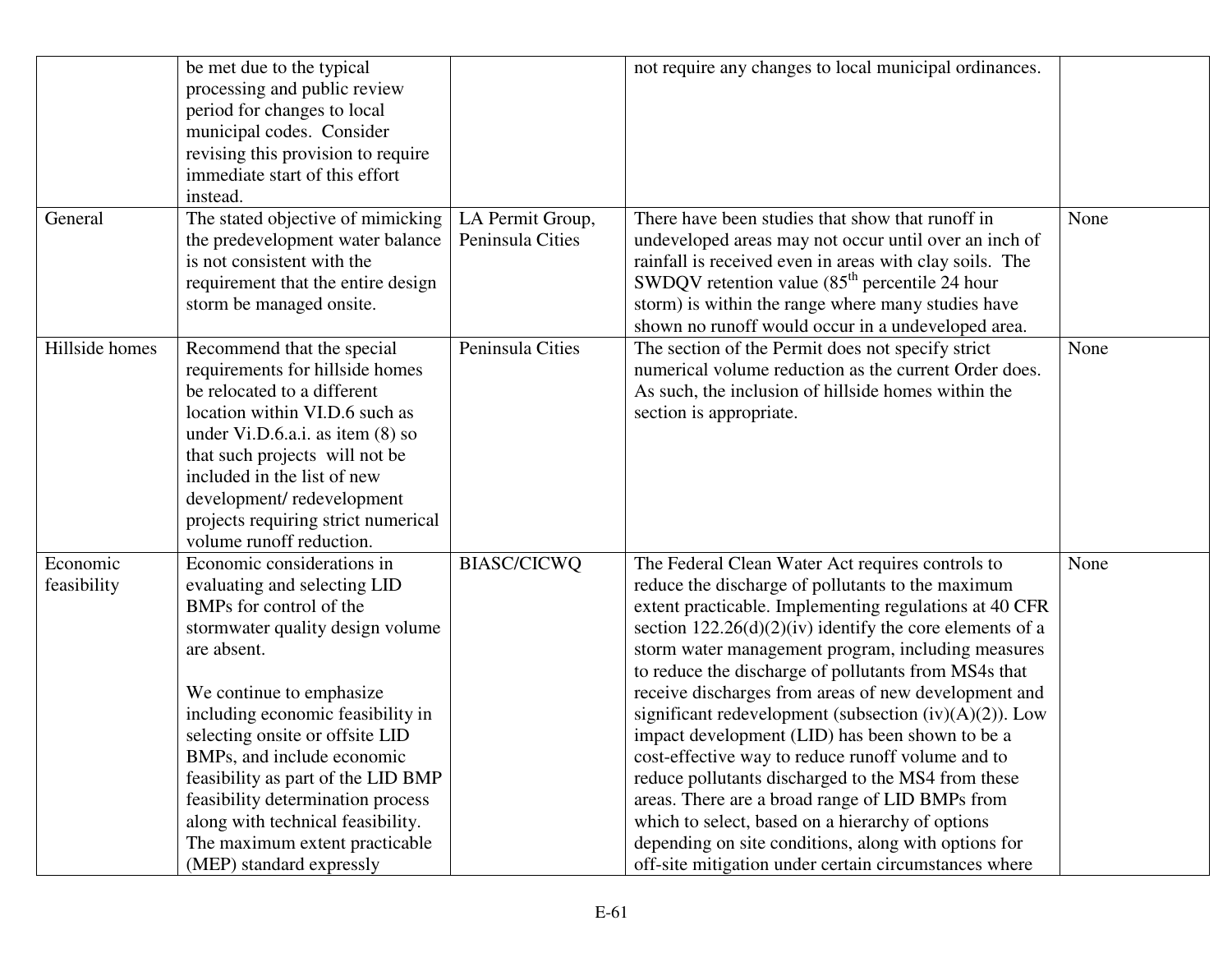|                      | includes the recognition of          |                    | site conditions render LID BMPs technically infeasible.   |      |
|----------------------|--------------------------------------|--------------------|-----------------------------------------------------------|------|
|                      | economic considerations when         |                    | The flexibility provided in the draft tentative order     |      |
|                      | evaluating stormwater                |                    | along with the availability of alternative compliance     |      |
|                      | management options.                  |                    | approaches where there is a demonstration of technical    |      |
|                      |                                      |                    | infeasibility allows selection of BMPs that will be cost- |      |
|                      |                                      |                    | effective.                                                |      |
| VI.D.6.c.i.(4)       | "Maximum potential for               | Contech            | Comment noted. The Regional Water Board elected to        | None |
| Planning and         | rainwater harvest and use" is not    |                    | set no specific criteria for maximum potential, and to    |      |
| Land                 | defined in this order.               |                    | instead allow developers to develop justification for     |      |
| Development          |                                      |                    | green roofs and rainfall harvesting to the full extent at |      |
| Program/New          | Feasibility criteria for rainwater   |                    | the discretion of the Permittees. An example is the       |      |
| Development/         | harvest and use is not included in   |                    | Spec sheet for rainwater harvesting in the Ventura        |      |
| Redevelopment        | this order. Feasibility              |                    | County TGM, which states "Rainwater harvesting is         |      |
| Project              | assessments should be based on       |                    | not required to be used if the available demands do not   |      |
| Performance          | the 30 day site demand including     |                    | meet the volume required for 80% capture using a 72       |      |
| Criteria             | landscape irrigation and indoor      |                    | hour drawdown                                             |      |
|                      | nonpotable use where allowed,        |                    | time." A comparable requirement would be the              |      |
|                      | and should allow application of      |                    | SWQDv with a 72 hour drawdown.                            |      |
|                      | harvested water to landscaping       |                    |                                                           |      |
|                      | area in excess of the agronomic      |                    |                                                           |      |
|                      | demand as long as runoff is not      |                    |                                                           |      |
| created.             |                                      |                    |                                                           |      |
| VI.D.6.c.v. (1). (c) | Modify existing text: "The site      | Contech            | Rainwater harvesting would not be anticipated to be       | None |
| $).$ (ii).1          | infiltrates or retains via rainwater |                    | used to achieve the capture of the 2 year 24 hour storm   |      |
| Rainwater            | harvest and use at least the runoff  |                    | for an area this large.                                   |      |
| Harvesting           | from the 2-year, 24-hour storm       |                    |                                                           |      |
| event"               |                                      |                    |                                                           |      |
|                      | Additional text in red font should   |                    |                                                           |      |
|                      | be added to reflect a wider range    |                    |                                                           |      |
|                      | of runoff reduction BMPs that        |                    |                                                           |      |
|                      | may be employed.                     |                    |                                                           |      |
| VI.D.6.c.ii.(2)      | A statement such as "the project"    | <b>BIASC/CICWQ</b> | Comment noted. The Regional Water Board elected to        | None |
| Storm Water          | applicant must demonstrate that      |                    | set no specific criteria for maximum potential, and to    |      |
| Management           | the project cannot reliably retain   |                    | instead allow developers to develop justification for     |      |
| Program              | 100 percent of the SWQDv             |                    | green roofs and rainfall harvesting to the full extent at |      |
| Minimum              | onsite, even with the maximum        |                    | the discretion of the Permittees.                         |      |
| Control              | application of green roofs and       |                    |                                                           |      |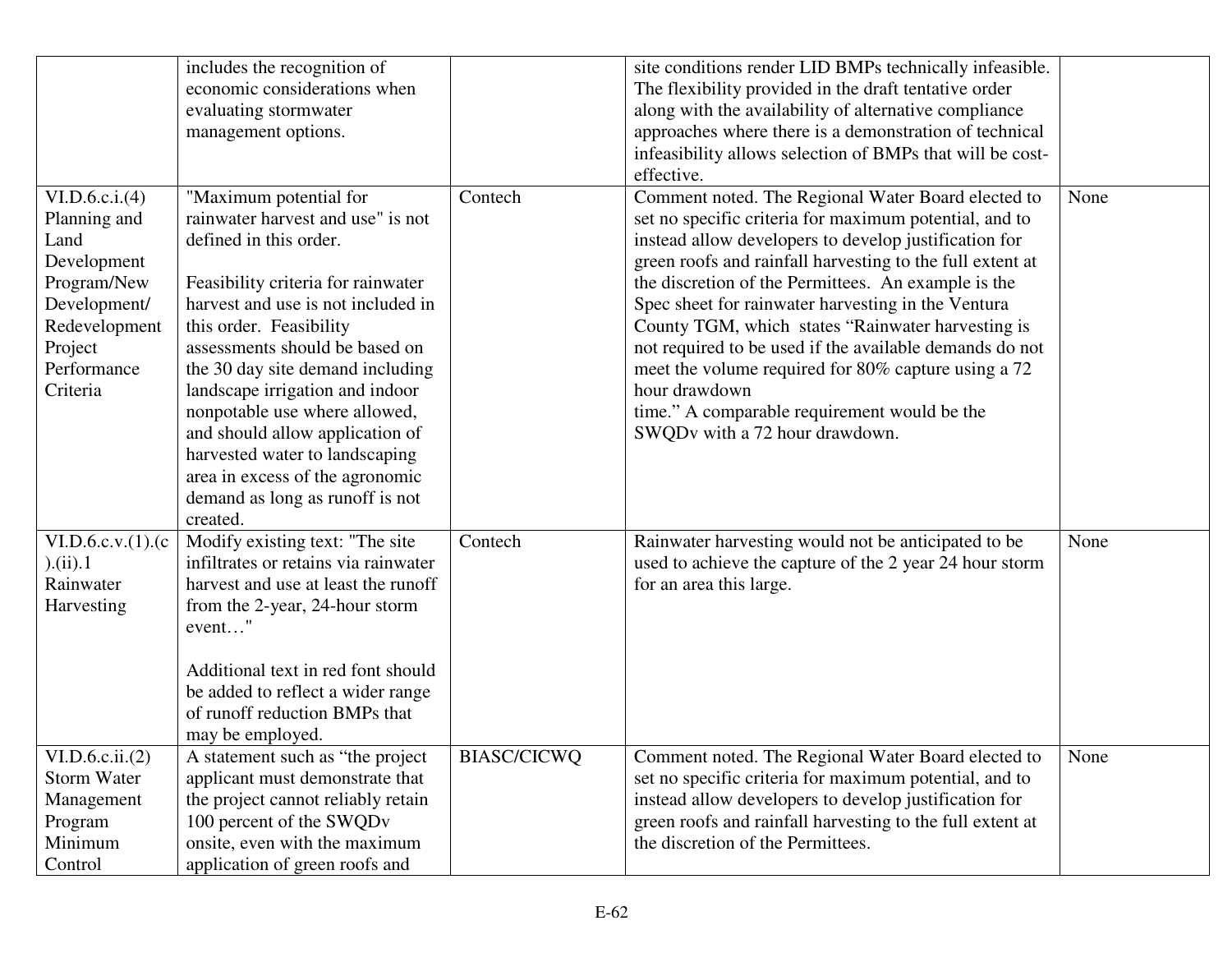| Measures, 6.     | rainwater harvest and use" is      |                  | No permit adopted by the Board, including the Ventura  |      |
|------------------|------------------------------------|------------------|--------------------------------------------------------|------|
| Planning and     | unclear given existing permit      |                  | County MS4 permit, is precedential. Each permit is     |      |
| Land             | language, and is inconsistent with |                  | case-specific.                                         |      |
| Development      | precedential language established  |                  |                                                        |      |
| Program, c.      | in the Ventura County MS4          |                  |                                                        |      |
| <b>New</b>       | permit.                            |                  |                                                        |      |
| Development/R    |                                    |                  |                                                        |      |
| edevelopment     |                                    |                  |                                                        |      |
| Project          |                                    |                  |                                                        |      |
| Performance      |                                    |                  |                                                        |      |
| Criteria, ii.    |                                    |                  |                                                        |      |
| Alternative      |                                    |                  |                                                        |      |
| Compliance for   |                                    |                  |                                                        |      |
| Technical        |                                    |                  |                                                        |      |
| Infeasibility or |                                    |                  |                                                        |      |
| Opportunity for  |                                    |                  |                                                        |      |
| Regional         |                                    |                  |                                                        |      |
| Groundwater      |                                    |                  |                                                        |      |
| Replenishment    |                                    |                  |                                                        |      |
| Section VI.D.6.a | Drainage of a structural BMP       | Malibu           | The 96 hour drawdown time is consistent with           | None |
| .i.6 Purpose     | within 96 hours at the end of      |                  | guidance from the Vector Control agencies. Though      |      |
|                  | rainfall may not be practical. The |                  | other mosquito abatement techniques may be             |      |
|                  | drainage of the BMP will most      |                  | practicable, the Board decided to incorporate the most |      |
|                  | likely be used for landscape       |                  | protective strategy.                                   |      |
|                  | irrigation. Within 96 hours at the |                  |                                                        |      |
|                  | end of a rain event, landscape     |                  |                                                        |      |
|                  | irrigation may not be needed.      |                  |                                                        |      |
|                  | Other measures, such as            |                  |                                                        |      |
|                  | recirculation, should be           |                  |                                                        |      |
|                  | considered to minimize the         |                  |                                                        |      |
|                  | potential for the breeding of      |                  |                                                        |      |
|                  | vectors.                           |                  |                                                        |      |
| New              | Item $(4)$ (page 70): this item    | Downey, Norwalk, | The purpose of this provision is to ensure dischargers | None |
| Development      | should be eliminated. It forces an | Vernon           | look at all means to retain storm water on site before |      |
|                  | evaluation of green roofs for      |                  | utilizing alternative compliance options.              |      |
|                  | every project, whether or not a    |                  |                                                        |      |
|                  |                                    |                  |                                                        |      |
|                  | green roof if proposed.            |                  |                                                        |      |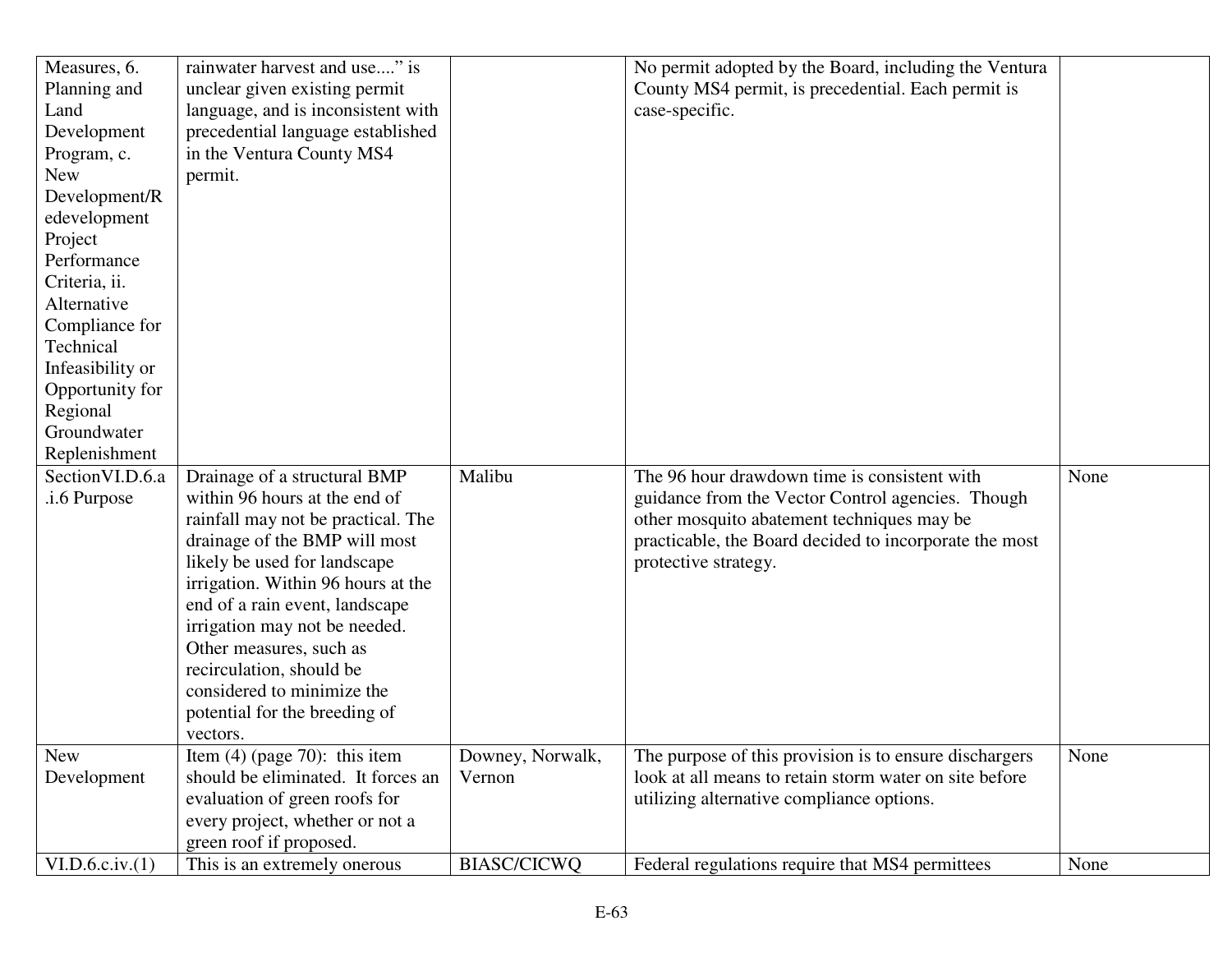| through $(3)$        | requirement and questionably       |        | develop, implement, and enforce controls to reduce the   |                |
|----------------------|------------------------------------|--------|----------------------------------------------------------|----------------|
| <b>Storm Water</b>   | legal; we recommend striking       |        | discharge of pollutants from MS4s that receive           |                |
| Management           | much of this requirement and       |        | discharges from areas of new development and             |                |
| Program              | providing an alternative method    |        | significant redevelopment. (40 CFR §                     |                |
| Minimum              | of demonstrating that treatment    |        | $122.26(d)(2)(iv)(A)(2)$ .) Treatment BMP benchmarks     |                |
| Control              | control BMPs have been selected    |        | were established from the median effluent values of the  |                |
| Measures, 6.         | to adequately address pollutants   |        | top 6 performing BMPs per pollutants. The inclusion of   |                |
| Planning and         | of concern.                        |        | the benchmarks is to ensure appropriate BMPs are         |                |
| Land                 |                                    |        | selected for pollutants expected to be discharged from a |                |
| Development          | During the July 9, 2012 staff      |        | completed project.                                       |                |
| Program, c.          | workshop, staff clarified that the |        |                                                          |                |
| <b>New</b>           | purpose of water quality           |        |                                                          |                |
| Development/R        | mitigation criteria (Section       |        |                                                          |                |
| edevelopment         | $4.D.6.c.iv)$ is to guide the      |        |                                                          |                |
| Project              | selection of treatment BMPs for    |        |                                                          |                |
| Performance          | projects that have been approved   |        |                                                          |                |
| Criteria, iv.        | for offsite mitigation or          |        |                                                          |                |
| <b>Water Quality</b> | groundwater replenishment to       |        |                                                          |                |
| Mitigation           | address the pollutants of concern  |        |                                                          |                |
| Criteria $(1-3)$     | for the project site. As written,  |        |                                                          |                |
|                      | however, this section appears      |        |                                                          |                |
|                      | create unnecessary legal liability |        |                                                          |                |
|                      | in the treatment BMP selection     |        |                                                          |                |
|                      | process, as it requires that       |        |                                                          |                |
|                      | treatment BMPs be selected to      |        |                                                          |                |
|                      | achieve receiving water            |        |                                                          |                |
|                      | limitations and WQBELS at          |        |                                                          |                |
|                      | downstream MS4 outfalls.           |        |                                                          |                |
| Section              | Please clarify if the "Post-       | Malibu | The intent of the requirement is to have Permittees      | Revision made. |
| VI.D.6d.iv.1.c.i.    | construction BMP Maintenance       |        | develop a checklist that is appropriate for their use.   |                |
| Tracking,            | Inspection checklist" is an item   |        | Clarifying language will be added.                       |                |
| Inspection, and      | that will be provided by the       |        |                                                          |                |
| Enforcement of       | Regional Board or if is an item    |        |                                                          |                |
| Post-                | that the permittees are required   |        |                                                          |                |
| Construction         | to develop.                        |        |                                                          |                |
| <b>BMPs</b>          |                                    |        |                                                          |                |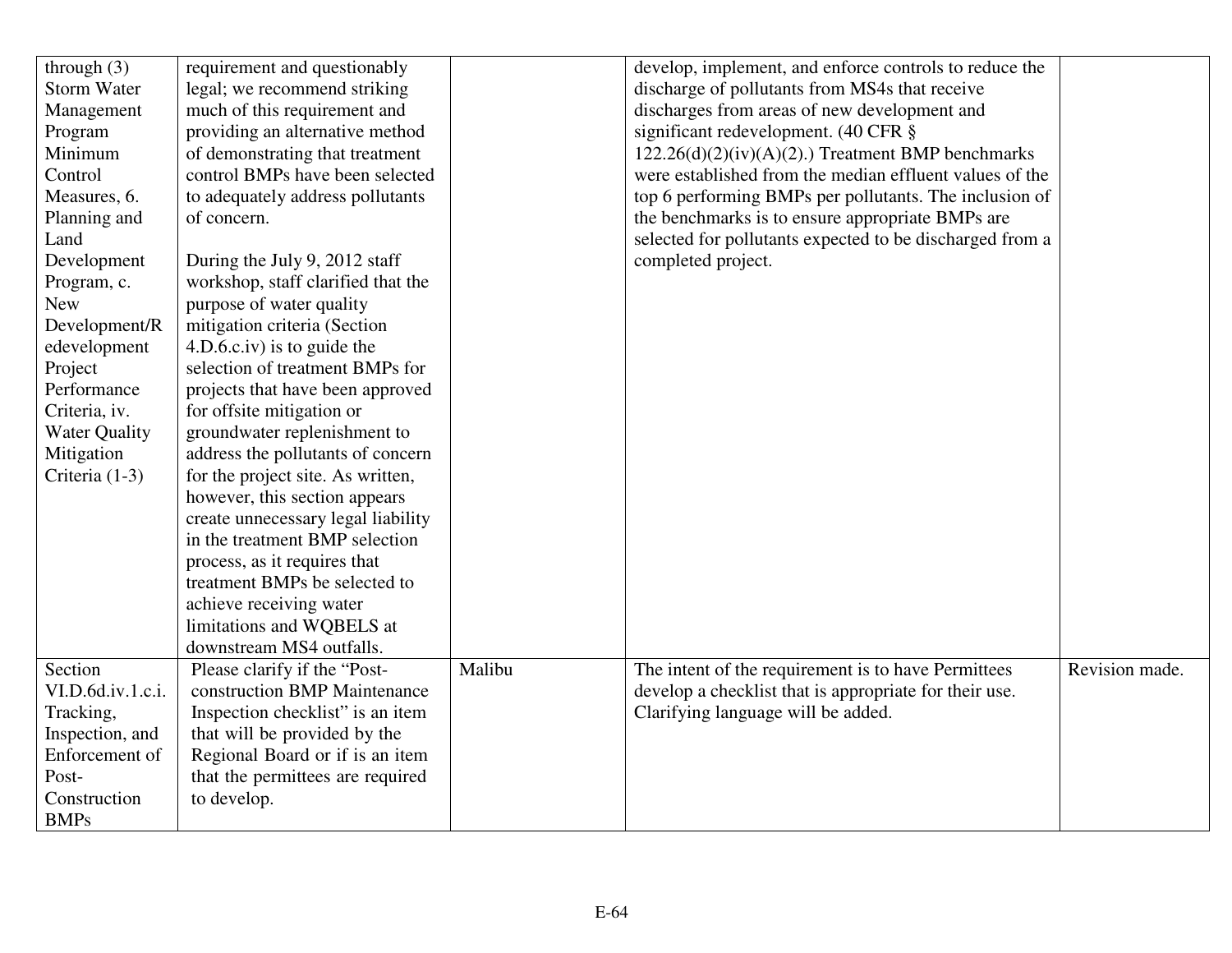|                                                                                                                                                                       | For post-construction BMPs<br>operated and maintained by<br>parties other than the Permittee,<br>the Permittee shall require annual<br>reports by the other parties<br>demonstrating proper<br>maintenance and operations.<br>Concern-This requirement<br>appears to be superfluous and<br>without substance in addition to<br>lacking the technical details<br>required to be included in such a<br>report.                                                                                                                                                                                                                                                                        | Vernon | The proper maintenance of BMPs is crucial to their<br>continued performance and the Board's intent is to<br>ensure post construction BMPs are properly<br>maintained. The permit has been revised to require the<br>documentation of maintenance conducted and eliminate<br>the annual report requirement for non-Permittees and<br>instead require the documentation of BMP inspection<br>and maintenance. | Revisions made. |
|-----------------------------------------------------------------------------------------------------------------------------------------------------------------------|-------------------------------------------------------------------------------------------------------------------------------------------------------------------------------------------------------------------------------------------------------------------------------------------------------------------------------------------------------------------------------------------------------------------------------------------------------------------------------------------------------------------------------------------------------------------------------------------------------------------------------------------------------------------------------------|--------|-------------------------------------------------------------------------------------------------------------------------------------------------------------------------------------------------------------------------------------------------------------------------------------------------------------------------------------------------------------------------------------------------------------|-----------------|
|                                                                                                                                                                       | Proposed Solution-Monitor<br>and regulate the BMP<br>maintenance through the<br>Commercial/Industrial Inspection<br>Program.                                                                                                                                                                                                                                                                                                                                                                                                                                                                                                                                                        |        |                                                                                                                                                                                                                                                                                                                                                                                                             |                 |
| Section<br>VI.D.6.c.ii. (2)(f)<br>) Alternative<br>compliance for<br>Technical<br>Infeasibility<br>or<br>Opportunity for<br>Regional<br>Ground Water<br>Replenishment | This section should include any<br>dewatering wells that are used to<br>reduce the geotechnical hazards.<br>The City has several dewatering<br>wells located throughout the City<br>that are used to stabilize the<br>hillsides and slopes and to<br>mitigate landslide threats. These<br>dewatering wells are used to<br>avoid rising groundwater that<br>could cause landslides and other<br>geotechnical hazards. Allowing<br>the replenishment of groundwater<br>in these locations would increase<br>the amount of dewatering beyond<br>what the existing dewatering<br>pumps can produce. This will<br>cause instability in the existing<br>geotechnical hazard area. Lastly, | Malibu | The example noted in the comment is captured within<br>the technical infeasibility criteria as a location with<br>potential geotechnical hazards. A site in such a<br>location could utilize onsite biofiltration or retain the<br>volume of runoff not captured onsite at an offsite<br>location.                                                                                                          | None            |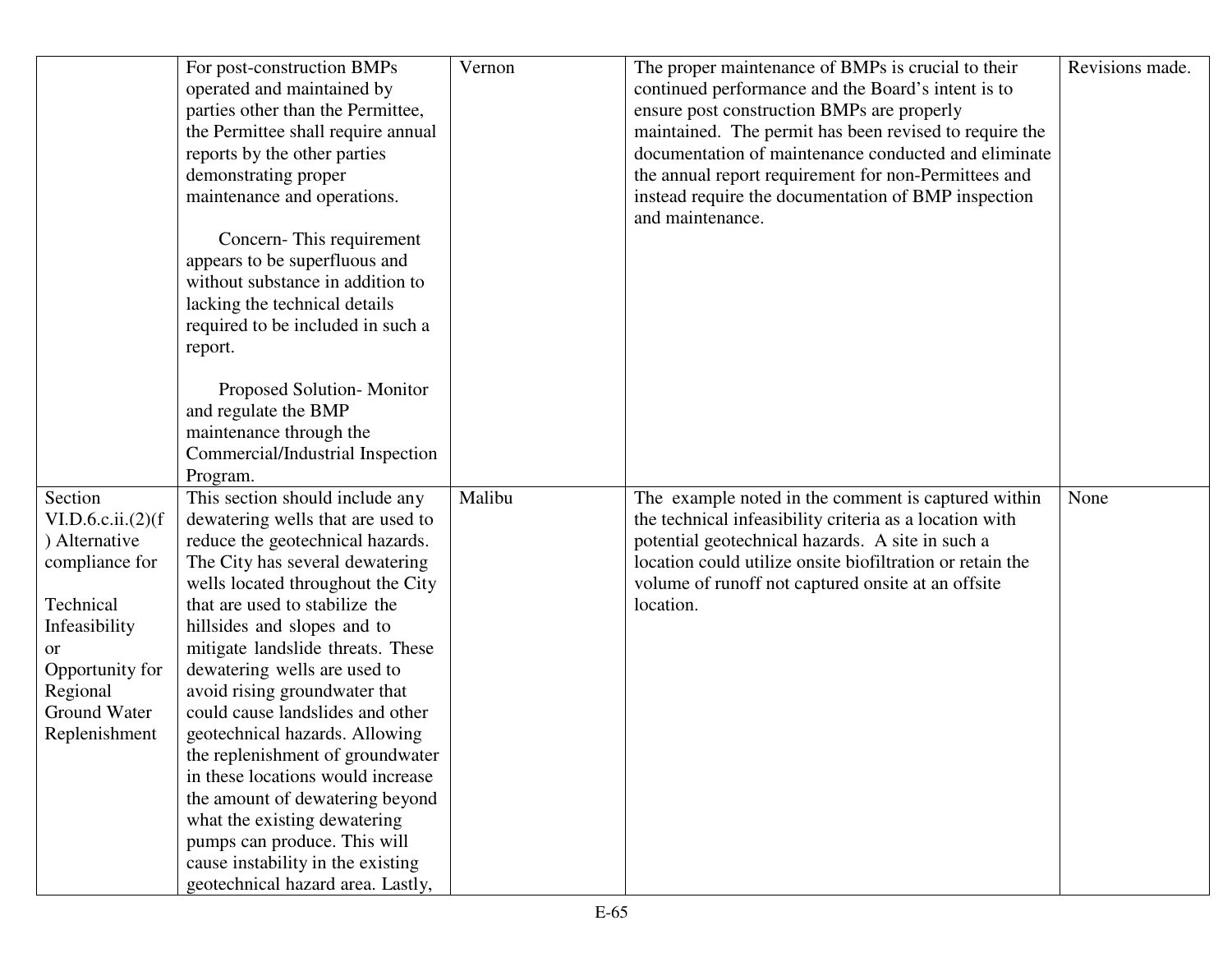|                   | the groundwater would not be             |                  |                                                           |      |
|-------------------|------------------------------------------|------------------|-----------------------------------------------------------|------|
|                   | replenished in this area since the       |                  |                                                           |      |
|                   | groundwater pumps would collect          |                  |                                                           |      |
|                   | the water.                               |                  |                                                           |      |
| Construction      | The requirement that offsite             | South Bay Cities | The Permit states;                                        | None |
| Requirements      | projects must be completed               |                  |                                                           |      |
|                   | within 4 years of the certificate of     |                  | "Offsite projects shall be completed as soon as           |      |
|                   | occupancy for the first project          |                  | possible, and at the latest, within 4 years of the        |      |
|                   | that contributed funds toward the        |                  | certificate of occupancy for the first project that       |      |
|                   | construction of the offsite project      |                  | contributed funds toward the construction of the offsite  |      |
|                   | is an impossible expectation for         |                  | project, unless a longer period is otherwise authorized   |      |
|                   | offsite projects of any significant      |                  | by the Executive Officer of the Regional Water Board."    |      |
|                   | scale. Municipalities cannot             |                  |                                                           |      |
|                   | implement retrofit-type offsite          |                  | A longer implementation time is allowed with              |      |
|                   | projects without a significant           |                  | Executive Officer approval.                               |      |
|                   | portion of the construction funds        |                  |                                                           |      |
|                   | in hand or committed, so this            |                  |                                                           |      |
|                   | requirement will effectively limit       |                  |                                                           |      |
|                   | the scale and effectiveness of           |                  |                                                           |      |
|                   | offsite projects to those that are       |                  |                                                           |      |
|                   | very small and can be funded             |                  |                                                           |      |
|                   | within a narrow window of time           |                  |                                                           |      |
|                   | to allow for design and                  |                  |                                                           |      |
|                   | construction of the retrofit project     |                  |                                                           |      |
|                   | within the 4-year window.                |                  |                                                           |      |
|                   | Recommend that this requirement          |                  |                                                           |      |
|                   | be changed to "within 4 years of         |                  |                                                           |      |
|                   | the certificate of occupancy for         |                  |                                                           |      |
|                   | the <i>last</i> project that contributed |                  |                                                           |      |
|                   | funds toward the construction of         |                  |                                                           |      |
|                   | the offsite project"                     |                  |                                                           |      |
| Practicability of | The Draft Permit and Fact Sheet          | <b>BILD</b>      | The Board disagrees. As detailed in the Fact Sheet,       |      |
| LID and           | fail to show any considered              |                  | although not required, the Board has considered the       |      |
| treatment         | analysis and evaluation of the           |                  | factors in section 13241 of the California Water Code,    |      |
| control           | MEP factors with respect to the          |                  | including costs. In that consideration, the Board         |      |
| standards         | many new, and more stringent             |                  | specifically "recognizes that Permittees will incur costs |      |
|                   | low impact development (LID)             |                  | in implementing this Order above and beyond the costs     |      |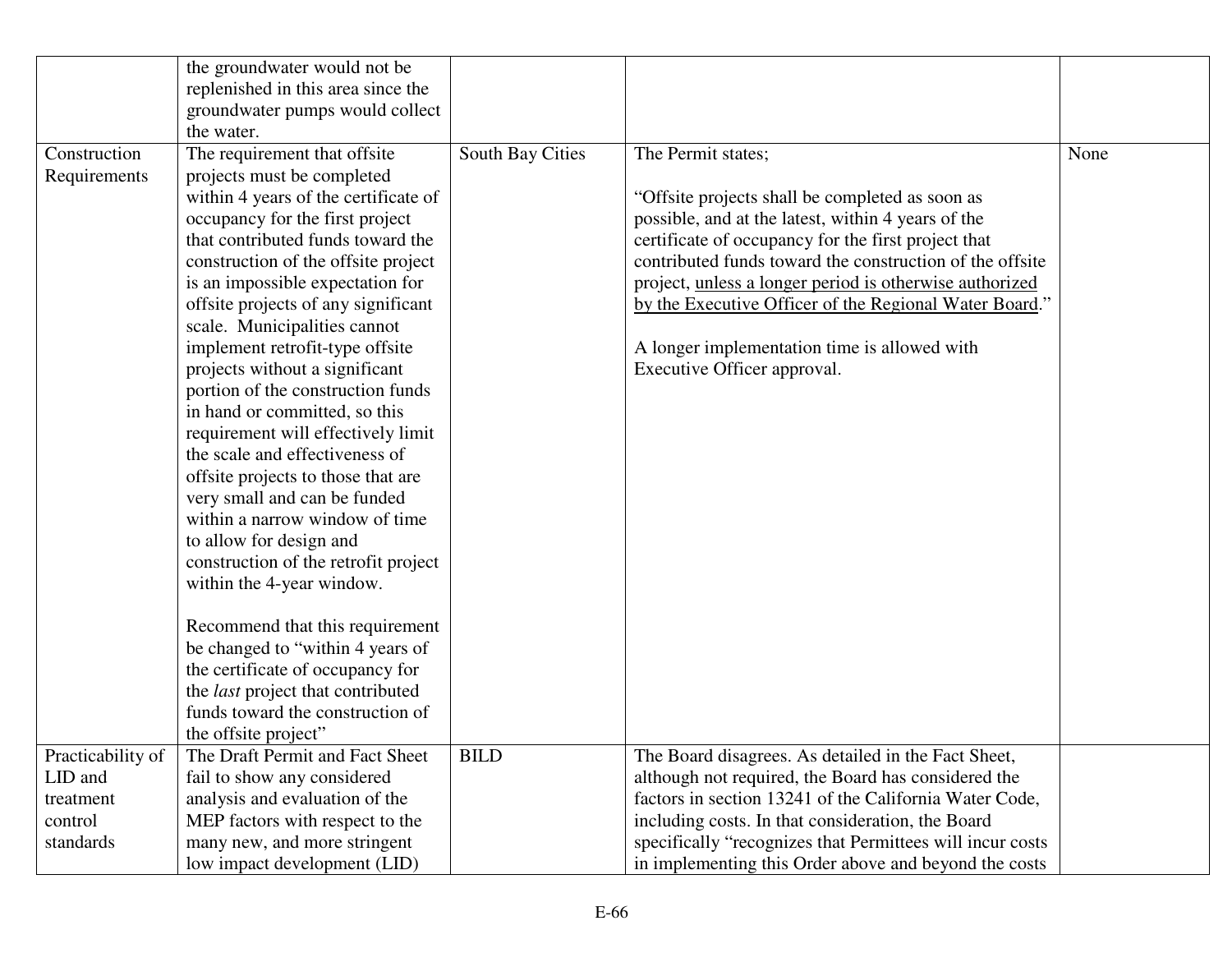| and treatment control standards     | from the Permittees' prior permit. Such costs will be    |  |
|-------------------------------------|----------------------------------------------------------|--|
| and requirements proposed for       | incurred in complying with the post-construction,        |  |
| inclusion in the permit. It does    | hydromodification, Low Impact Development, TMDL,         |  |
| not appear that cost, technical     | and monitoring and reporting requirements of this        |  |
| feasibility or public acceptance of | Order." (Fact Sheet, Section XIV.) Based on the          |  |
| any those new standards or          | economic considerations, the Board has provided          |  |
| requirements have been analyzed     | permittees a significant amount of flexibility to choose |  |
| to assure that they are consistent  | how to implement the permit. The permit allows           |  |
| with treatment control to the       | permittees the flexibility to address critical water     |  |
| MEP.                                | quality priorities, but aims to do so in a focused and   |  |
|                                     | cost-effective manner while maintaining the level of     |  |
|                                     | water quality protection mandated by the Clean Water     |  |
|                                     | Act. For example, the inclusion of a watershed           |  |
|                                     | management program option allows Permittees to           |  |
|                                     | submit a plan, either individually or in collaboration   |  |
|                                     | with other Permittees, for Regional Water Board          |  |
|                                     | Executive Officer approval that would allow for actions  |  |
|                                     | to be prioritized based on specific watershed needs. In  |  |
|                                     | the end, it is up to the permittees to determine the     |  |
|                                     | effective BMPs and measures needed to comply with        |  |
|                                     | this Order. Permittees can choose to implement the       |  |
|                                     | least expensive measures that are effective in meeting   |  |
|                                     | the requirements of this Order.                          |  |
|                                     |                                                          |  |
|                                     | Further, there is an element of cost consideration       |  |
|                                     | inherent in the MEP standard. While the term             |  |
|                                     | "maximum extent practicable" is not specifically         |  |
|                                     | defined in the Clean Water Act or its implementing       |  |
|                                     | regulations, USEPA, courts, and the State Water Board    |  |
|                                     | have addressed what constitutes MEP. MEP is not a        |  |
|                                     | one-size fits all approach. Rather, MEP is an evolving,  |  |
|                                     | flexible, and advancing concept, which considers         |  |
|                                     | practicability. This includes technical and economic     |  |
|                                     | practicability. Compliance with the MEP standard         |  |
|                                     | involves applying BMPs that are effective in reducing    |  |
|                                     | or eliminating the discharge of pollutants in storm      |  |
|                                     | water to receiving waters. BMP development is a          |  |
|                                     | dynamic process, and the menu of BMPs may require        |  |
|                                     | changes over time as experience is gained and/or the     |  |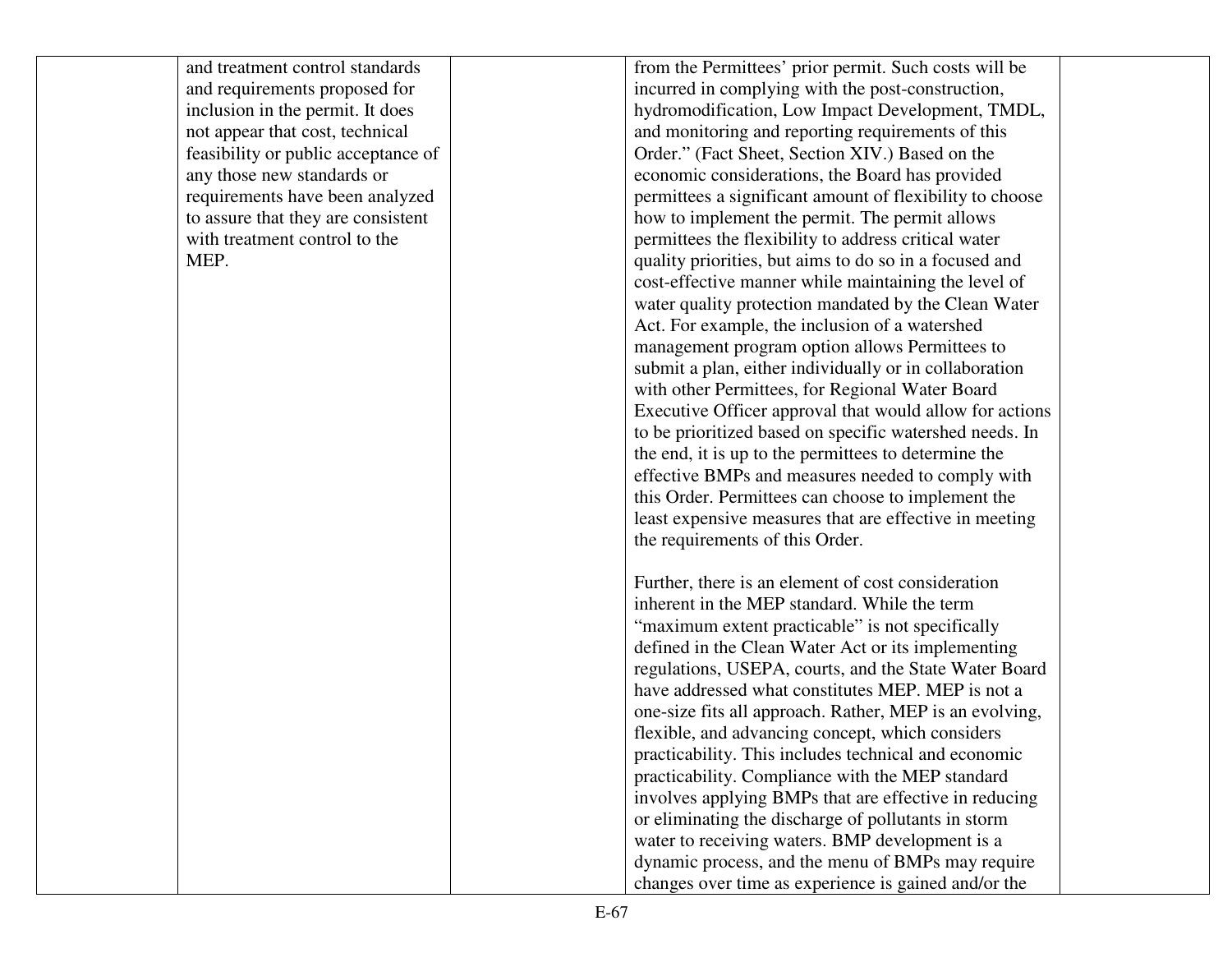|                                                |                                                                                                                                                                                                                                                                                                                                                                                                                                                                                                                                                                                                                                                                                                                                                                                 |             | state of the science and art progresses. MEP is the<br>cumulative effect of implementing, evaluating, and<br>making corresponding changes to a variety of<br>technically appropriate and economically practicable<br>BMPs, ensuring that the most appropriate controls are<br>implemented in the most effective manner. The State<br>Water Board has held that "MEP requires permittees to<br>choose effective BMPs, and to reject applicable BMPs<br>only where other effective BMPs will serve the same<br>purpose, the BMPs would not be technically feasible,<br>or the costs would be prohibitive." (State Water Board<br>Order WQ 2000-11.)                                                                                                                                                                                                                                                                                                                                                                                                                                                                                                                                                                                                                                               |      |
|------------------------------------------------|---------------------------------------------------------------------------------------------------------------------------------------------------------------------------------------------------------------------------------------------------------------------------------------------------------------------------------------------------------------------------------------------------------------------------------------------------------------------------------------------------------------------------------------------------------------------------------------------------------------------------------------------------------------------------------------------------------------------------------------------------------------------------------|-------------|-------------------------------------------------------------------------------------------------------------------------------------------------------------------------------------------------------------------------------------------------------------------------------------------------------------------------------------------------------------------------------------------------------------------------------------------------------------------------------------------------------------------------------------------------------------------------------------------------------------------------------------------------------------------------------------------------------------------------------------------------------------------------------------------------------------------------------------------------------------------------------------------------------------------------------------------------------------------------------------------------------------------------------------------------------------------------------------------------------------------------------------------------------------------------------------------------------------------------------------------------------------------------------------------------|------|
|                                                |                                                                                                                                                                                                                                                                                                                                                                                                                                                                                                                                                                                                                                                                                                                                                                                 |             | The commenter has provided no evidence that the LID<br>and treatment control standards and requirements are not<br>technically or economically impracticable.                                                                                                                                                                                                                                                                                                                                                                                                                                                                                                                                                                                                                                                                                                                                                                                                                                                                                                                                                                                                                                                                                                                                   |      |
| Planning and<br>Land<br>Development<br>Program | CEQA preempts the Planning and<br><b>Land Development Program</b><br>requirements. The assumption is<br>that all runoff from a wide class<br>of New Development and<br>Redevelopment projects will<br>result in significant adverse<br>impacts on the environment,<br>namely, water quality, and that<br>such impacts must, therefore, be<br>mitigated by those particular<br>mitigation measures as mandated<br>in the Permit. The permit dictates<br>the terms and results of<br>environmental review, without<br>regard for CEQA's provisions,<br>and eliminates a local<br>governmental agency's discretion<br>to consider and approve feasible<br>alternatives or mitigation<br>measures — even if alternative<br>measures may have a lesser effect<br>on the environment. | Signal Hill | The Planning and Land Development Program<br>requirements are included in the permit pursuant to<br>federal law. (See 40 C.F.R. § 122.26(d)(2)(iv)(A).) Any<br>conflicting state laws, including CEQA, are preempted<br>by federal law. (See Silkwood v. Kerr-McGee Corp.<br>$(1984)$ 464 U.S. 238, 248 ["state law is still preempted<br>where the state law stands as an obstacle of the full<br>purposes and objectives of Congress."]; see also Wat.<br>Code, §§ 13370, 13377.) Applying CEQA would stand<br>as "an obstacle to the accomplishment of the full<br>purposes and objectives of [the federal law]."<br>(Silkwood, 464 at p. 248.)<br>In addition, local land use planning must be consistent<br>with general statewide laws. (County of Los Angeles v.<br>California State Water Resources Control Board<br>(2006) 143 Cal.App.4th 985, 1003.) Article 11, section<br>7, of the California Constitution states that a county or<br>city may not enact laws that conflict with general laws.<br>The Porter-Cologne Water Quality Control Act<br>contains the California Legislature's finding that water<br>quality is a matter of state-wide concern, requiring a<br>statewide program administered at a regional level.<br>(See, e.g., Wat. Code, § 13000; see also generally | None |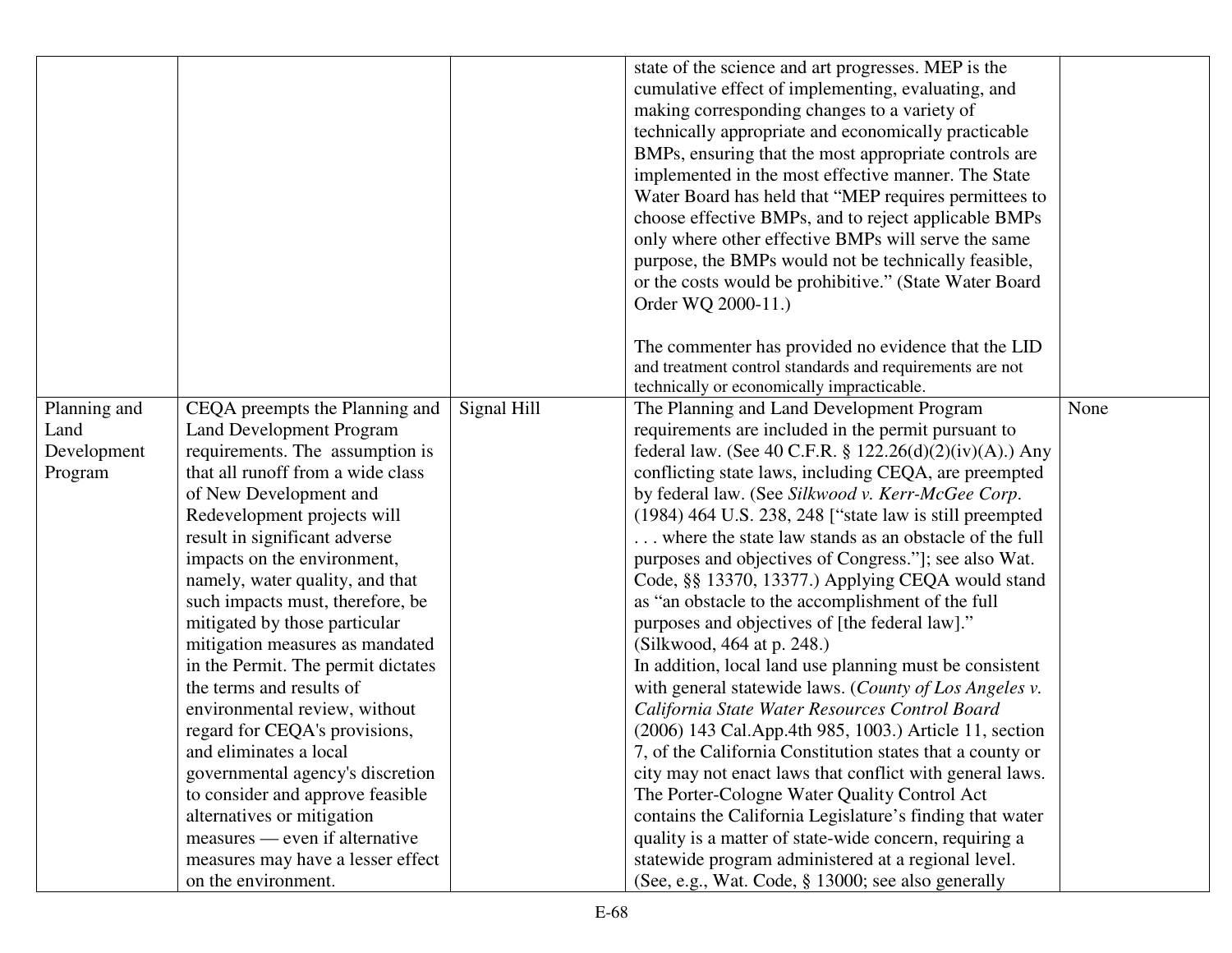|  | Southern California Edison v. State Water Resources        |  |
|--|------------------------------------------------------------|--|
|  | Control Board (1981) 116 Cal.App.3d 751, 758.)             |  |
|  | Section 101 of the CWA has a companion policy              |  |
|  | statement, where Congress found that water quality is a    |  |
|  | matter of federal concern. The regional boards are         |  |
|  | explicitly granted the authority to issue NPDES permit     |  |
|  | to implement the Clean Water Act. The Clean Water          |  |
|  | Act requires that permits include controls to reduce       |  |
|  | pollutant discharge in areas of new development and        |  |
|  | significant redevelopment. The mandates in the permit      |  |
|  | such as the Planning and Land Development Program          |  |
|  |                                                            |  |
|  | requirements result from those express legislative         |  |
|  | provisions.                                                |  |
|  | In addition, the permit does not restrict or control local |  |
|  |                                                            |  |
|  | land-use decision-making authority. Rather, the permit     |  |
|  | requires permittees to fulfill Clean Water Act             |  |
|  | requirements and protect water quality in their land use   |  |
|  | decisions. The requirements in the permit allow for        |  |
|  | flexibility in compliance options to the extent allowable  |  |
|  | under the Clean Water Act. Further, environmental          |  |
|  | regulation is not land use regulation, and therefore does  |  |
|  | not infringe upon local authority over land use            |  |
|  | decisions. (California Coastal Commission v. Granite       |  |
|  | Rock (1987) 480 U.S. 572; see also In re Los Angeles       |  |
|  | County Municipal Storm Water Permit Litigation (Sup.       |  |
|  | Ct. Los Angeles County, March 24, 2005, Case No. BS        |  |
|  | 080548), Statement of Decision from Phase I Trial on       |  |
|  | Petitions for Writ of Mandate, pp. 13-16.)                 |  |
|  |                                                            |  |
|  | Moreover, CEQA does not grant substantive regulatory       |  |
|  | authority to governmental agencies. Section 15040(b)       |  |
|  | & (e) state that "CEQA does not grant an agency new        |  |
|  | powers independent of the powers granted to the            |  |
|  | agency by other laws [t]he exercise of discretionary       |  |
|  | powers for environmental protection shall be consistent    |  |
|  | with express or implied limitations provided by other      |  |
|  | laws." CEQA also explicitly states that none of its        |  |
|  | provisions "is a limitation or restriction on the power or |  |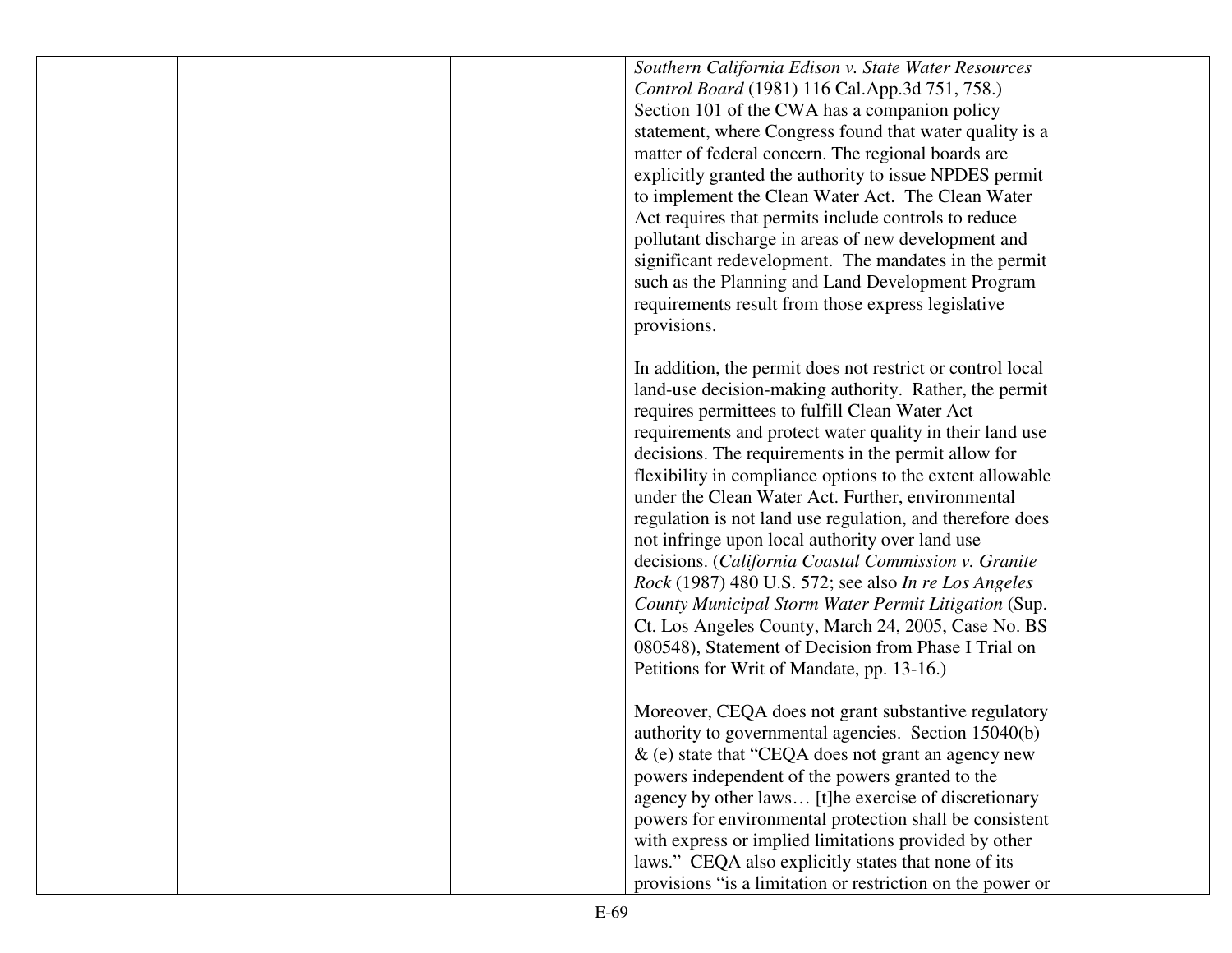|               |                                                                      |             | authority of any public agency in the enforcement or                                                           |      |
|---------------|----------------------------------------------------------------------|-------------|----------------------------------------------------------------------------------------------------------------|------|
|               |                                                                      |             | administration of any provision of law which it is                                                             |      |
|               |                                                                      |             | specifically permitted or required to enforce or                                                               |      |
|               |                                                                      |             | administer " (Cal. Pub. Res. Code § 21174.)                                                                    |      |
|               |                                                                      |             | Therefore, CEQA cannot preempt the Board's authority                                                           |      |
|               |                                                                      |             | to include permit terms that are protective of water                                                           |      |
|               |                                                                      |             | quality.                                                                                                       |      |
|               |                                                                      |             |                                                                                                                |      |
|               |                                                                      |             | Lastly, Public Resources Code section 21003                                                                    |      |
|               |                                                                      |             | demonstrates that the Legislature intended CEQA to be                                                          |      |
|               |                                                                      |             | an environmental review process, not the only one.                                                             |      |
|               |                                                                      |             | Given the powers vested in the Regional Water Board                                                            |      |
|               |                                                                      |             | to implement water quality control and coordination                                                            |      |
|               |                                                                      |             | under the Porter-Cologne Act, the Board can require                                                            |      |
|               |                                                                      |             | additional environmental reviews consistent with this                                                          |      |
|               |                                                                      |             | authority and it can specify and require action to                                                             |      |
|               |                                                                      |             | ameliorate the impacts of polluted runoff without                                                              |      |
|               |                                                                      |             | offending CEQA. (See, e.g., Pub. Resources Code, §                                                             |      |
|               |                                                                      |             | 21174; Bozung v. Local Agency Formation Com.                                                                   |      |
|               |                                                                      |             | (1975) 13 Cal.3d 263, 274.)                                                                                    |      |
| Biofiltration | The hierarchy of LID provisions                                      | <b>BILD</b> | The capture of a given volume of storm water runoff                                                            | None |
|               | relegates to a relatively inferior                                   |             | with the pollutants associated with it is more easily                                                          |      |
|               | status the use of bio-filtration                                     |             | quantified, is subject to far less uncertainty than the                                                        |      |
|               | employed as a means to mimic                                         |             | treatment of storm water runoff, and is subject to fewer                                                       |      |
|               | the natural flow of diffuse storm                                    |             | design variables than using treatment processes to                                                             |      |
|               | water while benefitting water                                        |             | remove pollutants from storm water runoff. The                                                                 |      |
|               | quality. If the Board were to                                        |             | natural flow and common enemy doctrines referenced                                                             |      |
|               | formalize the final permit with                                      |             | by the commenter are common law doctrines that                                                                 |      |
|               | such a hierarchy, it would run                                       |             | govern the rights and obligations of adjacent                                                                  |      |
|               | afoul of thousands of years of                                       |             | landowners with respect to the flow of diffuse surface                                                         |      |
|               | legal policy that favors the                                         |             | water across their properties. The permit does not                                                             |      |
|               | maintenance or mimicking of                                          |             | purport to alter the applicable rule in California                                                             |      |
|               | natural water flows. As proposed,                                    |             | regarding liability as between property owners with                                                            |      |
|               | the requirements would impose a                                      |             | respect to diffuse surface flows. Rather, the permit's                                                         |      |
|               |                                                                      |             |                                                                                                                |      |
|               |                                                                      |             | retention requirements are based on the requirements of                                                        |      |
|               | generally-applicable presumptive<br>requirement that almost no storm |             | the federal Clean Water Act and its central goal to                                                            |      |
|               | water (from a design storm)                                          |             |                                                                                                                |      |
|               | should be allowed to flow from a                                     |             | restore and maintain the natural integrity of waters.<br>The minimization of effective impervious area and the |      |
|               | parcel that has been developed or                                    |             | on-site retention requirements are both important tools                                                        |      |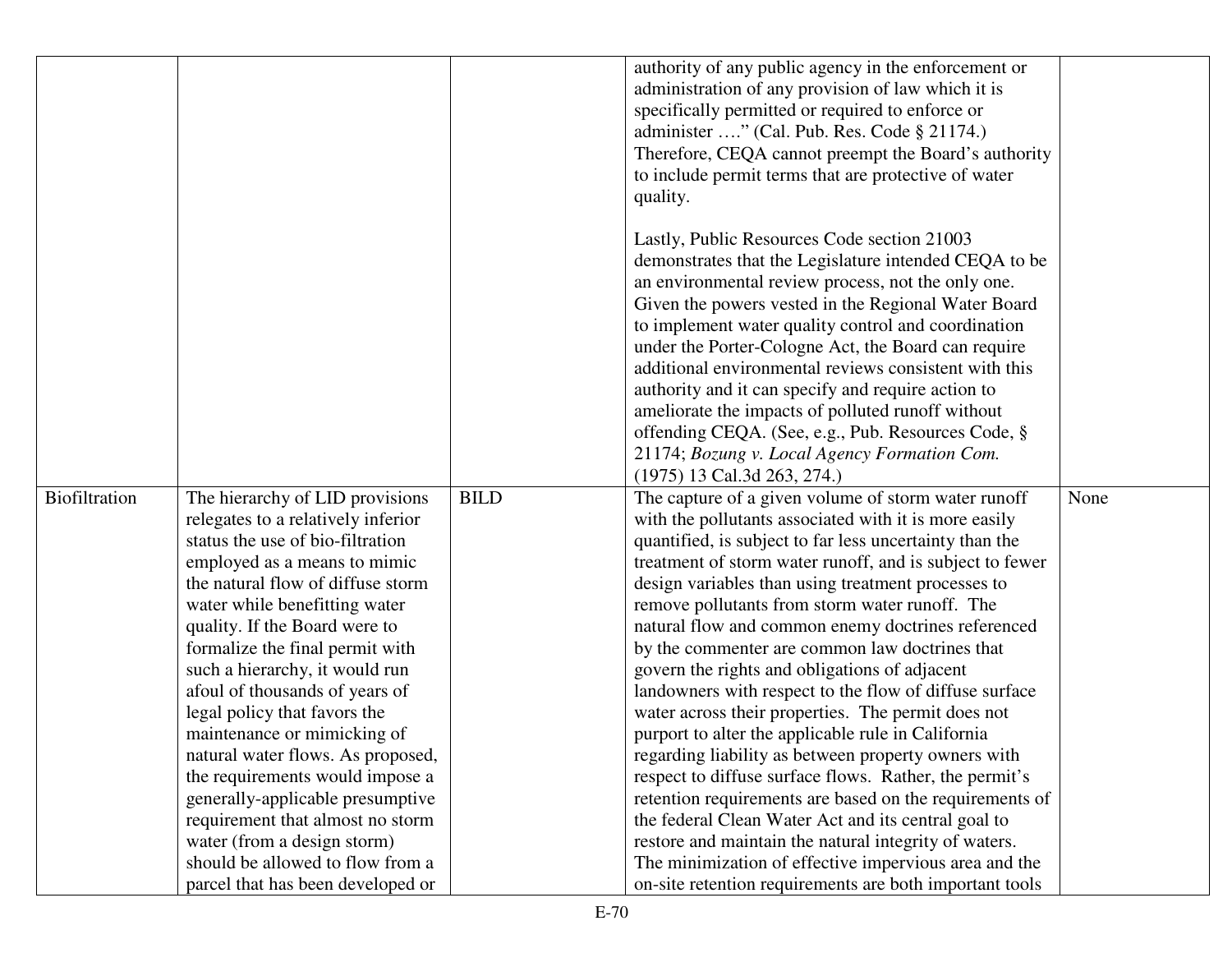|               | redeveloped. The Board should       |             | for restoring and maintaining the chemical, biological,   |      |
|---------------|-------------------------------------|-------------|-----------------------------------------------------------|------|
|               | reconsider and reject the universal |             | and physical integrity of surface waters.                 |      |
|               | retention doctrine.                 |             |                                                           |      |
|               |                                     |             | Numerous studies have shown that development results      |      |
|               |                                     |             | in an increase in storm water runoff from a project site  |      |
|               |                                     |             | with a resulting increase in runoff discharging across    |      |
|               |                                     |             | property lines. The intent of the on-site retention       |      |
|               |                                     |             | requirement incorporated in the permit is to mitigate a   |      |
|               |                                     |             | significant portion of the increased flow resulting from  |      |
|               |                                     |             | new development and redevelopment and reduce              |      |
|               |                                     |             | pollutant discharge from a site as well as mitigate       |      |
|               |                                     |             | hydromodification impacts downstream. USEPA               |      |
|               |                                     |             | promotes the use of LID in areas where development        |      |
|               |                                     |             | has already occurred because of its value in reducing     |      |
|               |                                     |             | runoff volumes, pollutant loadings, and the overall       |      |
|               |                                     |             | impacts of existing development on the affected           |      |
|               |                                     |             | receiving waters.                                         |      |
| <b>New</b>    | The Regional Board and State        | <b>BILD</b> | Federal regulations require that MS4 permits include a    | None |
| Development/  | Board have the power to regulate    |             | program to reduce pollutants in run-off from              |      |
| Redevelopment | new construction through the        |             | construction sites. (See 40 C.F.R. § 122.26, subdivision  |      |
| Performance   | <b>Construction General Permit</b>  |             | $(d)(2)(iv)(D)$ [permittees shall describe a "program to" |      |
| Criteria      | ("CGP"). It seems unreasonable      |             | implement and maintain structural and non-structural      |      |
|               | and arguably unlawful for the       |             | best management practices to reduce pollutants in         |      |
|               | Board to effectively embellish the  |             | storm water runoff from construction sites to the         |      |
|               | CGP's requirements (albeit          |             | municipal storm sewer system."]. MS4 permits must         |      |
|               | outside of the CGP) by              |             | include controls for construction activities, even if     |      |
|               | mandating, through the MS4          |             | construction sites are regulated under a general permit.  |      |
|               | permit, that MS4 permittees must    |             | This permit is consistent with the CGP. The CGP only      |      |
|               | impose new and different            |             | covers construction sites of one acre or more. The        |      |
|               | requirements on new                 |             | Development and Construction Program requirements         |      |
|               | development and construction. By    |             | in this permit are intended, in part, to fill the gap     |      |
|               | doing so, the Board would           |             | between smaller sites not covered by the CGP. Further,    |      |
|               | deprive many landowners and         |             | Finding I.A.4. of the CGP specifically states that it     |      |
|               | others who might be interested in   |             | does not preempt or supersede the authority of local      |      |
|               | the CGP requirements of             |             | storm water management agencies, such as the              |      |
|               | reasonably fair notice and an       |             | Regional Water Board, "to prohibit, restrict, or control  |      |
|               | opportunity to comment on           |             | storm water discharges to municipal separate storm        |      |
|               | matters affecting their rights and  |             | sewer systems or other watercourses within their          |      |
|               | the use of their property. In       |             | jurisdictions." This permit also does not add to the      |      |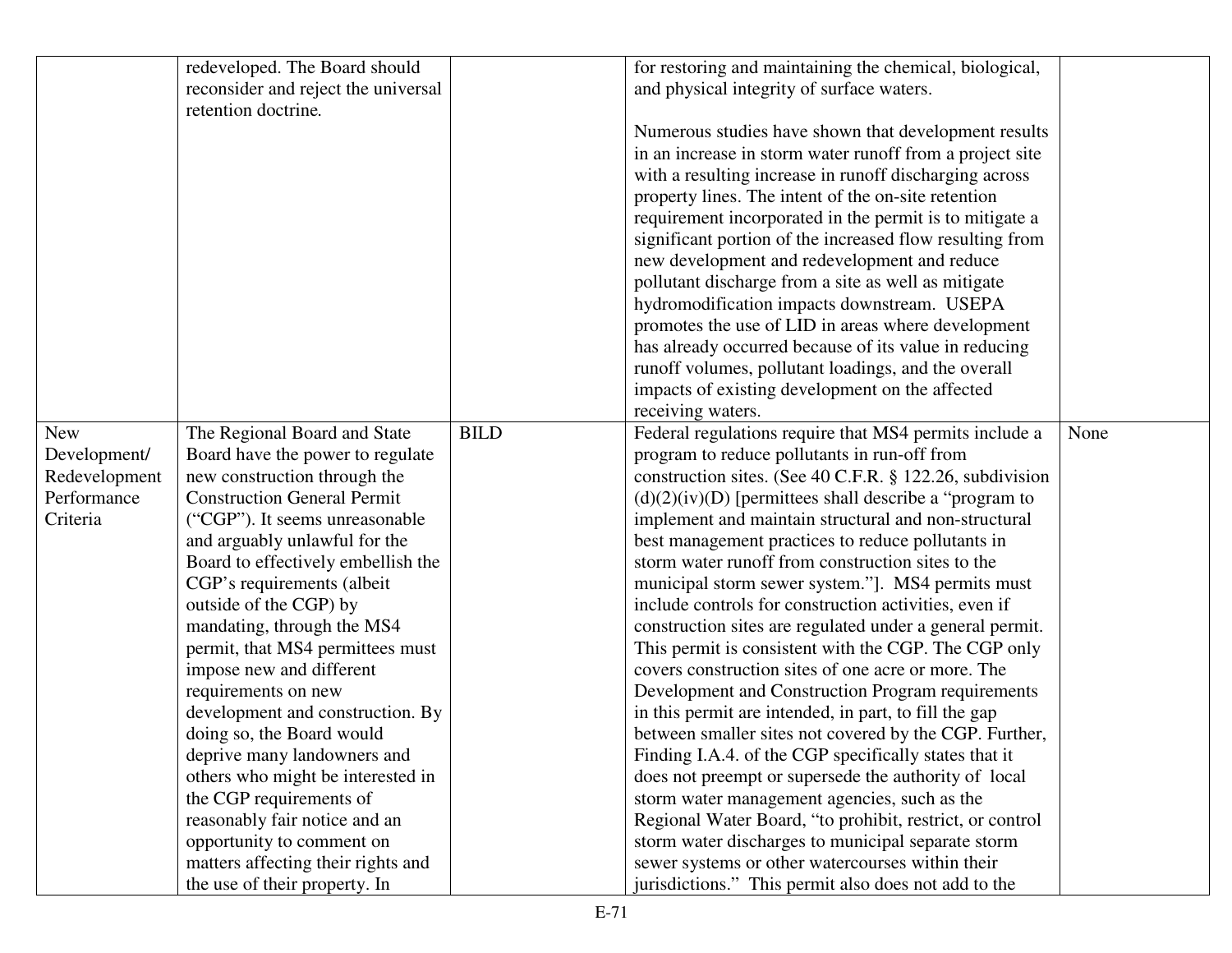| addition, the Board should not      | requirements of the CGP. The CGP is a statewide                                                                 |  |
|-------------------------------------|-----------------------------------------------------------------------------------------------------------------|--|
| exercise its discretion in ways     | permit applicable to construction activities of a                                                               |  |
| that infringe upon constitutionally | particular magnitude. In contrast, the requirements of                                                          |  |
| and statutorily protected           | the MS4 permit are specifically designed to address                                                             |  |
| municipal powers to regulate land   | threats to water quality from storm water runoff,                                                               |  |
| uses within their boundaries.       | including that from construction activity at all                                                                |  |
|                                     | construction sites in jurisdictions subject to this permit.                                                     |  |
|                                     | Thus, the permit's Development and Construction                                                                 |  |
|                                     | Program is consistent with the CGP in that they                                                                 |  |
|                                     | regulate different entities and are not in conflict.                                                            |  |
|                                     | A similar argument to that presented by the commenter                                                           |  |
|                                     | was considered and rejected by the Los Angeles                                                                  |  |
|                                     | Superior Court during the litigation on the 2001 permit,                                                        |  |
|                                     | Order No. 01-182. The Court upheld the requirements                                                             |  |
|                                     | pertaining to the development and construction                                                                  |  |
|                                     | program and found that the CGP was not in conflict                                                              |  |
|                                     |                                                                                                                 |  |
|                                     | with such requirements. (See In re Los Angeles County<br>Municipal Storm Water Permit Litigation (Sup. Ct. Los  |  |
|                                     |                                                                                                                 |  |
|                                     | Angeles County, March 24, 2005, Case No. BS<br>080548), Statement of Decision from Phase II Trial on            |  |
|                                     |                                                                                                                 |  |
|                                     | Petitions for Writ of Mandate, pp. 37-41.)                                                                      |  |
|                                     | Further, landowners and other members of the public                                                             |  |
|                                     | have had an opportunity to comment on this permit                                                               |  |
|                                     | both in written and oral form.                                                                                  |  |
|                                     |                                                                                                                 |  |
|                                     | The permit also does not restrict, control, or otherwise<br>infringe upon local land use authority. Rather, the |  |
|                                     | permit requires permittees to fulfill Clean Water Act                                                           |  |
|                                     | requirements and protect water quality in their land use                                                        |  |
|                                     |                                                                                                                 |  |
|                                     | decisions. The requirements in the permit allow for                                                             |  |
|                                     | flexibility in compliance options to the extent allowable<br>under the Clean Water Act. Further, environmental  |  |
|                                     |                                                                                                                 |  |
|                                     | regulation is not land use regulation, and therefore does                                                       |  |
|                                     | not infringe upon local authority over land use                                                                 |  |
|                                     | decisions. (California Coastal Commission v. Granite                                                            |  |
|                                     | Rock (1987) 480 U.S. 572; see also In re Los Angeles                                                            |  |
|                                     | County Municipal Storm Water Permit Litigation (Sup.                                                            |  |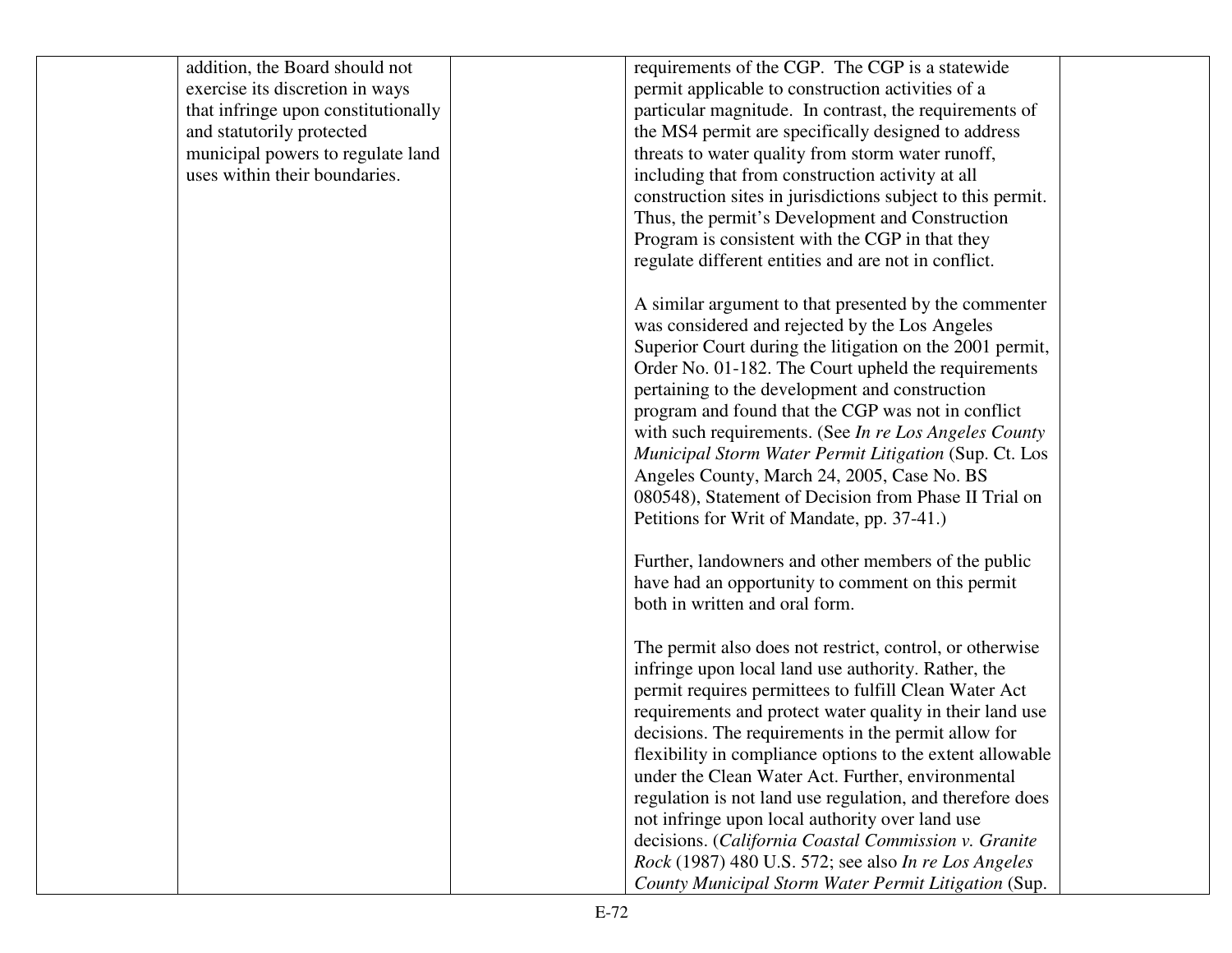|                            |                                                                |                          | Ct. Los Angeles County, March 24, 2005, Case No. BS<br>080548), Statement of Decision from Phase I Trial on<br>Petitions for Writ of Mandate, pp. 13-16.)<br>Lastly, local land use planning must be consistent with<br>general statewide laws. (County of Los Angeles v.<br>California State Water Resources Control Board<br>(2006) 143 Cal.App.4th 985, 1003.) Article 11, section<br>7, of the California Constitution states that a county or<br>city may not enact laws that conflict with general laws.<br>The Porter-Cologne Water Quality Control Act<br>contains the California Legislature's finding that water<br>quality is a matter of state-wide concern, requiring a<br>statewide program administered at a regional level.<br>(See, e.g., Wat. Code, § 13000; see also generally<br>Southern California Edison v. State Water Resources<br>Control Board (1981) 116 Cal.App.3d 751, 758.)<br>Section 101 of the CWA has a companion policy<br>statement, where Congress found that water quality is a<br>matter of federal concern. The regional boards are<br>explicitly granted the authority to issue NPDES permit<br>to implement the Clean Water Act. The Clean Water<br>Act requires that permits include controls to reduce<br>pollutant in run-off from construction sites. The<br>mandates in the permit such as the Development and<br>Construction Program requirements result from those<br>express legislative provisions. |      |
|----------------------------|----------------------------------------------------------------|--------------------------|----------------------------------------------------------------------------------------------------------------------------------------------------------------------------------------------------------------------------------------------------------------------------------------------------------------------------------------------------------------------------------------------------------------------------------------------------------------------------------------------------------------------------------------------------------------------------------------------------------------------------------------------------------------------------------------------------------------------------------------------------------------------------------------------------------------------------------------------------------------------------------------------------------------------------------------------------------------------------------------------------------------------------------------------------------------------------------------------------------------------------------------------------------------------------------------------------------------------------------------------------------------------------------------------------------------------------------------------------------------------------------------------------------------------------------------------------------|------|
| <b>New</b><br>Development/ | Part VI.D.6.c.iv $(1)(b)$ - The<br>requirement not to cause or | County of Los<br>Angeles | This comment is addressed in the responses to<br>comments on Receiving Water Limitations provisions.                                                                                                                                                                                                                                                                                                                                                                                                                                                                                                                                                                                                                                                                                                                                                                                                                                                                                                                                                                                                                                                                                                                                                                                                                                                                                                                                                     | None |
| Redevelopment              | contribute to exceedance of a                                  |                          | The reference to a Permittee's downstream outfall                                                                                                                                                                                                                                                                                                                                                                                                                                                                                                                                                                                                                                                                                                                                                                                                                                                                                                                                                                                                                                                                                                                                                                                                                                                                                                                                                                                                        |      |
| Performance                | water quality standard is not                                  |                          | means the outfall(s) downstream of the project location                                                                                                                                                                                                                                                                                                                                                                                                                                                                                                                                                                                                                                                                                                                                                                                                                                                                                                                                                                                                                                                                                                                                                                                                                                                                                                                                                                                                  |      |
| Criteria/ Water            | contained in the CWA, which                                    |                          | from which discharges from the project would enter                                                                                                                                                                                                                                                                                                                                                                                                                                                                                                                                                                                                                                                                                                                                                                                                                                                                                                                                                                                                                                                                                                                                                                                                                                                                                                                                                                                                       |      |
| Quality                    | only requires Permittees to                                    |                          | receiving waters.                                                                                                                                                                                                                                                                                                                                                                                                                                                                                                                                                                                                                                                                                                                                                                                                                                                                                                                                                                                                                                                                                                                                                                                                                                                                                                                                                                                                                                        |      |
| Mitigation                 | effectively prevent non-                                       |                          |                                                                                                                                                                                                                                                                                                                                                                                                                                                                                                                                                                                                                                                                                                                                                                                                                                                                                                                                                                                                                                                                                                                                                                                                                                                                                                                                                                                                                                                          |      |
| Criteria                   | stormwater discharges to the MS4                               |                          |                                                                                                                                                                                                                                                                                                                                                                                                                                                                                                                                                                                                                                                                                                                                                                                                                                                                                                                                                                                                                                                                                                                                                                                                                                                                                                                                                                                                                                                          |      |
|                            | and to take steps to the MEP to                                |                          |                                                                                                                                                                                                                                                                                                                                                                                                                                                                                                                                                                                                                                                                                                                                                                                                                                                                                                                                                                                                                                                                                                                                                                                                                                                                                                                                                                                                                                                          |      |
|                            | address pollutants in discharges                               |                          |                                                                                                                                                                                                                                                                                                                                                                                                                                                                                                                                                                                                                                                                                                                                                                                                                                                                                                                                                                                                                                                                                                                                                                                                                                                                                                                                                                                                                                                          |      |
|                            | from the MS4. Additionally,                                    |                          |                                                                                                                                                                                                                                                                                                                                                                                                                                                                                                                                                                                                                                                                                                                                                                                                                                                                                                                                                                                                                                                                                                                                                                                                                                                                                                                                                                                                                                                          |      |
|                            | more clarity is needed on the                                  |                          |                                                                                                                                                                                                                                                                                                                                                                                                                                                                                                                                                                                                                                                                                                                                                                                                                                                                                                                                                                                                                                                                                                                                                                                                                                                                                                                                                                                                                                                          |      |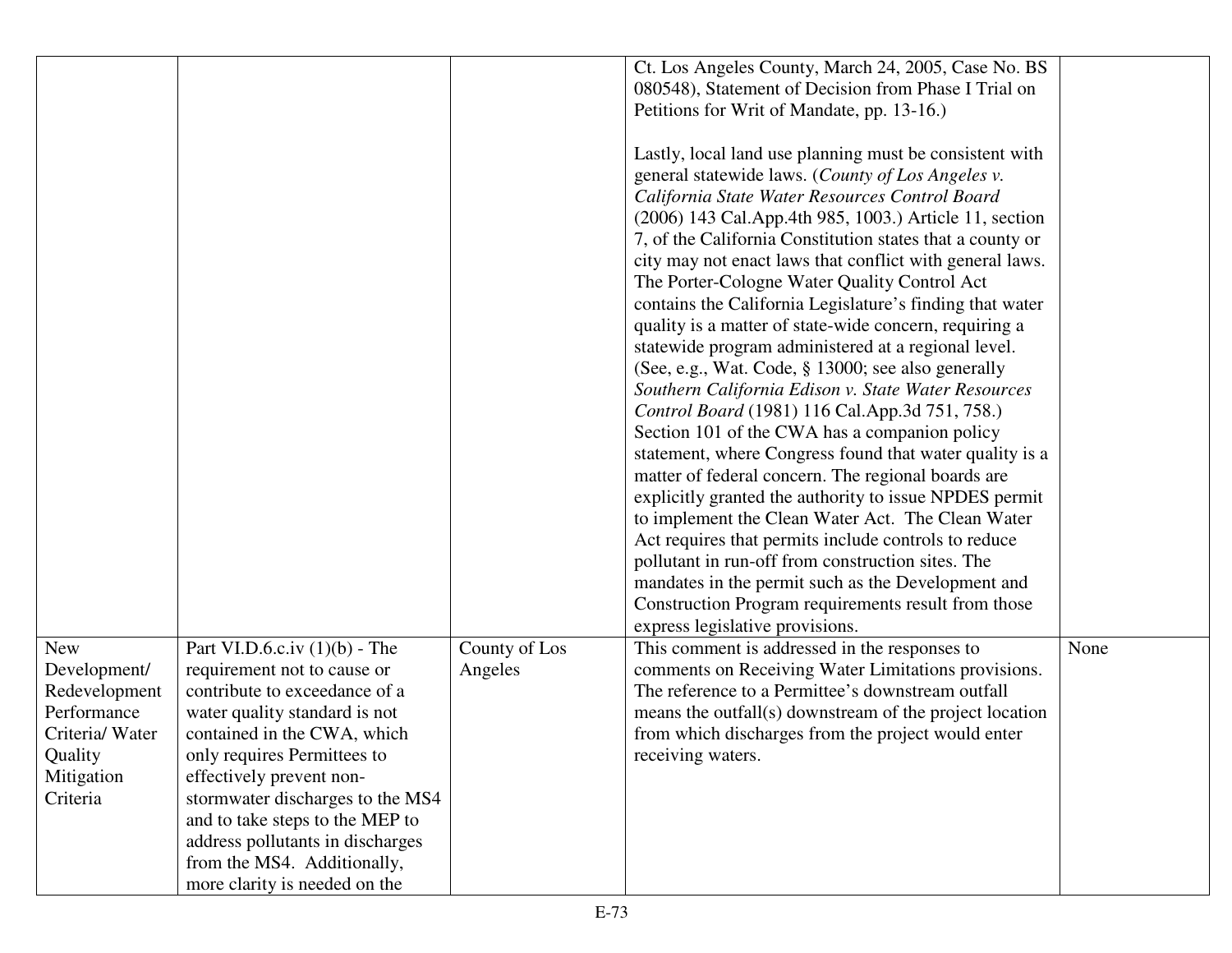|                    | meaning of "Permittee's                                                                                                                                                                                                              |                     |                                                              |                 |
|--------------------|--------------------------------------------------------------------------------------------------------------------------------------------------------------------------------------------------------------------------------------|---------------------|--------------------------------------------------------------|-----------------|
|                    | downstream MS4 outfall."                                                                                                                                                                                                             |                     |                                                              |                 |
| <b>Definitions</b> |                                                                                                                                                                                                                                      |                     |                                                              |                 |
| Definitions A-1    | These terms are in the definitions                                                                                                                                                                                                   | City of Los Angeles | In an effort to ensure consistent permit development         | Revisions made. |
| $to A-9$           | section. They appear to be terms                                                                                                                                                                                                     |                     | across the State, the State Water Board encourages           |                 |
|                    | used for wastewater permit                                                                                                                                                                                                           |                     | each Regional Water Board to follow a standardized           |                 |
|                    | requirements and are not used                                                                                                                                                                                                        |                     | template for all NPDES permits. In developing this           |                 |
|                    | anywhere in this permit language.                                                                                                                                                                                                    |                     | tentative order, the Regional Water Board's                  |                 |
|                    | They are Average Monthly                                                                                                                                                                                                             |                     | standardized permit template was used, which includes        |                 |
|                    | Effluent Limitation (AMEL),                                                                                                                                                                                                          |                     | a set of standard definitions that are included in all       |                 |
|                    | Daily Discharge, Dilution Credit,                                                                                                                                                                                                    |                     | NPDES permits. The Regional Water Board agrees               |                 |
|                    | <b>Instantaneous Maximum Effluent</b>                                                                                                                                                                                                |                     | that several terms are not applicable, and those terms       |                 |
|                    | Limitation, Instantaneous                                                                                                                                                                                                            |                     | will be removed in the final order.                          |                 |
|                    | Minimum Effluent Limitation,                                                                                                                                                                                                         |                     |                                                              |                 |
|                    | Maximum Daily Effluent                                                                                                                                                                                                               |                     |                                                              |                 |
|                    | Limitation (MDEL), Mixing                                                                                                                                                                                                            |                     |                                                              |                 |
|                    | Zone, and Satellite Collection                                                                                                                                                                                                       |                     |                                                              |                 |
|                    | System. Please delete these terms                                                                                                                                                                                                    |                     |                                                              |                 |
|                    | from the Attachment A.                                                                                                                                                                                                               |                     |                                                              |                 |
| Definition A-4     | Green roof means a roof that is                                                                                                                                                                                                      | City of Los Angeles | Comment noted. This definition was taken in part from        | None            |
| Green Roof         | partially or completely covered                                                                                                                                                                                                      |                     | Order No. R2-2011-0083 and other state and federal           |                 |
|                    | with vegetation and a growing                                                                                                                                                                                                        |                     | sources.                                                     |                 |
|                    | medium, planted over a                                                                                                                                                                                                               |                     |                                                              |                 |
|                    | waterproofing membrane. It may                                                                                                                                                                                                       |                     |                                                              |                 |
|                    | also include additional layers                                                                                                                                                                                                       |                     |                                                              |                 |
|                    | such as a root barrier, subdrain,                                                                                                                                                                                                    |                     |                                                              |                 |
|                    | and irrigation system.                                                                                                                                                                                                               |                     |                                                              |                 |
| Definition A-5     | Downward movement of water                                                                                                                                                                                                           | City of Los Angeles | Comments noted. The Board has revised the Green              | None            |
| Infiltration       | through soil in-situ soils or                                                                                                                                                                                                        |                     | Roof definition included in the Tentative. As noted by       |                 |
|                    | amended soils. For consistency,                                                                                                                                                                                                      |                     | the commenter, uncontaminated ground water                   |                 |
|                    | if examples are going to be given,                                                                                                                                                                                                   |                     | infiltration is already defined in the permit in Part III.A. |                 |
|                    |                                                                                                                                                                                                                                      |                     |                                                              |                 |
|                    |                                                                                                                                                                                                                                      |                     |                                                              |                 |
|                    |                                                                                                                                                                                                                                      |                     |                                                              |                 |
|                    |                                                                                                                                                                                                                                      |                     |                                                              |                 |
|                    |                                                                                                                                                                                                                                      |                     |                                                              |                 |
|                    |                                                                                                                                                                                                                                      |                     |                                                              |                 |
|                    | each BMP definition should be<br>given examples. Recommend<br>removing the $2nd$ line of the<br>current definition. Also provide<br>definition for uncontaminated<br>ground water infiltration that<br>refers to the introduction of |                     |                                                              |                 |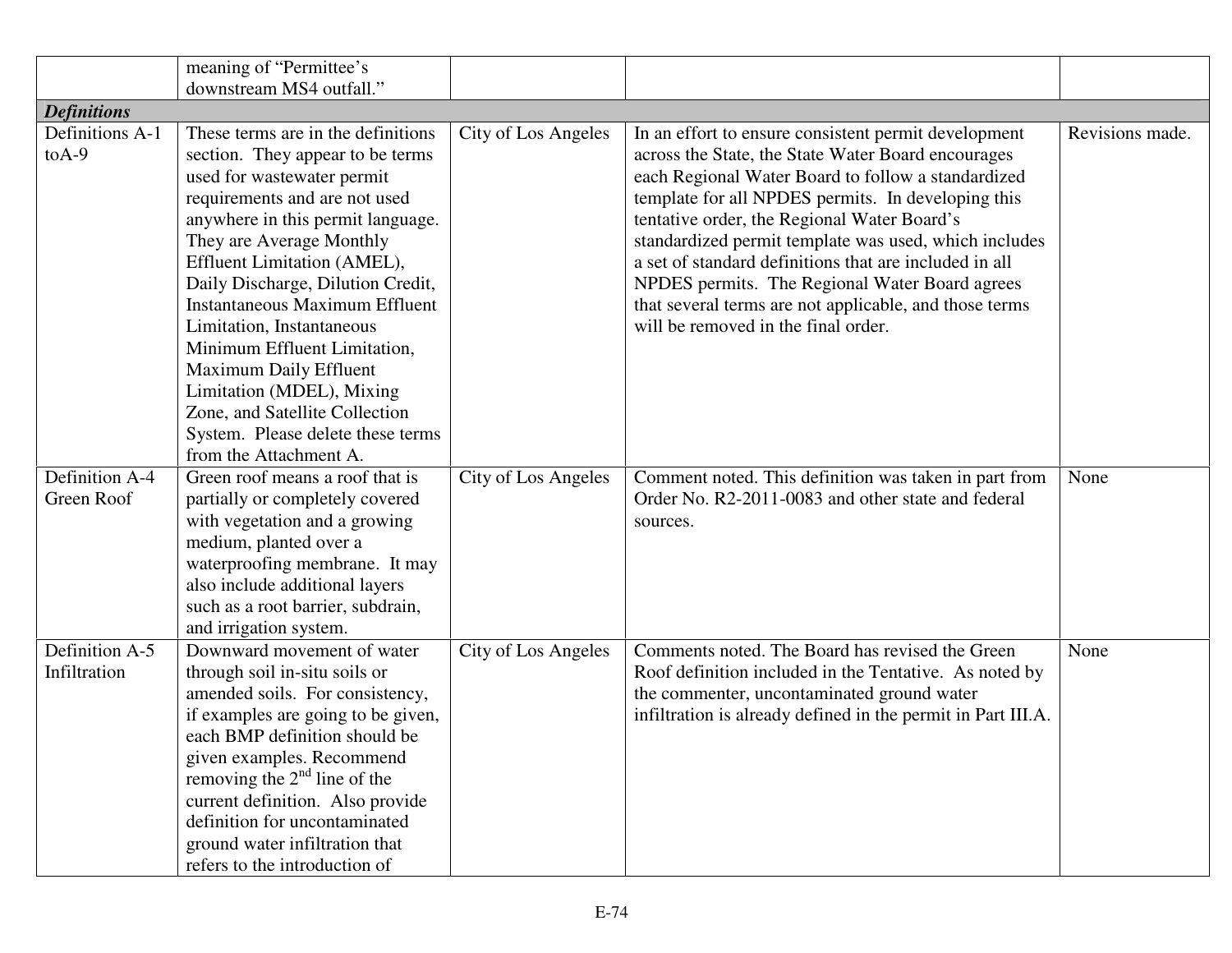|                  | groundwater to the MS4 system<br>as defined on page 27 of the                                                                                                                                                                                                                                                                                                                                                                                                                                                                                                                                                                                                                                                                                                                                                                                                                                           |                     |                                                                                                                                                                                               |                                                                                                                                                                                                                                                                                                                                                                        |
|------------------|---------------------------------------------------------------------------------------------------------------------------------------------------------------------------------------------------------------------------------------------------------------------------------------------------------------------------------------------------------------------------------------------------------------------------------------------------------------------------------------------------------------------------------------------------------------------------------------------------------------------------------------------------------------------------------------------------------------------------------------------------------------------------------------------------------------------------------------------------------------------------------------------------------|---------------------|-----------------------------------------------------------------------------------------------------------------------------------------------------------------------------------------------|------------------------------------------------------------------------------------------------------------------------------------------------------------------------------------------------------------------------------------------------------------------------------------------------------------------------------------------------------------------------|
| Definition A-7   | Order.<br>Planter boxes and other high flow<br>treatment BMPs<br>Planter boxes should not be<br>grouped with the high flow<br>treatment BMPs. In the City of<br>Los Angeles, we have been<br>requiring planter boxes to have a<br>flow-through velocity less than 5<br>inch/hour rate. Please define<br>"high flow treatment BMPs" and<br>a specific flow through rate. Also<br>please accept planter boxes as one<br>of the biofiltration options even if<br>they do not allow for incidental<br>infiltration. In the city of Los<br>Angeles, planter boxes are one of<br>the most common BMPs. This<br>was reaffirmed with the recently<br>implemented LID requirements<br>that involved participation with<br>Heal the Bay and other<br>environmental advocacy<br>organizations. Removing planter<br>boxes as an option will make the<br>land Development and Planning<br>Requirements unattainable. | City of Los Angeles | The definition of Planter Boxes in Attachment A -<br>Definitions has been modified to reflect the requested<br>change and also to reference the design criteria<br>contained in Attachment H. | Proposed Order<br>Change:<br>Attachment A-<br>Definitions.<br>Planter boxes<br>and other flow-<br>through<br>treatment BMPs<br>To comply with<br>the biofiltration<br>requirements in<br>part<br>VI.D.6.c.iii(1) of<br>this Order,<br><b>Planter Boxes</b><br>must be designed<br>in accordance<br>with the<br>biofiltration<br>criteria contained<br>in Attachment H. |
| Definition A-8   | Definition should not limit                                                                                                                                                                                                                                                                                                                                                                                                                                                                                                                                                                                                                                                                                                                                                                                                                                                                             | City of Los Angeles | Comment noted. It standard practice that rainfall                                                                                                                                             | Language was                                                                                                                                                                                                                                                                                                                                                           |
| Rainfall harvest | capture only from the roof and it                                                                                                                                                                                                                                                                                                                                                                                                                                                                                                                                                                                                                                                                                                                                                                                                                                                                       |                     | harvesting be exclusive to the capture of rain water                                                                                                                                          | revised to allow                                                                                                                                                                                                                                                                                                                                                       |
| and use          | should be open to capture runoff                                                                                                                                                                                                                                                                                                                                                                                                                                                                                                                                                                                                                                                                                                                                                                                                                                                                        |                     | from roofs. The Board agrees that harvesting from                                                                                                                                             | rainfall capture                                                                                                                                                                                                                                                                                                                                                       |
|                  | from the entire site if feasible.                                                                                                                                                                                                                                                                                                                                                                                                                                                                                                                                                                                                                                                                                                                                                                                                                                                                       |                     | other parts of a project area other than a roof is                                                                                                                                            | throughout the                                                                                                                                                                                                                                                                                                                                                         |
|                  |                                                                                                                                                                                                                                                                                                                                                                                                                                                                                                                                                                                                                                                                                                                                                                                                                                                                                                         |                     | acceptable.                                                                                                                                                                                   | project.                                                                                                                                                                                                                                                                                                                                                               |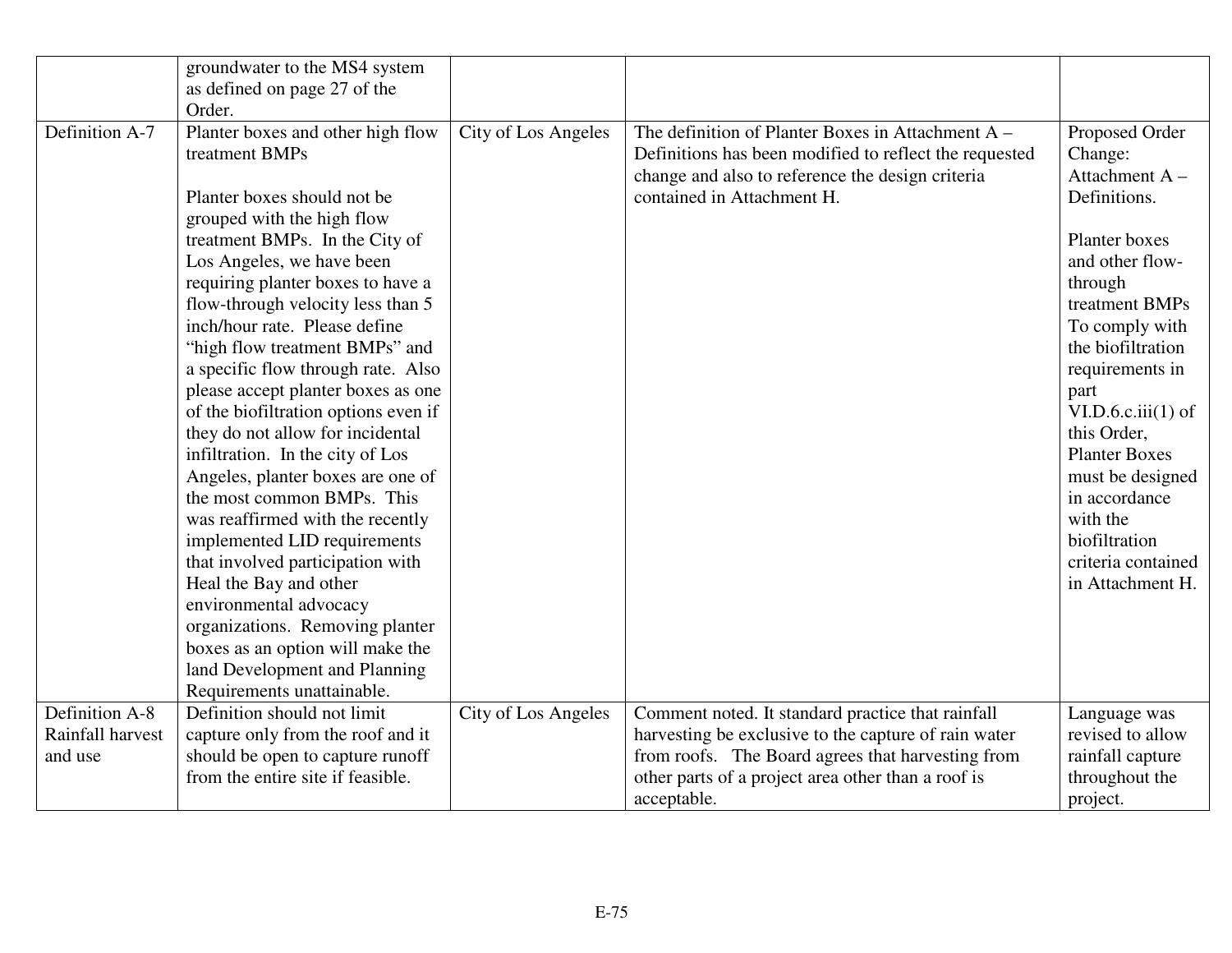| <b>Annual Report</b> | The Permit requires: "Each         | Malibu            | The mitigation project description refers to offsite  | None           |
|----------------------|------------------------------------|-------------------|-------------------------------------------------------|----------------|
|                      | Permittee shall provide in their   |                   | mitigation and groundwater replenishment projects     |                |
|                      | annual report to the Regional      |                   | implemented in lieu of onsite retention.              |                |
|                      | Water Board a list of mitigation   |                   |                                                       |                |
|                      | project descriptions and pollutant |                   |                                                       |                |
|                      | and flow reduction analyses        |                   |                                                       |                |
|                      | (compiled from design              |                   |                                                       |                |
|                      | specifications submitted by        |                   |                                                       |                |
|                      | project applicants and approved    |                   |                                                       |                |
|                      | by the Permittee(s)) comparing     |                   |                                                       |                |
|                      | the expected aggregate results of  |                   |                                                       |                |
|                      | alternative compliance projects to |                   |                                                       |                |
|                      | the results that would otherwise   |                   |                                                       |                |
|                      | have been achieved by retaining    |                   |                                                       |                |
|                      | on site the SWQDv." It is not      |                   |                                                       |                |
|                      | clear what the "mitigation project |                   |                                                       |                |
|                      | descriptions" includes. Please     |                   |                                                       |                |
|                      | clarify if this means all          |                   |                                                       |                |
|                      | planning project applications,     |                   |                                                       |                |
|                      | only those for which               |                   |                                                       |                |
|                      | construction is completed or       |                   |                                                       |                |
|                      | something else. Further, is this   |                   |                                                       |                |
|                      | only meant for offsite projects or |                   |                                                       |                |
|                      | groundwater replenishment          |                   |                                                       |                |
|                      | projects?                          |                   |                                                       |                |
| <b>New</b>           | VI.D.6.b.i.(1)(c)                  | Torrance          | The Board agrees the inclusion of the term "strip" is | Revision made. |
| Development          | 68                                 |                   | superfluous; the permit has been revised accordingly. |                |
|                      | Why is a strip mall being          |                   |                                                       |                |
|                      | regulated but not other types of   |                   |                                                       |                |
|                      | malls or commercial facilities?    |                   |                                                       |                |
|                      | Revise (c) as follows,             |                   |                                                       |                |
|                      | "Commercial malls 10,000 square    |                   |                                                       |                |
|                      | feet or more surface area'         |                   |                                                       |                |
| <b>New</b>           | Please provide a more effective    | South Bay Cities, | The link when opened provides all the requested       | None           |
| Development          | reference for the USEPA            | Torrance          | information. A copy of the document is also included  |                |
|                      | guidance document on Green         |                   | in the Administrative Record for the permit.          |                |
|                      | Streets than a website link by     |                   |                                                       |                |
|                      | referencing exact document title,  |                   |                                                       |                |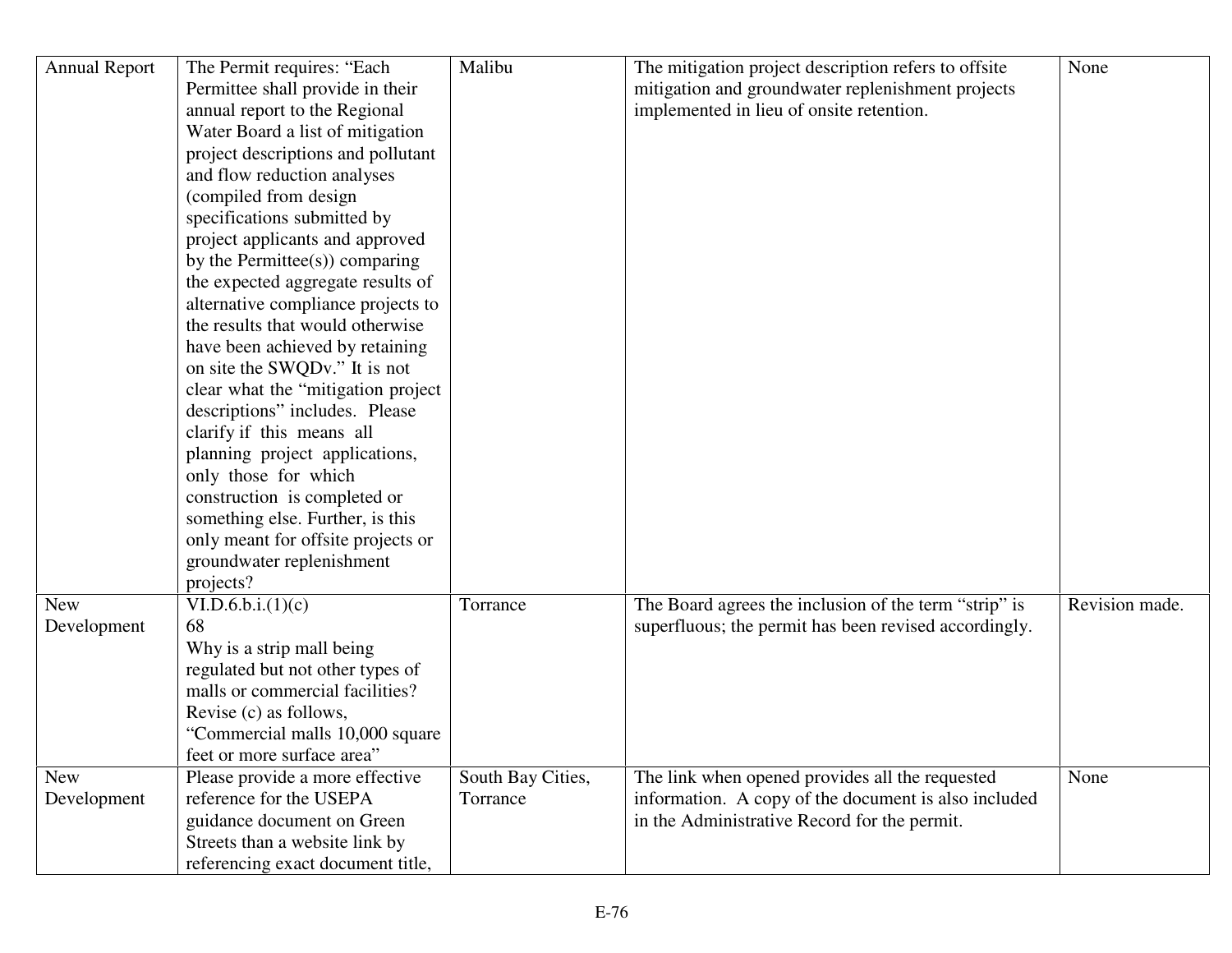|               | authors, year of publication and    |                      |                                                         |                         |
|---------------|-------------------------------------|----------------------|---------------------------------------------------------|-------------------------|
|               | <b>USEPA</b> document ID number     |                      |                                                         |                         |
| <b>New</b>    | VI.D.6.b.i.(1)                      | City of Los Angeles, | The Board agrees, and will include the language from    | Language was            |
| Development   | Cities can not change               | Torrance             | the current Ventura County MS4 Order.                   | revised.                |
|               | development requirements after a    |                      |                                                         |                         |
|               | Developer obtains Planning          |                      |                                                         |                         |
|               | Approval, without the Developer     |                      |                                                         |                         |
|               | incurring financial hardship that   |                      |                                                         |                         |
|               | could block the Development.        |                      |                                                         |                         |
|               | Revise the projects subject to      |                      |                                                         |                         |
|               | conditioning and approval to        |                      |                                                         |                         |
|               | "prior to Planning approval of the  |                      |                                                         |                         |
|               | $project(s) \dots$ "                |                      |                                                         |                         |
| Annual        | Exclude single-family residential   | Peninsula Cities     | The Board agrees and will exempt single family          | Language was            |
| Reporting     | projects from annual reporting      |                      | residences.                                             | revised.                |
|               | requirements i.e. from the          |                      |                                                         |                         |
|               | requirements at VI.D.6.d.iv. (d),   |                      |                                                         |                         |
|               | and (e). The Permittees would       |                      |                                                         |                         |
|               | still maintain a record in the      |                      |                                                         |                         |
|               | database of the project in          |                      |                                                         |                         |
|               | accordance with (a) so that when    |                      |                                                         |                         |
|               | future modifications to the project |                      |                                                         |                         |
|               | site occur via building permit, the |                      |                                                         |                         |
|               | permittee can verify the condition  |                      |                                                         |                         |
|               | of the structural BMP as part of    |                      |                                                         |                         |
|               | subsequent redevelopment            |                      |                                                         |                         |
|               | projects on the property and        |                      |                                                         |                         |
|               | ensure that the effectiveness is    |                      |                                                         |                         |
|               | maintained over the long term       |                      |                                                         |                         |
|               | without annual reporting by the     |                      |                                                         |                         |
|               | homeowner                           |                      |                                                         |                         |
| Attachment A; | Attachment A; Definitions:          | <b>BIASC/CICWQ</b>   | The use of the word "bioinfiltration was an error.      | On the $3^{rd}$ line of |
| Definitions   | Definition edits needed for:        |                      | Biofiltration is the correct term. The Order is revised | the definition for      |
|               | ii. Biofiltration                   |                      | accordingly. All other portions of this comment are     | <b>Biofiltration</b>    |
|               | iii. Bioretention                   |                      | noted. Terms were included in the Order with the        | changed                 |
|               | viii. Infiltration                  |                      | correct and exact definitions intended. A definition    | "bioinfiltration"       |
|               | xi. Planter boxes and other flow-   |                      | was included for the following:                         | to "biofiltration"      |
|               | through treatment BMPs              |                      |                                                         | <i>(facilities)</i>     |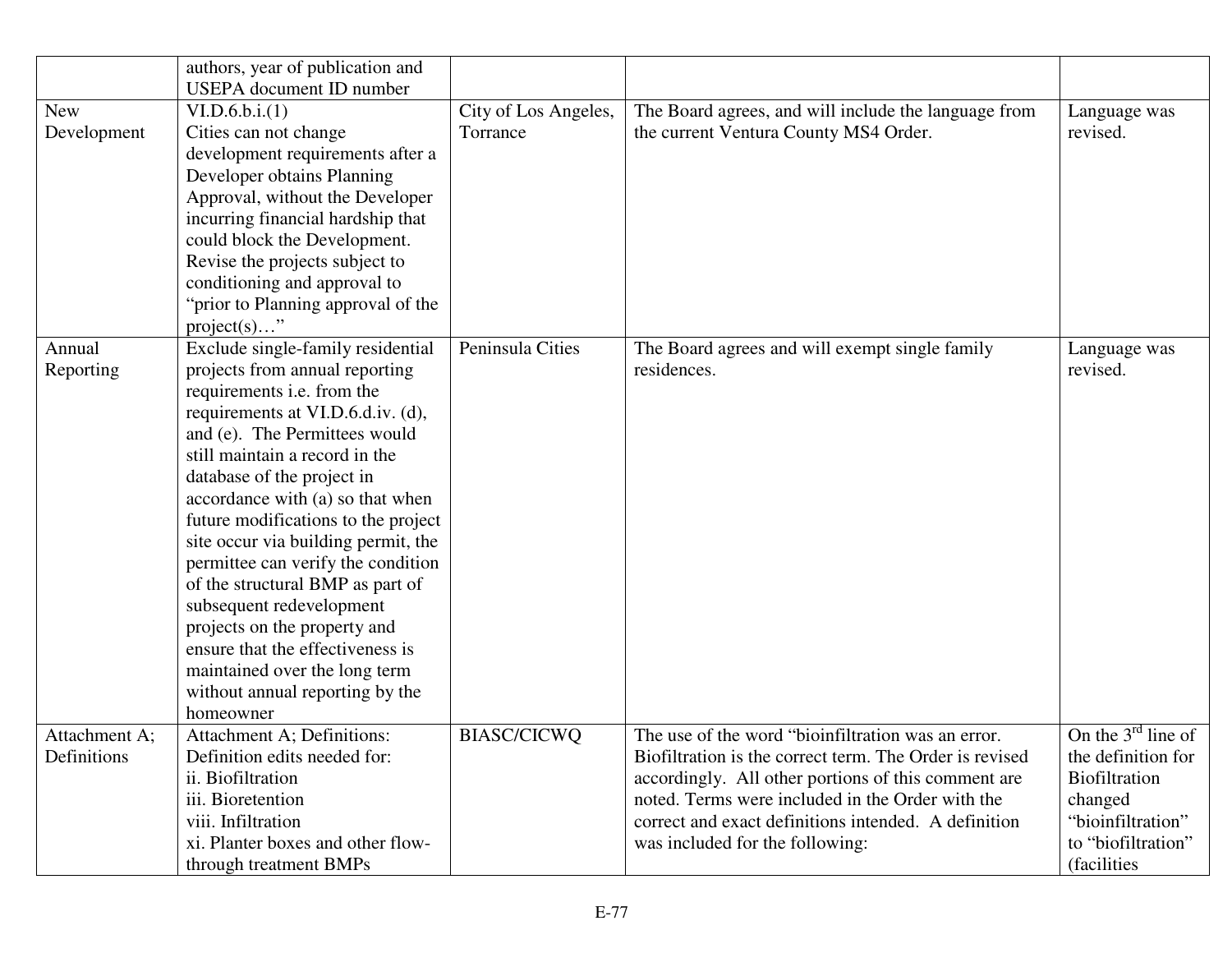|                | Definitions needed for:              |                    | Project: development, redevelopment, and land       | designed for             |
|----------------|--------------------------------------|--------------------|-----------------------------------------------------|--------------------------|
|                | 1) Bioinfiltration                   |                    | disturbing activities. The term is not limited to   | partial infiltration     |
|                | 2) Project                           |                    | "project" as defined under CEQA (Reference:         | of runoff and            |
|                | 3) Total Project Area                |                    | California Public Resources Code § 21065).          | partial                  |
|                |                                      |                    |                                                     | biotreatment)"           |
|                | Some definitions provided are        |                    |                                                     | Definition also          |
|                | inconsistent with established        |                    |                                                     | included for             |
|                | knowledge and practice in            |                    |                                                     | "Project"                |
|                | infiltration and biotreatment        |                    |                                                     |                          |
|                | system designs. In addition, we      |                    |                                                     |                          |
|                | recommend including definitions      |                    |                                                     |                          |
|                | for "bioinfiltration", "project" and |                    |                                                     |                          |
|                | "total project area."                |                    |                                                     |                          |
|                |                                      |                    |                                                     |                          |
|                | There are established definitions    |                    |                                                     |                          |
|                | in the Ventura County MS4            |                    |                                                     |                          |
|                | <b>Permit Technical Guidance</b>     |                    |                                                     |                          |
|                | Manual that clearly and              |                    |                                                     |                          |
|                | succinctly define essential permit   |                    |                                                     |                          |
|                | terms and conditions, in addition    |                    |                                                     |                          |
|                | to those in the staff proposed       |                    |                                                     |                          |
|                | MCM.                                 |                    |                                                     |                          |
| Attachment A;  | We recommend that the term           | <b>BIASC/CICWQ</b> | The Board concurs and will replace "pre-development | <b>Revised Part</b>      |
| Definitions    | "pre-development water balance"      |                    | water balance" with "pre-development hydrology."    | D.6.a.i(3) $4^{th}$ line |
| Predevelopment | be eliminated or exceptions to       |                    | Draft Order is revised accordingly.                 | to replace               |
|                | this goal be explicitly recognized.  |                    |                                                     | "predevelopment          |
|                | This may be a reasonable goal in     |                    | Remaining portion of comment is noted.              | water balance"           |
|                | some cases, but may be more          |                    |                                                     | with "pre-               |
|                | restrictive than is required to      |                    |                                                     | development              |
|                | protect surface water and            |                    |                                                     | hydrology".              |
|                | groundwater quality. For             |                    |                                                     |                          |
|                | example, if recharge is needed,      |                    |                                                     |                          |
|                | then why is it necessary to require  |                    |                                                     |                          |
|                | water balance matching when it is    |                    |                                                     |                          |
|                | actually desirable to increase       |                    |                                                     |                          |
|                | recharge compared to natural         |                    |                                                     |                          |
|                | conditions? Additionally it may      |                    |                                                     |                          |
|                | be cost prohibitive to attempt to    |                    |                                                     |                          |
|                | manage the entire water balance.     |                    |                                                     |                          |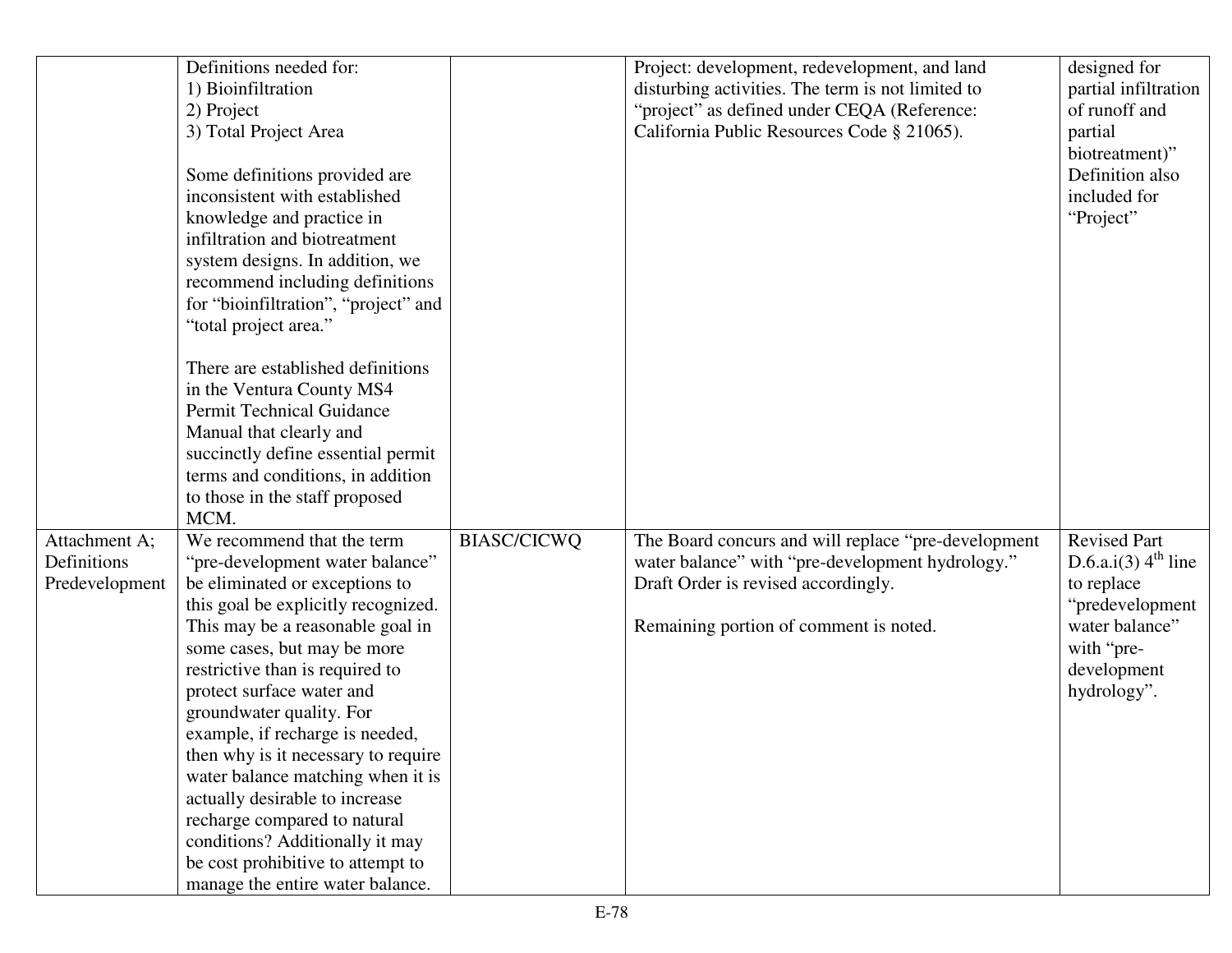|                               | We recommend combining $(7)$ (a)<br>and (b) into a single statement<br>indicating LID BMP selection<br>preference and deleting the<br>reference to "bioretention."<br>County, Western and Southern<br>Riverside County, and San<br>Bernardino County recognize the<br>use of LID BMPs as a means to<br>potentially mimic "pre-<br>development hydrology".                                                                                                                                                                                                                                                                                                                                                                                                                                                                                                                     |         |                                                                                                                                                                                                                                                                                                                                                                                                                                                                                                                                                                   |      |
|-------------------------------|-------------------------------------------------------------------------------------------------------------------------------------------------------------------------------------------------------------------------------------------------------------------------------------------------------------------------------------------------------------------------------------------------------------------------------------------------------------------------------------------------------------------------------------------------------------------------------------------------------------------------------------------------------------------------------------------------------------------------------------------------------------------------------------------------------------------------------------------------------------------------------|---------|-------------------------------------------------------------------------------------------------------------------------------------------------------------------------------------------------------------------------------------------------------------------------------------------------------------------------------------------------------------------------------------------------------------------------------------------------------------------------------------------------------------------------------------------------------------------|------|
| Attachment A<br>Biofiltration | Bioswales must be removed from<br>the definition of biofiltration.<br>Bioswales, as defined in<br>Appendix A of this order, are a<br>"flow through" treatment system<br>designed to convey a water<br>quality flow rate, not to capture a<br>runoff volume. Swales of this<br>type are not as effective as media<br>filters for TSS, nutrient or trash<br>removal and may actually<br>increase concentrations of<br>bacteria and nutrients in treated<br>water if conventional landscape<br>maintenance practices are<br>followed. They are less effective<br>than planter boxes for all<br>conventional pollutants. If swales<br>are designed to infiltrate water<br>through an amended soil layer<br>instead of conveying it over a<br>vegetated surface, they are much<br>more effective. However, such<br>designs are more accurately<br>termed bioretention and could be | Contech | Comments noted. Bioswale is defined in Attachement<br>A as "A LID BMP consisting of a shallow channel<br>lined with grass or other dense, low-growing<br>vegetation. Bioswales are designed to collect storm<br>water runoff and to achieve a uniform sheet flow<br>through the dense vegetation for a period of several<br>minutes."<br>This definition is congruent with the biofiltration<br>description of reducing storm water by intercepting<br>rainfall on vegetative canopy, and through<br>evapotranspiration, incidental infiltration, and filtration. | None |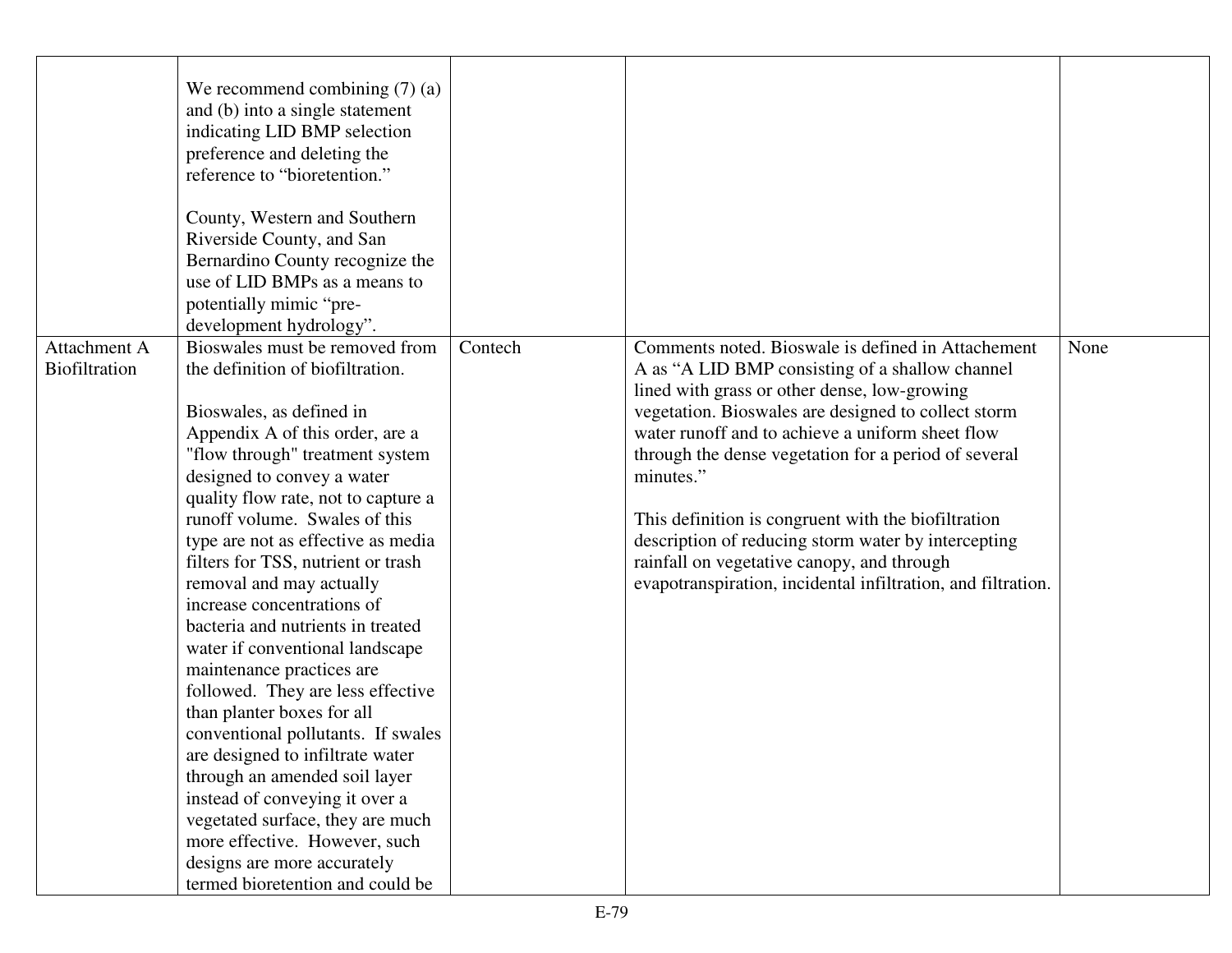|               | designed following Appendix H.        |         |                                                        |                      |
|---------------|---------------------------------------|---------|--------------------------------------------------------|----------------------|
|               | Currently, there is no mention of     |         |                                                        |                      |
|               | swales in Appendix H.                 |         |                                                        |                      |
| Attachment A  | Planter boxes should be included      | Contech | The definition of Planter Boxes in Attachment $A -$    | Order Change:        |
| Biofiltration | in the definition of Biofiltration.   |         | Definitions has been modified to reflect the requested | Attachment $A -$     |
|               |                                       |         | change and also to reference the design criteria       | Definitions.         |
|               | Biofilters without underdrains, or    |         | contained in Attachment H.                             |                      |
|               | planter boxes are more effective      |         |                                                        | Planter boxes        |
|               | for all conventional stormwater       |         |                                                        | and other flow-      |
|               | pollutants than bioswales.            |         |                                                        | through              |
|               | Including bioswales but               |         |                                                        | treatment BMPs       |
|               | excluding planter boxes               |         |                                                        | To comply with       |
|               | prioritizes the use of less effective |         |                                                        | the biofiltration    |
|               | BMPs which is indefensible. The       |         |                                                        | requirements in      |
|               | key difference is that planter        |         |                                                        | part                 |
|               | boxes filter runoff through at least  |         |                                                        | VI.D.6.c.iii(1) of   |
|               | 18" of amended soils prior to         |         |                                                        | this Order,          |
|               | discharge. Infiltration and           |         |                                                        | <b>Planter Boxes</b> |
|               | filtration through soil is incidental |         |                                                        | must be designed     |
|               | in bioswales. The primary             |         |                                                        | in accordance        |
|               | treatment mechanism is settling       |         |                                                        | with the             |
|               | and filtration through vegetation     |         |                                                        | biofiltration        |
|               | as water flows to the outlet of the   |         |                                                        | criteria contained   |
|               | swale. Since swales can only be       |         |                                                        | in Attachment H.     |
|               | used where infiltration is            |         |                                                        |                      |
|               | infeasible, native soil infiltration  |         |                                                        |                      |
|               | rates will be $>0.15$ inches per      |         |                                                        |                      |
|               | hour and infiltration rates will be   |         |                                                        |                      |
|               | negligible. Planter boxes must        |         |                                                        |                      |
|               | follow the Attachment H soil          |         |                                                        |                      |
|               | criteria and are designed to          |         |                                                        |                      |
|               | facilitate substantial                |         |                                                        |                      |
|               | evapotranspiration. Swales do         |         |                                                        |                      |
|               | not require amended soils and         |         |                                                        |                      |
|               | will provide relatively great         |         |                                                        |                      |
|               | evapotranspiration rates, but will    |         |                                                        |                      |
|               | also require much higher              |         |                                                        |                      |
|               | irrigation rates to maintain the      |         |                                                        |                      |
|               | robust vegetation necessary for       |         |                                                        |                      |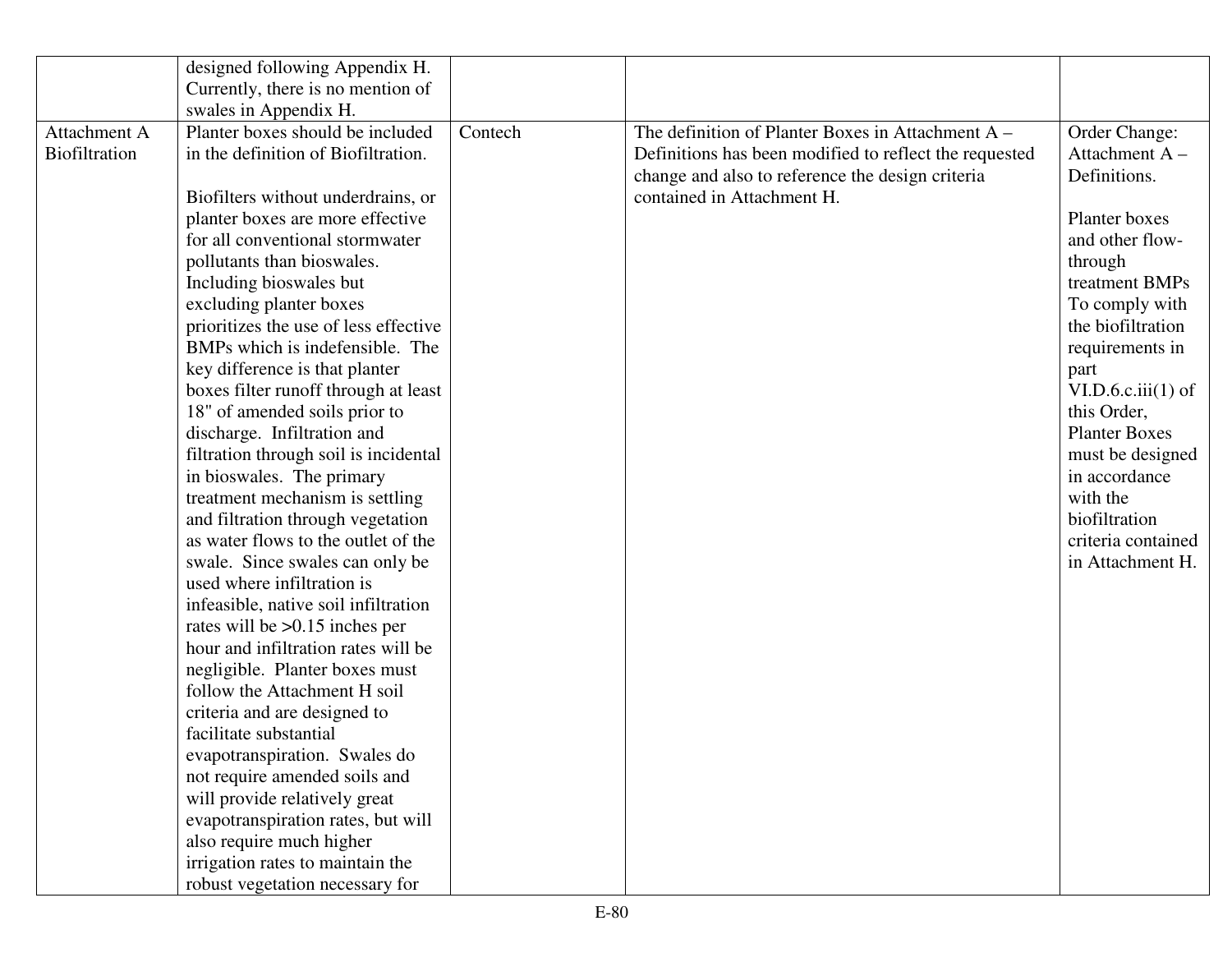|                                                                     | treatment.                                                                                                                                                                                                                                                                                                                                                                                                                                                                                                                                                                                                                                                                                                                                                                                                                                                                                                                                                                                                                                                                                                   |        |                                                                                                                                                                                                                                                                                                                                                                                                                                                                                                                                                                                                                                                                                                                                                                             |                      |
|---------------------------------------------------------------------|--------------------------------------------------------------------------------------------------------------------------------------------------------------------------------------------------------------------------------------------------------------------------------------------------------------------------------------------------------------------------------------------------------------------------------------------------------------------------------------------------------------------------------------------------------------------------------------------------------------------------------------------------------------------------------------------------------------------------------------------------------------------------------------------------------------------------------------------------------------------------------------------------------------------------------------------------------------------------------------------------------------------------------------------------------------------------------------------------------------|--------|-----------------------------------------------------------------------------------------------------------------------------------------------------------------------------------------------------------------------------------------------------------------------------------------------------------------------------------------------------------------------------------------------------------------------------------------------------------------------------------------------------------------------------------------------------------------------------------------------------------------------------------------------------------------------------------------------------------------------------------------------------------------------------|----------------------|
| Attachment H-<br>Bioretention /<br>Biofiltration<br>Design Criteria | Part 5 indicates the following:<br>Waterproof barriers may not be<br>placed on the bottom<br>of the biofiltration unit, as this<br>would prevent incidental<br>infiltration which is critical to<br>meeting the required pollutant<br>load reduction.<br>Concern- Part VI.D.6.c.ii.(2)<br>specifies that alternative<br>compliance, such as biofiltration,<br>can be allowed if technical<br>infeasibility demonstrates the<br>project is situated in a<br>(d) Brownfield development sites,<br>(e) location where pollutant<br>mobilization is a documented<br>concern.<br>The purpose of this alternative<br>compliance option is to avoid the<br>creation of a groundwater<br>contamination catastrophe;<br>however, if a waterproof barrier<br>on the bottom of a biofiltration<br>unit is restricted in a location<br>where pollutant mobilization is a<br>documented concern, the<br>Tentative Permit potentially will<br>be creating an even greater<br>environmental problem for<br>generations to come.<br>Proposed Solution-Revise the<br>Bioretention / Biofiltration<br>Design Criteria to allow | Vernon | Without the incidental infiltration that is required in the<br>On-site biofiltration section, even sizing the<br>biofiltration 1.5 times the size of infiltration BMPs will<br>not result in the same pollutant or volume reduction.<br>The Board does realize that there are some unique<br>circumstances such as the example you listed and has<br>language in the Order that allows alternative<br>biofiltration design criteria to be used with Executive<br>Officer approval. Though that language was in the<br>Tentative, the Board has repeated the language within<br>other sections to make it more apparent.<br>The Order has language to allow alternative<br>biofiltration design criteria. The Order has been<br>revised to make the provision more apparent. | Language<br>revised. |